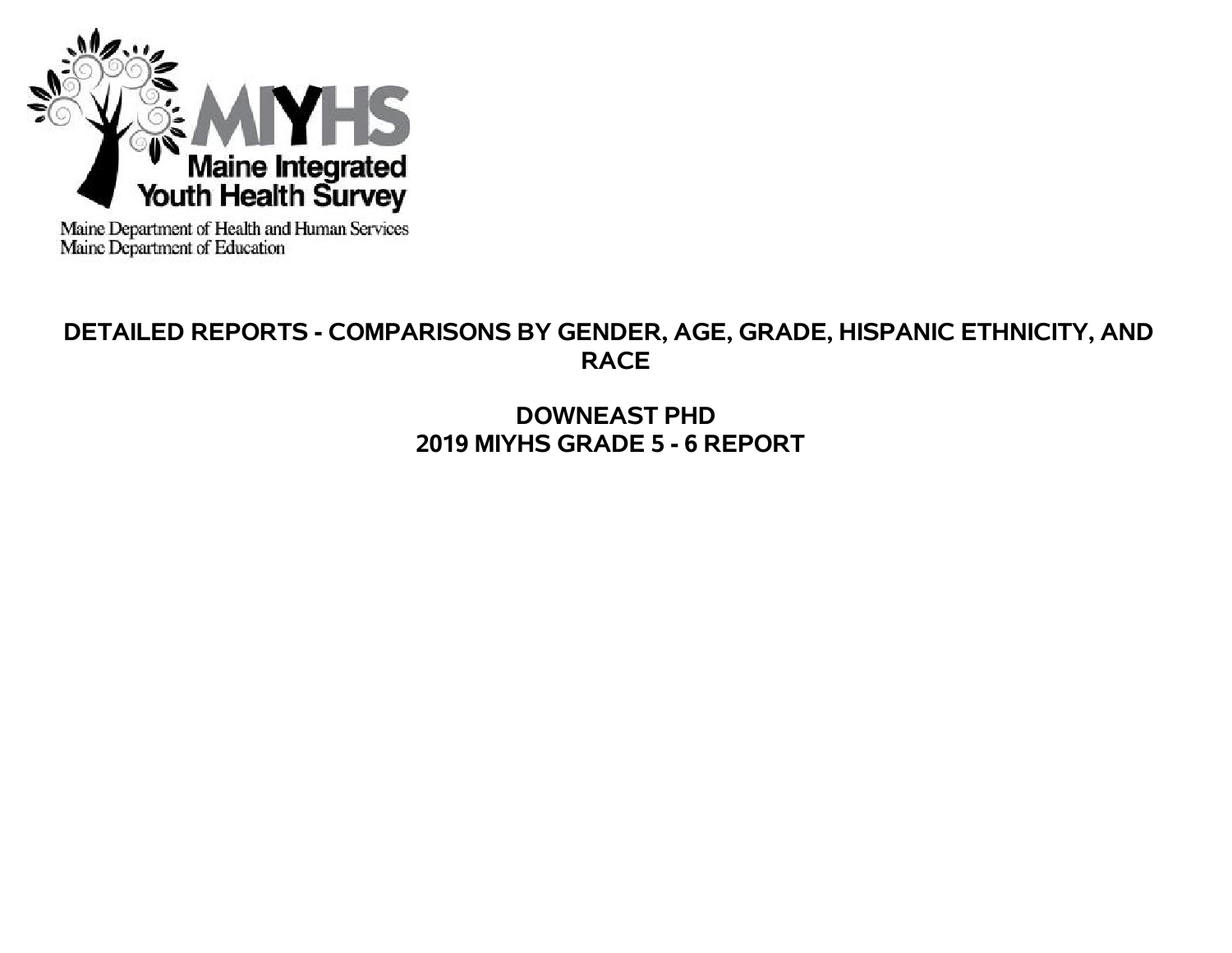|                                           | %     | <b>CI</b>           | N     | n   |
|-------------------------------------------|-------|---------------------|-------|-----|
|                                           |       |                     |       |     |
| Total                                     | 6.2%  |                     | 1,683 | 482 |
| ----Sex----                               |       |                     |       |     |
| Female                                    | 49.0% | $(43.9\% - 54.1\%)$ | 824   | 251 |
| Male                                      | 49.3% | $(44.2\% - 54.5\%)$ | 830   | 222 |
| Missing                                   | 1.7%  | $(0.2\% - 3.1\%)$   | 28    | 9   |
| ----Grade----                             |       |                     |       |     |
| Grade 5                                   | 49.6% | $(46.8\% - 52.5\%)$ | 835   | 226 |
| Grade 6                                   | 49.5% | $(46.6\% - 52.4\%)$ | 833   | 252 |
| Missing                                   | 0.9%  | $(0.2\% - 1.5\%)$   | 15    | 4   |
| ----Age----                               |       |                     |       |     |
| 10 or Younger                             | 27.0% | $(23.4\% - 30.7\%)$ | 455   | 126 |
| 11                                        | 49.7% | $(45.5\% - 53.9\%)$ | 837   | 237 |
| 12 or Older                               | 23.0% | $(18.6\% - 27.4\%)$ | 387   | 118 |
| Missing                                   | 0.2%  | $(0.0\% - 0.7\%)$   | 4     | 1   |
| ----Hispanic Ethnicity----                |       |                     |       |     |
| Hispanic                                  | 2.0%  | $(1.1\% - 3.0\%)$   | 34    | 15  |
| Non-Hispanic                              | 83.7% | $(79.7\% - 87.7\%)$ | 1,409 | 398 |
| Missing                                   | 14.2% | $(9.7\% - 18.8\%)$  | 239   | 69  |
| ----Race----                              |       |                     |       |     |
| American Indian or Alaskan Native         | 3.8%  | $(2.1\% - 5.6\%)$   | 65    | 25  |
| Asian                                     | 0.3%  | $(0.0\% - 0.8\%)$   | 5     | 2   |
| <b>Black or African American</b>          | 1.9%  | $(0.6\% - 3.3\%)$   | 32    | 12  |
| Native Hawaiian or Other Pacific Islander | 0.2%  | $(0.0\% - 0.5\%)$   | 3     | 1   |
| White                                     | 86.4% | $(81.9\% - 90.9\%)$ | 1,454 | 399 |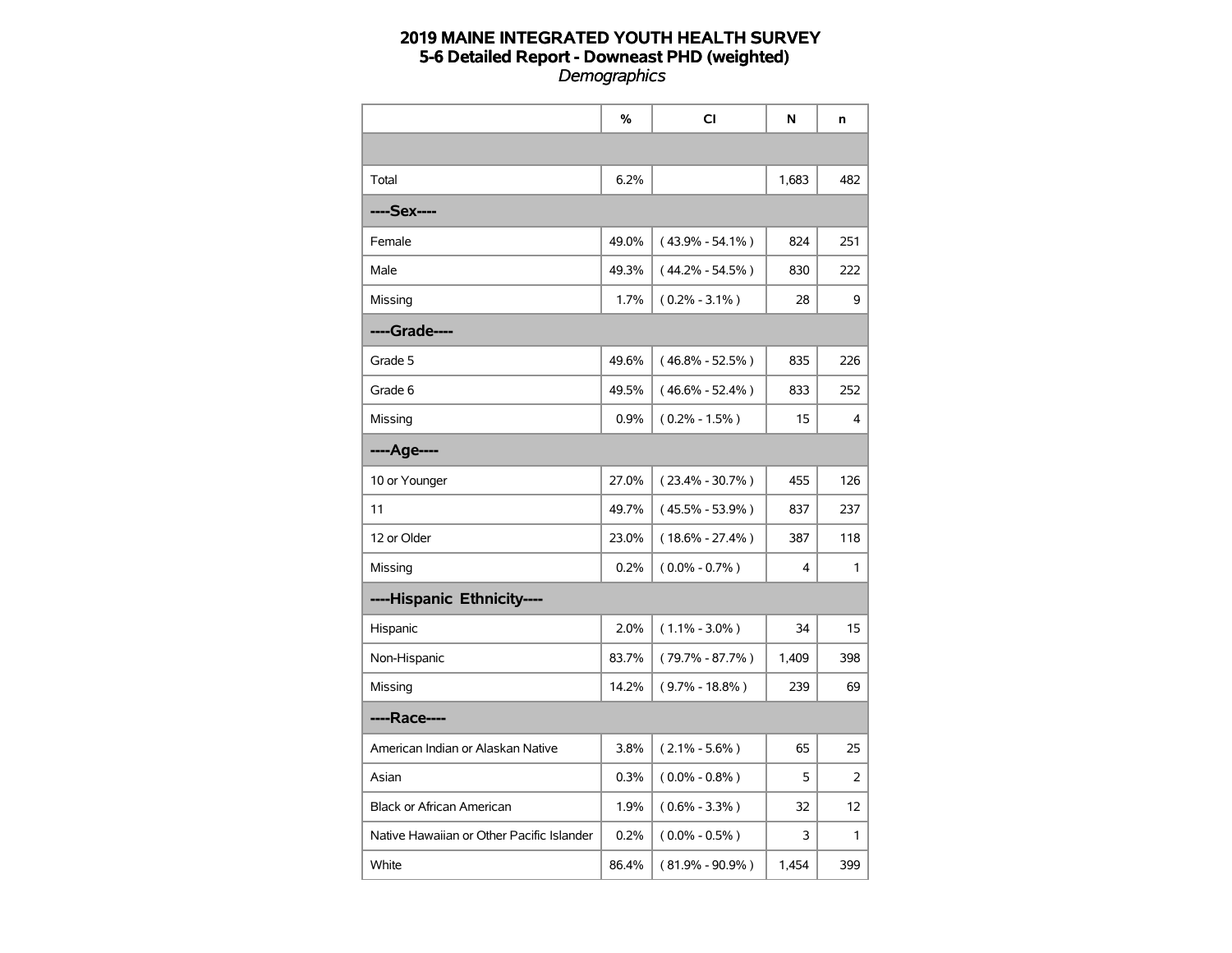|                       | %       | СI                | N   |  |
|-----------------------|---------|-------------------|-----|--|
| <b>Multiple Races</b> | $3.0\%$ | $(1.9\% - 4.2\%)$ | 51  |  |
| Missing               | 4.3%    | $(0.4\% - 8.3\%)$ | 73. |  |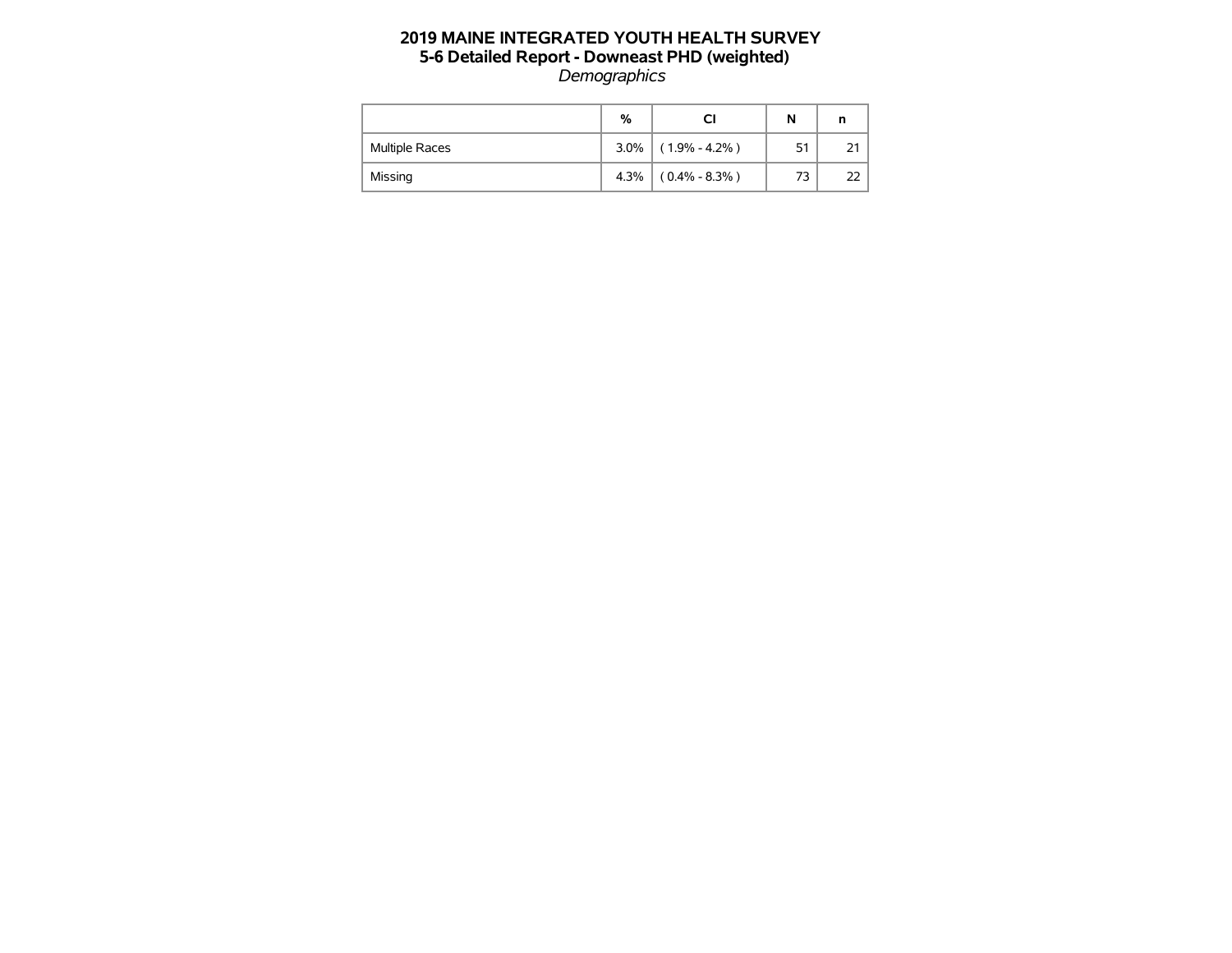|                          | %     | СI                  | N     | n   |
|--------------------------|-------|---------------------|-------|-----|
| ----County----           |       |                     |       |     |
| <b>Hancock County</b>    | 63.9% | $(32.0\% - 95.8\%)$ | 1,076 | 301 |
| <b>Washington County</b> | 36.1% | $(4.2\% - 68.0\%)$  | 607   | 181 |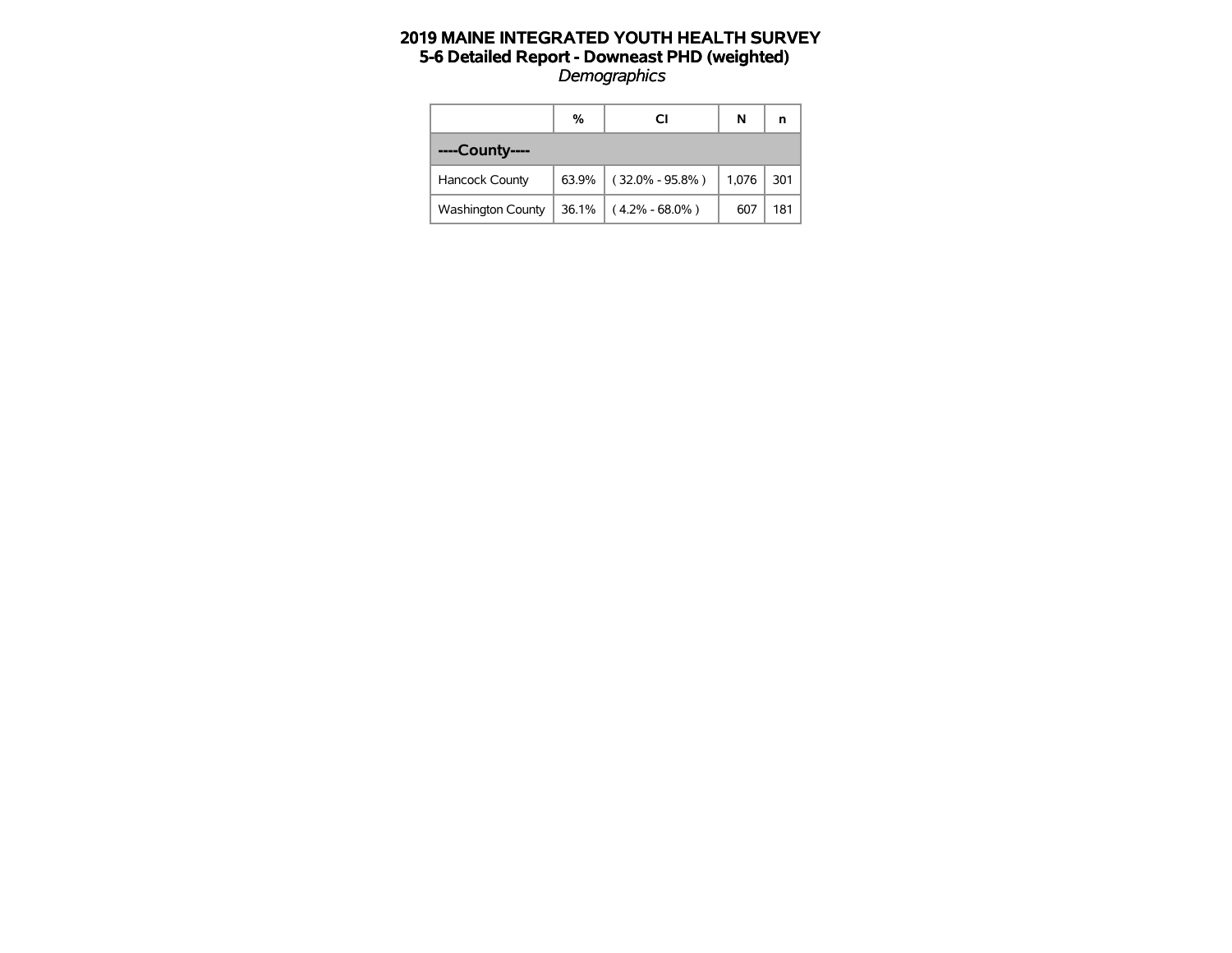*Percentage of students who were overweight (i.e., at or above the 85th percentile but below the 95th percentile for body mass index, by age and sex) -- MEASURED HEIGHT/WEIGHT (enowt2)*

|                                           |        | <b>Total</b>        |        |        | <b>Female</b>         |        | <b>Male</b> |                       |        |  |
|-------------------------------------------|--------|---------------------|--------|--------|-----------------------|--------|-------------|-----------------------|--------|--|
|                                           | %      | <b>CI</b>           | N      | $\%$   | <b>CI</b>             | N      | %           | <b>CI</b>             | N.     |  |
|                                           |        |                     |        |        |                       |        |             |                       |        |  |
| Total                                     | 14.1%  | $(4.7\% - 23.5\%)$  | 92     |        | $14.1\%$ (1.8%-26.4%) | 48     |             | $14.1\%$ (5.8%-22.5%) | 45     |  |
| ----Age----                               |        |                     |        |        |                       |        |             |                       |        |  |
| 10 or younger                             | 11.1%  | $(3.4\% - 18.8\%)$  | 39     | 12.1%  | $(2.3\% - 21.9\%)$    | 24     | 9.8%        | $(0.0\% - 20.0\%)$    | 15     |  |
| 11                                        | 15.2%  | $(2.2\% - 28.3\%)$  | 42     |        | $13.5\%$ (0.0%-27.8%) | 17     | 16.7%       | $(1.3\% - 32.1\%)$    | 25     |  |
| 12 or older                               |        | 45.2% (0.0%-100.0%) | 11     | $\ast$ | $\ast$                | $\ast$ | $\ast$      | $\ast$                | $\ast$ |  |
| ----Grade----                             |        |                     |        |        |                       |        |             |                       |        |  |
| Grade 5                                   | 14.1%  | $(4.7\% - 23.5\%)$  | 92     | 14.1%  | $(1.8\% - 26.4\%)$    | 48     | 14.1%       | $(5.8\% - 22.5\%)$    | 45     |  |
| Grade 6                                   | N/A    | N/A                 | N/A    | N/A    | N/A                   | N/A    | N/A         | N/A                   | N/A    |  |
| ----Hispanic Ethnicity----                |        |                     |        |        |                       |        |             |                       |        |  |
| Hispanic                                  | $\ast$ | $\ast$              | $\ast$ | $\ast$ | $\ast$                | $\ast$ | $\ast$      | $\ast$                | $\ast$ |  |
| Non-Hispanic                              | 14.8%  | $(5.3\% - 24.3\%)$  | 73     | 16.3%  | $(2.6\% - 30.0\%)$    | 41     |             | $13.3\%$ (4.9%-21.6%) | 32     |  |
| ----Race----                              |        |                     |        |        |                       |        |             |                       |        |  |
| American Indian or Alaskan Native         | $\ast$ | $\ast$              | $\ast$ | $\ast$ | $\ast$                | $\ast$ | $\ast$      | $\ast$                | $\ast$ |  |
| Asian                                     | $\ast$ | $\ast$              | $\ast$ | $\ast$ | $\ast$                | $\ast$ | $\ast$      | $\ast$                | $\ast$ |  |
| <b>Black or African American</b>          | $\ast$ | $\ast$              | $\ast$ | $\ast$ | $\ast$                | $\ast$ | $\ast$      | $\ast$                | $\ast$ |  |
| Native Hawaiian or Other Pacific Islander | $\ast$ | $\ast$              | $\ast$ | $\ast$ | $\ast$                | $\ast$ | $\ast$      | $\ast$                | $\ast$ |  |
| White                                     | 16.1%  | $(6.2\% - 26.0\%)$  | 87     | 15.6%  | $(2.6\% - 28.6\%)$    | 45     | 16.7%       | $(8.4\% - 24.9\%)$    | 42     |  |
| <b>Multiple Races</b>                     | $\ast$ | $\ast$              | $\ast$ | $\ast$ | $\ast$                | $\ast$ | $\ast$      | $\ast$                | $\ast$ |  |

*\*Estimate suppressed due to small cell sizes. ^Data by sex, hispanic ethnicity, and race are not shown due to small cell sizes in several categories.*

*CI = 95% Confidence Interval*

*N = Number of students who were overweight (i.e., at or above the 85th percentile but below the 95th percentile for body mass index, by age and sex) -- MEASURED HEIGHT/WEIGHT (weighted). Note: Due to missing data, the sum of demographic categories may not equal the overall total.*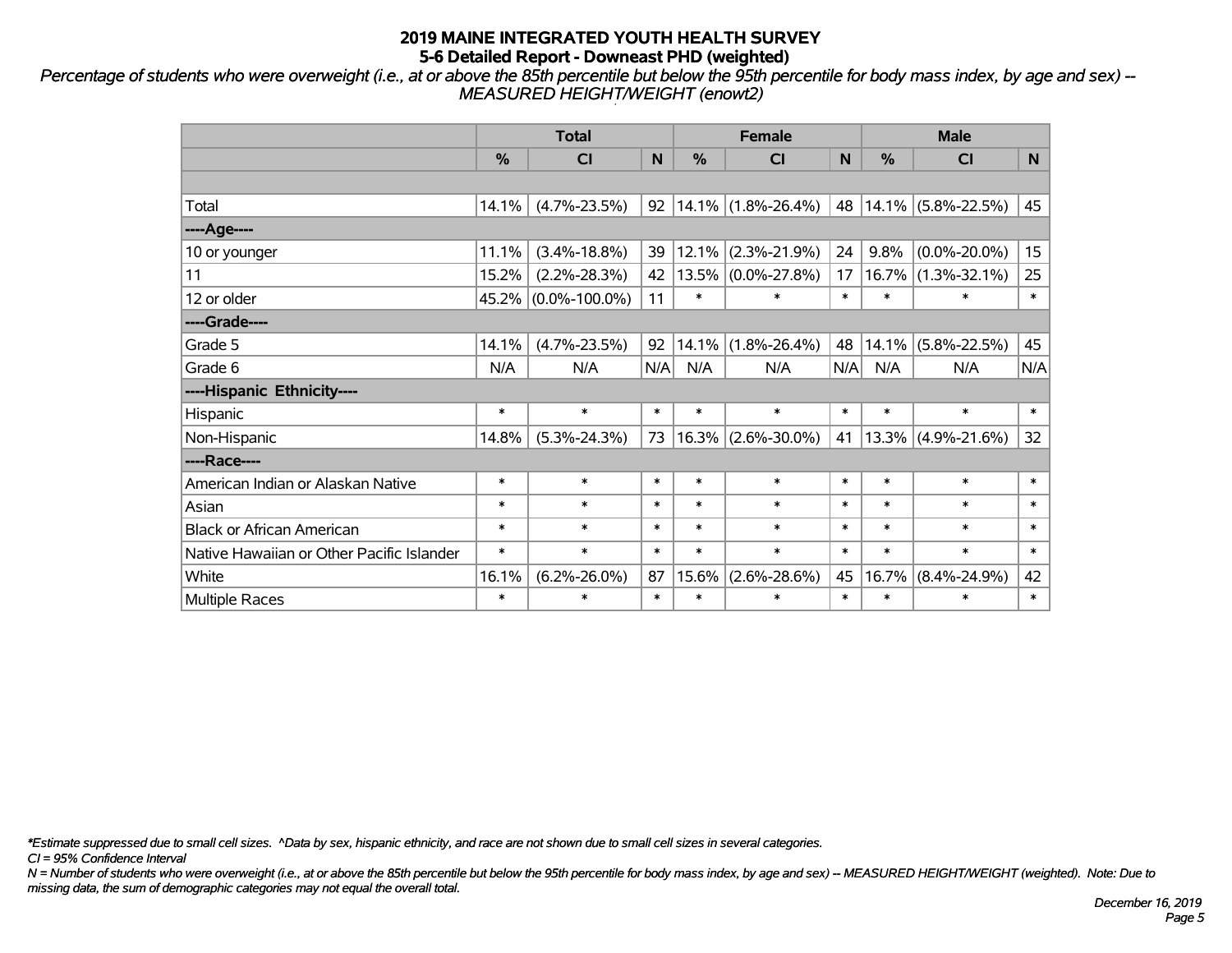*Percentage of students who were obese (i.e., at or above the 95th percentile for body mass index, by age and sex) -- MEASURED HEIGHT/WEIGHT (enobese2)*

|                                           |                                                                    | <b>Total</b>       |                 |           | <b>Female</b>      |        | <b>Male</b>   |                     |        |  |
|-------------------------------------------|--------------------------------------------------------------------|--------------------|-----------------|-----------|--------------------|--------|---------------|---------------------|--------|--|
|                                           | %                                                                  | <b>CI</b>          | N               | %         | <b>CI</b>          | N      | $\frac{0}{0}$ | <b>CI</b>           | N      |  |
|                                           |                                                                    |                    |                 |           |                    |        |               |                     |        |  |
| Total                                     |                                                                    | 19.9% (4.7%-35.0%) |                 | 130 17.7% | $(0.0\% - 35.9\%)$ | 60     | 22.2%         | $(8.0\% - 36.3\%)$  | 70     |  |
| ----Age----                               |                                                                    |                    |                 |           |                    |        |               |                     |        |  |
| 10 or younger                             | 24.7%                                                              | $(7.7\% - 41.6\%)$ | 87              | 19.6%     | $(2.0\% - 37.1\%)$ | 39     | 31.4%         | $(12.2\% - 50.5\%)$ | 48     |  |
| 11                                        | 15.6%                                                              | $(1.2\% - 29.9\%)$ | 43              | 16.2%     | $(0.0\% - 38.9\%)$ | 21     | 15.0%         | $(2.1\% - 27.9\%)$  | 22     |  |
| 12 or older                               | $\ast$                                                             | $\ast$             | $\ast$          | $\ast$    | $\ast$             | $\ast$ | $\ast$        | $\ast$              | $\ast$ |  |
| ----Grade----                             |                                                                    |                    |                 |           |                    |        |               |                     |        |  |
| Grade 5                                   | 19.9%                                                              | $(4.7\% - 35.0\%)$ | 130             | 17.7%     | $(0.0\% - 35.9\%)$ | 60     | 22.2%         | $(8.0\% - 36.3\%)$  | 70     |  |
| Grade 6                                   | N/A                                                                | N/A                | N/A             | N/A       | N/A                | N/A    | N/A           | N/A                 | N/A    |  |
| ----Hispanic Ethnicity----                |                                                                    |                    |                 |           |                    |        |               |                     |        |  |
| Hispanic                                  | $\ast$                                                             | $\ast$             | $\ast$          | $\ast$    | $\ast$             | $\ast$ | $\ast$        | $\ast$              | $\ast$ |  |
| Non-Hispanic                              | $18.9\%$                                                           | $(4.2\% - 33.6\%)$ | 93              | 17.4%     | $(0.0\% - 35.9\%)$ | 44     | 20.4%         | $(7.0\% - 33.8\%)$  | 50     |  |
| ----Race----                              |                                                                    |                    |                 |           |                    |        |               |                     |        |  |
| American Indian or Alaskan Native         | 25.8%                                                              | $(0.0\% - 54.2\%)$ | 10 <sup>°</sup> | $\ast$    | $\ast$             | $\ast$ | $\ast$        | $\ast$              | $\ast$ |  |
| Asian                                     | $\ast$                                                             | $\ast$             | $\ast$          | $\ast$    | $\ast$             | $\ast$ | $\ast$        | $\ast$              | $\ast$ |  |
| <b>Black or African American</b>          | $\ast$                                                             | $\ast$             | $\ast$          | $\ast$    | $\ast$             | $\ast$ | $\ast$        | $\ast$              | $\ast$ |  |
| Native Hawaiian or Other Pacific Islander | $\ast$<br>$\ast$<br>$\ast$<br>$\ast$<br>$\ast$<br>$\ast$<br>$\ast$ |                    | $\ast$          | $\ast$    |                    |        |               |                     |        |  |
| White                                     | 18.3%                                                              | $(4.2\% - 32.4\%)$ | 99              | 19.6%     | $(0.0\% - 39.8\%)$ | 57     | 16.7%         | $(5.8\% - 27.7\%)$  |        |  |
| Multiple Races                            | $\ast$                                                             | $\ast$             | $\ast$          | $\ast$    | $\ast$             | $\ast$ | $\ast$        | $\ast$              | $\ast$ |  |

*\*Estimate suppressed due to small cell sizes. ^Data by sex, hispanic ethnicity, and race are not shown due to small cell sizes in several categories.*

*CI = 95% Confidence Interval*

*N = Number of students who were obese (i.e., at or above the 95th percentile for body mass index, by age and sex) -- MEASURED HEIGHT/WEIGHT (weighted). Note: Due to missing data, the sum of demographic categories may not equal the overall total.*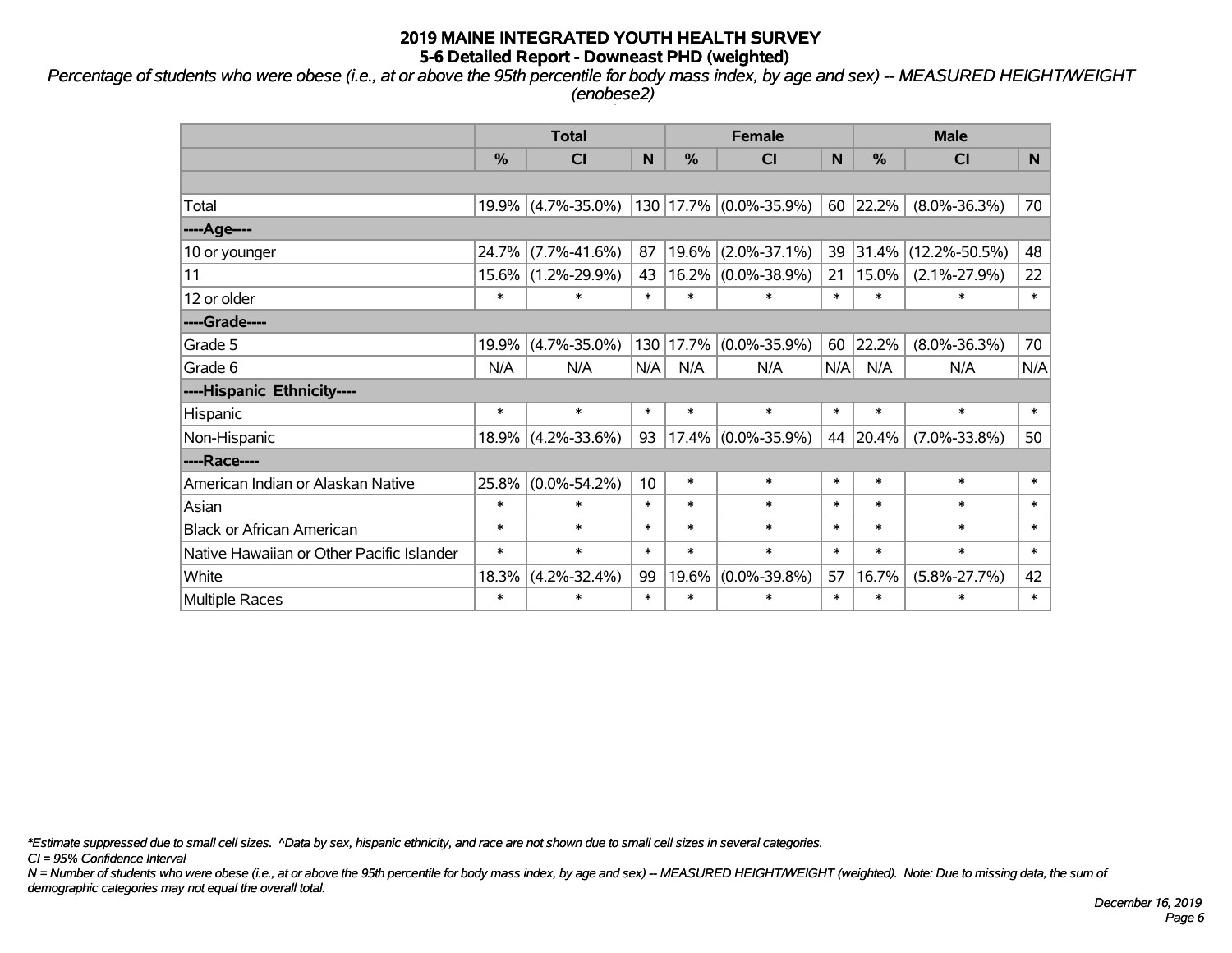*Percentage of students who were either overweight or obese (i.e. at or above the 85th percentile for body mass index, by age and sex) -- MEASURED HEIGHT/WEIGHT (enowtob)*

|                                           |                                                                    | <b>Total</b>        |        |            | <b>Female</b>      |        | <b>Male</b>   |                           |        |  |
|-------------------------------------------|--------------------------------------------------------------------|---------------------|--------|------------|--------------------|--------|---------------|---------------------------|--------|--|
|                                           | %                                                                  | CI                  | N      | %          | CI                 | N      | $\frac{0}{0}$ | <b>CI</b>                 | N.     |  |
|                                           |                                                                    |                     |        |            |                    |        |               |                           |        |  |
| Total                                     |                                                                    | 34.0% (10.9%-57.0%) |        | 222 31.8%  | $(3.2\% - 60.5\%)$ |        |               | $108$ 36.3% (17.9%-54.7%) | 115    |  |
| ----Age----                               |                                                                    |                     |        |            |                    |        |               |                           |        |  |
| 10 or younger                             | 35.8%                                                              | $(12.5\% - 59.0\%)$ |        | 126 31.7%  | $(6.4\% - 57.0\%)$ | 63     | 41.1%         | $(16.9\% - 65.3\%)$       | 63     |  |
| 11                                        | 30.8%                                                              | $(7.5\% - 54.0\%)$  | 85     | $ 29.7\% $ | $(0.0\% - 62.0\%)$ | 38     | 31.7%         | $(8.5\% - 54.9\%)$        | 47     |  |
| 12 or older                               |                                                                    | 45.2% (0.0%-100.0%) | 11     | $\ast$     | $\ast$             | $\ast$ | $\ast$        | $\ast$                    | $\ast$ |  |
| ----Grade----                             |                                                                    |                     |        |            |                    |        |               |                           |        |  |
| Grade 5                                   | 34.0%                                                              | $(10.9\% - 57.0\%)$ |        | 222 31.8%  | $(3.2\% - 60.5\%)$ |        | 108 36.3%     | $(17.9\% - 54.7\%)$       | 115    |  |
| Grade 6                                   | N/A                                                                | N/A                 | N/A    | N/A        | N/A                | N/A    | N/A           | N/A                       | N/A    |  |
| ----Hispanic Ethnicity----                |                                                                    |                     |        |            |                    |        |               |                           |        |  |
| Hispanic                                  | $\ast$                                                             | $\ast$              | $\ast$ | $\ast$     | $\ast$             | $\ast$ | $\ast$        | $\ast$                    | $\ast$ |  |
| Non-Hispanic                              | 33.7%                                                              | $(11.3\% - 56.1\%)$ |        | 166 33.7%  | $(3.7\% - 63.7\%)$ | 84     |               | 33.7% (16.5%-50.8%)       | 82     |  |
| ----Race----                              |                                                                    |                     |        |            |                    |        |               |                           |        |  |
| American Indian or Alaskan Native         | 39.2%                                                              | $(3.9\% - 74.6\%)$  | 15     | $\ast$     | $\ast$             | $\ast$ | $\ast$        | $\ast$                    | $\ast$ |  |
| Asian                                     | $\ast$                                                             | $\ast$              | $\ast$ | $\ast$     | $\ast$             | $\ast$ | $\ast$        | $\ast$                    | $\ast$ |  |
| <b>Black or African American</b>          | $\ast$                                                             | $\ast$              | $\ast$ | $\ast$     | $\ast$             | $\ast$ | $\ast$        | $\ast$                    | $\ast$ |  |
| Native Hawaiian or Other Pacific Islander | $\ast$<br>$\ast$<br>$\ast$<br>$\ast$<br>$\ast$<br>$\ast$<br>$\ast$ |                     | $\ast$ | $\ast$     |                    |        |               |                           |        |  |
| White                                     | 34.3%                                                              | $(11.1\% - 57.6\%)$ |        | 186 35.2%  | $(3.7\% - 66.7\%)$ | 102    | 33.4%         | $(16.1\% - 50.7\%)$       |        |  |
| <b>Multiple Races</b>                     | $\ast$                                                             | $\ast$              | $\ast$ | $\ast$     | $\ast$             | $\ast$ | $\ast$        | $\ast$                    | $\ast$ |  |

*\*Estimate suppressed due to small cell sizes. ^Data by sex, hispanic ethnicity, and race are not shown due to small cell sizes in several categories.*

*CI = 95% Confidence Interval*

*N = Number of students who were either overweight or obese (i.e. at or above the 85th percentile for body mass index, by age and sex) -- MEASURED HEIGHT/WEIGHT (weighted). Note: Due to missing data, the sum of demographic categories may not equal the overall total.*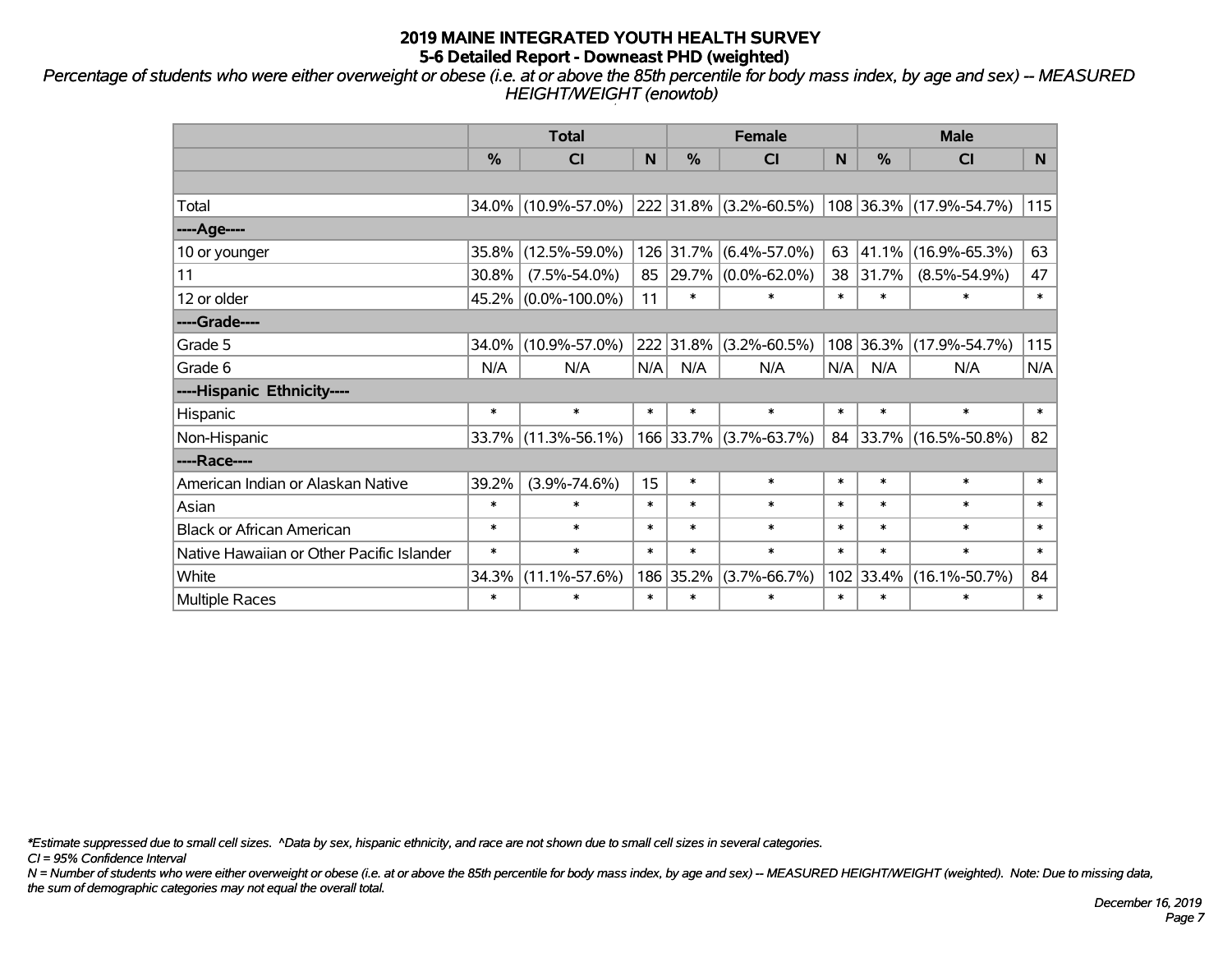*Percentage of students who were at a healthy weight (i.e., at or above the 5th percentile but below the 85th percentile for body mass index, by age and sex) -- MEASURED HEIGHT/WEIGHT (enhlthwt2)*

|                                           |        | <b>Total</b>                                                       |        |               | <b>Female</b>           |        | <b>Male</b> |                            |        |  |
|-------------------------------------------|--------|--------------------------------------------------------------------|--------|---------------|-------------------------|--------|-------------|----------------------------|--------|--|
|                                           | %      | <b>CI</b>                                                          | N      | $\frac{0}{0}$ | CI                      | N      | %           | <b>CI</b>                  | N.     |  |
|                                           |        |                                                                    |        |               |                         |        |             |                            |        |  |
| Total                                     |        | 42.4% (27.2%-57.6%)                                                |        |               | 277 37.9% (26.5%-49.4%) |        |             | 128 47.2% (28.2%-66.1%)    | 149    |  |
| ----Age----                               |        |                                                                    |        |               |                         |        |             |                            |        |  |
| 10 or younger                             | 43.9%  | $(29.8\% - 57.9\%)$                                                |        |               | 155 43.7% (31.9%-55.4%) | 87     | 44.2%       | $(24.6\% - 63.8\%)$        | 67     |  |
| 11                                        | 44.2%  | $(22.8\% - 65.6\%)$                                                |        |               | 123 31.8% (19.9%-43.6%) | 41     | 54.9%       | $(27.0\% - 82.8\%)$        | 82     |  |
| 12 or older                               | $\ast$ | $\ast$                                                             | $\ast$ | $\ast$        | $\ast$                  | $\ast$ | $\ast$      | $\ast$                     | $\ast$ |  |
| ----Grade----                             |        |                                                                    |        |               |                         |        |             |                            |        |  |
| Grade 5                                   | 42.4%  | $(27.2\% - 57.6\%)$                                                | 277    | 37.9%         | $(26.5\% - 49.4\%)$     | 128    | 47.2%       | $(28.2\% - 66.1\%)$        | 149    |  |
| Grade 6                                   | N/A    | N/A                                                                | N/A    | N/A           | N/A                     | N/A    | N/A         | N/A                        | N/A    |  |
| ----Hispanic Ethnicity----                |        |                                                                    |        |               |                         |        |             |                            |        |  |
| Hispanic                                  | $\ast$ | $\ast$                                                             | $\ast$ | $\ast$        | $\ast$                  | $\ast$ | $\ast$      | $\ast$                     | $\ast$ |  |
| Non-Hispanic                              |        | 43.3% (29.0%-57.7%)                                                |        |               | 214 37.8% (27.1%-48.5%) | 94     | 49.0%       | $(30.5\% - 67.6\%)$        | 119    |  |
| ----Race----                              |        |                                                                    |        |               |                         |        |             |                            |        |  |
| American Indian or Alaskan Native         | 35.9%  | $(8.0\% - 63.8\%)$                                                 | 14     | 33.3%         | $(0.0\% - 92.9\%)$      | 6      | 38.2%       | $(6.2\% - 70.2\%)$         | 8      |  |
| Asian                                     | $\ast$ | $\ast$                                                             | $\ast$ | $\ast$        | $\ast$                  | $\ast$ | $\ast$      | $\ast$                     | $\ast$ |  |
| <b>Black or African American</b>          | 57.3%  | $(14.7\% - 99.9\%)$                                                | 10     | $\ast$        | $\ast$                  | $\ast$ | $\ast$      | $\ast$                     | $\ast$ |  |
| Native Hawaiian or Other Pacific Islander | $\ast$ | $\ast$<br>$\ast$<br>$\ast$<br>$\ast$<br>$\ast$<br>$\ast$<br>$\ast$ |        |               | $\ast$                  |        |             |                            |        |  |
| White                                     | 41.1%  | $(25.9\% - 56.4\%)$                                                |        | 223 36.0%     | $(24.9\% - 47.2\%)$     | 104    | 47.0%       | $(25.0\% - 69.0\%)$<br>119 |        |  |
| <b>Multiple Races</b>                     |        | 47.3% (0.0%-100.0%)                                                | 8      | $\ast$        | $\ast$                  | $\ast$ | $\ast$      | $\ast$                     | $\ast$ |  |

*\*Estimate suppressed due to small cell sizes. ^Data by sex, hispanic ethnicity, and race are not shown due to small cell sizes in several categories.*

*CI = 95% Confidence Interval*

*N = Number of students who were at a healthy weight (i.e., at or above the 5th percentile but below the 85th percentile for body mass index, by age and sex) -- MEASURED HEIGHT/WEIGHT (weighted). Note: Due to missing data, the sum of demographic categories may not equal the overall total.*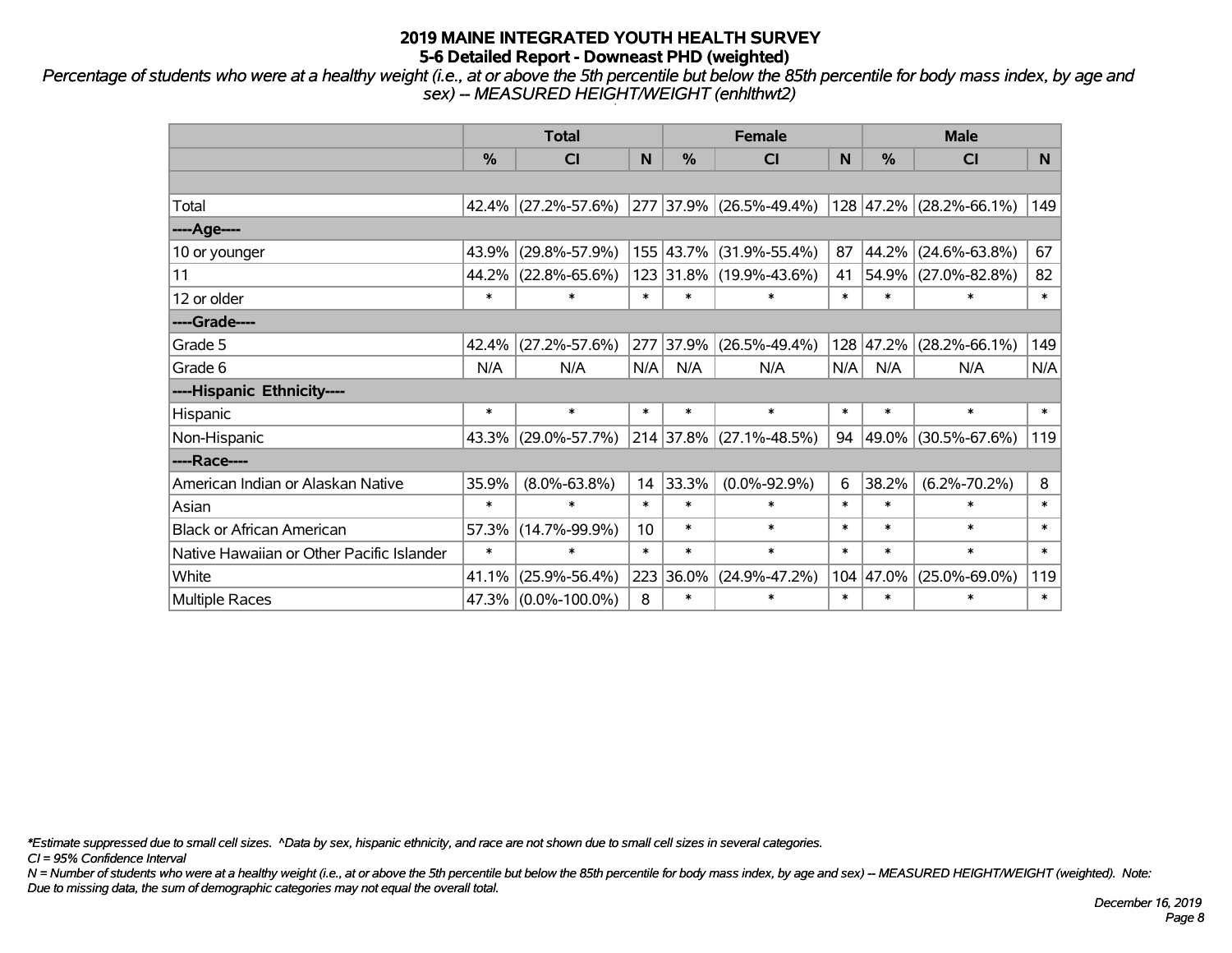*What language is spoken most often at home? (Select only one response) (en6b) Percentage of students who answered something other than 'English'*

|                                           |         | <b>Total</b>        |        |        | <b>Female</b> |        | <b>Male</b> |        |        |
|-------------------------------------------|---------|---------------------|--------|--------|---------------|--------|-------------|--------|--------|
|                                           | %       | <b>CI</b>           | N      | %      | <b>CI</b>     | N      | %           | CI N   |        |
|                                           |         |                     |        |        |               |        |             |        |        |
| Total                                     | $0.8\%$ | $(0.2\% - 1.4\%)$   | 13     | $\ast$ | *             | $\ast$ | *           | $\ast$ | $\ast$ |
| ---- Age----                              |         |                     |        |        |               |        |             |        |        |
| 10 or younger                             | $\ast$  | $\ast$              | $\ast$ | $\ast$ | $\ast$        | $\ast$ | $\ast$      | $\ast$ | $\ast$ |
| 11                                        | 0.7%    | $(0.0\% - 1.9\%)$   | 6      | $\ast$ | $\ast$        | $\ast$ | *           | $\ast$ | $\ast$ |
| 12 or older                               | $\ast$  | $\ast$              | $\ast$ | $\ast$ | *             | $\ast$ | $\ast$      | $\ast$ | $\ast$ |
| ----Grade----                             |         |                     |        |        |               |        |             |        |        |
| Grade 5                                   | $\ast$  | $\ast$              | $\ast$ | $\ast$ | $\ast$        | $\ast$ | $\ast$      | $\ast$ | $\ast$ |
| Grade 6                                   | $1.2\%$ | $(0.2\% - 2.2\%)$   | 10     | $\ast$ | $\ast$        | $\ast$ | $\ast$      | $\ast$ | $\ast$ |
| ----Hispanic Ethnicity----                |         |                     |        |        |               |        |             |        |        |
| Hispanic                                  | $\ast$  | $\ast$              | $\ast$ | $\ast$ | $\ast$        | *      | *           | $\ast$ | $\ast$ |
| Non-Hispanic                              |         | $1.0\%$ (0.2%-1.7%) | 13     | $\ast$ | $\ast$        | *      | *           | $\ast$ | $\ast$ |
| ----Race----                              |         |                     |        |        |               |        |             |        |        |
| American Indian or Alaskan Native         | $\ast$  | $\ast$              | $\ast$ | $\ast$ | $\ast$        | $\ast$ | $\ast$      | $\ast$ | $\ast$ |
| Asian                                     | $\ast$  | $\ast$              | $\ast$ | $\ast$ | $\ast$        | $\ast$ | *           | $\ast$ | $\ast$ |
| <b>Black or African American</b>          | $\ast$  | $\ast$              | $\ast$ | $\ast$ | $\ast$        | $\ast$ | $\ast$      | $\ast$ | $\ast$ |
| Native Hawaiian or Other Pacific Islander | $\ast$  | $\ast$              | $\ast$ | $\ast$ | $\ast$        | $\ast$ | $\ast$      | $\ast$ | $\ast$ |
| White                                     | 0.7%    | $(0.0\% - 1.5\%)$   | 11     | $\ast$ | $\ast$        | $\ast$ | *           | $\ast$ | $\ast$ |
| <b>Multiple Races</b>                     | $\ast$  | $\ast$              | $\ast$ | $\ast$ | $\ast$        | $\ast$ | *           | $\ast$ | $\ast$ |

*\*Estimate suppressed due to small cell sizes. ^Data by sex, hispanic ethnicity, and race are not shown due to small cell sizes in several categories.*

*CI = 95% Confidence Interval*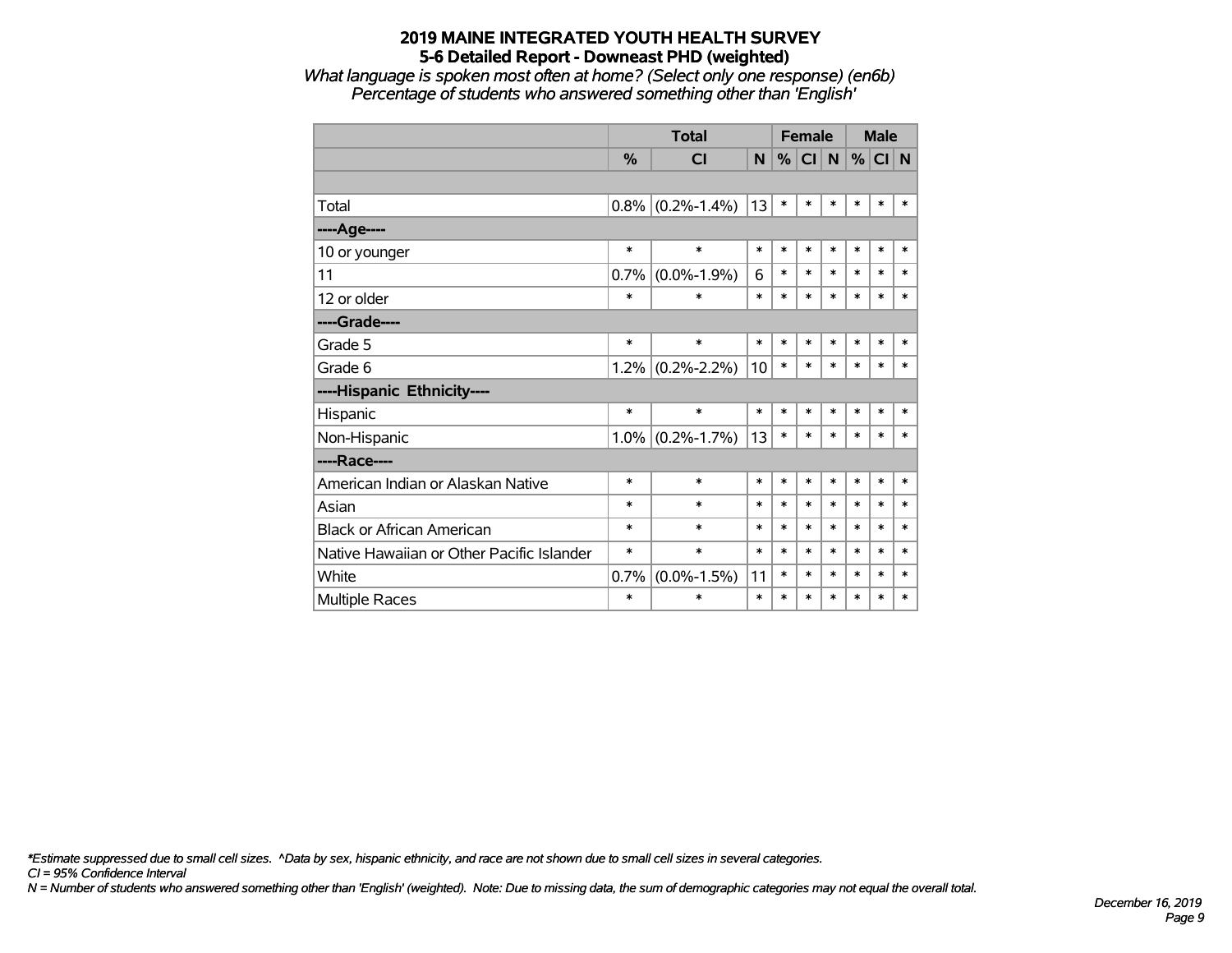*How often do you wear a seat belt when riding in a car? (en7a) Percentage of students who answered 'Never' or 'Rarely'*

|                                           |               | <b>Total</b>        |        |        | <b>Female</b> |           | <b>Male</b> |        |        |
|-------------------------------------------|---------------|---------------------|--------|--------|---------------|-----------|-------------|--------|--------|
|                                           | $\frac{0}{0}$ | CI                  | N      | %      | <b>CI</b>     | ${\sf N}$ | %           | CI N   |        |
|                                           |               |                     |        |        |               |           |             |        |        |
| Total                                     | $0.9\%$       | $(0.3\% - 1.6\%)$   | 16     | $\ast$ | $\ast$        | $\ast$    | $\ast$      | $\ast$ | $\ast$ |
| ----Age----                               |               |                     |        |        |               |           |             |        |        |
| 10 or younger                             | $\ast$        | $\ast$              | $\ast$ | $\ast$ | $\ast$        | $\ast$    | $\ast$      | $\ast$ | $\ast$ |
| 11                                        | 1.1%          | $(0.2\% - 2.0\%)$   | 9      | $\ast$ | $\ast$        | $\ast$    | $\ast$      | $\ast$ | $\ast$ |
| 12 or older                               |               | $1.7\%$ (0.0%-3.4%) | 7      | $\ast$ | $\ast$        | $\ast$    | $\ast$      | $\ast$ | $\ast$ |
| ----Grade----                             |               |                     |        |        |               |           |             |        |        |
| Grade 5                                   | $\ast$        | $\ast$              | $\ast$ | $\ast$ | *             | $\ast$    | $\ast$      | $\ast$ | $\ast$ |
| Grade 6                                   | 1.3%          | $(0.4\% - 2.3\%)$   | 11     | $\ast$ | *             | $\ast$    | $\ast$      | $\ast$ | $\ast$ |
| ----Hispanic Ethnicity----                |               |                     |        |        |               |           |             |        |        |
| Hispanic                                  | $\ast$        | $\ast$              | $\ast$ | $\ast$ | $\ast$        | $\ast$    | $\ast$      | $\ast$ | $\ast$ |
| Non-Hispanic                              | $1.0\%$       | $(0.2\% - 1.8\%)$   | 14     | $\ast$ | $\ast$        | $\ast$    | $\ast$      | $\ast$ | $\ast$ |
| ----Race----                              |               |                     |        |        |               |           |             |        |        |
| American Indian or Alaskan Native         | $\ast$        | $\ast$              | $\ast$ | $\ast$ | *             | $\ast$    | $\ast$      | $\ast$ | $\ast$ |
| Asian                                     | $\ast$        | $\ast$              | $\ast$ | $\ast$ | $\ast$        | $\ast$    | $\ast$      | $\ast$ | $\ast$ |
| <b>Black or African American</b>          | $\ast$        | $\ast$              | $\ast$ | $\ast$ | $\ast$        | $\ast$    | $\ast$      | $\ast$ | $\ast$ |
| Native Hawaiian or Other Pacific Islander | $\ast$        | $\ast$              | $\ast$ | $\ast$ | $\ast$        | $\ast$    | $\ast$      | $\ast$ | $\ast$ |
| White                                     | 1.0%          | $(0.2\% - 1.8\%)$   | 14     | $\ast$ | $\ast$        | $\ast$    | $\ast$      | $\ast$ | $\ast$ |
| <b>Multiple Races</b>                     | $\ast$        | $\ast$              | $\ast$ | $\ast$ | *             | $\ast$    | $\ast$      | $\ast$ | $\ast$ |

*\*Estimate suppressed due to small cell sizes. ^Data by sex, hispanic ethnicity, and race are not shown due to small cell sizes in several categories.*

*CI = 95% Confidence Interval*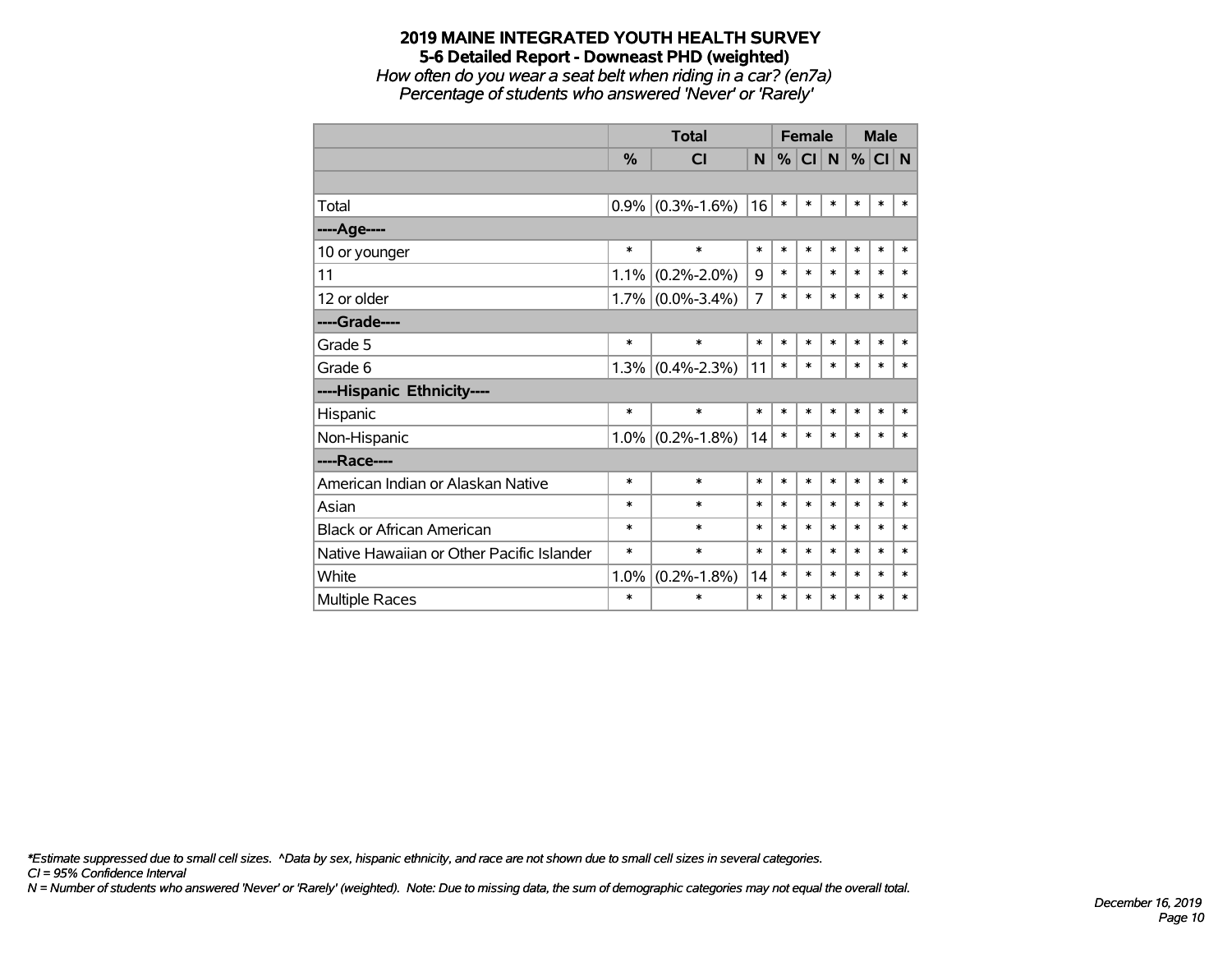## **2019 MAINE INTEGRATED YOUTH HEALTH SURVEY 5-6 Detailed Report - Downeast PHD (weighted)** *How often do you wear a seat belt when riding in a car? (en7a\_2) Percentage of students who answered 'Always'*

|                                           |        | <b>Total</b>         |        |               | <b>Female</b>            |        | <b>Male</b>   |                         |          |  |
|-------------------------------------------|--------|----------------------|--------|---------------|--------------------------|--------|---------------|-------------------------|----------|--|
|                                           | %      | <b>CI</b>            | N      | $\frac{0}{0}$ | <b>CI</b>                | N      | $\frac{0}{0}$ | <b>CI</b>               | <b>N</b> |  |
|                                           |        |                      |        |               |                          |        |               |                         |          |  |
| Total                                     | 75.7%  | $(65.2\% - 86.2\%)$  | 1,267  |               | $ 74.8\% $ (63.1%-86.6%) |        |               | 614 76.9% (66.0%-87.8%) | 634      |  |
| ----Age----                               |        |                      |        |               |                          |        |               |                         |          |  |
| 10 or younger                             | 76.8%  | $(62.3\% - 91.3\%)$  | 346    | 82.0%         | $(71.5\% - 92.5\%)$      |        |               | 214 71.1% (49.5%-92.7%) | 132      |  |
| 11                                        | 74.9%  | $(65.2\% - 84.7\%)$  | 625    |               | 74.5% (60.3%-88.6%)      |        |               | 291 75.8% (65.8%-85.7%) | 322      |  |
| 12 or older                               | 75.8%  | $(59.8\% - 91.7\%)$  | 293    |               | 64.7% (46.8%-82.5%)      |        |               | 109 83.8% (69.8%-97.8%) | 177      |  |
| ----Grade----                             |        |                      |        |               |                          |        |               |                         |          |  |
| Grade 5                                   | 74.9%  | $(63.8\% - 85.9\%)$  | 622    | 76.8%         | $(65.1\% - 88.4\%)$      | 321    | 74.2%         | $(59.5\% - 88.8\%)$     | 300      |  |
| Grade 6                                   | 76.4%  | $(64.2\% - 88.6\%)$  | 634    |               | 73.0% (60.0%-86.1%)      |        |               | 289 79.1% (66.1%-92.0%) | 325      |  |
| ----Hispanic Ethnicity----                |        |                      |        |               |                          |        |               |                         |          |  |
| Hispanic                                  | 63.1%  | $(30.9\% - 95.3\%)$  | 22     | $\ast$        | $\ast$                   | $\ast$ | $\ast$        | $\ast$                  | $\ast$   |  |
| Non-Hispanic                              | 75.6%  | $(64.5\% - 86.7\%)$  | 1,059  |               | 75.7% (63.1%-88.3%)      |        |               | 515 76.2% (65.0%-87.4%) | 533      |  |
| ----Race----                              |        |                      |        |               |                          |        |               |                         |          |  |
| American Indian or Alaskan Native         | 59.0%  | $(45.0\% - 72.9\%)$  | 38     | 44.0%         | $(21.0\% - 67.0\%)$      | 14     | 72.7%         | $(51.1\% - 94.2\%)$     | 25       |  |
| Asian                                     | $\ast$ | $\ast$               | $\ast$ | $\ast$        | $\ast$                   | $\ast$ | $\ast$        | $\ast$                  | $\ast$   |  |
| <b>Black or African American</b>          | 74.0%  | $(30.5\% - 100.0\%)$ | 24     | $\ast$        | $\ast$                   | $\ast$ | $\ast$        | $\ast$                  | $\ast$   |  |
| Native Hawaiian or Other Pacific Islander | $\ast$ | $\ast$               | $\ast$ | $\ast$        | $\ast$                   | $\ast$ | $\ast$        | $\ast$                  | $\ast$   |  |
| White                                     | 76.4%  | $(65.3\% - 87.5\%)$  | 1,105  | 75.7%         | $(62.9\% - 88.6\%)$      | 540    | 77.3%         | $(65.9\% - 88.6\%)$     | 549      |  |
| Multiple Races                            | 71.0%  | $(50.5\% - 91.6\%)$  | 36     | $\ast$        | *                        | $\ast$ | $\ast$        | *                       | $\ast$   |  |

*\*Estimate suppressed due to small cell sizes. ^Data by sex, hispanic ethnicity, and race are not shown due to small cell sizes in several categories.*

*CI = 95% Confidence Interval*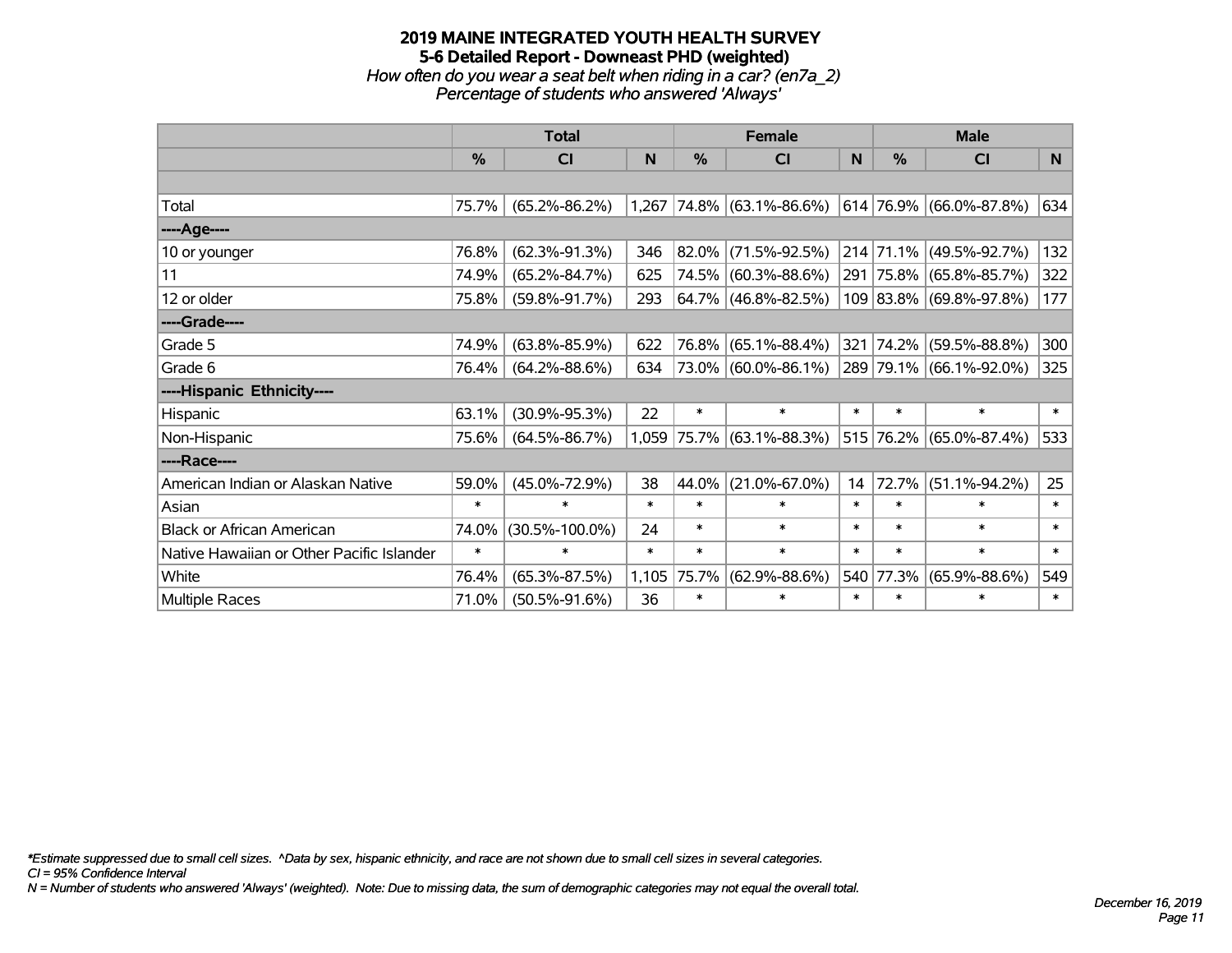*How often do you sit in the back seat when you are riding in a car? (en8a) Percentage of students who answered 'Never' or 'Rarely'*

|                                           |               | <b>Total</b>           |        |               | <b>Female</b>            |                 | <b>Male</b> |                         |                |  |
|-------------------------------------------|---------------|------------------------|--------|---------------|--------------------------|-----------------|-------------|-------------------------|----------------|--|
|                                           | $\frac{0}{0}$ | <b>CI</b>              | N      | $\frac{0}{0}$ | <b>CI</b>                | N               | %           | <b>CI</b>               | <b>N</b>       |  |
|                                           |               |                        |        |               |                          |                 |             |                         |                |  |
| Total                                     |               | $17.6\%$ (14.0%-21.3%) |        | 293 13.7%     | $(7.0\% - 20.4\%)$       |                 |             | 110 21.0% (16.2%-25.8%) | 174            |  |
| ----Age----                               |               |                        |        |               |                          |                 |             |                         |                |  |
| 10 or younger                             | 13.9%         | $(7.8\% - 20.0\%)$     | 62     | 8.0%          | $(0.0\% - 15.9\%)$       | 20              |             | 21.9% (10.8%-33.0%)     | 42             |  |
| 11                                        | $17.4\%$      | $(12.3\% - 22.4\%)$    |        | 144 14.2%     | $(6.6\% - 21.8\%)$       | 55              |             | 18.9% (12.9%-24.9%)     | 80             |  |
| 12 or older                               |               | 22.8% (15.0%-30.7%)    | 87     | $ 21.2\% $    | $(8.8\% - 33.7\%)$       | 35              |             | 24.9% (12.5%-37.3%)     | 52             |  |
| ----Grade----                             |               |                        |        |               |                          |                 |             |                         |                |  |
| Grade 5                                   | 14.4%         | $(9.9\% - 18.9\%)$     | 118    | 9.9%          | $(3.8\% - 16.1\%)$       | 40              |             | 19.0% (12.1%-25.9%)     | 78             |  |
| Grade 6                                   |               | 20.7% (16.7%-24.8%)    |        | $171$   17.7% | $(9.2\% - 26.3\%)$       | 70              |             | 22.6% (15.9%-29.3%)     | 92             |  |
| ----Hispanic Ethnicity----                |               |                        |        |               |                          |                 |             |                         |                |  |
| Hispanic                                  | $\ast$        | $\ast$                 | $\ast$ | $\ast$        | $\ast$                   | $\ast$          | $\ast$      | $\ast$                  | $\ast$         |  |
| Non-Hispanic                              |               | 18.0% (14.3%-21.8%)    |        | 250 14.9%     | $(7.3\% - 22.6\%)$       |                 |             | 100 20.6% (15.6%-25.7%) | 144            |  |
| ----Race----                              |               |                        |        |               |                          |                 |             |                         |                |  |
| American Indian or Alaskan Native         | 21.0%         | $(1.8\% - 40.2\%)$     | 14     | $\ast$        | $\ast$                   | $\ast$          | $\ast$      | $\ast$                  | $\ast$         |  |
| Asian                                     | $\ast$        | $\ast$                 | $\ast$ | $\ast$        | $\ast$                   | $\ast$          | $\ast$      | $\ast$                  | $\ast$         |  |
| <b>Black or African American</b>          | 23.2%         | $(5.5\% - 40.9\%)$     | 8      | $\ast$        | $\ast$                   | $\ast$          | $\ast$      | $\ast$                  | $\ast$         |  |
| Native Hawaiian or Other Pacific Islander | $\ast$        | $\ast$                 | $\ast$ | $\ast$        | $\ast$                   | $\ast$          | $\ast$      | $\ast$                  | $\ast$         |  |
| White                                     | 17.2%         | $(14.1\% - 20.2\%)$    |        | 245 13.1%     | $(6.4\% - 19.8\%)$       | 91              | 21.2%       | $(16.2\% - 26.2\%)$     | 151            |  |
| Multiple Races                            |               | 39.2% (15.2%-63.1%)    | 20     |               | $ 31.0\% $ (11.1%-51.0%) | 10 <sup>°</sup> | 46.9%       | $(9.6\% - 84.2\%)$      | $\overline{7}$ |  |

*\*Estimate suppressed due to small cell sizes. ^Data by sex, hispanic ethnicity, and race are not shown due to small cell sizes in several categories.*

*CI = 95% Confidence Interval*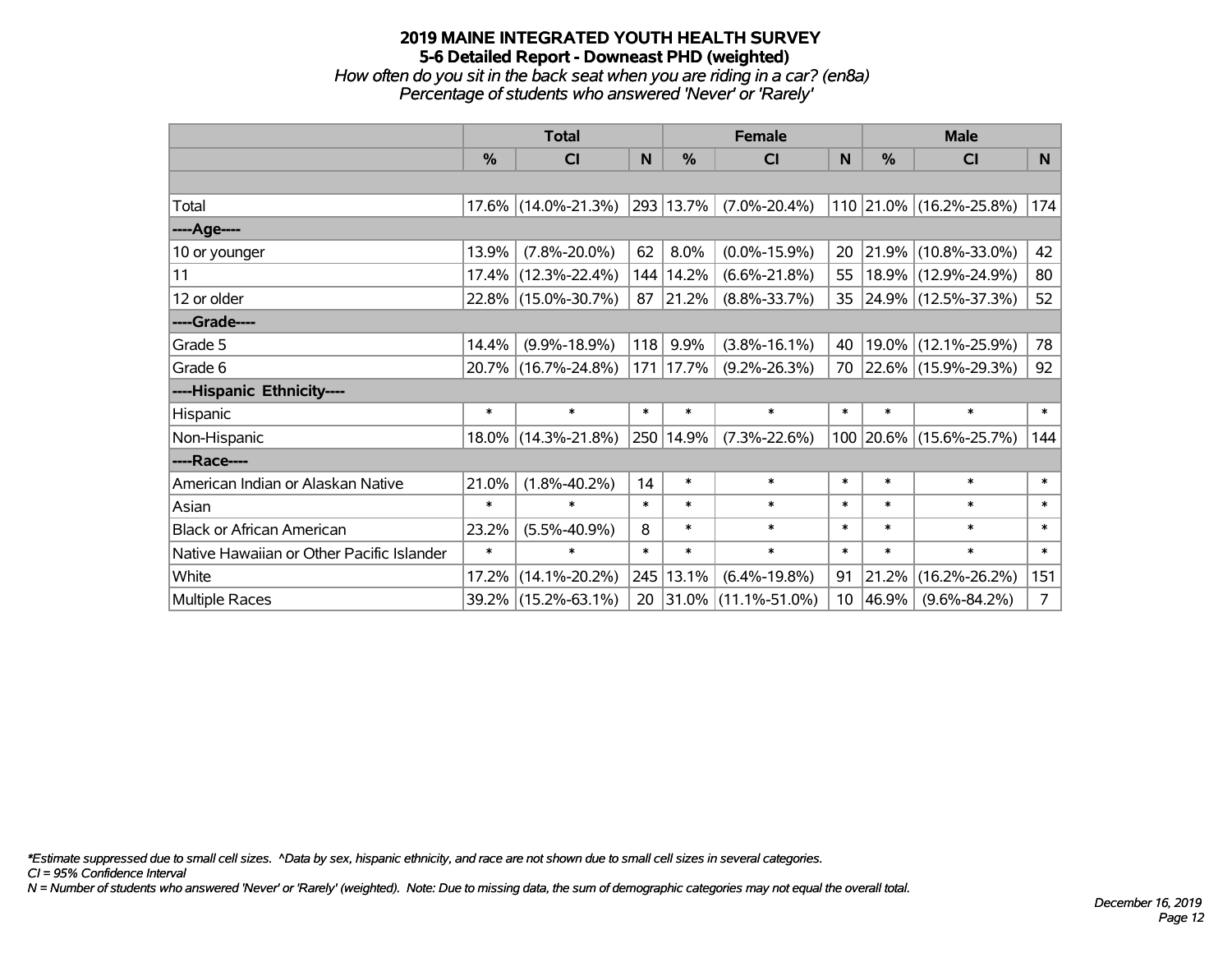*When you ride a bicycle, how often do you wear a helmet? (en9a)*

*Among students who ride a bicycle, the percentage of students who answered 'Never' or 'Rarely'*

|                                           |               | <b>Total</b>        |                 |        | <b>Female</b>               |        | <b>Male</b>   |                            |        |  |
|-------------------------------------------|---------------|---------------------|-----------------|--------|-----------------------------|--------|---------------|----------------------------|--------|--|
|                                           | $\frac{0}{0}$ | CI                  | N               | $\%$   | CI                          | N      | $\frac{0}{0}$ | <b>CI</b>                  | N.     |  |
|                                           |               |                     |                 |        |                             |        |               |                            |        |  |
| Total                                     |               | 32.7% (24.8%-40.6%) |                 |        | 497   25.8%   (19.0%-32.7%) |        |               | 196 38.3% (26.6%-49.9%)    | 280    |  |
| ----Age----                               |               |                     |                 |        |                             |        |               |                            |        |  |
| 10 or younger                             |               | 20.2% (12.4%-28.0%) |                 |        | 82 20.6% (10.5%-30.7%)      | 47     | 18.2%         | $(5.6\% - 30.8\%)$         | 31     |  |
| 11                                        |               | 36.9% (24.9%-48.9%) |                 |        | 280 26.1% (13.1%-39.0%)     | 98     | $ 45.9\% $    | $(28.3\% - 63.6\%)$        | 169    |  |
| 12 or older                               |               | 37.5% (25.6%-49.4%) |                 |        | 130 33.1% (23.0%-43.3%)     | 51     |               | $ 40.6\% $ (17.7%-63.4%)   | 76     |  |
| ----Grade----                             |               |                     |                 |        |                             |        |               |                            |        |  |
| Grade 5                                   | $27.1\%$      | $(18.2\% - 36.1\%)$ |                 |        | 203 21.6% (13.0%-30.3%)     | 80     |               | $ 31.3\% $ (15.2%-47.3%)   | 116    |  |
| Grade 6                                   |               | 38.3% (26.7%-50.0%) |                 |        | 291 29.7% (20.1%-39.3%)     |        |               | 113 45.9% (30.0%-61.9%)    | 164    |  |
| ----Hispanic Ethnicity----                |               |                     |                 |        |                             |        |               |                            |        |  |
| Hispanic                                  | 31.8%         | $(9.2\% - 54.5\%)$  | 10 <sup>°</sup> | $\ast$ | $\ast$                      | $\ast$ | $\ast$        | $\ast$                     | $\ast$ |  |
| Non-Hispanic                              |               | 32.4% (24.3%-40.5%) |                 |        | 410 25.4% (17.3%-33.5%)     |        | 161 37.9%     | $(26.6\% - 49.2\%)$        | 232    |  |
| ----Race----                              |               |                     |                 |        |                             |        |               |                            |        |  |
| American Indian or Alaskan Native         | 57.7%         | $(40.5\% - 74.9\%)$ | 36              | 44.0%  | $(19.5\% - 68.5\%)$         | 14     | 70.8%         | $(46.2\% - 95.3\%)$        | 23     |  |
| Asian                                     | $\ast$        | $\ast$              | $\ast$          | $\ast$ | $\ast$                      | $\ast$ | $\ast$        | $\ast$                     | $\ast$ |  |
| <b>Black or African American</b>          | 42.2%         | $(14.1\% - 70.3\%)$ | 12              | $\ast$ | $\ast$                      | $\ast$ | $\ast$        | $\ast$                     | $\ast$ |  |
| Native Hawaiian or Other Pacific Islander | $\ast$        | $\ast$              | $\ast$          | $\ast$ | $\ast$                      | $\ast$ | $\ast$        | $\ast$                     | $\ast$ |  |
| White                                     | 31.6%         | $(24.5\% - 38.8\%)$ | 410             | 26.2%  | $(19.2\% - 33.2\%)$         | 171    | 36.0%         | $(25.1\% - 46.9\%)$<br>223 |        |  |
| Multiple Races                            | 29.9%         | $(9.3\% - 50.5\%)$  | 15              | $\ast$ | $\ast$                      | $\ast$ | $\ast$        | $\ast$                     | $\ast$ |  |

*\*Estimate suppressed due to small cell sizes. ^Data by sex, hispanic ethnicity, and race are not shown due to small cell sizes in several categories.*

*CI = 95% Confidence Interval*

*N = Among students who ride a bicycle, the number of students who answered 'Never' or 'Rarely' (weighted). Note: Due to missing data, the sum of demographic categories may not equal the overall total.*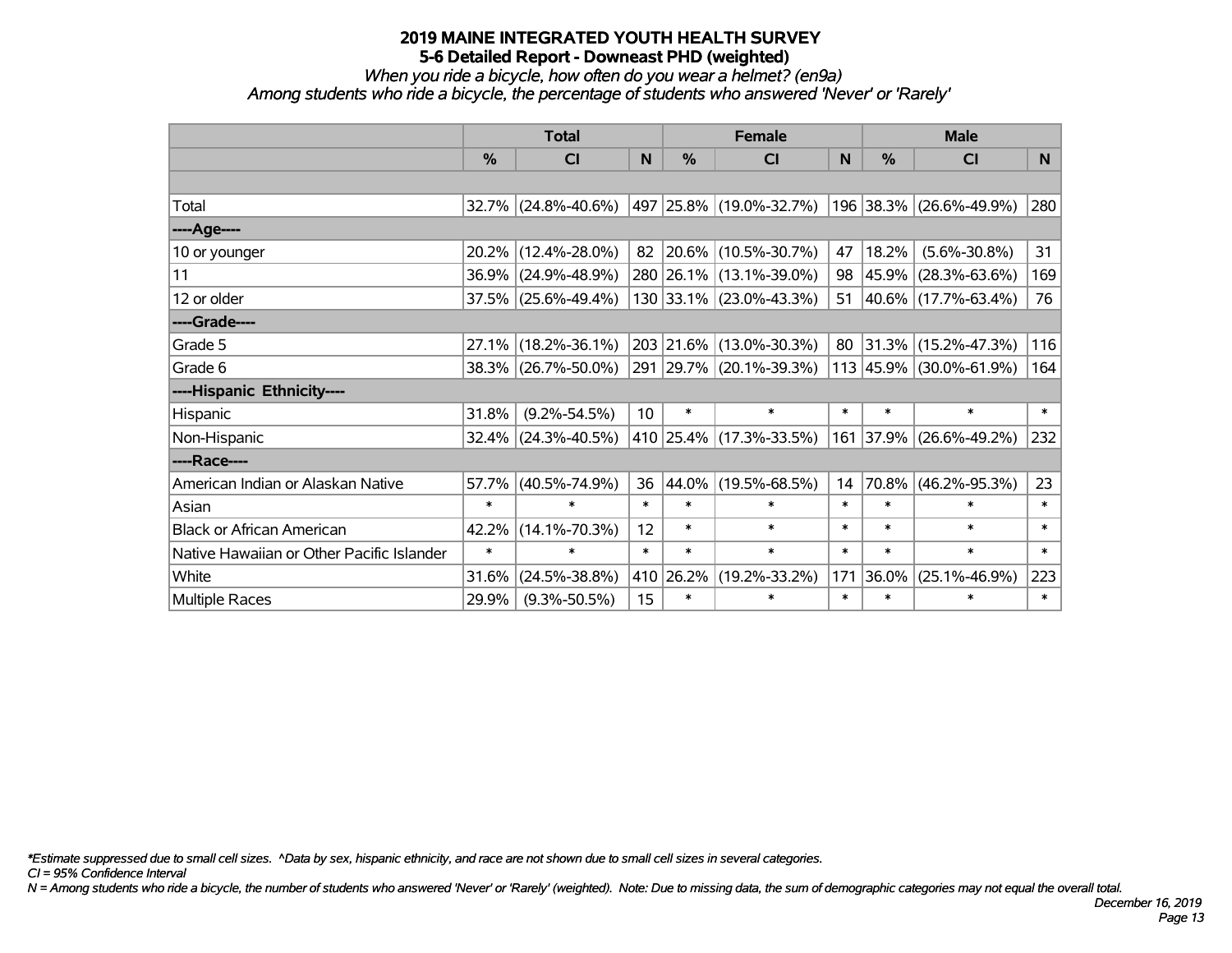#### **2019 MAINE INTEGRATED YOUTH HEALTH SURVEY 5-6 Detailed Report - Downeast PHD (weighted)** *Have you ever been bullied on school property? (en51) Percentage of students who answered 'Yes'*

|                                           | <b>Total</b>  |                     |        |           | <b>Female</b>             | <b>Male</b> |           |                         |          |
|-------------------------------------------|---------------|---------------------|--------|-----------|---------------------------|-------------|-----------|-------------------------|----------|
|                                           | $\frac{0}{0}$ | <b>CI</b>           | N      | $\%$      | <b>CI</b>                 | N           | %         | <b>CI</b>               | <b>N</b> |
|                                           |               |                     |        |           |                           |             |           |                         |          |
| Total                                     |               | 47.5% (41.7%-53.4%) |        |           | 800 53.0% (45.1%-60.8%)   |             |           | 437 41.7% (34.2%-49.1%) | 346      |
| ----Age----                               |               |                     |        |           |                           |             |           |                         |          |
| 10 or younger                             | $46.0\%$      | $(37.5\% - 54.6\%)$ |        |           | 210 48.9% (38.6%-59.1%)   | 127         | 43.0%     | $(33.7\% - 52.4\%)$     | 82       |
| 11                                        |               | 47.1% (38.9%-55.3%) |        |           | 394 52.0% (41.2%-62.7%)   |             |           | 205 41.2% (29.0%-53.4%) | 175      |
| 12 or older                               |               | 49.8% (41.0%-58.6%) |        |           | 193 61.6% (49.6%-73.6%)   |             |           | 104 40.3% (27.6%-53.0%) | 85       |
| ----Grade----                             |               |                     |        |           |                           |             |           |                         |          |
| Grade 5                                   | 48.7%         | $(39.2\% - 58.2\%)$ |        |           | 407 53.6% (42.9%-64.2%)   |             | 224 43.7% | $(34.5\% - 53.0\%)$     | 179      |
| Grade 6                                   |               | 46.2% (40.2%-52.2%) |        |           | 385 52.2% (42.9%-61.6%)   |             |           | 209 39.3% (27.0%-51.5%) | 162      |
| ----Hispanic Ethnicity----                |               |                     |        |           |                           |             |           |                         |          |
| Hispanic                                  |               | 35.3% (13.9%-56.7%) | 12     | $\ast$    | $\ast$                    | $\ast$      | $\ast$    | $\ast$                  | $\ast$   |
| Non-Hispanic                              |               | 45.8% (40.1%-51.5%) |        |           | $645$ 52.4% (44.6%-60.2%) |             |           | 359 38.8% (30.5%-47.0%) | 273      |
| ----Race----                              |               |                     |        |           |                           |             |           |                         |          |
| American Indian or Alaskan Native         | $67.0\%$      | $(42.8\% - 91.3\%)$ | 43     | 63.5%     | $(39.3\% - 87.8\%)$       | 20          | 70.2%     | $(41.1\% - 99.3\%)$     | 24       |
| Asian                                     | $\ast$        | $\ast$              | $\ast$ | $\ast$    | $\ast$                    | $\ast$      | $\ast$    | $\ast$                  | $\ast$   |
| <b>Black or African American</b>          | 60.6%         | $(30.3\% - 90.8\%)$ | 20     | $\ast$    | $\ast$                    | $\ast$      | $\ast$    | $\ast$                  | $\ast$   |
| Native Hawaiian or Other Pacific Islander | $\ast$        | $\ast$              | $\ast$ | $\ast$    | $\ast$                    | $\ast$      | $\ast$    | $\ast$                  | $\ast$   |
| White                                     | 45.7%         | $(39.0\% - 52.4\%)$ |        | 665 51.3% | $(43.0\% - 59.6\%)$       | 367         | 39.8%     | $(31.5\% - 48.2\%)$     | 285      |
| <b>Multiple Races</b>                     | $60.8\%$      | $(38.6\% - 83.0\%)$ | 31     | $\ast$    | $\ast$                    | $\ast$      | $\ast$    | $\ast$                  | $\ast$   |

*\*Estimate suppressed due to small cell sizes. ^Data by sex, hispanic ethnicity, and race are not shown due to small cell sizes in several categories.*

*CI = 95% Confidence Interval*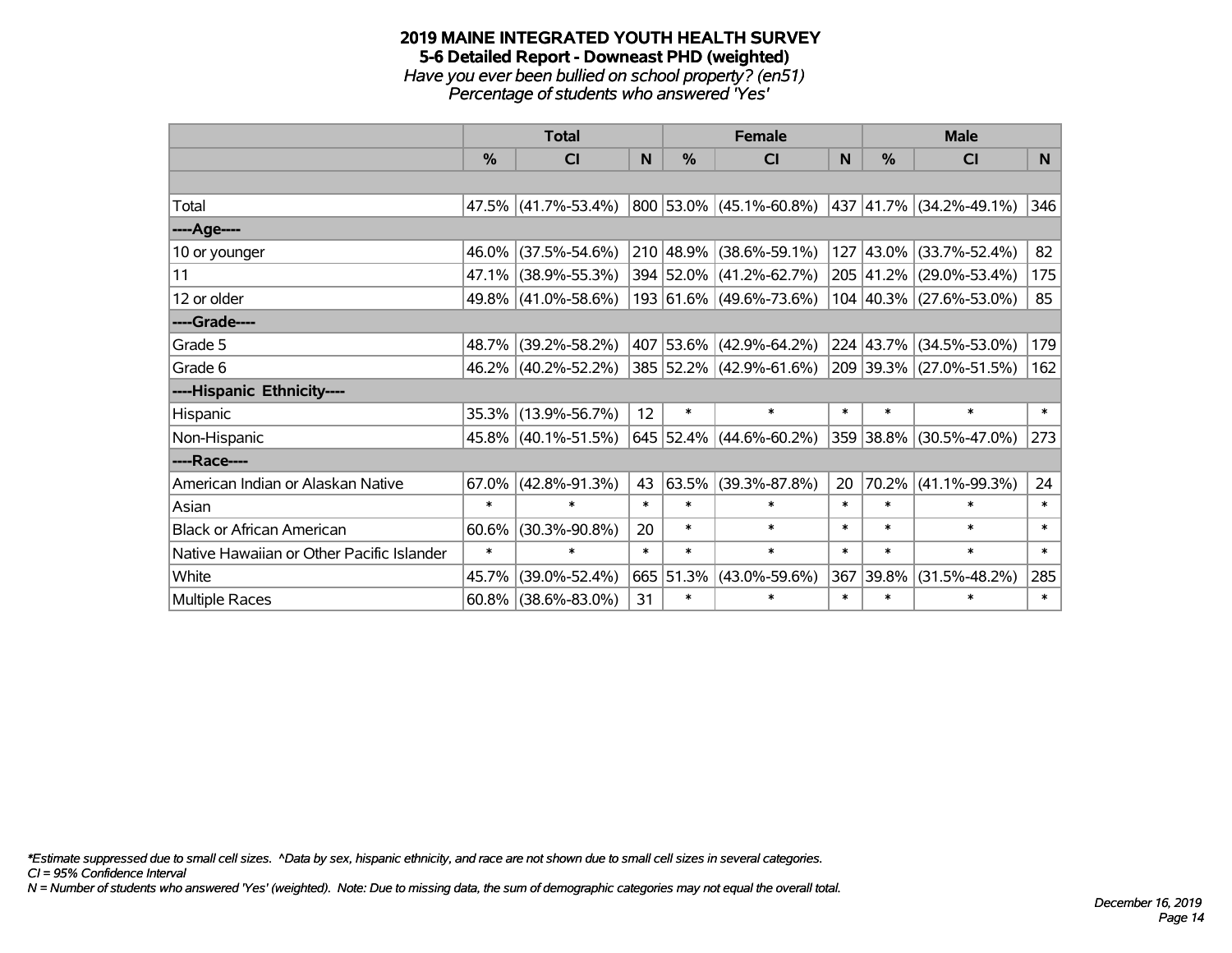#### **2019 MAINE INTEGRATED YOUTH HEALTH SURVEY 5-6 Detailed Report - Downeast PHD (weighted)** *Have you ever been bullied away from school property? (en52a) Percentage of students who answered 'Yes'*

|                                           | <b>Total</b> |                     |        | <b>Female</b> | <b>Male</b>             |              |           |                         |        |
|-------------------------------------------|--------------|---------------------|--------|---------------|-------------------------|--------------|-----------|-------------------------|--------|
|                                           | $\%$         | <b>CI</b>           | N      | $\%$          | <b>CI</b>               | <sub>N</sub> | %         | <b>CI</b>               | N      |
|                                           |              |                     |        |               |                         |              |           |                         |        |
| Total                                     |              | 36.2% (32.5%-40.0%) |        |               | 608 34.0% (28.4%-39.6%) |              |           | 280 38.4% (33.8%-43.0%) | 317    |
| ----Age----                               |              |                     |        |               |                         |              |           |                         |        |
| 10 or younger                             | 34.4%        | $(30.5\% - 38.4\%)$ |        | 157 31.9%     | $(25.3\% - 38.6\%)$     |              | 83 38.5%  | $(27.8\% - 49.3\%)$     | 74     |
| 11                                        |              | 36.2% (31.2%-41.3%) |        |               | 301 35.8% (29.6%-42.0%) |              |           | 141 35.6% (28.8%-42.5%) | 150    |
| 12 or older                               |              | 38.6% (29.8%-47.4%) |        |               | 150 33.0% (16.7%-49.2%) |              |           | 56 44.5% (31.7%-57.2%)  | 94     |
| ----Grade----                             |              |                     |        |               |                         |              |           |                         |        |
| Grade 5                                   | 39.0%        | $(33.9\% - 44.1\%)$ |        |               | 324 35.8% (30.1%-41.5%) |              |           | 150 42.1% (32.7%-51.4%) | 170    |
| Grade 6                                   |              | 33.5% (27.4%-39.6%) |        |               | 279 32.6% (22.8%-42.4%) |              |           | 130 34.4% (27.4%-41.4%) | 142    |
| ----Hispanic Ethnicity----                |              |                     |        |               |                         |              |           |                         |        |
| Hispanic                                  |              | 35.2% (19.3%-51.1%) | 12     | $\ast$        | $\ast$                  | $\ast$       | $\ast$    | $\ast$                  | $\ast$ |
| Non-Hispanic                              |              | 35.7% (32.1%-39.3%) |        |               | 501 33.2% (27.6%-38.9%) |              | 227 38.2% | $(33.2\% - 43.2\%)$     | 267    |
| ----Race----                              |              |                     |        |               |                         |              |           |                         |        |
| American Indian or Alaskan Native         |              | 52.3% (34.3%-70.2%) | 34     | 63.5%         | $(39.3\% - 87.8\%)$     | 20           | 42.0%     | $(20.5\% - 63.5\%)$     | 14     |
| Asian                                     | $\ast$       | $\ast$              | $\ast$ | $\ast$        | $\ast$                  | $\ast$       | $\ast$    | $\ast$                  | $\ast$ |
| <b>Black or African American</b>          | 63.2%        | $(36.4\% - 90.1\%)$ | 20     | $\ast$        | $\ast$                  | $\ast$       | $\ast$    | $\ast$                  | $\ast$ |
| Native Hawaiian or Other Pacific Islander | $\ast$       | $\ast$              | $\ast$ | $\ast$        | $\ast$                  | $\ast$       | $\ast$    | $\ast$                  | $\ast$ |
| White                                     | 34.5%        | $(30.5\% - 38.5\%)$ |        | 500 32.0%     | $(25.6\% - 38.4\%)$     | 229          | 37.4%     | $(33.5\% - 41.3\%)$     | 266    |
| <b>Multiple Races</b>                     |              | 42.1% (22.5%-61.8%) | 21     | $\ast$        | $\ast$                  | $\ast$       | $\ast$    | $\ast$                  | $\ast$ |

*\*Estimate suppressed due to small cell sizes. ^Data by sex, hispanic ethnicity, and race are not shown due to small cell sizes in several categories.*

*CI = 95% Confidence Interval*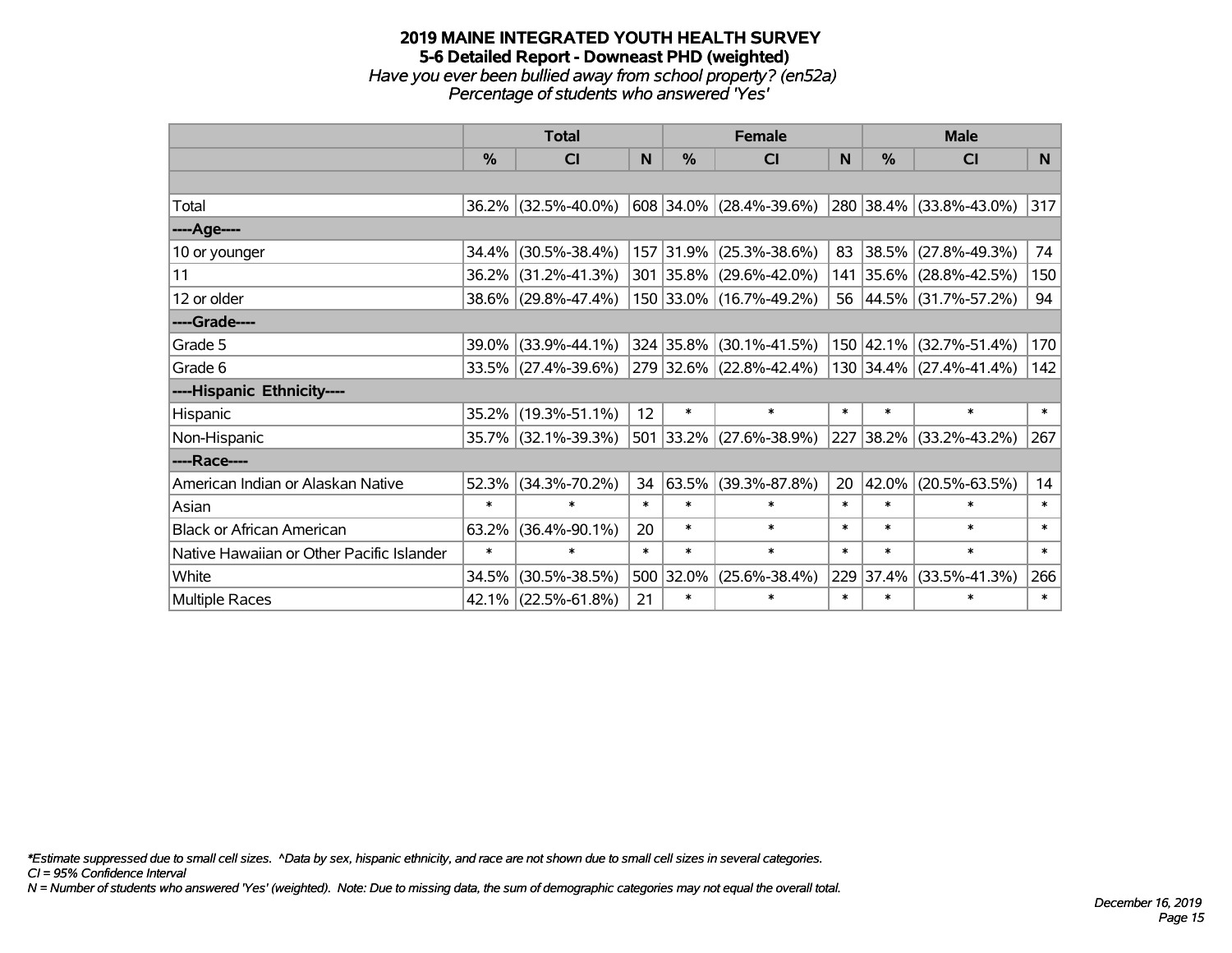*Do you agree or disagree with the following statement? I feel safe at my school. (en12) Percentage of students who answered 'Strongly agree' or 'Agree'*

|                                           | <b>Total</b>  |                      |        |             | <b>Female</b>        |        | <b>Male</b> |                      |        |  |
|-------------------------------------------|---------------|----------------------|--------|-------------|----------------------|--------|-------------|----------------------|--------|--|
|                                           | $\frac{0}{0}$ | <b>CI</b>            | N      | %           | C <sub>l</sub>       | N      | %           | <b>CI</b>            | N      |  |
|                                           |               |                      |        |             |                      |        |             |                      |        |  |
| Total                                     | 89.4%         | $(86.5\% - 92.3\%)$  |        | 1,494 91.6% | $(88.2\% - 94.9\%)$  |        | 747 87.4%   | $(82.3\% - 92.5\%)$  | 724    |  |
| ---- Age----                              |               |                      |        |             |                      |        |             |                      |        |  |
| 10 or younger                             | 90.1%         | $(83.6\% - 96.5\%)$  | 408    | 89.3%       | $(81.8\% - 96.7\%)$  | 231    | 90.9%       | $(80.2\% - 100.0\%)$ | 174    |  |
| 11                                        | 88.9%         | $(84.6\% - 93.2\%)$  | 735    | 93.1%       | $(89.5\% - 96.7\%)$  |        | 361 85.5%   | $(78.7\% - 92.3\%)$  | 361    |  |
| 12 or older                               | 89.7%         | $(83.7\% - 95.7\%)$  | 347    |             | 91.5% (78.5%-100.0%) |        | 155 87.9%   | $(80.6\% - 95.1\%)$  | 185    |  |
| ----Grade----                             |               |                      |        |             |                      |        |             |                      |        |  |
| Grade 5                                   | 89.8%         | $(85.9\% - 93.7\%)$  | 743    | 91.0%       | $(86.9\% - 95.1\%)$  |        | 376 88.4%   | $(80.4\% - 96.4\%)$  | 360    |  |
| Grade 6                                   | 88.8%         | $(83.9\% - 93.8\%)$  | 736    | $ 92.1\% $  | $(86.3\% - 97.8\%)$  |        | 365 86.2%   | $(78.6\% - 93.8\%)$  | 355    |  |
| ----Hispanic Ethnicity----                |               |                      |        |             |                      |        |             |                      |        |  |
| Hispanic                                  | $\ast$        | $\ast$               | $\ast$ | $\ast$      | $\ast$               | $\ast$ | $\ast$      | $\ast$               | $\ast$ |  |
| Non-Hispanic                              | 88.9%         | $(85.5\% - 92.4\%)$  | 1,247  | 92.2%       | $(88.8\% - 95.5\%)$  |        | 624 85.8%   | $(79.9\% - 91.7\%)$  | 605    |  |
| ----Race----                              |               |                      |        |             |                      |        |             |                      |        |  |
| American Indian or Alaskan Native         | $\ast$        | $\ast$               | $\ast$ | $\ast$      | $\ast$               | $\ast$ | $\ast$      | $\ast$               | $\ast$ |  |
| Asian                                     | $\ast$        | $\ast$               | $\ast$ | $\ast$      | $\ast$               | $\ast$ | $\ast$      | $\ast$               | $\ast$ |  |
| <b>Black or African American</b>          | 78.8%         | $(56.4\% - 100.0\%)$ | 25     | $\ast$      | $\ast$               | $\ast$ | $\ast$      | $\ast$               | $\ast$ |  |
| Native Hawaiian or Other Pacific Islander | $\ast$        | $\ast$               | $\ast$ | $\ast$      | $\ast$               | $\ast$ | $\ast$      | $\ast$               | $\ast$ |  |
| White                                     | 89.7%         | $(86.1\% - 93.3\%)$  | 1,294  | 92.2%       | $(88.8\% - 95.6\%)$  | 652    | 87.1%       | $(80.0\% - 94.3\%)$  | 621    |  |
| <b>Multiple Races</b>                     | $\ast$        | $\ast$               | $\ast$ | $\ast$      | $\ast$               | $\ast$ | $\ast$      | *                    | $\ast$ |  |

*\*Estimate suppressed due to small cell sizes. ^Data by sex, hispanic ethnicity, and race are not shown due to small cell sizes in several categories.*

*CI = 95% Confidence Interval*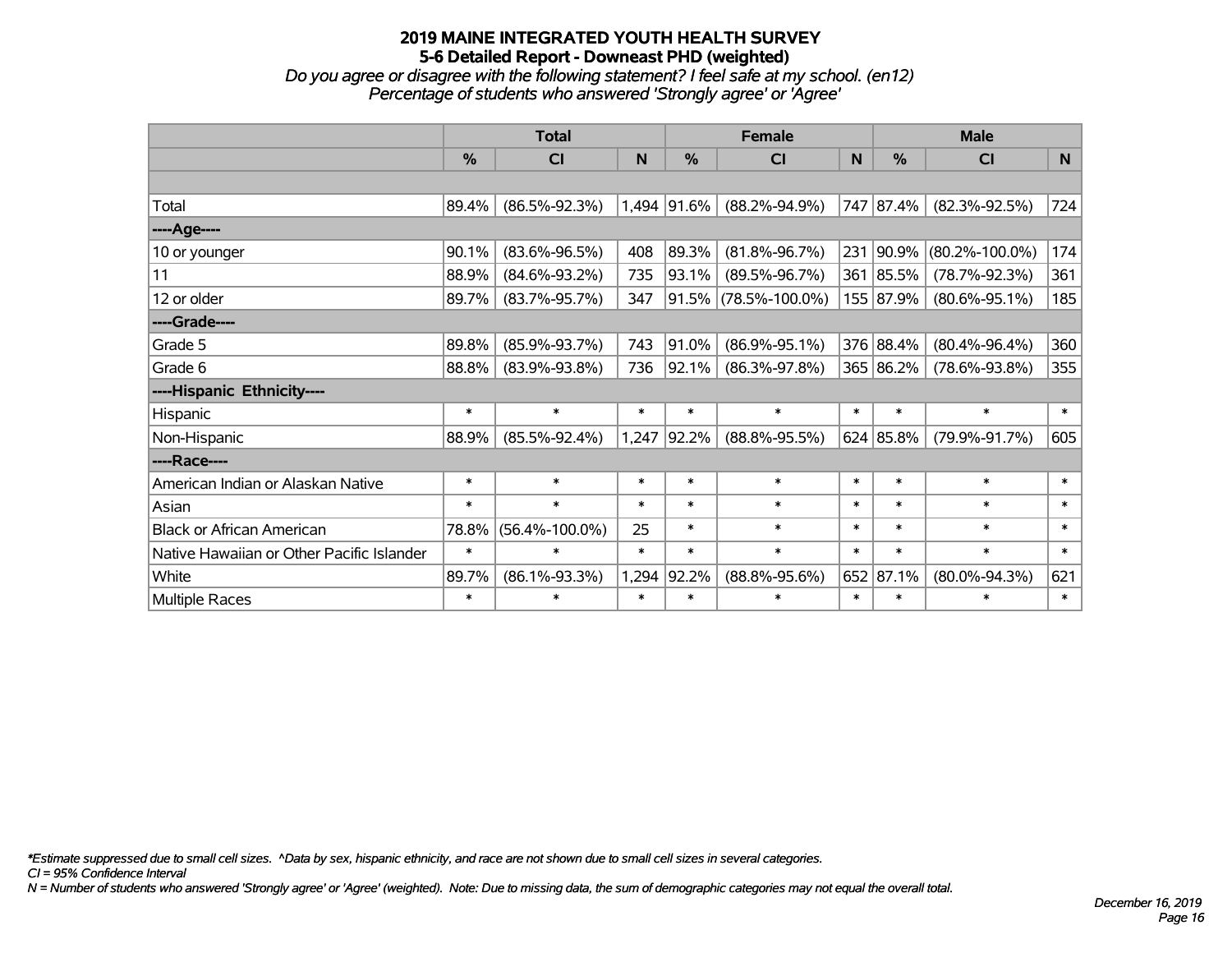## **2019 MAINE INTEGRATED YOUTH HEALTH SURVEY 5-6 Detailed Report - Downeast PHD (weighted)** *Have you ever tried cigarette smoking, even one or two puffs? (en13) Percentage of students who answered 'Yes'*

|                                           | <b>Total</b>  |                    |        | <b>Female</b> |                      |                | <b>Male</b>   |                     |                |
|-------------------------------------------|---------------|--------------------|--------|---------------|----------------------|----------------|---------------|---------------------|----------------|
|                                           | $\frac{0}{0}$ | <b>CI</b>          | N      | $\frac{0}{0}$ | <b>CI</b>            | N              | $\frac{0}{0}$ | <b>CI</b>           | N              |
|                                           |               |                    |        |               |                      |                |               |                     |                |
| Total                                     | 2.2%          | $(0.9\% - 3.5\%)$  | 37     | 1.9%          | $(0.3\% - 3.4\%)$    |                |               | 15 2.6% (1.1%-4.2%) | 22             |
| ---- Age----                              |               |                    |        |               |                      |                |               |                     |                |
| 10 or younger                             | 1.9%          | $(0.0\% - 4.6\%)$  | 8      | $\ast$        | $\ast$               | $\ast$         | $\ast$        | $\ast$              | $\ast$         |
| 11                                        | 1.3%          | $(0.0\% - 2.8\%)$  | 11     | $\ast$        | $\ast$               | $\ast$         | $\ast$        | $\ast$              | $\ast$         |
| 12 or older                               | 4.6%          | $(1.1\% - 8.1\%)$  |        |               | 18 5.5% (0.0%-11.8%) | 9              | $4.0\%$       | $(1.5\% - 6.5\%)$   | 8              |
| ----Grade----                             |               |                    |        |               |                      |                |               |                     |                |
| Grade 5                                   | 1.9%          | $(0.4\% - 3.5\%)$  | 16     | 1.5%          | $(0.2\% - 2.7\%)$    | 6              | 2.4%          | $(0.0\% - 5.2\%)$   | 10             |
| Grade 6                                   | 2.0%          | $(0.9\% - 3.0\%)$  |        | 16 2.3%       | $(0.0\% - 4.9\%)$    | 9 <sup>1</sup> |               | $1.7\%$ (0.0%-3.8%) | $\overline{7}$ |
| ----Hispanic Ethnicity----                |               |                    |        |               |                      |                |               |                     |                |
| Hispanic                                  | $\ast$        | $\ast$             | $\ast$ | $\ast$        | $\ast$               | $\ast$         | $\ast$        | $\ast$              | $\ast$         |
| Non-Hispanic                              | 2.3%          | $(0.6\% - 4.1\%)$  | 33     | 1.9%          | $(0.0\% - 4.0\%)$    |                | 13 2.9%       | $(1.0\% - 4.7\%)$   | 20             |
| ----Race----                              |               |                    |        |               |                      |                |               |                     |                |
| American Indian or Alaskan Native         | 9.4%          | $(0.0\% - 20.1\%)$ | 6      | $\ast$        | $\ast$               | $\ast$         | $\ast$        | $\ast$              | $\ast$         |
| Asian                                     | $\ast$        | $\ast$             | $\ast$ | $\ast$        | $\ast$               | $\ast$         | $\ast$        | $\ast$              | $\ast$         |
| <b>Black or African American</b>          | $\ast$        | $\ast$             | $\ast$ | $\ast$        | $\ast$               | $\ast$         | $\ast$        | $\ast$              | $\ast$         |
| Native Hawaiian or Other Pacific Islander | $\ast$        | $\ast$             | $\ast$ | $\ast$        | $\ast$               | $\ast$         | $\ast$        | $\ast$              | $\ast$         |
| White                                     | 2.0%          | $(0.2\% - 3.8\%)$  | 29     | 1.8%          | $(0.0\% - 3.8\%)$    |                | 13 2.3%       | $(0.3\% - 4.4\%)$   | 17             |
| Multiple Races                            | $\ast$        | $\ast$             | $\ast$ | $\ast$        | $\ast$               | $\ast$         | $\ast$        | $\ast$              | $\ast$         |

*\*Estimate suppressed due to small cell sizes. ^Data by sex, hispanic ethnicity, and race are not shown due to small cell sizes in several categories.*

*CI = 95% Confidence Interval*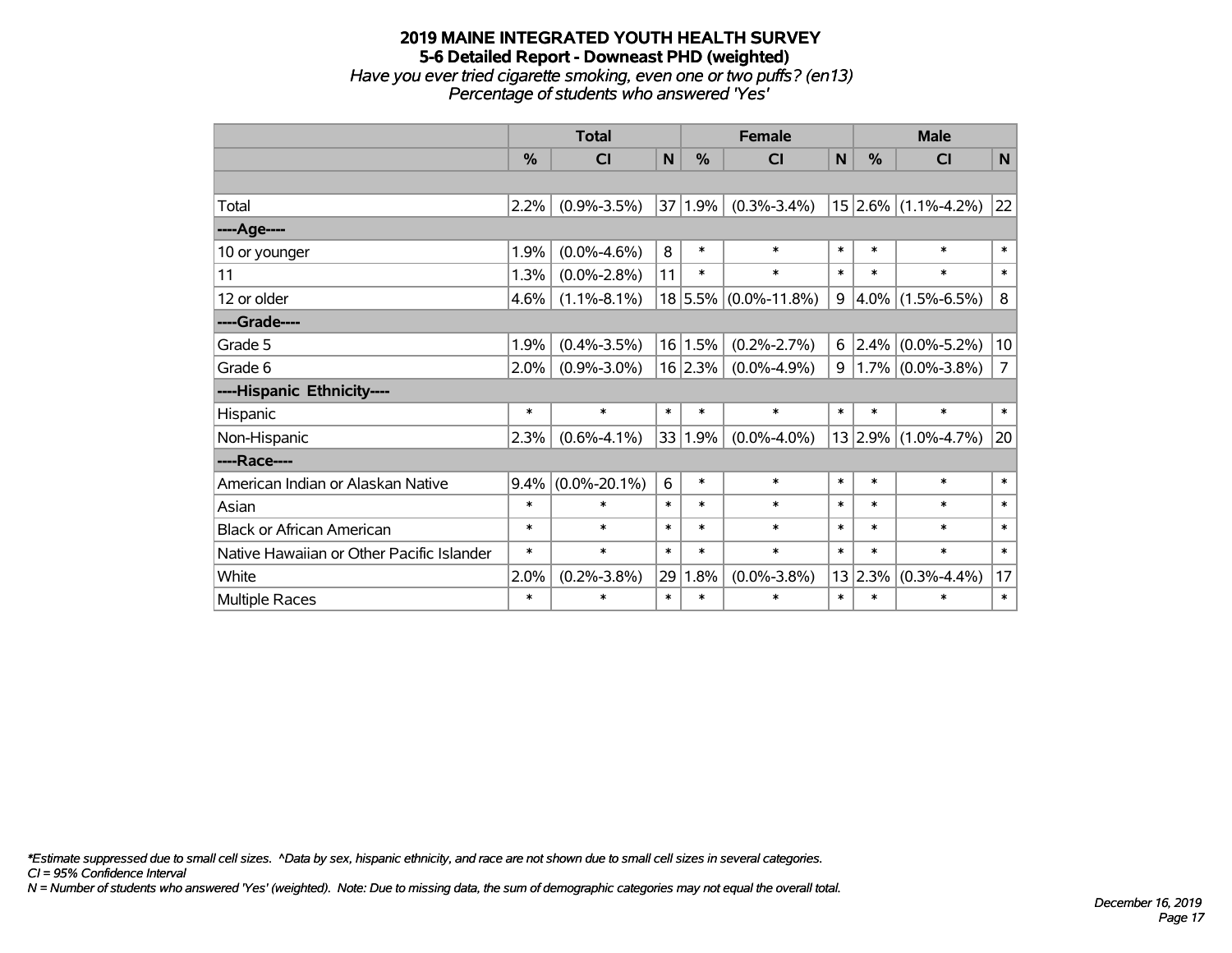*During the past 30 days, on how many days did you smoke cigarettes? (en14) Percentage of students who answered at least 1 day*

|                                           | <b>Total</b> |                   |              | <b>Female</b> |                         |        | <b>Male</b> |                         |                |  |
|-------------------------------------------|--------------|-------------------|--------------|---------------|-------------------------|--------|-------------|-------------------------|----------------|--|
|                                           | %            | <b>CI</b>         | $\mathsf{N}$ | %             | <b>CI</b>               | N      | %           | CI                      | $\mathsf{N}$   |  |
|                                           |              |                   |              |               |                         |        |             |                         |                |  |
| Total                                     | 0.8%         | $(0.1\% - 1.4\%)$ |              |               | $13 0.8\% $ (0.1%-1.4%) |        |             | 6 $ 0.8\% $ (0.0%-1.7%) | $\overline{7}$ |  |
| ----Age----                               |              |                   |              |               |                         |        |             |                         |                |  |
| 10 or younger                             | $\ast$       | $\ast$            | $\ast$       | $\ast$        | $\ast$                  | $\ast$ | $\ast$      | $\ast$                  | $\ast$         |  |
| 11                                        | $\ast$       | $\ast$            | $\ast$       | $\ast$        | $\ast$                  | $\ast$ | $\ast$      | $\ast$                  | $\ast$         |  |
| 12 or older                               | 2.2%         | $(0.0\% - 5.1\%)$ | 9            | $\ast$        | $\ast$                  | $\ast$ | $\ast$      | $\ast$                  | $\ast$         |  |
| ----Grade----                             |              |                   |              |               |                         |        |             |                         |                |  |
| Grade 5                                   | 0.9%         | $(0.0\% - 1.8\%)$ | 8            | $\ast$        | $\ast$                  | $\ast$ | $\ast$      | $\ast$                  | $\ast$         |  |
| Grade 6                                   | $\ast$       | $\ast$            | $\ast$       | $\ast$        | $\ast$                  | $\ast$ | $\ast$      | $\ast$                  | $\ast$         |  |
| ----Hispanic Ethnicity----                |              |                   |              |               |                         |        |             |                         |                |  |
| Hispanic                                  | $\ast$       | $\ast$            | $\ast$       | $\ast$        | $\ast$                  | $\ast$ | $\ast$      | $\ast$                  | $\ast$         |  |
| Non-Hispanic                              | 0.7%         | $(0.0\% - 1.6\%)$ | 10           | $\ast$        | $\ast$                  | $\ast$ | $\ast$      | $\ast$                  | $\ast$         |  |
| ----Race----                              |              |                   |              |               |                         |        |             |                         |                |  |
| American Indian or Alaskan Native         | $\ast$       | $\ast$            | $\ast$       | $\ast$        | $\ast$                  | $\ast$ | $\ast$      | $\ast$                  | $\ast$         |  |
| Asian                                     | $\ast$       | $\ast$            | $\ast$       | $\ast$        | $\ast$                  | $\ast$ | $\ast$      | $\ast$                  | $\ast$         |  |
| <b>Black or African American</b>          | $\ast$       | $\ast$            | $\ast$       | $\ast$        | $\ast$                  | $\ast$ | $\ast$      | $\ast$                  | $\ast$         |  |
| Native Hawaiian or Other Pacific Islander | $\ast$       | $\ast$            | $\ast$       | $\ast$        | $\ast$                  | $\ast$ | $\ast$      | $\ast$                  | $\ast$         |  |
| White                                     | 0.6%         | $(0.0\% - 1.4\%)$ | 9            | $\ast$        | $\ast$                  | $\ast$ | $\ast$      | $\ast$                  | $\ast$         |  |
| <b>Multiple Races</b>                     | $\ast$       | $\ast$            | $\ast$       | $\ast$        | $\ast$                  | $\ast$ | $\ast$      | $\ast$                  | $\pmb{\ast}$   |  |

*\*Estimate suppressed due to small cell sizes. ^Data by sex, hispanic ethnicity, and race are not shown due to small cell sizes in several categories.*

*CI = 95% Confidence Interval*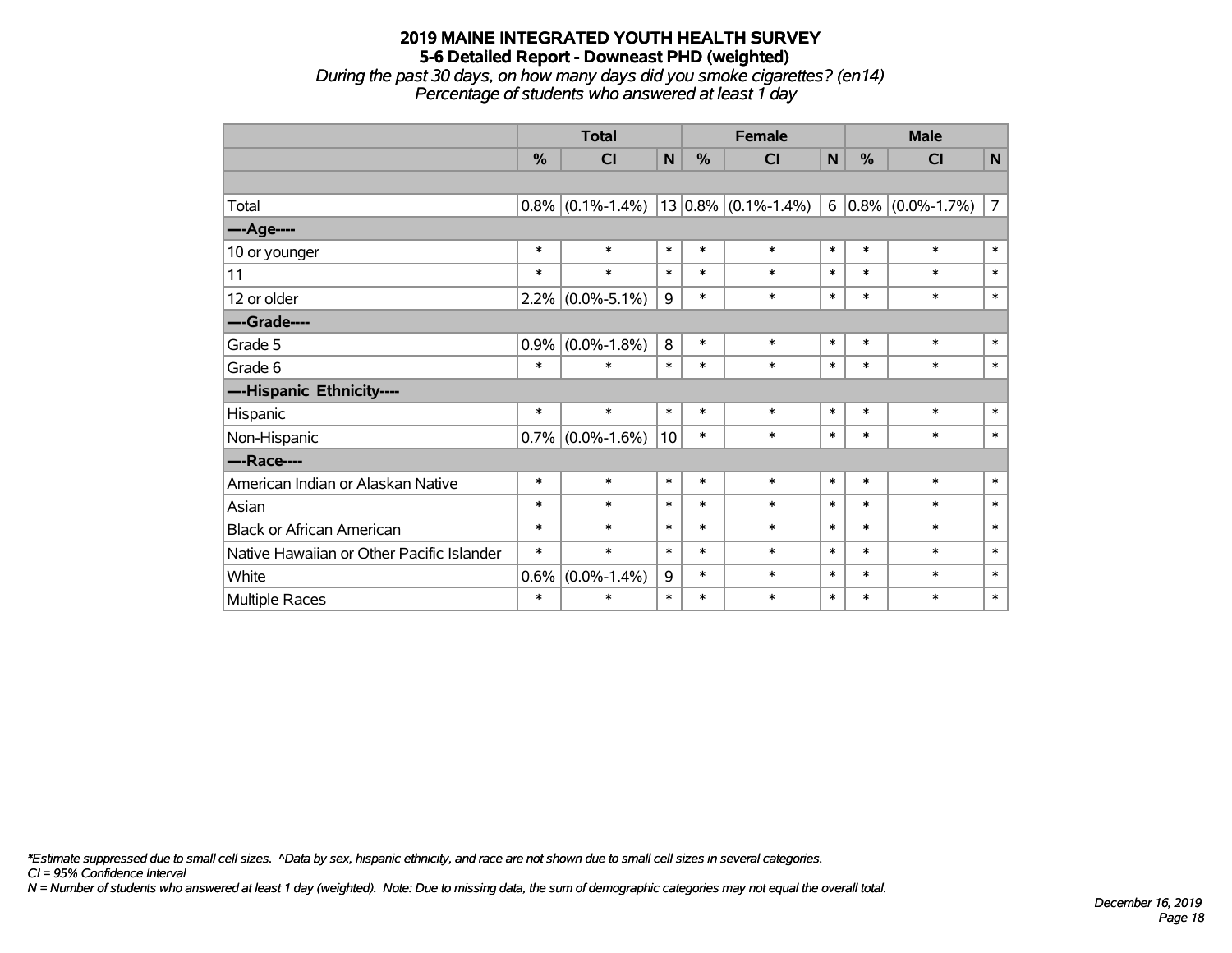*Do you think you will try a cigarette soon? (en15)*

*Percentage of students who answered 'I definitely will', 'I probably will' or 'I probably will not'*

|                                           | <b>Total</b>  |                      |        |               | <b>Female</b>              |        |          | <b>Male</b>        |        |  |  |
|-------------------------------------------|---------------|----------------------|--------|---------------|----------------------------|--------|----------|--------------------|--------|--|--|
|                                           | $\frac{0}{0}$ | <b>CI</b>            | N      | $\frac{0}{0}$ | <b>CI</b>                  | N      | %        | CI                 | N      |  |  |
|                                           |               |                      |        |               |                            |        |          |                    |        |  |  |
| Total                                     | 7.7%          | $(5.6\% - 9.9\%)$    |        |               | $127 6.2\% $ (2.3%-10.1%)  | 50     | 8.8%     | $(5.5\% - 12.2\%)$ | 71     |  |  |
| ----Age----                               |               |                      |        |               |                            |        |          |                    |        |  |  |
| 10 or younger                             | 4.4%          | $(1.6\% - 7.2\%)$    | 20     | $\ast$        | $\ast$                     | $\ast$ | $\ast$   | $\ast$             | $\ast$ |  |  |
| 11                                        |               | $9.3\%$ (5.5%-13.1%) | 75     |               | $ 6.7\% $ (1.3%-12.1%)     |        | 26 11.6% | $(6.6\% - 16.5\%)$ | 47     |  |  |
| 12 or older                               |               | $8.4\%$ (5.1%-11.7%) | 32     |               | $ 7.8\% $ (3.0%-12.6%)     | 13     | 9.2%     | $(4.2\% - 14.2\%)$ | 19     |  |  |
| ----Grade----                             |               |                      |        |               |                            |        |          |                    |        |  |  |
| Grade 5                                   |               | $7.2\%$ (4.3%-10.0%) | 58     |               | $ 6.1\% $ (2.1%-10.0%)     | 25     | 7.6%     | $(3.8\% - 11.4\%)$ | 30     |  |  |
| Grade 6                                   |               | $7.5\%$ (4.9%-10.2%) | 61     |               | $ 5.7\% $ (1.4%-10.1%) $ $ | 22     | 9.0%     | $(4.6\% - 13.4\%)$ | 36     |  |  |
| ----Hispanic Ethnicity----                |               |                      |        |               |                            |        |          |                    |        |  |  |
| Hispanic                                  | $\ast$        | $\ast$               | $\ast$ | $\ast$        | $\ast$                     | $\ast$ | $\ast$   | $\ast$             | $\ast$ |  |  |
| Non-Hispanic                              |               | $7.8\%$ (5.7%-10.0%) |        | 108 5.6%      | $(1.5\% - 9.7\%)$          | 38     | 9.4%     | $(5.7\% - 13.0\%)$ | 64     |  |  |
| ----Race----                              |               |                      |        |               |                            |        |          |                    |        |  |  |
| American Indian or Alaskan Native         | $\ast$        | $\ast$               | *      | $\ast$        | $\ast$                     | $\ast$ | $\ast$   | $\ast$             | $\ast$ |  |  |
| Asian                                     | $\ast$        | $\ast$               | $\ast$ | $\ast$        | $\ast$                     | $\ast$ | $\ast$   | $\ast$             | $\ast$ |  |  |
| <b>Black or African American</b>          | $\ast$        | $\ast$               | *      | $\ast$        | $\ast$                     | $\ast$ | $\ast$   | $\ast$             | $\ast$ |  |  |
| Native Hawaiian or Other Pacific Islander | $\ast$        | $\ast$               | $\ast$ | $\ast$        | $\ast$                     | $\ast$ | $\ast$   | $\ast$             | $\ast$ |  |  |
| White                                     | 7.8%          | $(5.4\% - 10.3\%)$   | 111    | 5.9%          | $(1.0\% - 10.8\%)$         | 41     | 9.5%     | $(6.2\% - 12.8\%)$ | 66     |  |  |
| Multiple Races                            | $\ast$        | $\ast$               | $\ast$ | $\ast$        | $\ast$                     | $\ast$ | $\ast$   | $\ast$             | $\ast$ |  |  |

*\*Estimate suppressed due to small cell sizes. ^Data by sex, hispanic ethnicity, and race are not shown due to small cell sizes in several categories.*

*CI = 95% Confidence Interval*

*N = Number of students who answered 'I definitely will', 'I probably will' or 'I probably will not' (weighted). Note: Due to missing data, the sum of demographic categories may not equal the overall total.*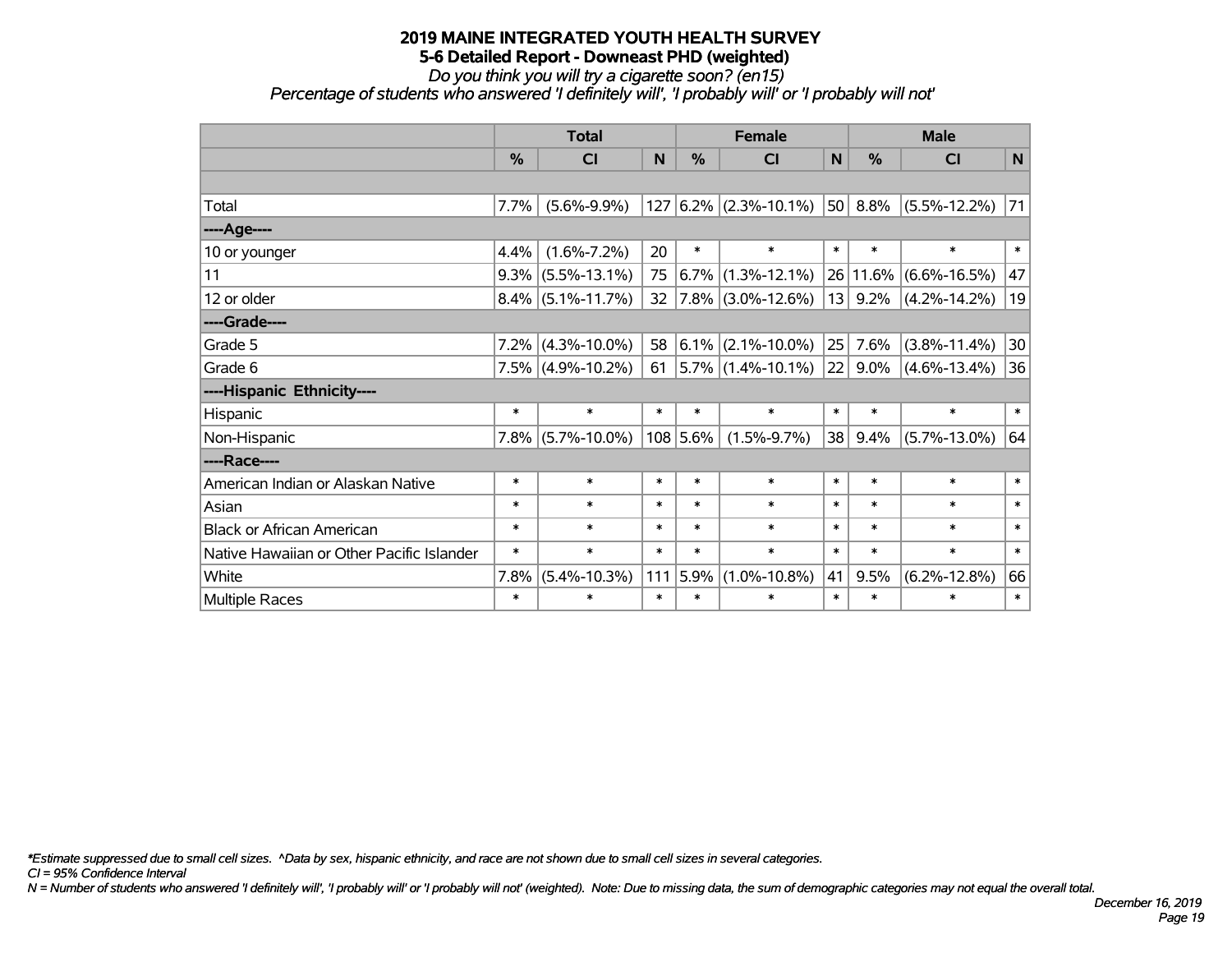*Do you think you will smoke a cigarette at anytime during the next year? (en16) Percentage of students who answered 'I definitely will', 'I probably will' or 'I probably will not'*

|                                           | <b>Total</b>  |                                         |        | <b>Female</b> |                                              |        | <b>Male</b> |                                |        |
|-------------------------------------------|---------------|-----------------------------------------|--------|---------------|----------------------------------------------|--------|-------------|--------------------------------|--------|
|                                           | $\frac{0}{2}$ | <b>CI</b>                               | N      | $\frac{0}{2}$ | <b>CI</b>                                    | N      | %           | <b>CI</b>                      | N      |
|                                           |               |                                         |        |               |                                              |        |             |                                |        |
| Total                                     |               |                                         |        |               | 4.2% (2.9%-5.5%) 70 3.6% (1.8%-5.5%) 30 4.9% |        |             | $(2.4\% - 7.4\%)$              | 40     |
| ----Age----                               |               |                                         |        |               |                                              |        |             |                                |        |
| 10 or younger                             |               | $3.2\%$ (0.8%-5.6%)                     | 14     | $\ast$        | $\ast$                                       | $\ast$ | $\ast$      | $\ast$                         | $\ast$ |
| 11                                        |               | $4.5\%$ (1.9%-7.1%)                     |        | 37 3.2%       | $(0.5\% - 6.0\%)$                            |        | 13 5.8%     | $(1.7\% - 9.9\%)$              | 24     |
| 12 or older                               |               | $4.8\%$ (1.7%-8.0%)                     |        |               | $19 4.6\% $ (0.0%-9.7%)                      |        |             | $8   5.2\%   (0.4\% - 10.1\%)$ | 11     |
| ----Grade----                             |               |                                         |        |               |                                              |        |             |                                |        |
| Grade 5                                   | 3.5%          | $(1.8\% - 5.1\%)$                       |        | 29 3.3%       | $(0.8\% - 5.9\%)$                            |        | 14 3.7%     | $(0.0\% - 7.7\%)$              | 15     |
| Grade 6                                   |               | $4.7\%$ (2.6%-6.9%) 39 3.4% (0.0%-6.9%) |        |               |                                              |        | 13 6.2%     | $(2.9\% - 9.5\%)$              | 26     |
| ----Hispanic Ethnicity----                |               |                                         |        |               |                                              |        |             |                                |        |
| Hispanic                                  | *             | $\ast$                                  | $\ast$ | $\ast$        | $\ast$                                       | $\ast$ | $\ast$      | $\ast$                         | $\ast$ |
| Non-Hispanic                              |               | $3.8\%$ (2.3%-5.3%)                     |        |               | $ 53 3.4\%  (1.3\% - 5.5\%)$                 |        | 23 4.3%     | $(2.0\% - 6.5\%)$              | 30     |
| ----Race----                              |               |                                         |        |               |                                              |        |             |                                |        |
| American Indian or Alaskan Native         | *             | $\ast$                                  | $\ast$ | $\ast$        | $\ast$                                       | $\ast$ | $\ast$      | $\ast$                         | $\ast$ |
| Asian                                     | $\ast$        | $\ast$                                  | $\ast$ | $\ast$        | $\ast$                                       | $\ast$ | $\ast$      | $\ast$                         | $\ast$ |
| <b>Black or African American</b>          | $\ast$        | $\ast$                                  | $\ast$ | $\ast$        | $\ast$                                       | $\ast$ | $\ast$      | $\ast$                         | $\ast$ |
| Native Hawaiian or Other Pacific Islander | $\ast$        | $\ast$                                  | $\ast$ | $\ast$        | $\ast$                                       | $\ast$ | $\ast$      | $\ast$                         | $\ast$ |
| White                                     | 3.7%          | $(2.1\% - 5.4\%)$                       |        | 54 2.9%       | $(0.8\% - 5.0\%)$                            | 20     | 4.8%        | $(2.2\% - 7.3\%)$              | 34     |
| Multiple Races                            | $\ast$        | $\ast$                                  | $\ast$ | $\ast$        | $\ast$                                       | $\ast$ | $\ast$      | $\ast$                         | $\ast$ |

*\*Estimate suppressed due to small cell sizes. ^Data by sex, hispanic ethnicity, and race are not shown due to small cell sizes in several categories.*

*CI = 95% Confidence Interval*

*N = Number of students who answered 'I definitely will', 'I probably will' or 'I probably will not' (weighted). Note: Due to missing data, the sum of demographic categories may not equal the overall total.*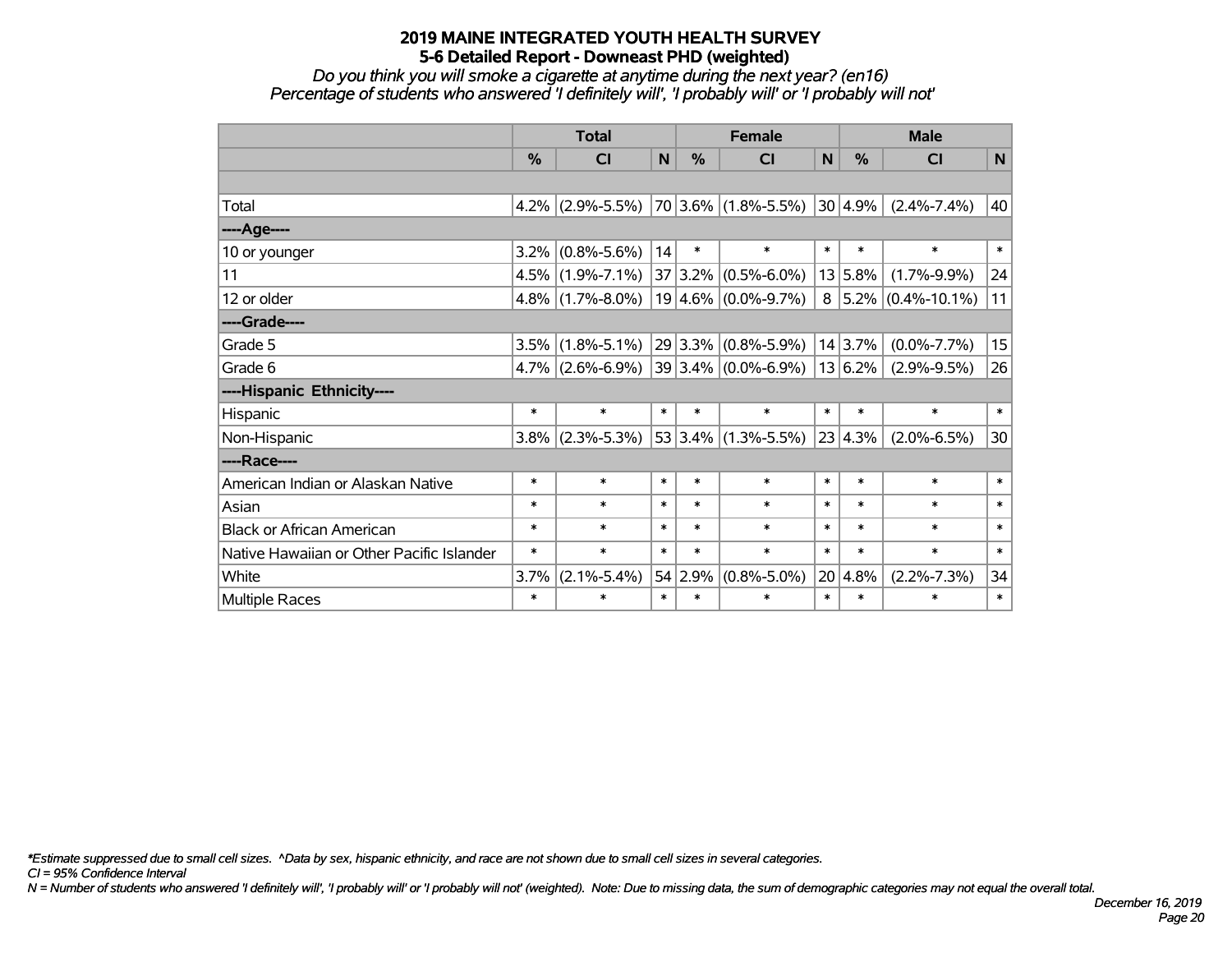#### **2019 MAINE INTEGRATED YOUTH HEALTH SURVEY 5-6 Detailed Report - Downeast PHD (weighted)** *Do you think you will smoke a cigarette at anytime during the next year? (en16\_2) Percentage of students who answered 'I definitely will not'*

|                                           |               | <b>Total</b>        |        |               | <b>Female</b>        |        | <b>Male</b>   |                      |        |  |  |
|-------------------------------------------|---------------|---------------------|--------|---------------|----------------------|--------|---------------|----------------------|--------|--|--|
|                                           | $\frac{0}{0}$ | CI                  | N      | $\frac{0}{0}$ | CI                   | N      | $\frac{9}{6}$ | CI                   | N      |  |  |
|                                           |               |                     |        |               |                      |        |               |                      |        |  |  |
| Total                                     | $95.8\%$      | $(94.5\% - 97.1\%)$ | 1,601  | 96.4%         | $(94.5\% - 98.2\%)$  |        | 787 95.1%     | $(92.6\% - 97.6\%)$  | 785    |  |  |
| ----Age----                               |               |                     |        |               |                      |        |               |                      |        |  |  |
| 10 or younger                             | 96.8%         | $(94.4\% - 99.2\%)$ | 441    | $\ast$        | $\ast$               | $\ast$ | $\ast$        | $\ast$               | $\ast$ |  |  |
| 11                                        | 95.5%         | $(92.9\% - 98.1\%)$ | 788    | 96.8%         | $(94.0\% - 99.5\%)$  |        | 375 94.2%     | $(90.1\% - 98.3\%)$  | 395    |  |  |
| 12 or older                               | 95.2%         | $(92.0\% - 98.3\%)$ | 368    |               | 95.4% (90.3%-100.0%) |        | 161 94.8%     | $(89.9\% - 99.6\%)$  | 200    |  |  |
| ----Grade----                             |               |                     |        |               |                      |        |               |                      |        |  |  |
| Grade 5                                   | 96.5%         | $(94.9\% - 98.2\%)$ | 802    | 96.7%         | $(94.1\% - 99.2\%)$  |        | 405 96.3%     | $(92.3\% - 100.0\%)$ | 390    |  |  |
| Grade 6                                   |               | 95.3% (93.1%-97.4%) | 787    |               | 96.6% (93.1%-100.0%) |        | 379 93.8%     | $(90.5\% - 97.1\%)$  | 386    |  |  |
| ----Hispanic Ethnicity----                |               |                     |        |               |                      |        |               |                      |        |  |  |
| Hispanic                                  | $\ast$        | $\ast$              | $\ast$ | $\ast$        | $\ast$               | $\ast$ | $\ast$        | $\ast$               | $\ast$ |  |  |
| Non-Hispanic                              | 96.2%         | $(94.7\% - 97.7\%)$ | 1,349  | 96.6%         | $(94.5\% - 98.7\%)$  |        | 654 95.7%     | $(93.5\% - 98.0\%)$  | 675    |  |  |
| ----Race----                              |               |                     |        |               |                      |        |               |                      |        |  |  |
| American Indian or Alaskan Native         | $\ast$        | $\ast$              | $\ast$ | $\ast$        | $\ast$               | $\ast$ | $\ast$        | $\ast$               | $\ast$ |  |  |
| Asian                                     | $\ast$        | $\ast$              | $\ast$ | $\ast$        | $\ast$               | $\ast$ | $\ast$        | $\ast$               | $\ast$ |  |  |
| <b>Black or African American</b>          | $\ast$        | $\ast$              | $\ast$ | $\ast$        | $\ast$               | $\ast$ | $\ast$        | $\ast$               | $\ast$ |  |  |
| Native Hawaiian or Other Pacific Islander | $\ast$        | $\ast$              | $\ast$ | $\ast$        | $\ast$               | $\ast$ | $\ast$        | $\ast$               | $\ast$ |  |  |
| White                                     | 96.3%         | $(94.6\% - 97.9\%)$ | 1,388  | 97.1%         | $(95.0\% - 99.2\%)$  | 689    | 95.2%         | $(92.7\% - 97.8\%)$  | 676    |  |  |
| <b>Multiple Races</b>                     | $\ast$        | $\ast$              | $\ast$ | $\ast$        | $\ast$               | $\ast$ | $\ast$        | $\ast$               | $\ast$ |  |  |

*\*Estimate suppressed due to small cell sizes. ^Data by sex, hispanic ethnicity, and race are not shown due to small cell sizes in several categories.*

*CI = 95% Confidence Interval*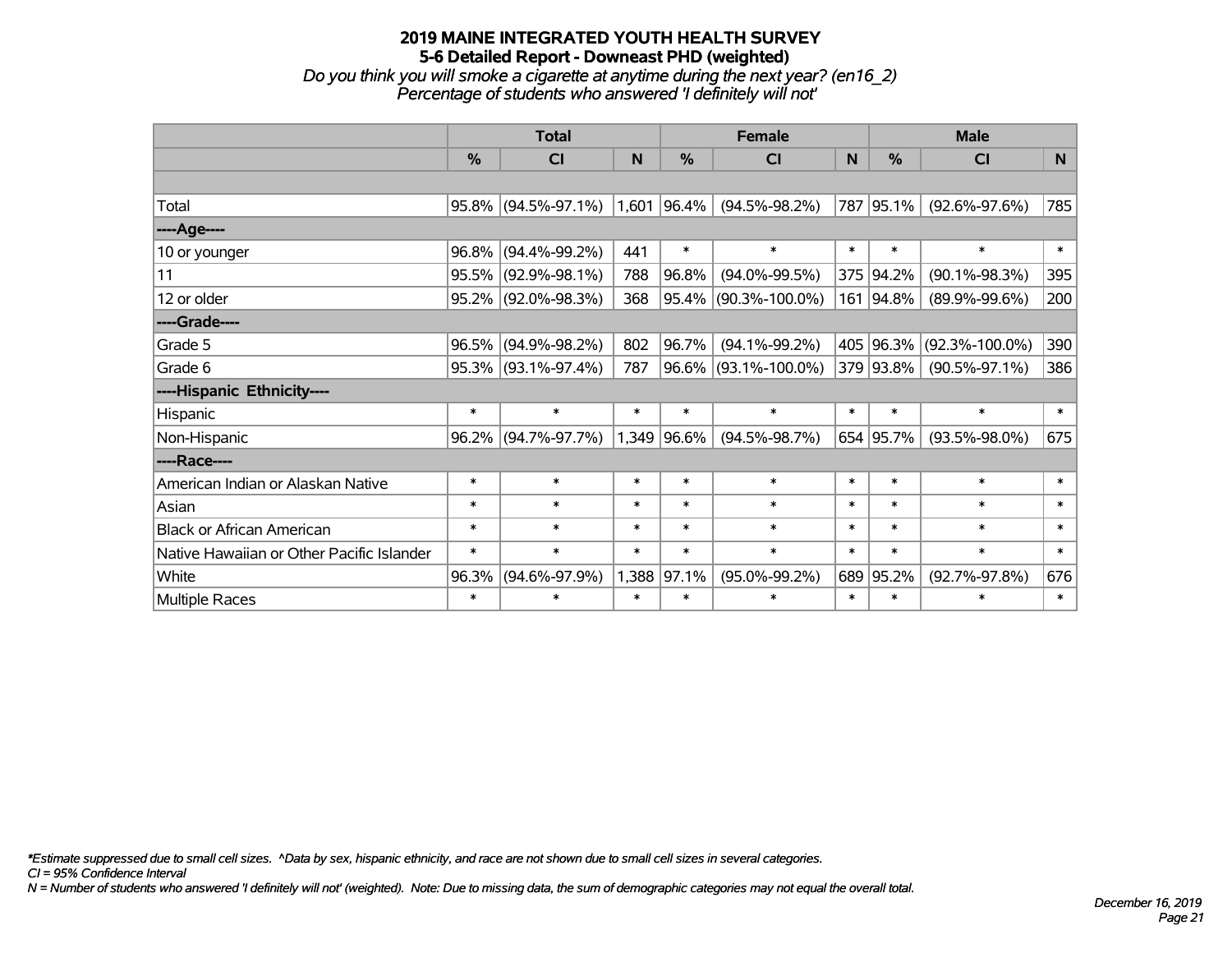*If one of your best friends offered you a cigarette, would you smoke it? (en17) Percentage of students who answered 'Definitely yes', 'Probably yes' or 'Probably not'*

|                                           | <b>Total</b>  |                    |        | <b>Female</b> |                           |                 | <b>Male</b> |                    |        |  |
|-------------------------------------------|---------------|--------------------|--------|---------------|---------------------------|-----------------|-------------|--------------------|--------|--|
|                                           | $\frac{0}{2}$ | <b>CI</b>          | N      | $\frac{0}{0}$ | <b>CI</b>                 | N               | $\%$        | <b>CI</b>          | N      |  |
|                                           |               |                    |        |               |                           |                 |             |                    |        |  |
| Total                                     | 6.4%          | $(4.0\% - 8.7\%)$  |        | 106 4.8%      | $(2.9\% - 6.6\%)$         | 39              | 8.1%        | $(3.6\% - 12.7\%)$ | 67     |  |
| ----Age----                               |               |                    |        |               |                           |                 |             |                    |        |  |
| 10 or younger                             | 2.4%          | $(0.6\% - 4.2\%)$  | 11     | $\ast$        | $\ast$                    | $\ast$          | $\ast$      | $\ast$             | $\ast$ |  |
| 11                                        | $8.7\%$       | $(5.3\% - 12.0\%)$ | 71     | 4.9%          | $(2.3\% - 7.5\%)$         |                 | 19 12.5%    | $(6.7\% - 18.4\%)$ | 53     |  |
| 12 or older                               | $6.2\%$       | $(1.7\% - 10.7\%)$ |        |               | 24 $ 5.5\% $ (0.4%-10.6%) | 9               | 6.9%        | $(0.0\% - 15.7\%)$ | 15     |  |
| ----Grade----                             |               |                    |        |               |                           |                 |             |                    |        |  |
| Grade 5                                   | 6.1%          | $(3.9\% - 8.2\%)$  | 50     | 4.3%          | $(1.8\% - 6.8\%)$         | 18              | 8.0%        | $(4.6\% - 11.3\%)$ | 32     |  |
| Grade 6                                   | 6.0%          | $(2.2\% - 9.8\%)$  | 50     | $ 3.8\% $     | $(0.5\% - 7.1\%)$         | 15 <sup>2</sup> | $8.5\%$     | $(1.1\% - 15.9\%)$ | 35     |  |
| ----Hispanic Ethnicity----                |               |                    |        |               |                           |                 |             |                    |        |  |
| Hispanic                                  | $\ast$        | $\ast$             | $\ast$ | $\ast$        | $\ast$                    | $\ast$          | $\ast$      | $\ast$             | $\ast$ |  |
| Non-Hispanic                              | 6.5%          | $(3.8\% - 9.2\%)$  | 91     | 4.9%          | $(2.6\% - 7.2\%)$         | 33              | 8.2%        | $(3.1\% - 13.4\%)$ | 58     |  |
| ----Race----                              |               |                    |        |               |                           |                 |             |                    |        |  |
| American Indian or Alaskan Native         | 9.2%          | $(0.2\% - 18.2\%)$ | 6      | $\ast$        | $\ast$                    | $\ast$          | $\ast$      | $\ast$             | $\ast$ |  |
| Asian                                     | $\ast$        | $\ast$             | $\ast$ | $\ast$        | $\ast$                    | $\ast$          | $\ast$      | $\ast$             | $\ast$ |  |
| <b>Black or African American</b>          | $\ast$        | $\ast$             | $\ast$ | $\ast$        | $\ast$                    | $\ast$          | $\ast$      | $\ast$             | $\ast$ |  |
| Native Hawaiian or Other Pacific Islander | $\ast$        | $\ast$             | $\ast$ | $\ast$        | $\ast$                    | $\ast$          | $\ast$      | $\ast$             | $\ast$ |  |
| White                                     | 6.3%          | $(3.9\% - 8.7\%)$  | 91     | 4.1%          | $(1.8\% - 6.4\%)$         | 29              | 8.7%        | $(3.8\% - 13.6\%)$ | 62     |  |
| Multiple Races                            | $\ast$        | $\ast$             | $\ast$ | $\ast$        | $\ast$                    | $\ast$          | $\ast$      | $\ast$             | $\ast$ |  |

*\*Estimate suppressed due to small cell sizes. ^Data by sex, hispanic ethnicity, and race are not shown due to small cell sizes in several categories.*

*CI = 95% Confidence Interval*

*N = Number of students who answered 'Definitely yes', 'Probably yes' or 'Probably not' (weighted). Note: Due to missing data, the sum of demographic categories may not equal the overall total.*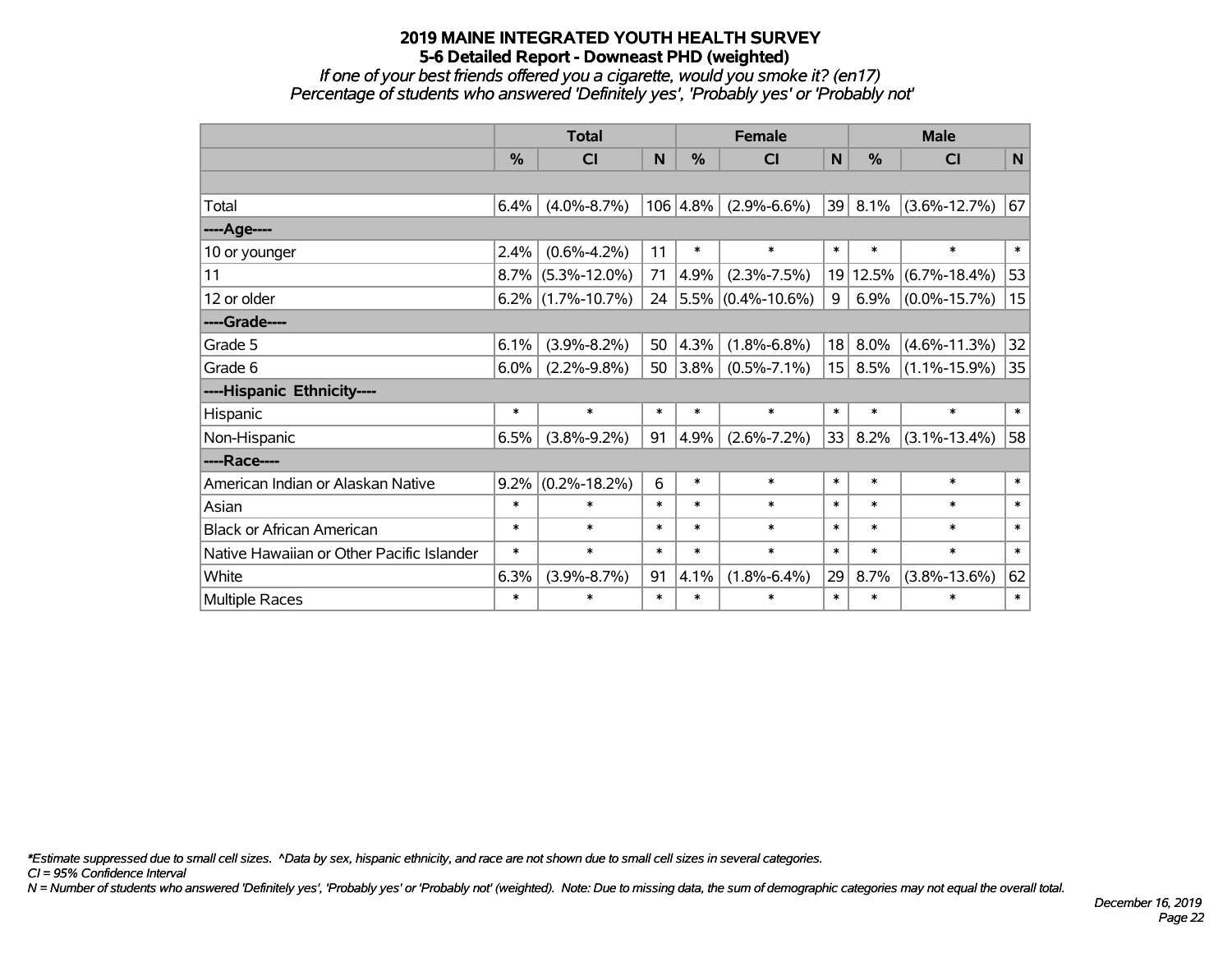*Percentage of students who are susceptible to cigarette use (among all students including those who have tried or are current cigarette users) (entobsus)*

|                                           | <b>Total</b> |                     |        |          | <b>Female</b>         | <b>Male</b> |               |                           |        |
|-------------------------------------------|--------------|---------------------|--------|----------|-----------------------|-------------|---------------|---------------------------|--------|
|                                           | %            | <b>CI</b>           | N      | %        | <b>CI</b>             | N           | $\frac{0}{0}$ | <b>CI</b>                 | N      |
|                                           |              |                     |        |          |                       |             |               |                           |        |
| Total                                     | 10.6%        | $(8.0\% - 13.3\%)$  | 174    | 9.2%     | $(4.5\% - 13.9\%)$    |             |               | 74 11.7% (8.9%-14.5%)     | 94     |
| ----Age----                               |              |                     |        |          |                       |             |               |                           |        |
| 10 or younger                             | 5.5%         | $(2.7\% - 8.4\%)$   | 25     | $\ast$   | $\ast$                | $\ast$      | $\ast$        | $\ast$                    | $\ast$ |
| 11                                        | 12.3%        | $(8.0\% - 16.6\%)$  | 98     | $10.2\%$ | $(4.3\% - 16.2\%)$    |             | 39 14.1%      | $(8.5\% - 19.6\%)$        | 57     |
| 12 or older                               | 13.3%        | $(9.4\% - 17.2\%)$  | 51     |          | $11.2\%$ (4.2%-18.2%) |             |               | 19 15.4% (9.9%-20.9%)     | 32     |
| ----Grade----                             |              |                     |        |          |                       |             |               |                           |        |
| Grade 5                                   | 8.9%         | $(5.8\% - 11.9\%)$  | 72     | 8.8%     | $(3.6\% - 14.0\%)$    | 36          | 8.3%          | $(4.0\% - 12.5\%)$        | 32     |
| Grade 6                                   | 11.2%        | $(6.9\% - 15.5\%)$  | 91     | 8.1%     | $(2.5\% - 13.8\%)$    |             |               | $31 14.1\% $ (8.5%-19.7%) | 57     |
| ----Hispanic Ethnicity----                |              |                     |        |          |                       |             |               |                           |        |
| Hispanic                                  | $\ast$       | $\ast$              | $\ast$ | $\ast$   | $\ast$                | $\ast$      | $\ast$        | $\ast$                    | $\ast$ |
| Non-Hispanic                              | 10.4%        | $(7.8\% - 13.0\%)$  | 142    | 8.3%     | $(3.8\% - 12.9\%)$    |             | 55 11.8%      | $(8.9\% - 14.7\%)$        | 81     |
| ----Race----                              |              |                     |        |          |                       |             |               |                           |        |
| American Indian or Alaskan Native         | 17.5%        | $(10.8\% - 24.2\%)$ | 10     | $\ast$   | $\ast$                | $\ast$      | $\ast$        | $\ast$                    | $\ast$ |
| Asian                                     | $\ast$       | $\ast$              | $\ast$ | $\ast$   | $\ast$                | $\ast$      | $\ast$        | $\ast$                    | $\ast$ |
| <b>Black or African American</b>          | $\ast$       | $\ast$              | $\ast$ | $\ast$   | $\ast$                | $\ast$      | $\ast$        | $\ast$                    | $\ast$ |
| Native Hawaiian or Other Pacific Islander | $\ast$       | $\ast$              | $\ast$ | $\ast$   | $\ast$                | $\ast$      | $\ast$        | $\ast$                    | $\ast$ |
| White                                     | 10.4%        | $(7.4\% - 13.3\%)$  | 146    | 8.3%     | $(2.9\% - 13.6\%)$    |             | 58 12.3%      | $(9.8\% - 14.8\%)$        | 85     |
| Multiple Races                            | $\ast$       | $\ast$              | $\ast$ | $\ast$   | $\ast$                | $\ast$      | $\ast$        | $\ast$                    | $\ast$ |

*\*Estimate suppressed due to small cell sizes. ^Data by sex, hispanic ethnicity, and race are not shown due to small cell sizes in several categories.*

*CI = 95% Confidence Interval*

*N = Number of students who are susceptible to cigarette use (among all students including those who have tried or are current cigarette users) (weighted). Note: Due to missing data, the sum of demographic categories may not equal the overall total.*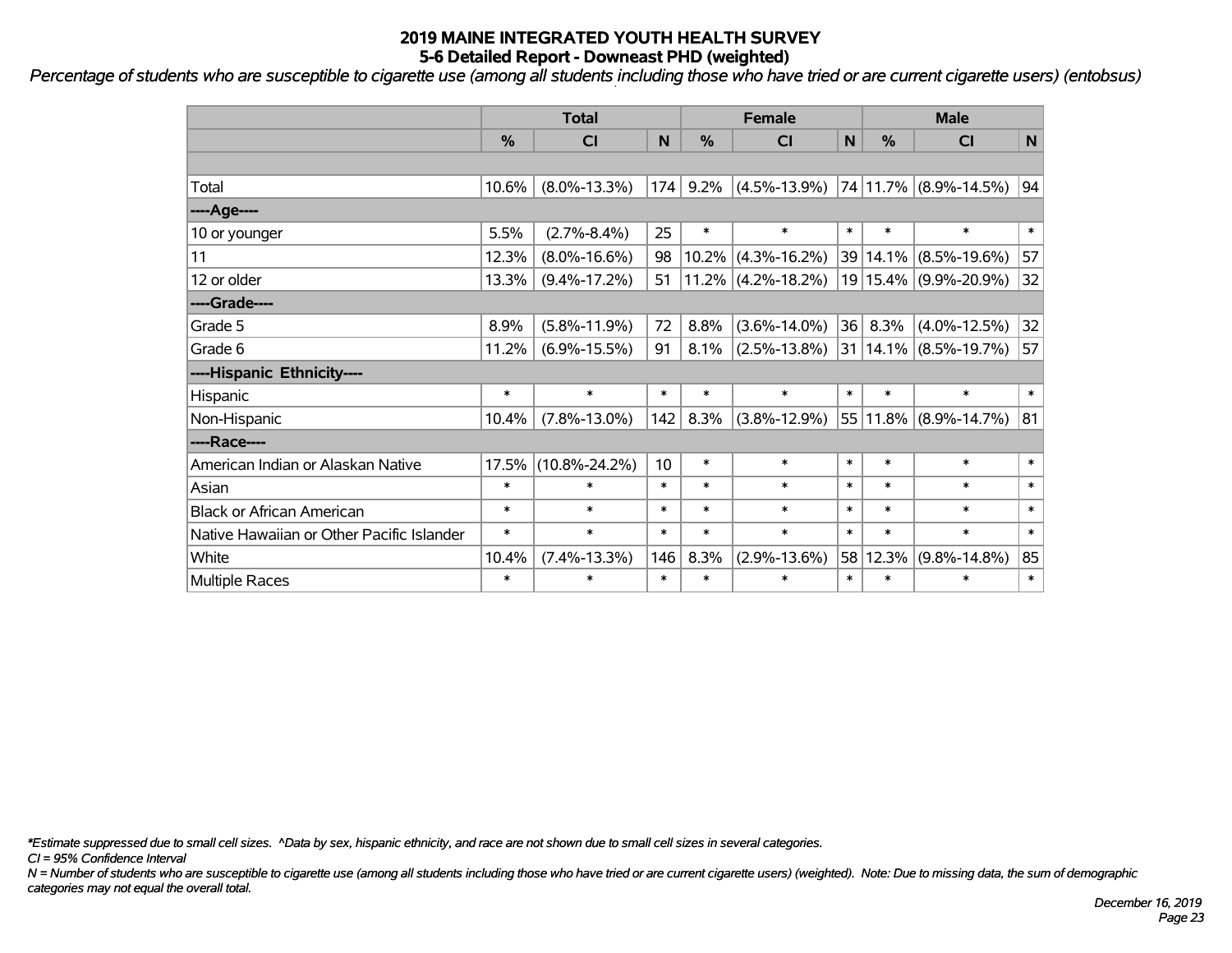*Percentage of students who are susceptible to cigarette use (among students who have never tried cigarettes) (entobsus\_2)*

|                                           | <b>Total</b> |                       |        |        | <b>Female</b>             |        |          | <b>Male</b>            |        |  |  |
|-------------------------------------------|--------------|-----------------------|--------|--------|---------------------------|--------|----------|------------------------|--------|--|--|
|                                           | %            | <b>CI</b>             | N      | %      | <b>CI</b>                 | N      | %        | <b>CI</b>              | N      |  |  |
|                                           |              |                       |        |        |                           |        |          |                        |        |  |  |
| Total                                     | 9.4%         | $(6.8\% - 12.0\%)$    |        |        | $150 8.1\% $ (3.6%-12.5%) |        | 64 10.3% | $(7.8\% - 12.8\%)$     | 81     |  |  |
| ----Age----                               |              |                       |        |        |                           |        |          |                        |        |  |  |
| 10 or younger                             | 4.1%         | $(1.2\% - 7.0\%)$     | 18     | $\ast$ | $\ast$                    | $\ast$ | $\ast$   | $\ast$                 | $\ast$ |  |  |
| 11                                        | 11.3%        | $(7.3\% - 15.3\%)$    | 89     |        | $9.6\%$ (4.0%-15.3%)      |        | 36 12.7% | $(7.3\% - 18.1\%)$     | 50     |  |  |
| 12 or older                               |              | $11.9\%$ (7.8%-16.0%) | 43     |        | $ 8.2\% $ (0.5%-16.0%)    |        |          | 13 15.2% (10.0%-20.4%) | 31     |  |  |
| ----Grade----                             |              |                       |        |        |                           |        |          |                        |        |  |  |
| Grade 5                                   | 7.9%         | $(4.9\% - 10.9\%)$    | 63     |        | $ 7.8\% $ (3.2%-12.4%)    | 32     | 7.2%     | $(2.6\% - 11.7\%)$     | 27     |  |  |
| Grade 6                                   |              | $10.3\%$ (6.0%-14.6%) | 82     |        | $(6.8\%)(0.8\% - 12.9\%)$ |        | 26 13.5% | $(8.4\% - 18.6\%)$     | 53     |  |  |
| ----Hispanic Ethnicity----                |              |                       |        |        |                           |        |          |                        |        |  |  |
| Hispanic                                  | $\ast$       | $\ast$                | $\ast$ | $\ast$ | $\ast$                    | $\ast$ | $\ast$   | $\ast$                 | $\ast$ |  |  |
| Non-Hispanic                              | 9.3%         | $(6.6\% - 12.1\%)$    |        |        | $125$ 7.6% (3.0%-12.2%)   |        | 50 10.4% | $(8.0\% - 12.8\%)$     | 69     |  |  |
| ----Race----                              |              |                       |        |        |                           |        |          |                        |        |  |  |
| American Indian or Alaskan Native         | 11.2%        | $(2.9\% - 19.5\%)$    | 6      | $\ast$ | $\ast$                    | $\ast$ | $\ast$   | $\ast$                 | $\ast$ |  |  |
| Asian                                     | $\ast$       | $\ast$                | $\ast$ | $\ast$ | $\ast$                    | $\ast$ | $\ast$   | $\ast$                 | $\ast$ |  |  |
| <b>Black or African American</b>          | $\ast$       | $\ast$                | $\ast$ | $\ast$ | $\ast$                    | $\ast$ | $\ast$   | $\ast$                 | $\ast$ |  |  |
| Native Hawaiian or Other Pacific Islander | $\ast$       | $\ast$                | $\ast$ | $\ast$ | $\ast$                    | $\ast$ | $\ast$   | $\ast$                 | $\ast$ |  |  |
| White                                     | 9.2%         | $(6.1\% - 12.3\%)$    | 127    | 7.3%   | $(2.0\% - 12.7\%)$        |        | 50 10.9% | $(8.8\% - 12.9\%)$     | 74     |  |  |
| Multiple Races                            | $\ast$       | $\ast$                | $\ast$ | $\ast$ | $\ast$                    | $\ast$ | $\ast$   | $\ast$                 | $\ast$ |  |  |

*\*Estimate suppressed due to small cell sizes. ^Data by sex, hispanic ethnicity, and race are not shown due to small cell sizes in several categories.*

*CI = 95% Confidence Interval*

*N = Number of students who are susceptible to cigarette use (among students who have never tried cigarettes) (weighted). Note: Due to missing data, the sum of demographic categories may not equal the overall total.*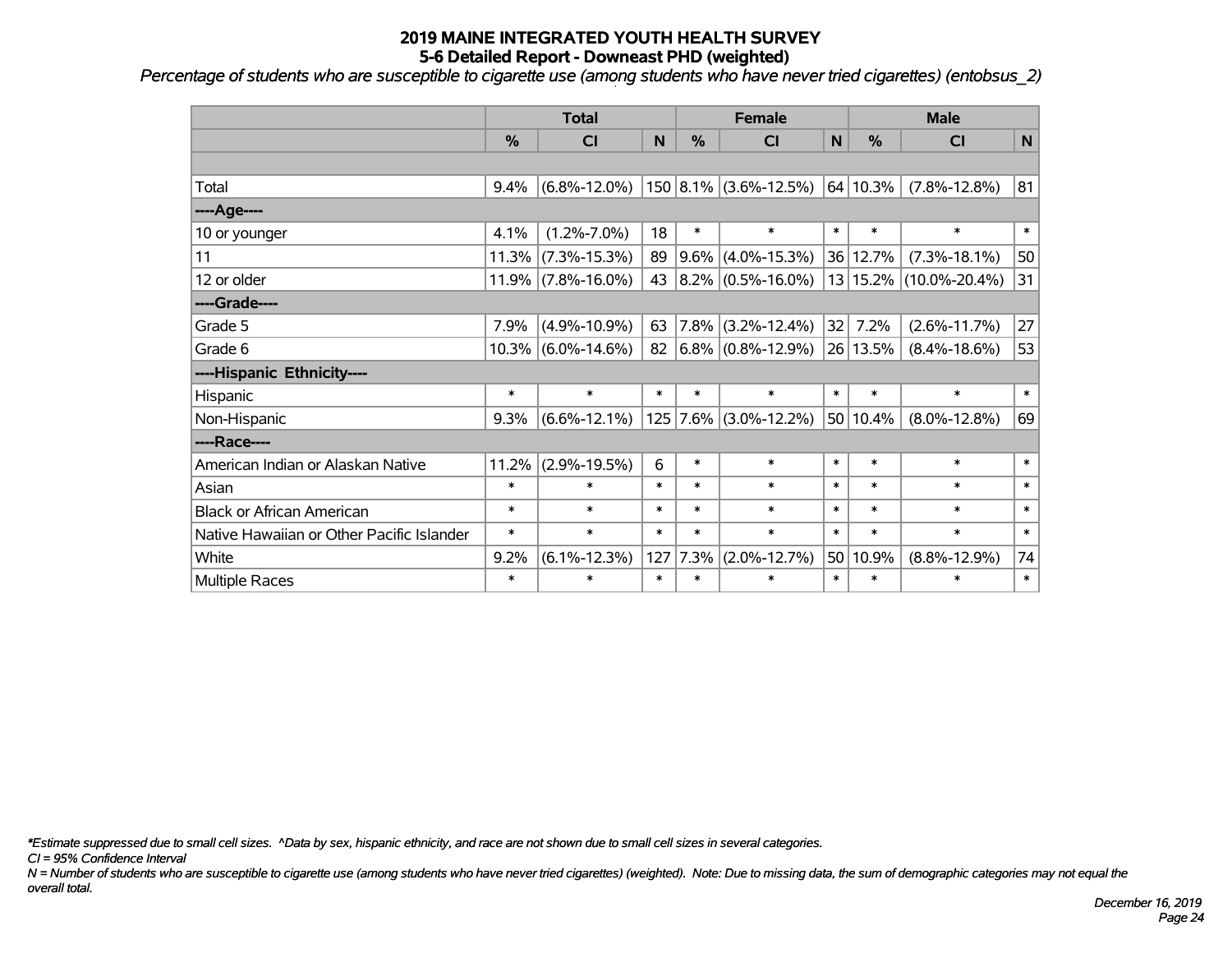#### **2019 MAINE INTEGRATED YOUTH HEALTH SURVEY 5-6 Detailed Report - Downeast PHD (weighted)** *Have you ever had a drink of alcohol, other than a few sips? (en18a) Percentage of students who answered 'Yes'*

|                                           | <b>Total</b> |                    |        | <b>Female</b> |                    |        | <b>Male</b>   |                    |        |  |
|-------------------------------------------|--------------|--------------------|--------|---------------|--------------------|--------|---------------|--------------------|--------|--|
|                                           | %            | <b>CI</b>          | N      | %             | <b>CI</b>          | N      | $\frac{0}{0}$ | <b>CI</b>          | N      |  |
|                                           |              |                    |        |               |                    |        |               |                    |        |  |
| Total                                     | 7.5%         | $(3.8\% - 11.2\%)$ | 124    | 6.4%          | $(2.7\% - 10.1\%)$ | 52     | 8.7%          | $(2.3\% - 15.1\%)$ | 72     |  |
| ----Age----                               |              |                    |        |               |                    |        |               |                    |        |  |
| 10 or younger                             | 3.2%         | $(0.0\% - 6.9\%)$  | 14     | $\ast$        | $\ast$             | $\ast$ | $\ast$        | $\ast$             | $\ast$ |  |
| 11                                        | 5.9%         | $(2.2\% - 9.5\%)$  | 48     | 6.2%          | $(0.0\% - 12.7\%)$ | 24     | 5.8%          | $(0.5\% - 11.1\%)$ | 24     |  |
| 12 or older                               | 16.0%        | $(7.3\% - 24.7\%)$ | 61     | 11.3%         | $(3.4\% - 19.2\%)$ |        | 19 20.4%      | $(9.9\% - 31.0\%)$ | 42     |  |
| ----Grade----                             |              |                    |        |               |                    |        |               |                    |        |  |
| Grade 5                                   | 6.3%         | $(1.7\% - 11.0\%)$ | 52     | 5.5%          | $(1.6\% - 9.3\%)$  | 23     | 7.3%          | $(0.0\% - 15.0\%)$ | 30     |  |
| Grade 6                                   | 7.7%         | $(3.9\% - 11.4\%)$ | 63     | 6.6%          | $(2.0\% - 11.3\%)$ |        | $26$ 9.1%     | $(3.1\% - 15.1\%)$ | 37     |  |
| ----Hispanic Ethnicity----                |              |                    |        |               |                    |        |               |                    |        |  |
| Hispanic                                  | $\ast$       | $\ast$             | $\ast$ | $\ast$        | $\ast$             | $\ast$ | $\ast$        | $\ast$             | $\ast$ |  |
| Non-Hispanic                              | 7.9%         | $(3.9\% - 12.0\%)$ | 111    | 6.4%          | $(1.8\% - 10.9\%)$ | 43     | 9.7%          | $(2.3\% - 17.1\%)$ | 68     |  |
| ----Race----                              |              |                    |        |               |                    |        |               |                    |        |  |
| American Indian or Alaskan Native         | 16.1%        | $(5.9\% - 26.2\%)$ | 10     | $\ast$        | $\ast$             | $\ast$ | $\ast$        | $\ast$             | $\ast$ |  |
| Asian                                     | $\ast$       | $\ast$             | $\ast$ | $\ast$        | $\ast$             | $\ast$ | $\ast$        | $\ast$             | $\ast$ |  |
| <b>Black or African American</b>          | $\ast$       | $\ast$             | $\ast$ | $\ast$        | $\ast$             | $\ast$ | $\ast$        | $\ast$             | $\ast$ |  |
| Native Hawaiian or Other Pacific Islander | $\ast$       | $\ast$             | $\ast$ | $\ast$        | $\ast$             | $\ast$ | $\ast$        | $\ast$             | $\ast$ |  |
| White                                     | 7.7%         | $(3.7\% - 11.8\%)$ | 111    | 5.8%          | $(2.0\% - 9.6\%)$  | 41     | 9.9%          | $(2.8\% - 17.0\%)$ | 70     |  |
| <b>Multiple Races</b>                     | $\ast$       | $\ast$             | $\ast$ | $\ast$        | $\ast$             | $\ast$ | $\ast$        | $\ast$             | $\ast$ |  |

*\*Estimate suppressed due to small cell sizes. ^Data by sex, hispanic ethnicity, and race are not shown due to small cell sizes in several categories.*

*CI = 95% Confidence Interval*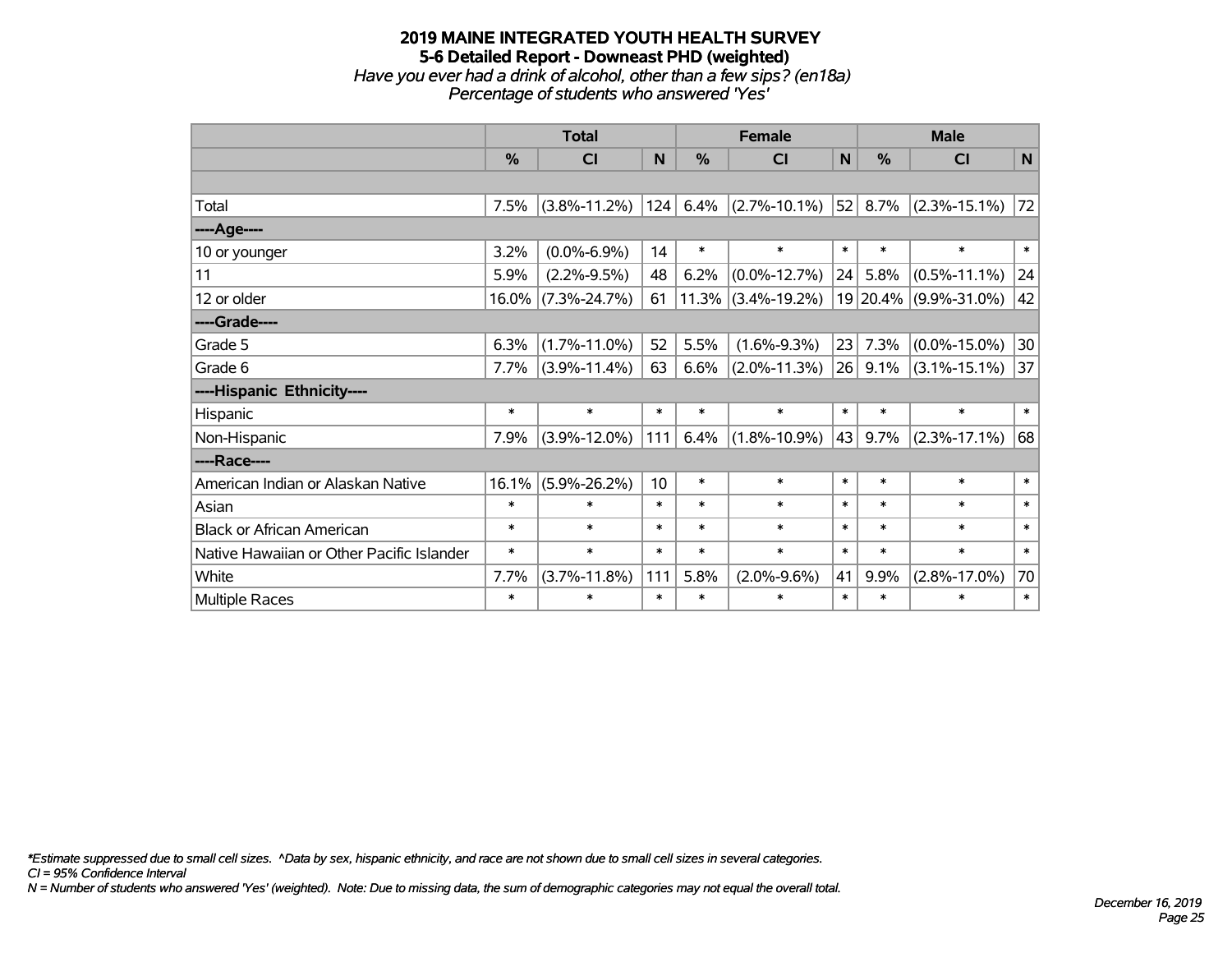*During the past 30 days, on how many days did you have at least one drink of alcohol? (en19) Percentage of students who answered at least 1 day*

|                                           | <b>Total</b> |                     |                | <b>Female</b> |                           |        | <b>Male</b> |                          |        |  |
|-------------------------------------------|--------------|---------------------|----------------|---------------|---------------------------|--------|-------------|--------------------------|--------|--|
|                                           | %            | <b>CI</b>           | N              | %             | <b>CI</b>                 | N      | $\%$        | <b>CI</b>                | N      |  |
|                                           |              |                     |                |               |                           |        |             |                          |        |  |
| Total                                     |              | $1.6\%$ (0.5%-2.7%) |                |               | $ 27 2.0\% $ (0.0%-4.1%)  |        |             | $ 17 1.2\% $ (0.0%-2.5%) | 10     |  |
| ----Age----                               |              |                     |                |               |                           |        |             |                          |        |  |
| 10 or younger                             | $\ast$       | $\ast$              | $\ast$         | $\ast$        | $\ast$                    | $\ast$ | $\ast$      | $\ast$                   | $\ast$ |  |
| 11                                        | 1.7%         | $(0.0\% - 3.6\%)$   | 14             | $\ast$        | $\ast$                    | $\ast$ | $\ast$      | $\ast$                   | $\ast$ |  |
| 12 or older                               |              | $3.2\%$ (0.1%-6.2%) | 12             | $\ast$        | $\ast$                    | $\ast$ | $\ast$      | $\ast$                   | $\ast$ |  |
| ----Grade----                             |              |                     |                |               |                           |        |             |                          |        |  |
| Grade 5                                   | 2.3%         | $(0.7\% - 4.0\%)$   | 19             | 2.3%          | $(0.0\% - 5.4\%)$         |        | 10 2.4%     | $(0.0\% - 5.0\%)$        | 10     |  |
| Grade 6                                   |              | $0.9\%$ (0.0%-1.9%) | $\overline{7}$ | $\ast$        | $\ast$                    | $\ast$ | $\ast$      | $\ast$                   | $\ast$ |  |
| ----Hispanic Ethnicity----                |              |                     |                |               |                           |        |             |                          |        |  |
| Hispanic                                  | $\ast$       | $\ast$              | $\ast$         | $\ast$        | $\ast$                    | $\ast$ | $\ast$      | $\ast$                   | $\ast$ |  |
| Non-Hispanic                              |              | $1.7\%$ (0.4%-3.0%) |                |               | $24$   2.1%   (0.0%-4.5%) |        | 14 1.4%     | $(0.0\% - 2.9\%)$        | 10     |  |
| ----Race----                              |              |                     |                |               |                           |        |             |                          |        |  |
| American Indian or Alaskan Native         | $\ast$       | $\ast$              | $\ast$         | $\ast$        | $\ast$                    | $\ast$ | $\ast$      | $\ast$                   | $\ast$ |  |
| Asian                                     | $\ast$       | $\ast$              | $\ast$         | $\ast$        | $\ast$                    | $\ast$ | $\ast$      | $\ast$                   | $\ast$ |  |
| <b>Black or African American</b>          | $\ast$       | $\ast$              | $\ast$         | $\ast$        | $\ast$                    | $\ast$ | $\ast$      | $\ast$                   | $\ast$ |  |
| Native Hawaiian or Other Pacific Islander | $\ast$       | $\ast$              | $\ast$         | $\ast$        | $\ast$                    | $\ast$ | $\ast$      | $\ast$                   | $\ast$ |  |
| White                                     | 1.7%         | $(0.4\% - 2.9\%)$   |                | 24 2.0%       | $(0.0\% - 4.3\%)$         | 14     | 1.4%        | $(0.0\% - 2.8\%)$        | 10     |  |
| <b>Multiple Races</b>                     | $\ast$       | $\ast$              | $\ast$         | $\ast$        | $\ast$                    | $\ast$ | $\ast$      | $\ast$                   | $\ast$ |  |

*\*Estimate suppressed due to small cell sizes. ^Data by sex, hispanic ethnicity, and race are not shown due to small cell sizes in several categories.*

*CI = 95% Confidence Interval*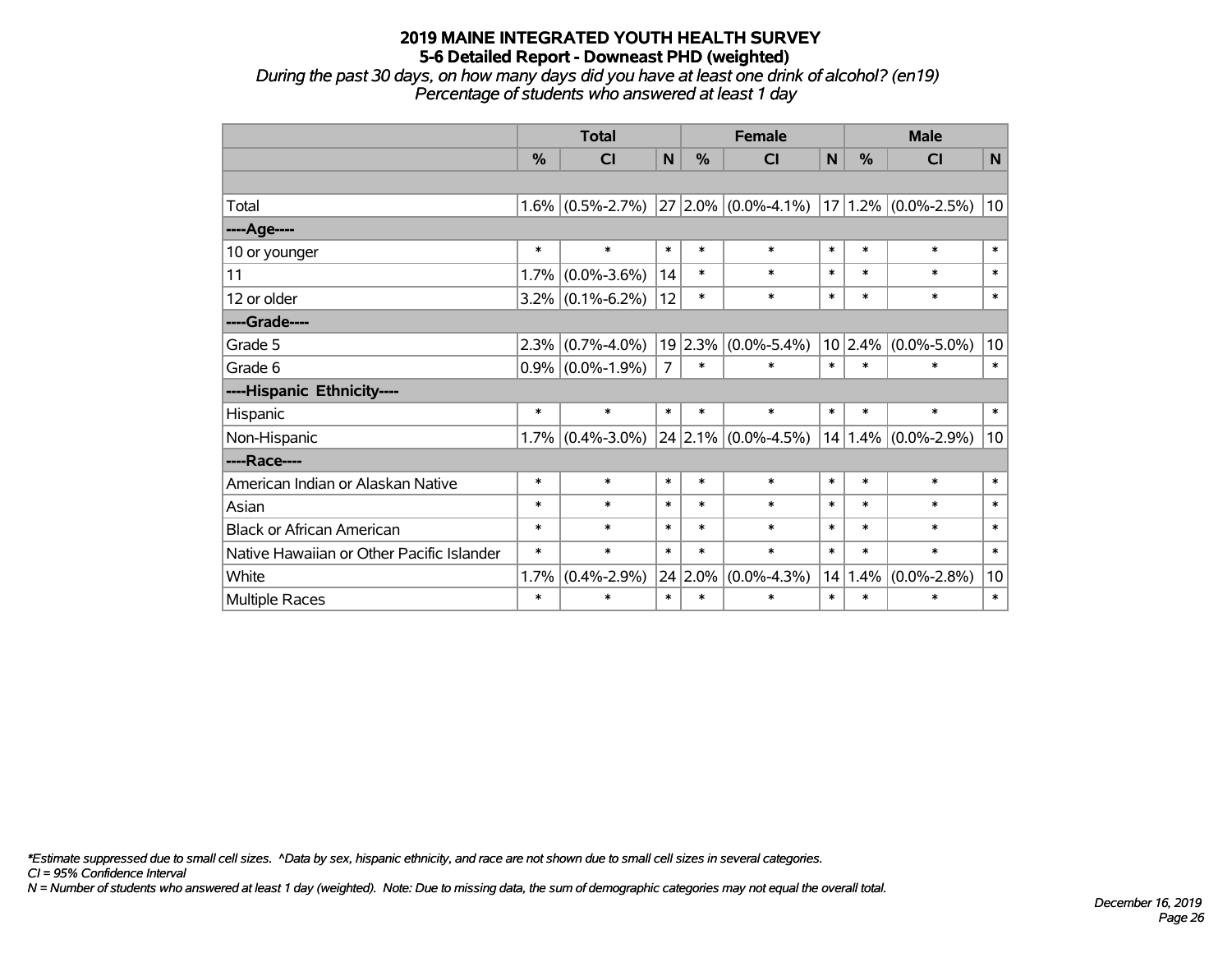*If you wanted to get some alcohol, how easy would it be for you to get some? (en20) Percentage of students who answered 'Sort of easy' or 'Very easy'*

|                                           | <b>Total</b> |                        |        |               | <b>Female</b>               | <b>Male</b>  |           |                     |        |
|-------------------------------------------|--------------|------------------------|--------|---------------|-----------------------------|--------------|-----------|---------------------|--------|
|                                           | %            | <b>CI</b>              | N.     | $\frac{0}{0}$ | <b>CI</b>                   | <sub>N</sub> | %         | <b>CI</b>           | N      |
|                                           |              |                        |        |               |                             |              |           |                     |        |
| Total                                     |              | 16.7% (12.7%-20.8%)    |        |               | 271   16.9%   (11.9%-21.9%) |              | 132 16.2% | $(9.3\% - 23.2\%)$  | 131    |
| ----Age----                               |              |                        |        |               |                             |              |           |                     |        |
| 10 or younger                             | 13.8%        | $(6.0\% - 21.5\%)$     | 58     | $ 11.3\% $    | $(3.9\% - 18.7\%)$          | 27           | 15.5%     | $(0.0\% - 32.6\%)$  | 27     |
| 11                                        | 16.1%        | $(10.3\% - 21.9\%)$    |        | 130   17.0%   | $(9.0\% - 25.0\%)$          | 63           | 15.1%     | $(7.9\% - 22.2\%)$  | 63     |
| 12 or older                               |              | 21.6% (16.2%-27.0%)    |        |               | 83 24.7% (14.5%-35.0%)      | 42           |           | 19.5% (10.8%-28.2%) | 41     |
| ----Grade----                             |              |                        |        |               |                             |              |           |                     |        |
| Grade 5                                   | 15.6%        | $(11.7\% - 19.5\%)$    |        | $123$   13.5% | $(7.1\% - 20.0\%)$          | 53           | 17.0%     | $(8.5\% - 25.5\%)$  | 67     |
| Grade 6                                   |              | 18.2% (12.1%-24.2%)    |        |               | 148 20.5% (12.6%-28.4%)     | 80           | 15.8%     | $(8.4\% - 23.2\%)$  | 64     |
| ----Hispanic Ethnicity----                |              |                        |        |               |                             |              |           |                     |        |
| Hispanic                                  | $\ast$       | $\ast$                 | $\ast$ | $\ast$        | $\ast$                      | $\ast$       | $\ast$    | $\ast$              | $\ast$ |
| Non-Hispanic                              |              | $16.6\%$ (13.1%-20.2%) |        |               | 228 18.8% (12.9%-24.6%)     | 124          | 14.0%     | $(8.1\% - 20.0\%)$  | 97     |
| ----Race----                              |              |                        |        |               |                             |              |           |                     |        |
| American Indian or Alaskan Native         | 25.7%        | $(4.4\% - 46.9\%)$     | 15     | $\ast$        | $\ast$                      | $\ast$       | $\ast$    | $\ast$              | $\ast$ |
| Asian                                     | $\ast$       | $\ast$                 | $\ast$ | $\ast$        | $\ast$                      | $\ast$       | $\ast$    | $\ast$              | $\ast$ |
| <b>Black or African American</b>          | $\ast$       | $\ast$                 | $\ast$ | $\ast$        | $\ast$                      | $\ast$       | $\ast$    | $\ast$              | $\ast$ |
| Native Hawaiian or Other Pacific Islander | $\ast$       | $\ast$                 | $\ast$ | $\ast$        | $\ast$                      | $\ast$       | $\ast$    | $\ast$              | $\ast$ |
| White                                     | 15.9%        | $(11.8\% - 20.1\%)$    | 223    | 16.4%         | $(11.1\% - 21.7\%)$         | 112          | 14.9%     | $(8.0\% - 21.8\%)$  | 104    |
| Multiple Races                            |              | 30.7% (16.7%-44.7%)    |        | 16 23.3%      | $(3.7\% - 42.9\%)$          | 8            |           | 53.1% (12.5%-93.8%) | 8      |

*\*Estimate suppressed due to small cell sizes. ^Data by sex, hispanic ethnicity, and race are not shown due to small cell sizes in several categories.*

*CI = 95% Confidence Interval*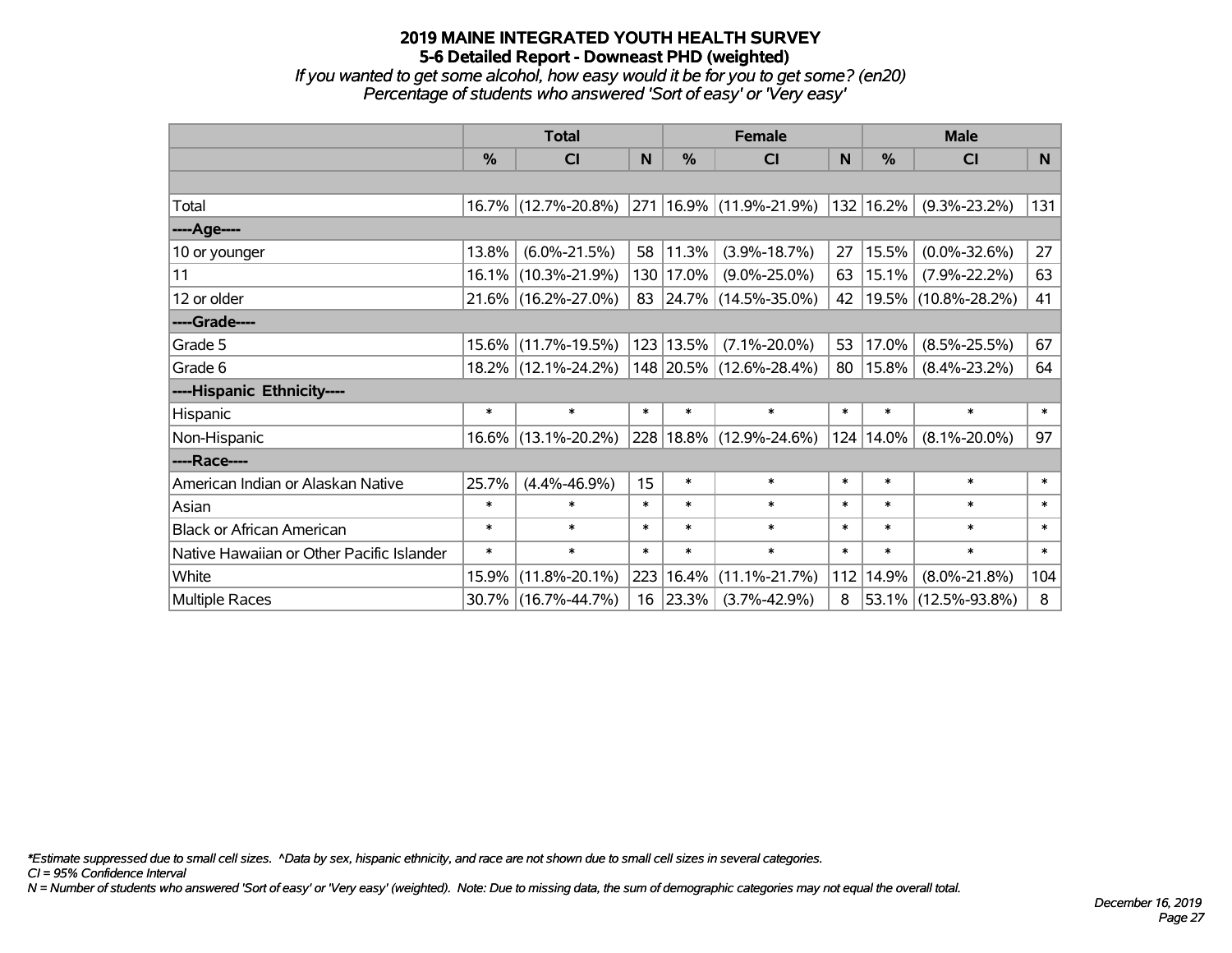*How wrong do your parents feel it would be for you to drink alcohol regularly? (en21) Percentage of students who answered 'A little bit wrong' or 'Not wrong at all'*

|                                           | <b>Total</b> |                    |        | <b>Female</b> |                                     |        | <b>Male</b>  |                          |        |  |
|-------------------------------------------|--------------|--------------------|--------|---------------|-------------------------------------|--------|--------------|--------------------------|--------|--|
|                                           | $\%$         | <b>CI</b>          | N      | $\%$          | <b>CI</b>                           | N      | $\%$         | <b>CI</b>                | N      |  |
|                                           |              |                    |        |               |                                     |        |              |                          |        |  |
| Total                                     | 4.4%         | $(2.3\% - 6.5\%)$  |        |               | $72 3.8\% $ (1.8%-5.8%)             |        | $ 31 5.1\% $ | $(1.5\% - 8.7\%)$        | 42     |  |
| ----Age----                               |              |                    |        |               |                                     |        |              |                          |        |  |
| 10 or younger                             | 3.8%         | $(0.0\% - 7.5\%)$  | 17     | $4.0\%$       | $(0.9\% - 7.2\%)$                   |        | 10 3.4%      | $(0.0\% - 8.9\%)$        | 6      |  |
| 11                                        | 4.5%         | $(0.6\% - 8.5\%)$  | 37     |               | $ 4.4\% $ (0.4%-8.4%)               | 17     | $ 4.9\% $    | $(0.0\% - 10.3\%)$       | 20     |  |
| 12 or older                               | 4.9%         | $(1.4\% - 8.3\%)$  | 18     | $\ast$        | $\ast$                              | $\ast$ | $\ast$       | $\ast$                   | $\ast$ |  |
| ----Grade----                             |              |                    |        |               |                                     |        |              |                          |        |  |
| Grade 5                                   | 5.0%         | $(1.7\% - 8.3\%)$  | 41     |               | $ 4.8\% $ (2.4%-7.2%)               |        |              | $20 5.3\% $ (0.3%-10.4%) | 21     |  |
| Grade 6                                   | 3.8%         | $(1.6\% - 6.1\%)$  |        |               | $31 2.8\% $ (0.5%-5.1%)   11   5.0% |        |              | $(0.9\% - 9.1\%)$        | 20     |  |
| ----Hispanic Ethnicity----                |              |                    |        |               |                                     |        |              |                          |        |  |
| Hispanic                                  | $\ast$       | $\ast$             | $\ast$ | $\ast$        | $\ast$                              | $\ast$ | $\ast$       | $\ast$                   | $\ast$ |  |
| Non-Hispanic                              | 4.4%         | $(1.9\% - 6.8\%)$  |        |               | $60 3.7\% $ (1.1%-6.3%)             |        | 25 5.1%      | $(1.1\% - 9.0\%)$        | 35     |  |
| ----Race----                              |              |                    |        |               |                                     |        |              |                          |        |  |
| American Indian or Alaskan Native         | 9.4%         | $(0.2\% - 18.6\%)$ | 6      | $\ast$        | $\ast$                              | $\ast$ | $\ast$       | $\ast$                   | $\ast$ |  |
| Asian                                     | $\ast$       | $\ast$             | $\ast$ | $\ast$        | $\ast$                              | $\ast$ | $\ast$       | $\ast$                   | $\ast$ |  |
| <b>Black or African American</b>          | $\ast$       | $\ast$             | $\ast$ | $\ast$        | $\ast$                              | $\ast$ | $\ast$       | $\ast$                   | $\ast$ |  |
| Native Hawaiian or Other Pacific Islander | $\ast$       | $\ast$             | $\ast$ | $\ast$        | $\ast$                              | $\ast$ | $\ast$       | $\ast$                   | $\ast$ |  |
| White                                     | 4.4%         | $(2.1\% - 6.7\%)$  | 63     | 4.0%          | $(1.6\% - 6.4\%)$                   | 28     | 4.9%         | $(0.9\% - 9.0\%)$        | 34     |  |
| Multiple Races                            | $\ast$       | *                  | $\ast$ | $\ast$        | *                                   | $\ast$ | $\ast$       | $\ast$                   | $\ast$ |  |

*\*Estimate suppressed due to small cell sizes. ^Data by sex, hispanic ethnicity, and race are not shown due to small cell sizes in several categories.*

*CI = 95% Confidence Interval*

*N = Number of students who answered 'A little bit wrong' or 'Not wrong at all' (weighted). Note: Due to missing data, the sum of demographic categories may not equal the overall total.*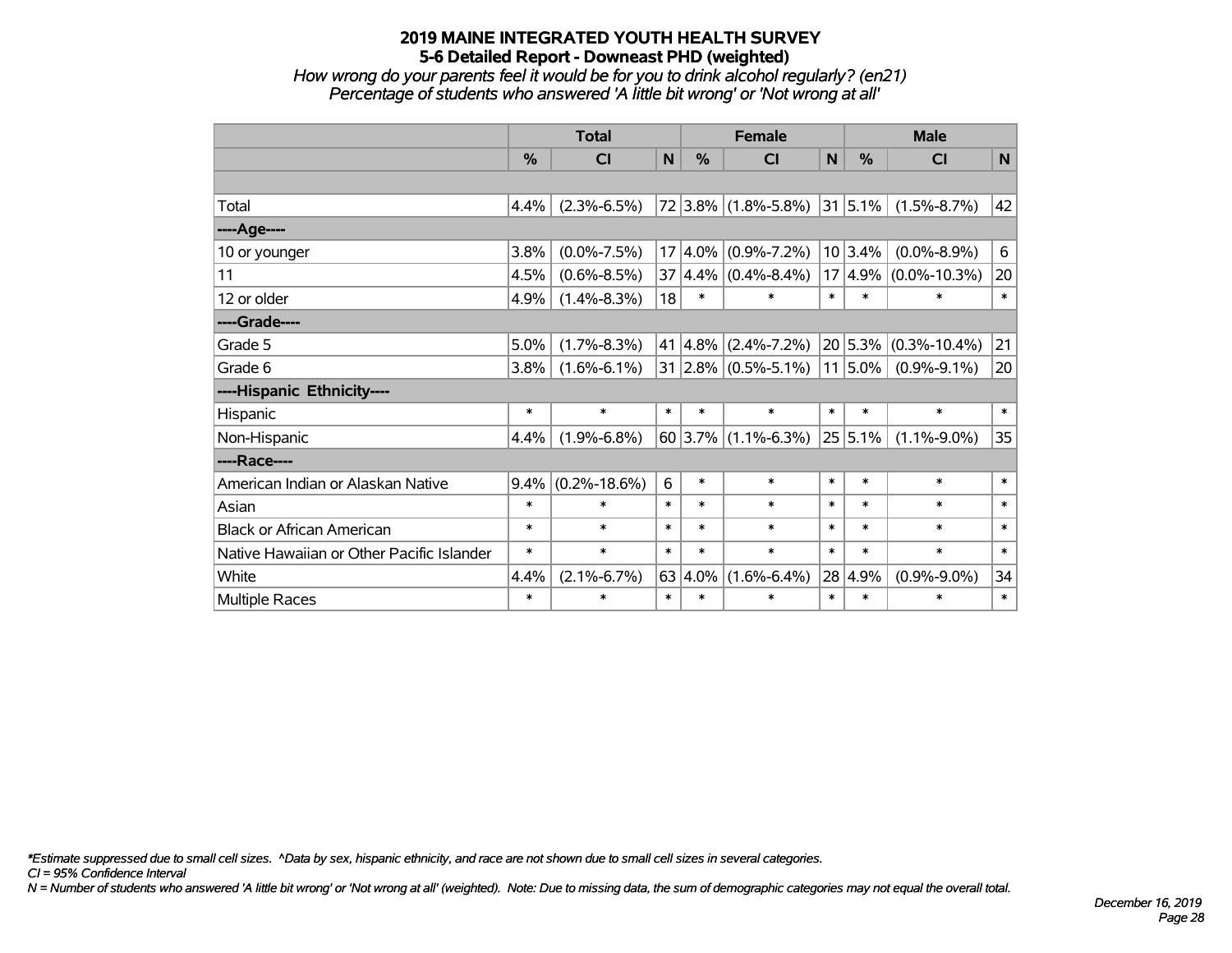#### **2019 MAINE INTEGRATED YOUTH HEALTH SURVEY 5-6 Detailed Report - Downeast PHD (weighted)** *Have you ever used marijuana? (en53) Percentage of students who answered 'Yes'*

|                                           |               | <b>Total</b>      |        |        | <b>Female</b>   |        |        |        | <b>Male</b> |  |
|-------------------------------------------|---------------|-------------------|--------|--------|-----------------|--------|--------|--------|-------------|--|
|                                           | $\frac{0}{2}$ | <b>CI</b>         | N      | %      | Cl <sub>1</sub> | N      | $\%$   | CI N   |             |  |
|                                           |               |                   |        |        |                 |        |        |        |             |  |
| Total                                     | 0.9%          | $(0.0\% - 1.8\%)$ | 15     | $\ast$ | *               | $\ast$ | *      | $\ast$ | $\ast$      |  |
| ----Age----                               |               |                   |        |        |                 |        |        |        |             |  |
| 10 or younger                             | $\ast$        | $\ast$            | $\ast$ | $\ast$ | $\ast$          | $\ast$ | $\ast$ | $\ast$ | $\ast$      |  |
| 11                                        | *             | $\ast$            | $\ast$ | $\ast$ | $\ast$          | $\ast$ | $\ast$ | *      | $\ast$      |  |
| 12 or older                               | 3.7%          | $(0.3\% - 7.2\%)$ | 15     | $\ast$ | $\ast$          | $\ast$ | $\ast$ | $\ast$ | $\ast$      |  |
| ----Grade----                             |               |                   |        |        |                 |        |        |        |             |  |
| Grade 5                                   | $\ast$        | $\ast$            | $\ast$ | $\ast$ | $\ast$          | $\ast$ | $\ast$ | $\ast$ | $\ast$      |  |
| Grade 6                                   | 1.8%          | $(0.0\% - 3.5\%)$ | 15     | $\ast$ | $\ast$          | $\ast$ | $\ast$ | $\ast$ | $\ast$      |  |
| ----Hispanic Ethnicity----                |               |                   |        |        |                 |        |        |        |             |  |
| Hispanic                                  | $\ast$        | $\ast$            | $\ast$ | $\ast$ | $\ast$          | $\ast$ | $\ast$ | $\ast$ | $\ast$      |  |
| Non-Hispanic                              | 1.0%          | $(0.0\% - 2.1\%)$ | 15     | $\ast$ | *               | *      | *      | *      | $\ast$      |  |
| ----Race----                              |               |                   |        |        |                 |        |        |        |             |  |
| American Indian or Alaskan Native         | $\ast$        | $\ast$            | $\ast$ | $\ast$ | *               | *      | *      | $\ast$ | $\ast$      |  |
| Asian                                     | $\ast$        | $\ast$            | $\ast$ | $\ast$ | $\ast$          | $\ast$ | *      | $\ast$ | $\ast$      |  |
| <b>Black or African American</b>          | $\ast$        | $\ast$            | $\ast$ | $\ast$ | $\ast$          | $\ast$ | *      | $\ast$ | $\ast$      |  |
| Native Hawaiian or Other Pacific Islander | $\ast$        | $\ast$            | $\ast$ | $\ast$ | $\ast$          | $\ast$ | $\ast$ | $\ast$ | $\ast$      |  |
| White                                     | 1.0%          | $(0.0\% - 2.0\%)$ | 15     | $\ast$ | $\ast$          | $\ast$ | *      | $\ast$ | $\ast$      |  |
| Multiple Races                            | $\ast$        | $\ast$            | $\ast$ | $\ast$ | $\ast$          | $\ast$ | *      | $\ast$ | $\ast$      |  |

*CI = 95% Confidence Interval \*Estimate suppressed due to small cell sizes. ^Data by sex, hispanic ethnicity, and race are not shown due to small cell sizes in several categories.*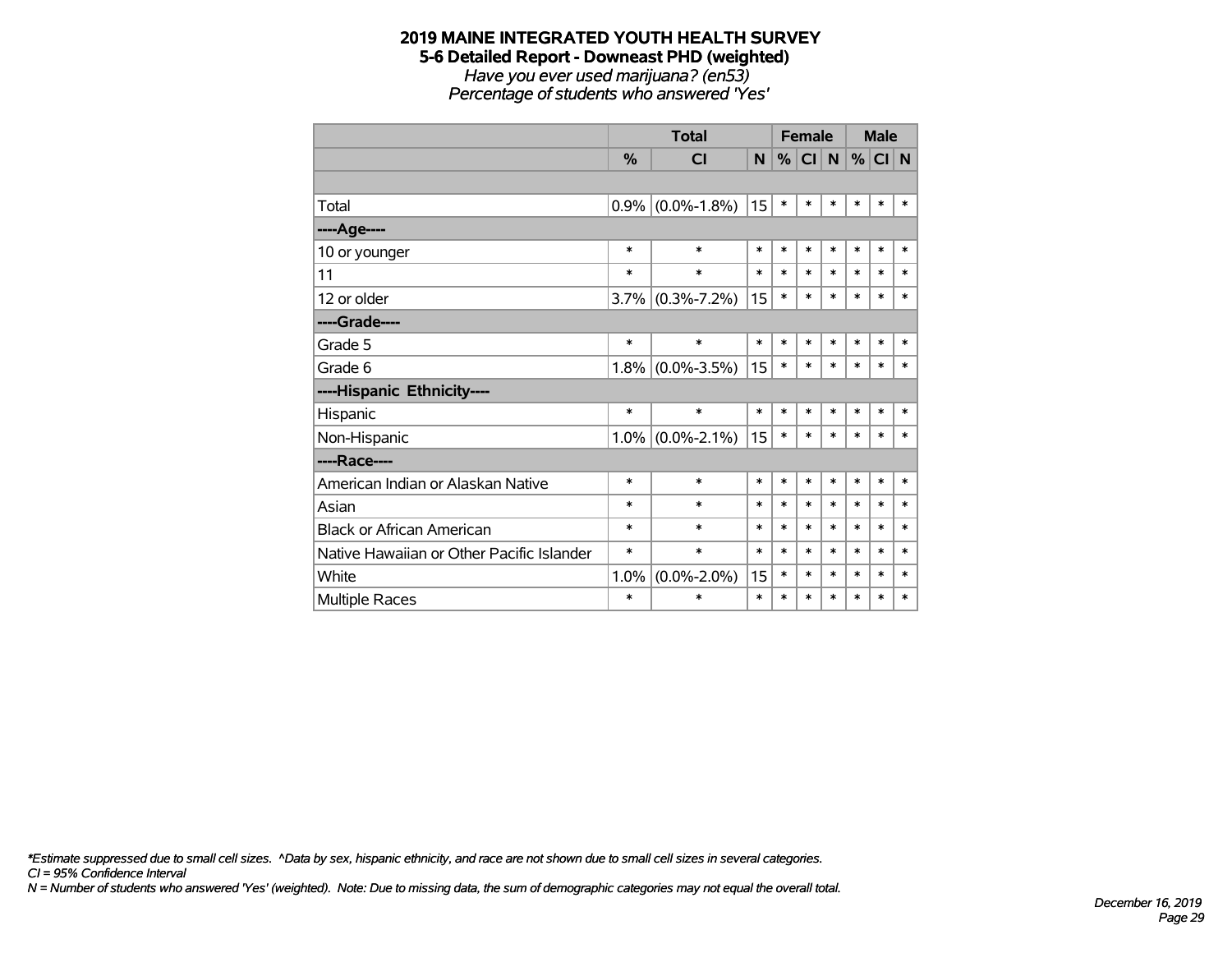*Have you ever sniffed glue, breathed the contents of spray cans, or inhaled any paints or sprays to get high? (en22a) Percentage of students who answered 'Yes'*

|                                           | <b>Total</b> |                    |              |        | <b>Female</b>               |        | <b>Male</b> |                    |                 |  |
|-------------------------------------------|--------------|--------------------|--------------|--------|-----------------------------|--------|-------------|--------------------|-----------------|--|
|                                           | %            | <b>CI</b>          | $\mathsf{N}$ | %      | <b>CI</b>                   | N      | %           | <b>CI</b>          | N               |  |
|                                           |              |                    |              |        |                             |        |             |                    |                 |  |
| Total                                     | 3.4%         | $(1.5\% - 5.3\%)$  |              |        | 57 4.4% (1.6%-7.2%) 36 2.5% |        |             | $(0.5\% - 4.5\%)$  | 21              |  |
| ---- Age----                              |              |                    |              |        |                             |        |             |                    |                 |  |
| 10 or younger                             | 5.0%         | $(1.7\% - 8.4\%)$  |              |        | $23 5.0\% $ (0.8%-9.2%)     |        | 13 5.2%     | $(0.0\% - 10.8\%)$ | 10              |  |
| 11                                        | 3.1%         | $(0.2\% - 6.0\%)$  |              |        | $26 4.3\% $ (0.3%-8.3%)     |        | 17 2.2%     | $(0.0\% - 4.6\%)$  | $\mathsf g$     |  |
| 12 or older                               | 2.1%         | $(0.3\% - 3.8\%)$  | 8            | $\ast$ | $\ast$                      | $\ast$ | $\ast$      | $\ast$             | $\ast$          |  |
| ----Grade----                             |              |                    |              |        |                             |        |             |                    |                 |  |
| Grade 5                                   | 3.9%         | $(1.4\% - 6.4\%)$  |              |        | $32 5.5\% $ (1.6%-9.3%)     |        | 23 2.4%     | $(0.0\% - 5.1\%)$  | 10 <sup>1</sup> |  |
| Grade 6                                   | 2.9%         | $(0.0\% - 5.9\%)$  |              |        | 24 3.4% (0.0%-7.2%) 13 2.7% |        |             | $(0.2\% - 5.1\%)$  | 11              |  |
| ----Hispanic Ethnicity----                |              |                    |              |        |                             |        |             |                    |                 |  |
| Hispanic                                  | $\ast$       | $\ast$             | $\ast$       | $\ast$ | $\ast$                      | $\ast$ | $\ast$      | $\ast$             | $\ast$          |  |
| Non-Hispanic                              | 3.4%         | $(1.4\% - 5.5\%)$  |              |        | 48 4.7% (1.7%-7.8%)         |        | 32 2.3%     | $(0.5\% - 4.0\%)$  | 16              |  |
| ----Race----                              |              |                    |              |        |                             |        |             |                    |                 |  |
| American Indian or Alaskan Native         | 9.4%         | $(1.8\% - 17.0\%)$ | 6            | $\ast$ | $\ast$                      | $\ast$ | $\ast$      | $\ast$             | $\ast$          |  |
| Asian                                     | $\ast$       | $\ast$             | $\ast$       | $\ast$ | $\ast$                      | $\ast$ | $\ast$      | $\ast$             | $\ast$          |  |
| <b>Black or African American</b>          | $\ast$       | $\ast$             | $\ast$       | $\ast$ | $\ast$                      | $\ast$ | $\ast$      | $\ast$             | $\ast$          |  |
| Native Hawaiian or Other Pacific Islander | $\ast$       | $\ast$             | $\ast$       | $\ast$ | $\ast$                      | $\ast$ | $\ast$      | $\ast$             | $\ast$          |  |
| White                                     | 3.1%         | $(1.2\% - 5.1\%)$  | 45           | 4.0%   | $(1.1\% - 6.8\%)$           | 28     | 2.4%        | $(0.6\% - 4.2\%)$  | 17              |  |
| Multiple Races                            | $\ast$       | $\ast$             | $\ast$       | $\ast$ | $\ast$                      | $\ast$ | $\ast$      | $\ast$             | $\ast$          |  |

*\*Estimate suppressed due to small cell sizes. ^Data by sex, hispanic ethnicity, and race are not shown due to small cell sizes in several categories.*

*CI = 95% Confidence Interval*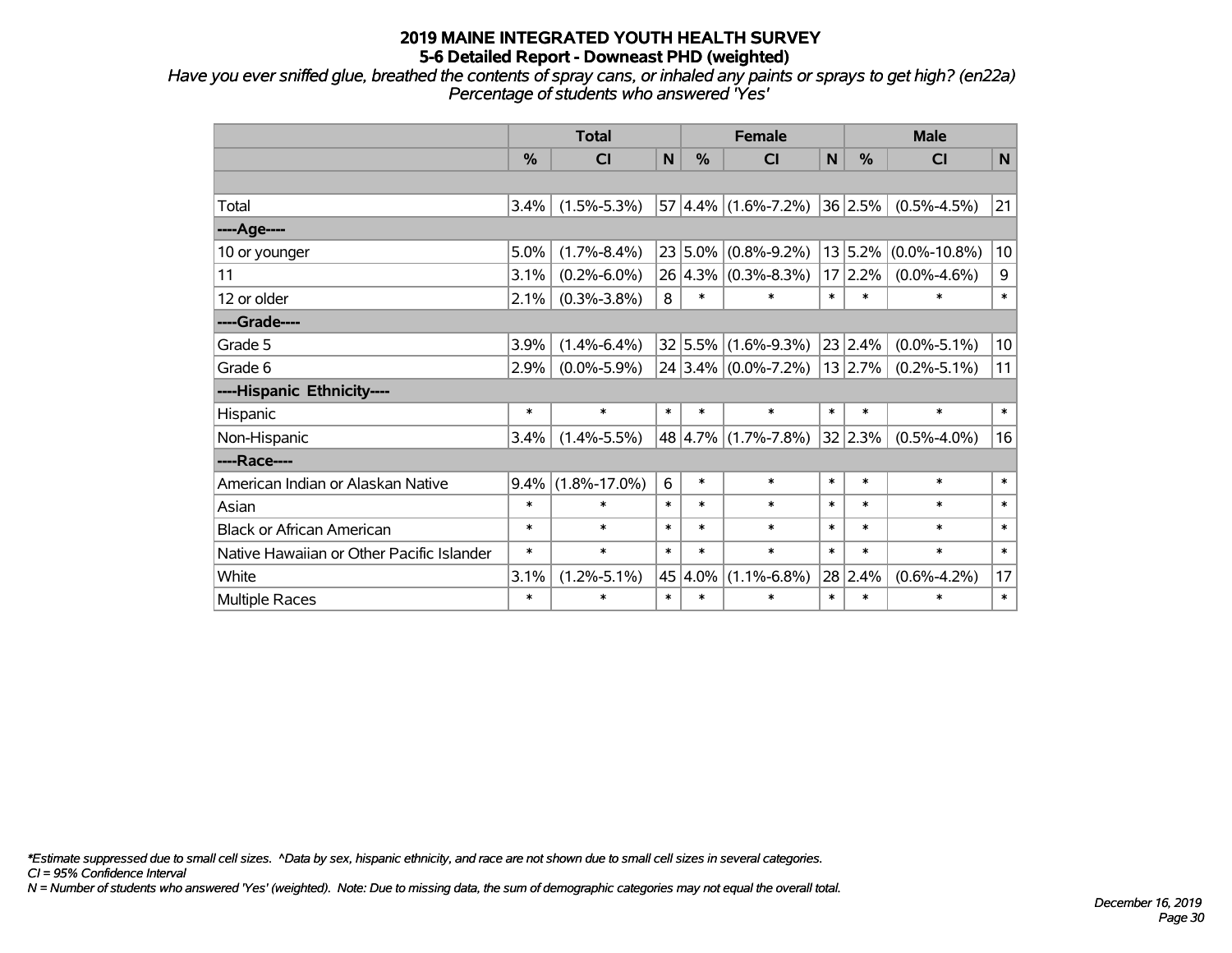*During the past 12 months, have you talked with at least one of your parents about the dangers of tobacco, alcohol, or drug use? (en23) Percentage of students who answered 'Yes'*

|                                           | <b>Total</b> |                     |        | <b>Female</b> | <b>Male</b>                              |        |           |                         |                |
|-------------------------------------------|--------------|---------------------|--------|---------------|------------------------------------------|--------|-----------|-------------------------|----------------|
|                                           | %            | <b>CI</b>           | N      | %             | C <sub>l</sub>                           | N      | %         | <b>CI</b>               | N <sub>1</sub> |
|                                           |              |                     |        |               |                                          |        |           |                         |                |
| Total                                     |              | 38.2% (34.0%-42.5%) |        |               | $643$ 38.0% (33.4%-42.6%)                |        |           | 313 38.6% (33.5%-43.7%) | 320            |
| ----Age----                               |              |                     |        |               |                                          |        |           |                         |                |
| 10 or younger                             | 32.4%        | $(26.1\% - 38.8\%)$ |        | 148 30.8%     | $(21.5\% - 40.1\%)$                      | 80     | 35.2%     | $(25.9\% - 44.4\%)$     | 67             |
| 11                                        | 40.5%        | $(35.6\% - 45.4\%)$ |        |               | 338 39.9% (34.2%-45.6%)                  |        | 158 41.3% | $(33.0\% - 49.6\%)$     | 175            |
| 12 or older                               |              | 40.6% (31.9%-49.3%) |        |               | $157 \,   44.6\% \,   (26.3\% - 62.8\%)$ |        |           | 75 37.1% (30.9%-43.3%)  | 78             |
| ----Grade----                             |              |                     |        |               |                                          |        |           |                         |                |
| Grade 5                                   | 35.4%        | $(30.8\% - 40.1\%)$ |        |               | 296 35.1% (28.3%-42.0%)                  |        | 147 36.4% | $(30.4\% - 42.3\%)$     | 149            |
| Grade 6                                   |              | 41.3% (35.2%-47.4%) |        |               | $343   40.6\%   (33.3\% - 48.0\%)$       |        |           | 162 41.7% (33.2%-50.2%) | 171            |
| ----Hispanic Ethnicity----                |              |                     |        |               |                                          |        |           |                         |                |
| Hispanic                                  | 73.1%        | $(53.7\% - 92.5\%)$ | 25     | $\ast$        | $\ast$                                   | $\ast$ | $\ast$    | $\ast$                  | $\ast$         |
| Non-Hispanic                              |              | 37.7% (32.7%-42.6%) |        | 531 37.6%     | $(31.7\% - 43.6\%)$                      |        | 257 38.3% | $(32.3\% - 44.3\%)$     | 270            |
| ----Race----                              |              |                     |        |               |                                          |        |           |                         |                |
| American Indian or Alaskan Native         | 39.4%        | $(15.4\% - 63.3\%)$ | 25     | 55.1%         | $(20.3\% - 90.0\%)$                      | 17     | 24.9%     | $(0.0\% - 50.2\%)$      | 8              |
| Asian                                     | $\ast$       | $\ast$              | $\ast$ | $\ast$        | $\ast$                                   | $\ast$ | $\ast$    | $\ast$                  | $\ast$         |
| <b>Black or African American</b>          | 23.3%        | $(0.0\% - 52.9\%)$  | 8      | $\ast$        | $\ast$                                   | $\ast$ | $\ast$    | $\ast$                  | $\ast$         |
| Native Hawaiian or Other Pacific Islander | $\ast$       | $\ast$              | $\ast$ | $\ast$        | $\ast$                                   | $\ast$ | $\ast$    | $\ast$                  | $\ast$         |
| White                                     | 38.8%        | $(34.2\% - 43.5\%)$ |        | 564 37.6%     | $(31.9\% - 43.3\%)$                      | 269    | 40.3%     | $(34.8\% - 45.7\%)$     | 287            |
| Multiple Races                            |              | 34.0% (18.7%-49.4%) | 17     | $\ast$        | $\ast$                                   | $\ast$ | $\ast$    | *                       | $\ast$         |

*\*Estimate suppressed due to small cell sizes. ^Data by sex, hispanic ethnicity, and race are not shown due to small cell sizes in several categories.*

*CI = 95% Confidence Interval*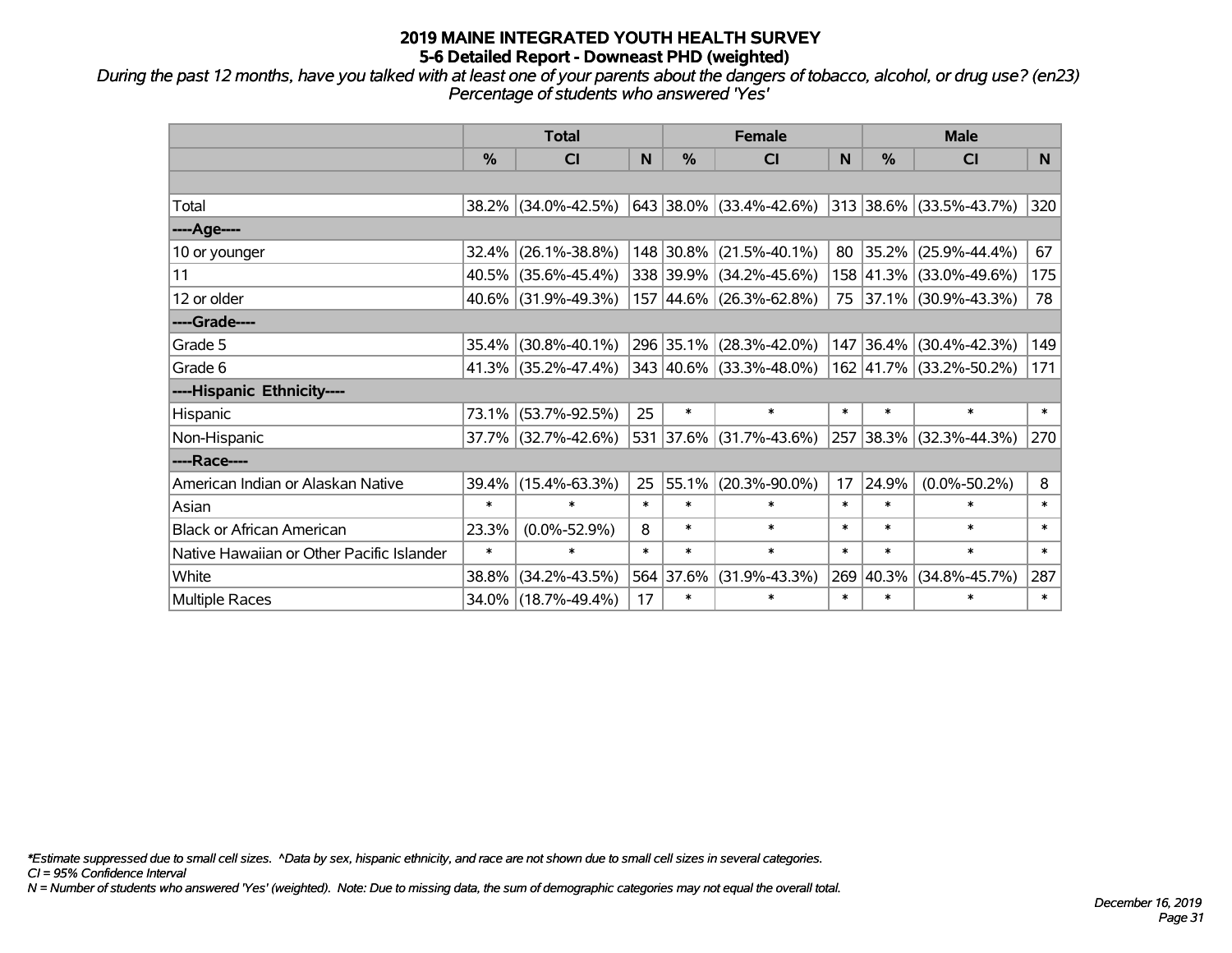*Do you agree or disagree with the following statement? My family has clear rules about alcohol and drug use. (en24) Percentage of students who answered 'Strongly agree' or 'Agree'*

|                                           | <b>Total</b> |                      |        |        | <b>Female</b>            |        | <b>Male</b>   |                         |                |  |
|-------------------------------------------|--------------|----------------------|--------|--------|--------------------------|--------|---------------|-------------------------|----------------|--|
|                                           | %            | <b>CI</b>            | N      | %      | <b>CI</b>                | N      | $\frac{9}{6}$ | <b>CI</b>               | N <sub>1</sub> |  |
|                                           |              |                      |        |        |                          |        |               |                         |                |  |
| Total                                     | 87.0%        | $(82.5\% - 91.5\%)$  | 1,409  |        | $ 88.4\% $ (83.1%-93.8%) |        |               | 703 86.3% (80.4%-92.1%) | 690            |  |
| ---- Age----                              |              |                      |        |        |                          |        |               |                         |                |  |
| 10 or younger                             | 87.5%        | $(83.0\% - 92.0\%)$  | 380    | 88.1%  | $(80.5\% - 95.8\%)$      |        | 220 88.3%     | $(79.9\% - 96.6\%)$     | 160            |  |
| 11                                        | 87.3%        | $(79.9\% - 94.7\%)$  | 699    | 89.0%  | $(80.2\% - 97.8\%)$      |        |               | 338 86.5% (77.8%-95.1%) | 349            |  |
| 12 or older                               | 85.6%        | $(80.3\% - 91.0\%)$  | 325    |        | 87.6% (78.6%-96.6%)      |        |               | 145 83.9% (78.5%-89.2%) | 177            |  |
| ----Grade----                             |              |                      |        |        |                          |        |               |                         |                |  |
| Grade 5                                   | 87.8%        | $(84.6\% - 91.0\%)$  | 694    | 88.3%  | $(82.3\% - 94.3\%)$      |        | 355 87.9%     | $(82.0\% - 93.9\%)$     | 335            |  |
| Grade 6                                   | 86.0%        | $(79.7\% - 92.2\%)$  | 700    |        | 88.4% (82.5%-94.2%)      |        |               | 342 84.4% (76.2%-92.6%) | 346            |  |
| ----Hispanic Ethnicity----                |              |                      |        |        |                          |        |               |                         |                |  |
| Hispanic                                  | $\ast$       | $\ast$               | $\ast$ | $\ast$ | $\ast$                   | $\ast$ | $\ast$        | $\ast$                  | $\ast$         |  |
| Non-Hispanic                              | 87.7%        | $(83.5\% - 91.9\%)$  | 1,198  | 88.7%  | $(83.8\% - 93.6\%)$      |        |               | 588 87.4% (81.4%-93.4%) | 596            |  |
| ----Race----                              |              |                      |        |        |                          |        |               |                         |                |  |
| American Indian or Alaskan Native         | 90.1%        | $(76.1\% - 100.0\%)$ | 58     | $\ast$ | $\ast$                   | $\ast$ | $\ast$        | $\ast$                  | $\ast$         |  |
| Asian                                     | $\ast$       | $\ast$               | $\ast$ | $\ast$ | $\ast$                   | $\ast$ | $\ast$        | $\ast$                  | $\ast$         |  |
| <b>Black or African American</b>          | $\ast$       | $\ast$               | $\ast$ | $\ast$ | $\ast$                   | $\ast$ | $\ast$        | $\ast$                  | $\ast$         |  |
| Native Hawaiian or Other Pacific Islander | $\ast$       | $\ast$               | $\ast$ | $\ast$ | $\ast$                   | $\ast$ | $\ast$        | $\ast$                  | $\ast$         |  |
| White                                     | 86.6%        | $(82.0\% - 91.1\%)$  | 1,208  | 87.4%  | $(81.4\% - 93.4\%)$      | 602    | 86.7%         | $(80.7\% - 92.7\%)$     | 595            |  |
| Multiple Races                            | $\ast$       | $\ast$               | $\ast$ | $\ast$ | $\ast$                   | $\ast$ | $\ast$        | $\ast$                  | $\ast$         |  |

*\*Estimate suppressed due to small cell sizes. ^Data by sex, hispanic ethnicity, and race are not shown due to small cell sizes in several categories.*

*CI = 95% Confidence Interval*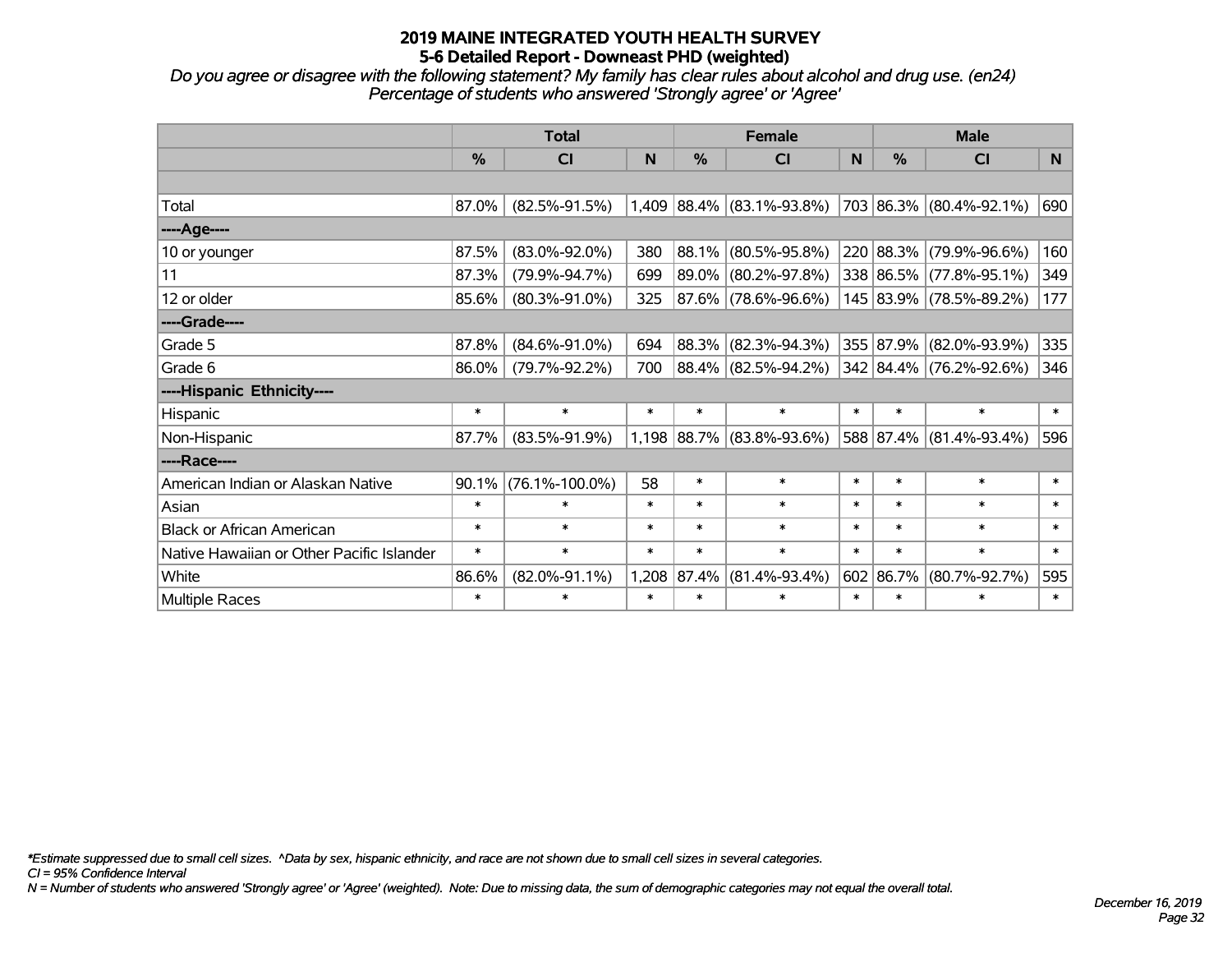*On an average school day, how long after school are you alone without a parent or trusted adult? (en62) Percentage of students who answered '2 hours or more'*

|                                           | <b>Total</b>  |                                             |        | <b>Female</b> | <b>Male</b>             |        |           |                         |          |
|-------------------------------------------|---------------|---------------------------------------------|--------|---------------|-------------------------|--------|-----------|-------------------------|----------|
|                                           | $\frac{0}{0}$ | CI                                          | N      | %             | CI                      | N      | %         | <b>CI</b>               | <b>N</b> |
|                                           |               |                                             |        |               |                         |        |           |                         |          |
| Total                                     |               | 25.0% (18.9%-31.1%) 412 21.4% (12.2%-30.6%) |        |               |                         |        |           | 174 28.2% (22.8%-33.6%) | 230      |
| ----Age----                               |               |                                             |        |               |                         |        |           |                         |          |
| 10 or younger                             | 23.8%         | $(14.3\% - 33.4\%)$                         |        | 105 20.8%     | $(8.1\% - 33.4\%)$      | 54     |           | 28.7% (14.7%-42.8%)     | 51       |
| 11                                        |               | 27.0% (21.1%-32.9%)                         |        |               | 223 22.3% (15.3%-29.3%) | 86     |           | $30.4\%$ (22.8%-37.9%)  | 129      |
| 12 or older                               |               | 22.1% (11.3%-32.9%)                         |        | 84 20.4%      | $(3.8\% - 37.0\%)$      |        |           | 35 23.9% (15.6%-32.1%)  | 49       |
| ----Grade----                             |               |                                             |        |               |                         |        |           |                         |          |
| Grade 5                                   |               | 23.8% (17.1%-30.6%)                         |        |               | 194 20.9% (10.3%-31.6%) | 86     | 27.2%     | $(19.5\% - 35.0\%)$     | 108      |
| Grade 6                                   |               | 26.6% (19.8%-33.4%)                         |        |               | 218 22.3% (12.9%-31.6%) |        |           | 88 29.8% (23.9%-35.7%)  | 121      |
| ----Hispanic Ethnicity----                |               |                                             |        |               |                         |        |           |                         |          |
| Hispanic                                  | $32.8\%$      | $(17.0\% - 48.6\%)$                         | 11     | $\ast$        | $\ast$                  | $\ast$ | $\ast$    | $\ast$                  | $\ast$   |
| Non-Hispanic                              |               | 25.4% (19.2%-31.6%)                         |        |               | 352 20.6% (11.1%-30.1%) |        | 140 30.2% | $(25.1\% - 35.2\%)$     | 208      |
| ----Race----                              |               |                                             |        |               |                         |        |           |                         |          |
| American Indian or Alaskan Native         | 14.3%         | $(0.0\% - 29.5\%)$                          | 9      | $\ast$        | $\ast$                  | $\ast$ | $\ast$    | $\ast$                  | $\ast$   |
| Asian                                     | $\ast$        | $\ast$                                      | $\ast$ | $\ast$        | $\ast$                  | $\ast$ | $\ast$    | $\ast$                  | $\ast$   |
| <b>Black or African American</b>          | 41.9%         | $(22.3\% - 61.5\%)$                         | 14     | $\ast$        | $\ast$                  | $\ast$ | $\ast$    | $\ast$                  | $\ast$   |
| Native Hawaiian or Other Pacific Islander | $\ast$        | $\ast$                                      | $\ast$ | $\ast$        | $\ast$                  | $\ast$ | $\ast$    | $\ast$                  | $\ast$   |
| White                                     | 26.1%         | $(20.0\% - 32.2\%)$                         | 373    | 22.3%         | $(11.9\% - 32.7\%)$     | 158    | 29.9%     | $(25.3\% - 34.6\%)$     | 209      |
| <b>Multiple Races</b>                     | 18.8%         | $(7.0\% - 30.6\%)$                          | 10     | $\ast$        | $\ast$                  | $\ast$ | $\ast$    | *                       | $\ast$   |

*\*Estimate suppressed due to small cell sizes. ^Data by sex, hispanic ethnicity, and race are not shown due to small cell sizes in several categories.*

*CI = 95% Confidence Interval*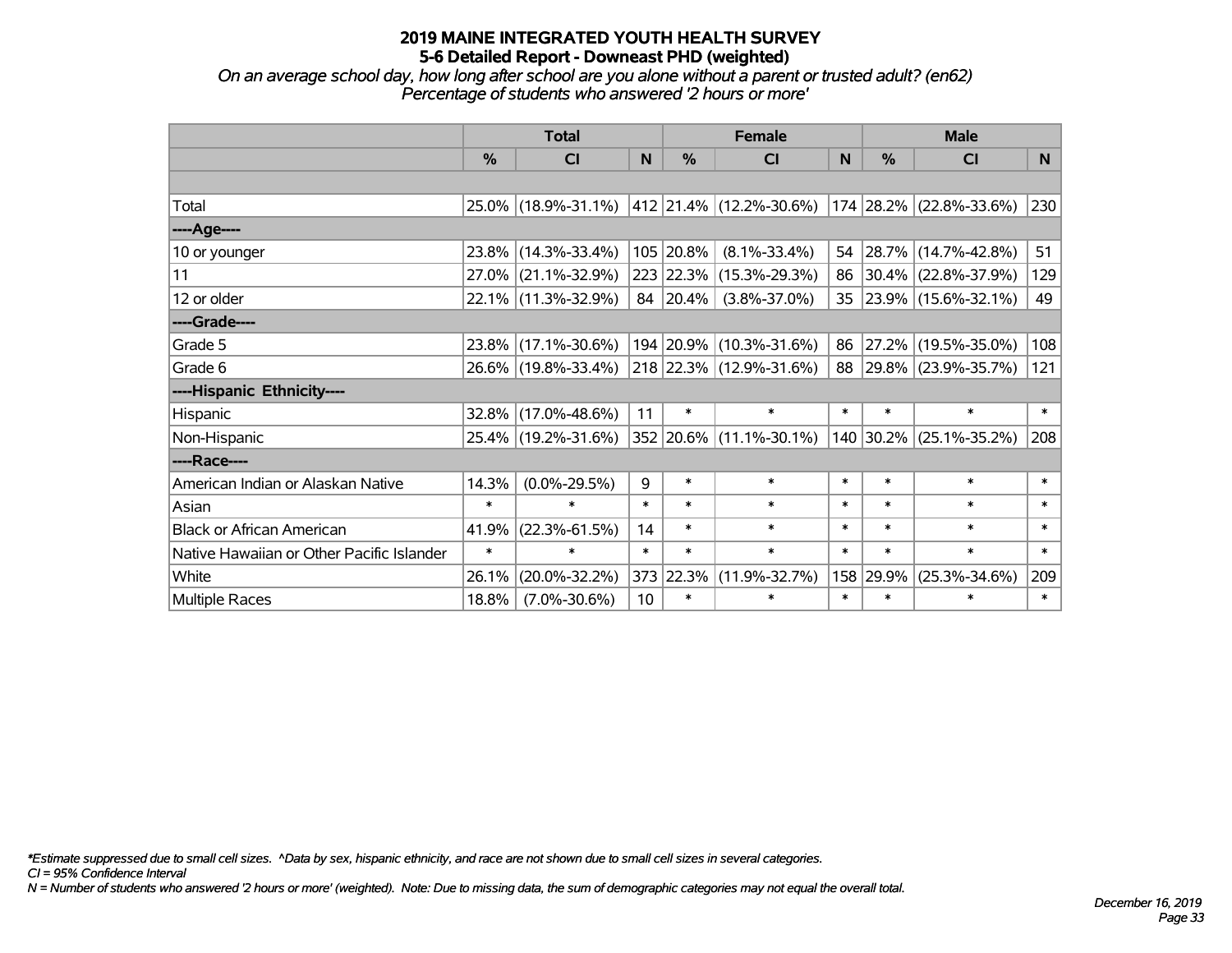*Percentage of students who drank 100% fruit juice and/or ate fruit two or more times yesterday (enfruit\_2)*

|                                           | <b>Total</b>  |                        |        |        | <b>Female</b>               |        | <b>Male</b>   |                         |        |  |
|-------------------------------------------|---------------|------------------------|--------|--------|-----------------------------|--------|---------------|-------------------------|--------|--|
|                                           | $\frac{0}{0}$ | <b>CI</b>              | N      | $\%$   | CI                          | N      | $\frac{0}{0}$ | <b>CI</b>               | N.     |  |
|                                           |               |                        |        |        |                             |        |               |                         |        |  |
| Total                                     |               | 70.0% (64.9%-75.1%)    |        |        | $1,141$ 72.1% (66.3%-77.8%) |        |               | 574 68.6% (62.8%-74.4%) | 555    |  |
| ----Age----                               |               |                        |        |        |                             |        |               |                         |        |  |
| 10 or younger                             | 67.3%         | $(60.6\% - 73.9\%)$    | 299    | 68.5%  | $(56.9\% - 80.1\%)$         |        | 172 65.0%     | $(53.2\% - 76.8\%)$     | 123    |  |
| 11                                        |               | 70.1% (62.5%-77.8%)    | 564    | 75.1%  | $(66.1\% - 84.2\%)$         |        |               | 286 66.9% (58.9%-74.9%) | 274    |  |
| 12 or older                               |               | 72.5% (62.0%-82.9%)    | 274    |        | 70.4% (55.3%-85.4%)         |        |               | 116 74.9% (65.3%-84.6%) | 154    |  |
| ----Grade----                             |               |                        |        |        |                             |        |               |                         |        |  |
| Grade 5                                   | 72.8%         | $(66.8\% - 78.9\%)$    | 580    | 75.7%  | $(68.8\% - 82.6\%)$         |        |               | 300 69.7% (62.2%-77.3%) | 276    |  |
| Grade 6                                   |               | $67.8\%$ (59.1%-76.6%) | 556    |        | 69.5% (59.6%-79.4%)         |        |               | 274 67.8% (58.1%-77.5%) | 274    |  |
| ----Hispanic Ethnicity----                |               |                        |        |        |                             |        |               |                         |        |  |
| Hispanic                                  | $\ast$        | $\ast$                 | $\ast$ | $\ast$ | $\ast$                      | $\ast$ | $\ast$        | $\ast$                  | $\ast$ |  |
| Non-Hispanic                              |               | 68.6% (62.5%-74.6%)    | 949    |        | $69.7\%$ (63.3%-76.1%)      |        |               | 470 68.6% (61.6%-75.6%) | 476    |  |
| ----Race----                              |               |                        |        |        |                             |        |               |                         |        |  |
| American Indian or Alaskan Native         | 75.1%         | $(65.8\% - 84.4\%)$    | 44     | $\ast$ | $\ast$                      | $\ast$ | $\ast$        | $\ast$                  | $\ast$ |  |
| Asian                                     | $\ast$        | $\ast$                 | $\ast$ | $\ast$ | $\ast$                      | $\ast$ | $\ast$        | $\ast$                  | $\ast$ |  |
| <b>Black or African American</b>          | 73.3%         | $(60.5\% - 86.0\%)$    | 24     | $\ast$ | $\ast$                      | $\ast$ | $\ast$        | $\ast$                  | $\ast$ |  |
| Native Hawaiian or Other Pacific Islander | $\ast$        | $\ast$                 | $\ast$ | $\ast$ | $\ast$                      | $\ast$ | $\ast$        | $\ast$                  | $\ast$ |  |
| White                                     | 68.8%         | $(63.0\% - 74.6\%)$    | 976    | 70.9%  | $(64.2\% - 77.5\%)$         |        | 494 67.5%     | $(60.5\% - 74.5\%)$     | 473    |  |
| <b>Multiple Races</b>                     |               | 82.3% (67.3%-97.2%)    | 39     | $\ast$ | $\ast$                      | $\ast$ | $\ast$        | $\ast$                  | $\ast$ |  |

*\*Estimate suppressed due to small cell sizes. ^Data by sex, hispanic ethnicity, and race are not shown due to small cell sizes in several categories.*

*CI = 95% Confidence Interval*

*N = Number of students who drank 100% fruit juice and/or ate fruit two or more times yesterday (weighted). Note: Due to missing data, the sum of demographic categories may not equal the overall total.*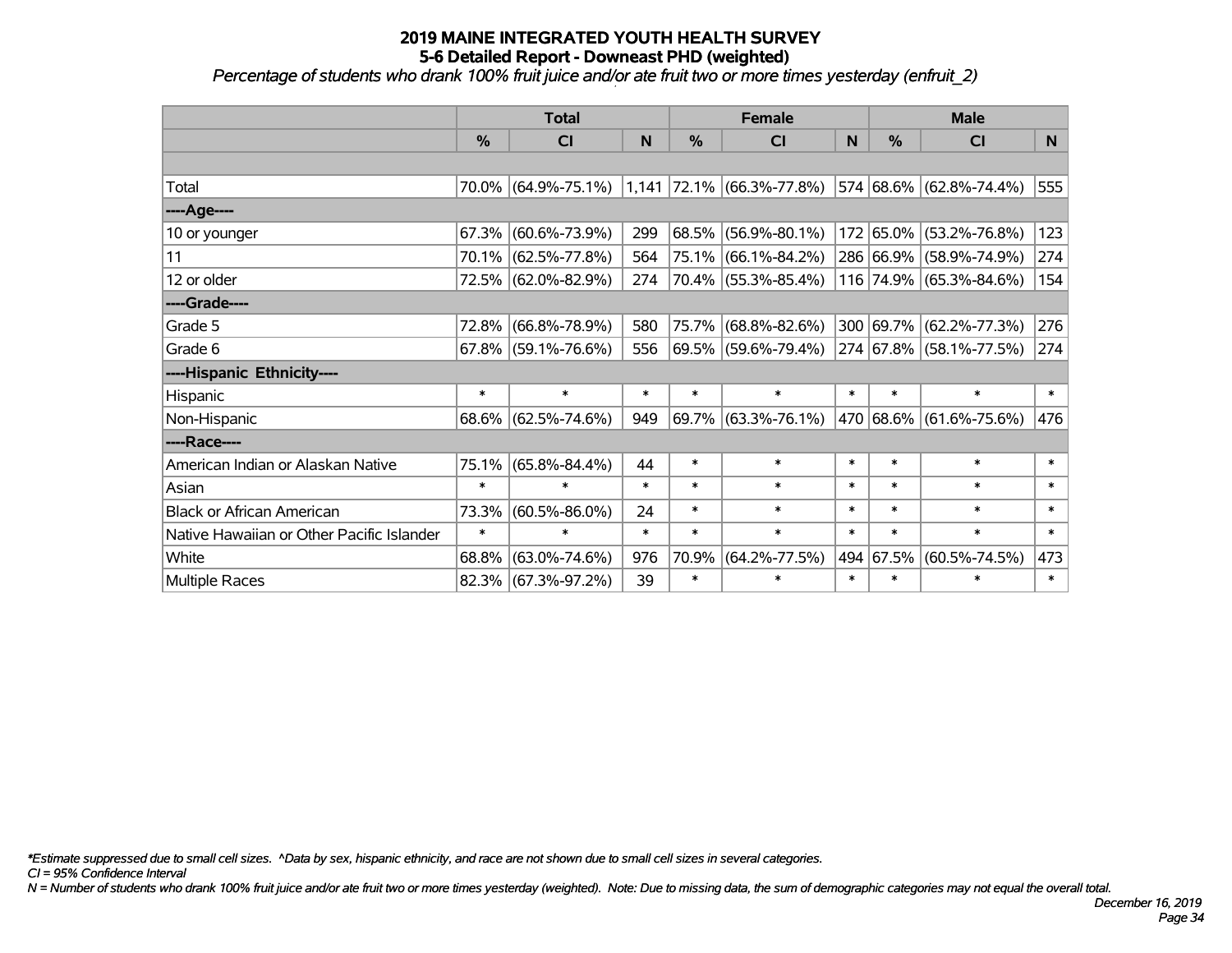#### **2019 MAINE INTEGRATED YOUTH HEALTH SURVEY 5-6 Detailed Report - Downeast PHD (weighted)** *Percentage of students who consumed less than 1 fruit or 100% fruit juice yesterday (enonefrt)*

|                                           | <b>Total</b>  |                       |        |               | <b>Female</b>           |              | <b>Male</b>   |                     |        |  |
|-------------------------------------------|---------------|-----------------------|--------|---------------|-------------------------|--------------|---------------|---------------------|--------|--|
|                                           | $\frac{0}{0}$ | <b>CI</b>             | N      | $\frac{0}{0}$ | <b>CI</b>               | $\mathsf{N}$ | %             | <b>CI</b>           | N.     |  |
|                                           |               |                       |        |               |                         |              |               |                     |        |  |
| Total                                     |               | $12.4\%$ (8.3%-16.5%) |        |               | $202$ 7.8% (4.8%-10.8%) |              | $ 62 16.0\% $ | $(9.6\% - 22.5\%)$  | 130    |  |
| ----Age----                               |               |                       |        |               |                         |              |               |                     |        |  |
| 10 or younger                             | 11.5%         | $(5.9\% - 17.1\%)$    | 51     | $ 7.9\% $     | $(1.4\% - 14.5\%)$      |              | 20 16.4%      | $(7.5\% - 25.4\%)$  | 31     |  |
| 11                                        | 14.1%         | $(7.7\% - 20.5\%)$    |        |               | $113$ 7.1% (3.5%-10.7%) |              | 27 19.5%      | $(10.1\% - 28.9\%)$ | 80     |  |
| 12 or older                               | 9.8%          | $(4.2\% - 15.4\%)$    | 37     |               | $ 9.0\% $ (0.0%-18.0%)  | 15           | 9.0%          | $(3.3\% - 14.7\%)$  | 18     |  |
| ----Grade----                             |               |                       |        |               |                         |              |               |                     |        |  |
| Grade 5                                   | 10.7%         | $(6.4\% - 15.0\%)$    | 85     |               | $ 6.4\% $ (2.1%-10.7%)  |              | 25 15.1%      | $(9.6\% - 20.6\%)$  | 60     |  |
| Grade 6                                   |               | $14.2\%$ (8.3%-20.1%) |        |               | $116$ 9.3% (4.2%-14.3%) |              | 37 17.3%      | $(7.8\% - 26.7\%)$  | 70     |  |
| ----Hispanic Ethnicity----                |               |                       |        |               |                         |              |               |                     |        |  |
| Hispanic                                  | $\ast$        | $\ast$                | $\ast$ | $\ast$        | $\ast$                  | $\ast$       | $\ast$        | $\ast$              | $\ast$ |  |
| Non-Hispanic                              | 13.2%         | $(8.4\% - 18.1\%)$    |        |               | $183$ 9.2% (5.7%-12.7%) |              | 62 16.1%      | $(8.7\% - 23.5\%)$  | 112    |  |
| ----Race----                              |               |                       |        |               |                         |              |               |                     |        |  |
| American Indian or Alaskan Native         | $\ast$        | $\ast$                | $\ast$ | $\ast$        | $\ast$                  | $\ast$       | $\ast$        | $\ast$              | $\ast$ |  |
| Asian                                     | $\ast$        | $\ast$                | $\ast$ | $\ast$        | $\ast$                  | $\ast$       | $\ast$        | $\ast$              | $\ast$ |  |
| <b>Black or African American</b>          | $\ast$        | $\ast$                | $\ast$ | $\ast$        | $\ast$                  | $\ast$       | $\ast$        | $\ast$              | $\ast$ |  |
| Native Hawaiian or Other Pacific Islander | $\ast$        | $\ast$                | $\ast$ | $\ast$        | $\ast$                  | $\ast$       | $\ast$        | $\ast$              | $\ast$ |  |
| White                                     | 13.1%         | $(8.6\% - 17.6\%)$    |        | 186 8.5%      | $(5.0\% - 12.0\%)$      | 59           |               | 17.0% (10.4%-23.7%) | 119    |  |
| <b>Multiple Races</b>                     | $\ast$        | $\ast$                | $\ast$ | $\ast$        | $\ast$                  | $\ast$       | $\ast$        | $\ast$              | $\ast$ |  |

*\*Estimate suppressed due to small cell sizes. ^Data by sex, hispanic ethnicity, and race are not shown due to small cell sizes in several categories.*

*CI = 95% Confidence Interval*

*N = Number of students who consumed less than 1 fruit or 100% fruit juice yesterday (weighted). Note: Due to missing data, the sum of demographic categories may not equal the overall total.*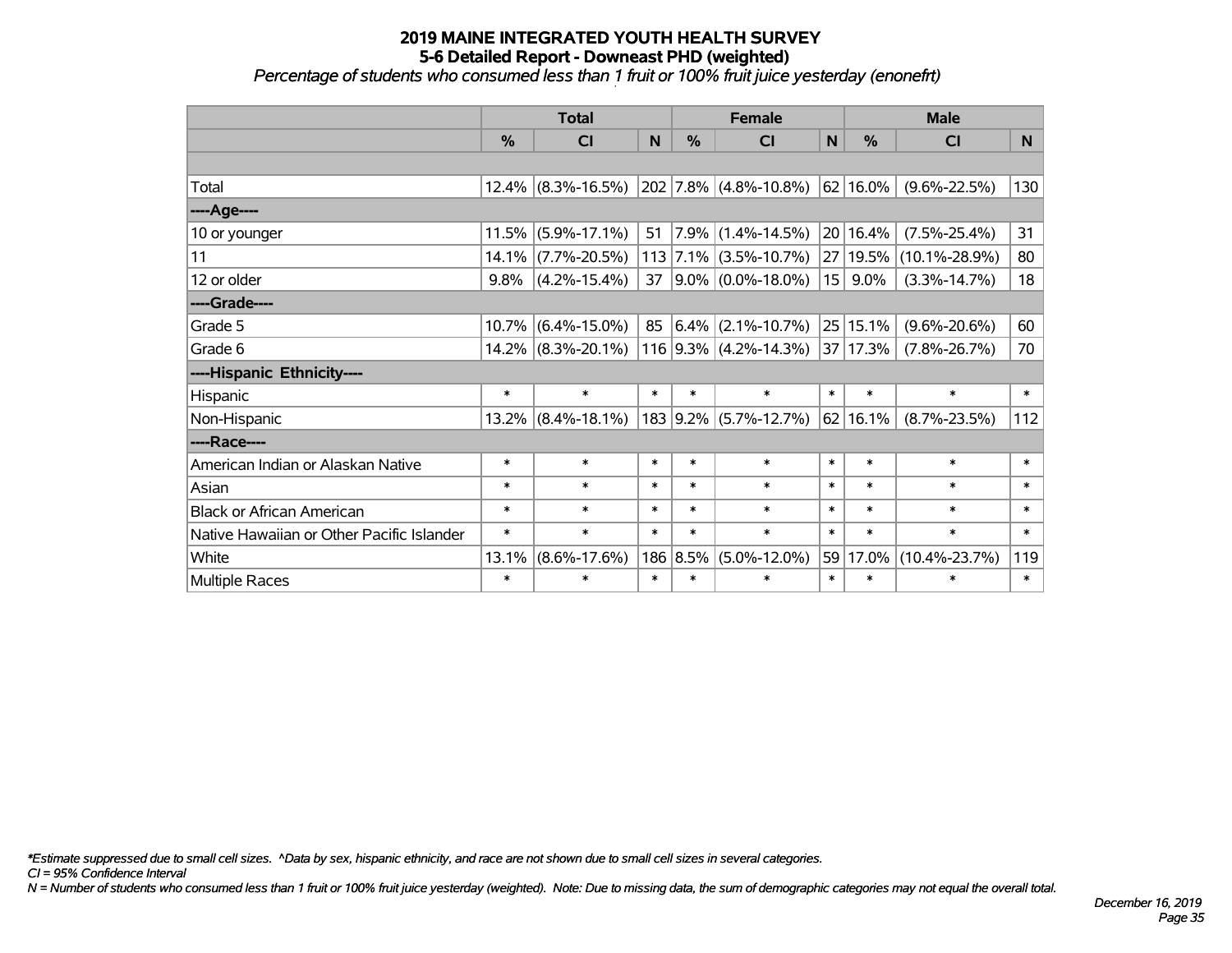*Yesterday, how many times did you eat vegetables, such as carrots, green salad, corn, or green beans? (Do not count french fries or other fried potatoes.) (enoneveg)*

*Percentage of students who ate vegetables less than 1 time yesterday*

|                                           | <b>Total</b>  |                        |        | <b>Female</b> | <b>Male</b>                 |        |               |                          |        |
|-------------------------------------------|---------------|------------------------|--------|---------------|-----------------------------|--------|---------------|--------------------------|--------|
|                                           | $\frac{0}{0}$ | <b>CI</b>              | N      | %             | <b>CI</b>                   | N      | $\frac{0}{0}$ | <b>CI</b>                | N.     |
|                                           |               |                        |        |               |                             |        |               |                          |        |
| Total                                     |               | $21.4\%$ (15.8%-27.1%) |        |               | 356 17.8% (12.6%-23.1%)     |        |               | 146 24.4% (17.5%-31.2%)  | 199    |
| ----Age----                               |               |                        |        |               |                             |        |               |                          |        |
| 10 or younger                             | 22.7%         | $(13.7\% - 31.7\%)$    |        |               | 102   18.8%   (11.4%-26.1%) | 48     | 28.3%         | $(16.3\% - 40.4\%)$      | 54     |
| 11                                        |               | 21.7% (14.0%-29.4%)    |        |               | 179   16.9%   (11.6%-22.3%) | 67     |               | $ 24.4\% $ (13.0%-35.7%) | 101    |
| 12 or older                               |               | 19.6% (15.3%-23.8%)    |        | 75   18.5%    | $(8.5\% - 28.5\%)$          |        |               | 31 21.1% (14.5%-27.8%)   | 44     |
| ----Grade----                             |               |                        |        |               |                             |        |               |                          |        |
| Grade 5                                   | 21.6%         | $(14.8\% - 28.4\%)$    |        | 177 19.1%     | $(13.5\% - 24.7\%)$         | 79     | 24.5%         | $(14.1\% - 34.9\%)$      | 98     |
| Grade 6                                   |               | 21.7% (15.8%-27.6%)    |        |               | 179   16.7%   (10.5%-23.0%) |        |               | 66 24.8% (17.3%-32.3%)   | 101    |
| ----Hispanic Ethnicity----                |               |                        |        |               |                             |        |               |                          |        |
| Hispanic                                  | $\ast$        | $\ast$                 | $\ast$ | $\ast$        | $\ast$                      | $\ast$ | $\ast$        | $\ast$                   | $\ast$ |
| Non-Hispanic                              |               | 21.0% (15.3%-26.6%)    |        |               | 291   17.7%   (12.4%-23.0%) |        |               | 120 23.7% (16.9%-30.5%)  | 164    |
| ----Race----                              |               |                        |        |               |                             |        |               |                          |        |
| American Indian or Alaskan Native         | 46.2%         | $(30.9\% - 61.4\%)$    | 29     | 38.8%         | $(21.3\% - 56.4\%)$         | 11     | 52.3%         | $(32.8\% - 71.8\%)$      | 18     |
| Asian                                     | $\ast$        | $\ast$                 | $\ast$ | $\ast$        | $\ast$                      | $\ast$ | $\ast$        | $\ast$                   | $\ast$ |
| <b>Black or African American</b>          | 26.6%         | $(14.3\% - 38.9\%)$    | 9      | $\ast$        | $\ast$                      | $\ast$ | $\ast$        | $\ast$                   | $\ast$ |
| Native Hawaiian or Other Pacific Islander | $\ast$        | $\ast$                 | $\ast$ | $\ast$        | $\ast$                      | $\ast$ | $\ast$        | $\ast$                   | $\ast$ |
| White                                     | 20.7%         | $(15.5\% - 25.9\%)$    | 297    | 17.1%         | $(12.4\% - 21.8\%)$         | 122    | 23.8%         | $(17.3\% - 30.2\%)$      | 166    |
| <b>Multiple Races</b>                     | 23.9%         | $(6.3\% - 41.4\%)$     | 12     | $\ast$        | $\ast$                      | $\ast$ | $\ast$        | $\ast$                   | $\ast$ |

*\*Estimate suppressed due to small cell sizes. ^Data by sex, hispanic ethnicity, and race are not shown due to small cell sizes in several categories.*

*CI = 95% Confidence Interval*

*N = Number of students who ate vegetables less than 1 time yesterday (weighted). Note: Due to missing data, the sum of demographic categories may not equal the overall total.*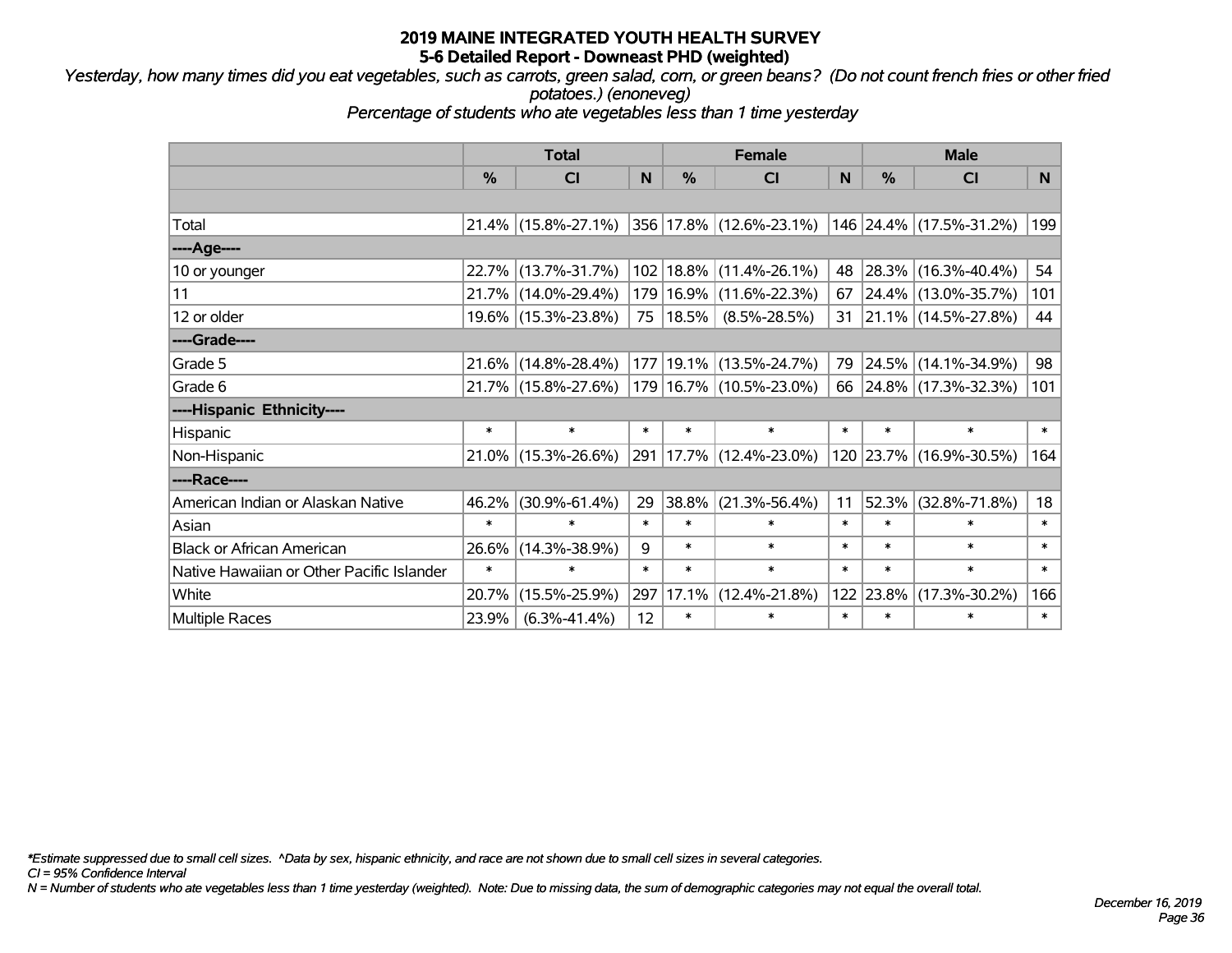*Percentage of students who ate vegetables three or more times yesterday (enveg\_2)*

|                                           | <b>Total</b>  |                     |        |            | <b>Female</b>           | <b>Male</b>     |        |                         |        |
|-------------------------------------------|---------------|---------------------|--------|------------|-------------------------|-----------------|--------|-------------------------|--------|
|                                           | $\frac{0}{0}$ | C <sub>l</sub>      | N      | %          | <b>CI</b>               | N               | %      | <b>CI</b>               | N      |
|                                           |               |                     |        |            |                         |                 |        |                         |        |
| Total                                     |               | 26.5% (22.8%-30.3%) |        |            | 441 24.3% (20.8%-27.8%) |                 |        | 199 28.8% (22.1%-35.5%) | 235    |
| ----Age----                               |               |                     |        |            |                         |                 |        |                         |        |
| 10 or younger                             | 22.2%         | $(14.0\% - 30.5\%)$ |        |            | 100 22.7% (14.3%-31.1%) | 58              |        | 22.0% (10.6%-33.5%)     | 42     |
| 11                                        | 29.5%         | $(23.6\% - 35.5\%)$ |        |            | 244 26.4% (16.7%-36.2%) |                 |        | 104 32.9% (23.8%-42.0%) | 136    |
| 12 or older                               |               | 25.4% (20.4%-30.4%) |        |            | 97 21.7% (14.0%-29.4%)  |                 |        | 36 27.5% (22.5%-32.5%)  | 57     |
| ----Grade----                             |               |                     |        |            |                         |                 |        |                         |        |
| Grade 5                                   | 26.5%         | $(19.3\% - 33.6\%)$ |        |            | 218 24.1% (19.4%-28.9%) |                 |        | 100 28.5% (15.8%-41.2%) | 114    |
| Grade 6                                   |               | 26.5% (20.9%-32.0%) |        |            | 218 24.8% (16.0%-33.7%) | 99              |        | 28.5% (23.4%-33.7%)     | 116    |
| ----Hispanic Ethnicity----                |               |                     |        |            |                         |                 |        |                         |        |
| Hispanic                                  | 35.3%         | $(13.5\% - 57.1\%)$ | 12     | $\ast$     | $\ast$                  | $\ast$          | $\ast$ | $\ast$                  | $\ast$ |
| Non-Hispanic                              |               | 27.4% (22.9%-31.9%) |        |            | 380 24.3% (20.8%-27.8%) |                 |        | 165 30.7% (23.4%-38.0%) | 212    |
| ----Race----                              |               |                     |        |            |                         |                 |        |                         |        |
| American Indian or Alaskan Native         | 16.7%         | $(1.8\% - 31.6\%)$  | 10     | $\ast$     | $\ast$                  | $\ast$          | $\ast$ | $\ast$                  | $\ast$ |
| Asian                                     | $\ast$        | $\ast$              | $\ast$ | $\ast$     | $\ast$                  | $\ast$          | $\ast$ | $\ast$                  | $\ast$ |
| <b>Black or African American</b>          | $\ast$        | $\ast$              | $\ast$ | $\ast$     | $\ast$                  | $\ast$          | $\ast$ | $\ast$                  | $\ast$ |
| Native Hawaiian or Other Pacific Islander | $\ast$        | $\ast$              | $\ast$ | $\ast$     | $\ast$                  | $\ast$          | $\ast$ | $\ast$                  | $\ast$ |
| White                                     | 26.9%         | $(23.3\% - 30.5\%)$ | 387    | $ 23.5\% $ | $(19.3\% - 27.6\%)$     | 167             | 30.3%  | $(24.1\% - 36.5\%)$     | 212    |
| <b>Multiple Races</b>                     |               | 32.4% (11.9%-52.8%) |        |            | 16 31.0% (11.0%-50.9%)  | 10 <sup>1</sup> |        | 41.2% (13.3%-69.2%)     | 6      |

*\*Estimate suppressed due to small cell sizes. ^Data by sex, hispanic ethnicity, and race are not shown due to small cell sizes in several categories.*

*CI = 95% Confidence Interval*

*N = Number of students who ate vegetables three or more times yesterday (weighted). Note: Due to missing data, the sum of demographic categories may not equal the overall total.*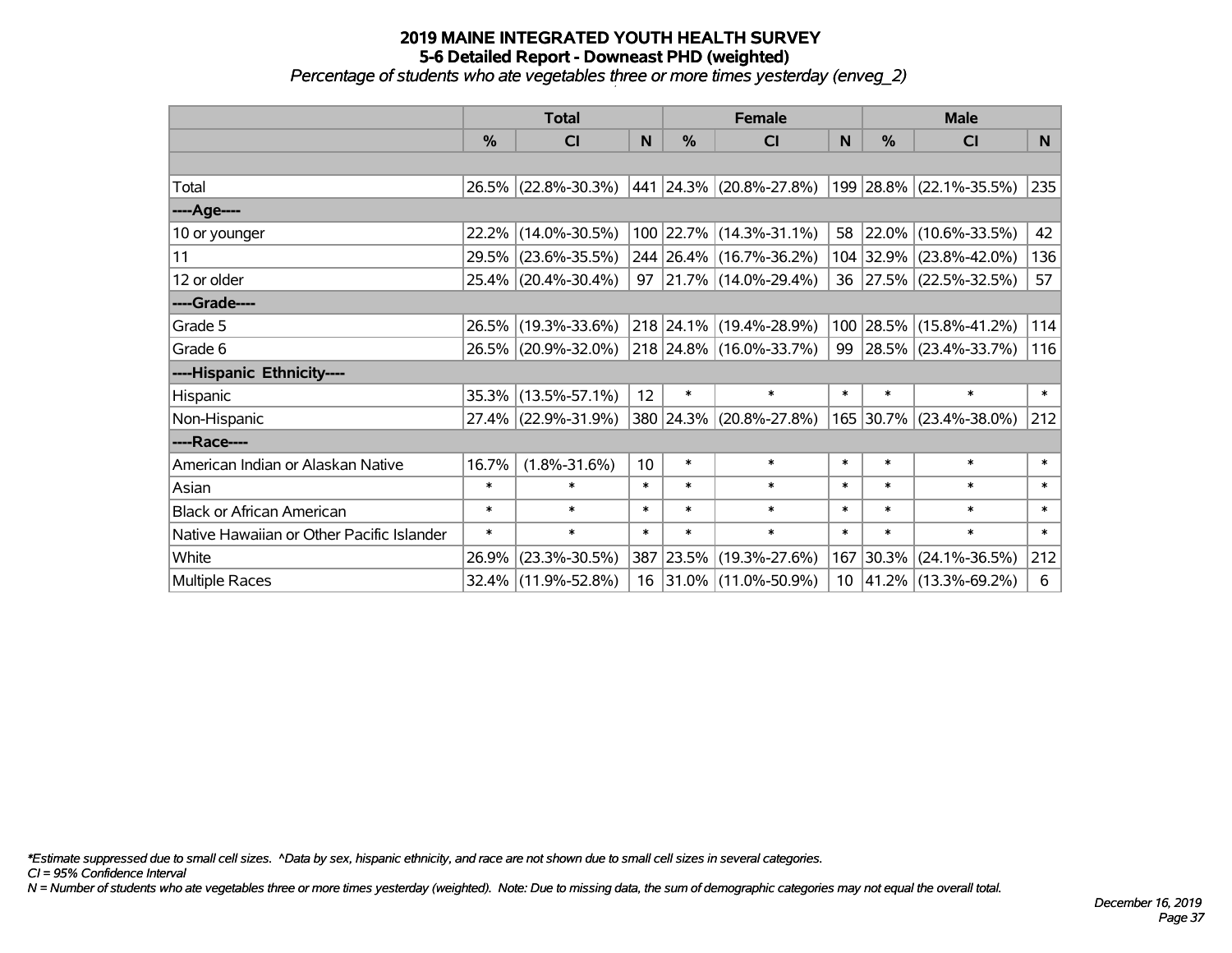*Percentage of students who drank 100% fruit juice, ate fruit and/or ate vegetables five or more times yesterday (enfrvg\_2)*

|                                           | <b>Total</b> |                        |        | <b>Female</b> | <b>Male</b>               |        |           |                         |                |
|-------------------------------------------|--------------|------------------------|--------|---------------|---------------------------|--------|-----------|-------------------------|----------------|
|                                           | %            | <b>CI</b>              | N      | %             | <b>CI</b>                 | N      | %         | <b>CI</b>               | N <sub>1</sub> |
|                                           |              |                        |        |               |                           |        |           |                         |                |
| Total                                     |              | $47.4\%$ (43.1%-51.8%) |        |               | 764 49.9% (44.0%-55.7%)   |        |           | 394 45.5% (38.3%-52.7%) | 362            |
| ---- Age----                              |              |                        |        |               |                           |        |           |                         |                |
| 10 or younger                             | 41.2%        | $(33.7\% - 48.6\%)$    |        | 181 45.2%     | $(36.2\% - 54.2\%)$       |        | 112 36.6% | $(20.1\% - 53.0\%)$     | 69             |
| 11                                        | 51.6%        | $(45.4\% - 57.7\%)$    |        |               | 410 53.8% (45.7%-61.9%)   |        | 204 50.2% | $(40.1\% - 60.3\%)$     | 201            |
| 12 or older                               |              | 45.6% (38.5%-52.7%)    |        |               | $169$ 47.8% (35.2%-60.4%) |        |           | 78 43.6% (34.0%-53.3%)  | 88             |
| ----Grade----                             |              |                        |        |               |                           |        |           |                         |                |
| Grade 5                                   | 49.3%        | $(43.4\% - 55.2\%)$    |        | 386 51.8%     | $(44.3\% - 59.2\%)$       |        | 203 47.3% | $(35.3\% - 59.3\%)$     | 183            |
| Grade 6                                   |              | 45.9% (40.0%-51.8%)    |        |               | 373 48.8% (39.8%-57.8%)   |        |           | 191 43.6% (35.5%-51.6%) | 175            |
| ----Hispanic Ethnicity----                |              |                        |        |               |                           |        |           |                         |                |
| Hispanic                                  | 60.0%        | $(38.1\% - 82.0\%)$    | 18     | $\ast$        | $\ast$                    | $\ast$ | $\ast$    | $\ast$                  | $\ast$         |
| Non-Hispanic                              |              | 47.8% (43.2%-52.3%)    |        |               | 652 49.5% (42.9%-56.1%)   |        | 330 47.3% | $(40.4\% - 54.2\%)$     | 322            |
| ----Race----                              |              |                        |        |               |                           |        |           |                         |                |
| American Indian or Alaskan Native         | 48.3%        | $(38.9\% - 57.7\%)$    | 27     | 61.2%         | $(43.6\% - 78.7\%)$       | 17     | 34.8%     | $(19.5\% - 50.2\%)$     | 9              |
| Asian                                     | $\ast$       | $\ast$                 | $\ast$ | $\ast$        | $\ast$                    | $\ast$ | $\ast$    | $\ast$                  | $\ast$         |
| <b>Black or African American</b>          | 60.0%        | $(41.8\% - 78.1\%)$    | 19     | $\ast$        | $\ast$                    | $\ast$ | $\ast$    | $\ast$                  | $\ast$         |
| Native Hawaiian or Other Pacific Islander | $\ast$       | $\ast$                 | $\ast$ | $\ast$        | $\ast$                    | $\ast$ | $\ast$    | $\ast$                  | $\ast$         |
| White                                     | 47.0%        | $(42.5\% - 51.4\%)$    |        | 658 49.1%     | $(42.8\% - 55.4\%)$       |        | 340 45.4% | $(37.8\% - 53.0\%)$     | 312            |
| Multiple Races                            |              | 56.6% (39.9%-73.4%)    | 27     |               | $ 51.8\% $ (27.9%-75.8%)  |        | 16 58.8%  | $(30.8\% - 86.7\%)$     | 9              |

*\*Estimate suppressed due to small cell sizes. ^Data by sex, hispanic ethnicity, and race are not shown due to small cell sizes in several categories.*

*CI = 95% Confidence Interval*

*N = Number of students who drank 100% fruit juice, ate fruit and/or ate vegetables five or more times yesterday (weighted). Note: Due to missing data, the sum of demographic categories may not equal the overall total.*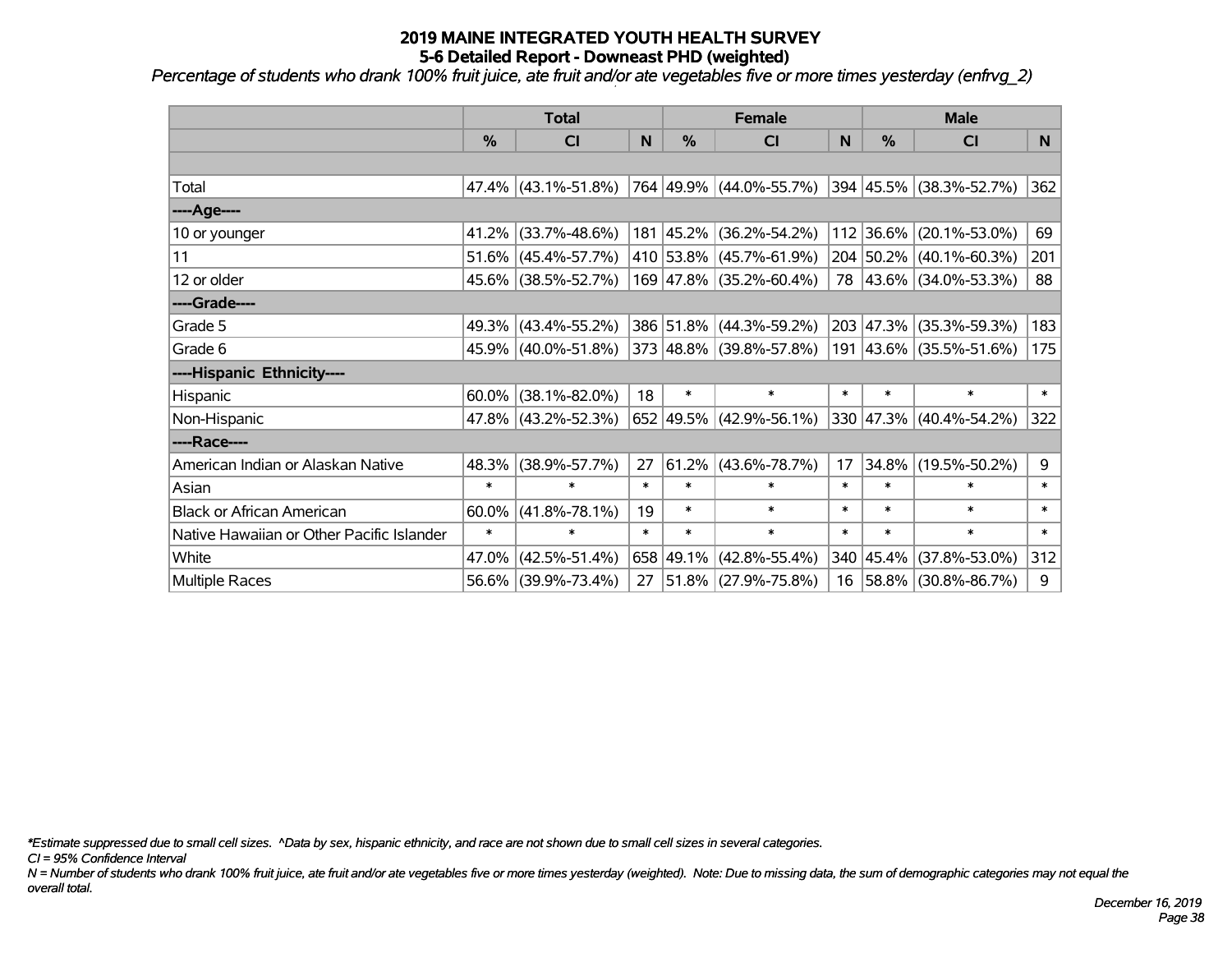*Yesterday, how many times did you drink a can, bottle, or glass of soda, sports drink, energy drink, or other sugar-sweetened beverage such as Gatorade, Red Bull, lemonade, sweetened tea or coffee drinks, flavored milk, Snapple, or Sunny D? (Do not count diet soda, other diet drinks, or 100% fruit juice.) (en66)*

*Percentage of students who answered at least one time yesterday*

|                                           | <b>Total</b> |                        |        |               | <b>Female</b>               |        | <b>Male</b>   |                         |        |  |
|-------------------------------------------|--------------|------------------------|--------|---------------|-----------------------------|--------|---------------|-------------------------|--------|--|
|                                           | %            | CI                     | N      | $\frac{0}{0}$ | <b>CI</b>                   | N      | $\frac{0}{0}$ | <b>CI</b>               | N      |  |
|                                           |              |                        |        |               |                             |        |               |                         |        |  |
| Total                                     |              | $64.1\%$ (55.9%-72.2%) |        |               | $1,067$ 60.2% (52.5%-67.8%) |        |               | 488 68.8% (56.8%-80.7%) | 567    |  |
| ----Age----                               |              |                        |        |               |                             |        |               |                         |        |  |
| 10 or younger                             | 57.6%        | $(44.0\% - 71.2\%)$    | 262    | 48.1%         | $(31.7\% - 64.5\%)$         |        |               | 125 71.6% (54.2%-89.0%) | 137    |  |
| 11                                        |              | 66.8% (56.9%-76.7%)    | 547    |               | 66.9% (55.6%-78.2%)         |        |               | 256 66.8% (53.1%-80.5%) | 280    |  |
| 12 or older                               |              | $65.6\%$ (58.4%-72.9%) | 254    |               | 63.5% (51.7%-75.3%)         |        |               | 107 69.6% (59.5%-79.7%) | 147    |  |
| ----Grade----                             |              |                        |        |               |                             |        |               |                         |        |  |
| Grade 5                                   | 58.7%        | $(45.4\% - 72.0\%)$    | 490    | 54.9%         | $(39.0\% - 70.8\%)$         |        |               | 230 62.7% (44.9%-80.5%) | 257    |  |
| Grade 6                                   |              | $69.4\%$ (61.5%-77.3%) | 565    |               | 66.1% (54.3%-77.9%)         |        |               | 256 74.2% (65.9%-82.6%) | 301    |  |
| ----Hispanic Ethnicity----                |              |                        |        |               |                             |        |               |                         |        |  |
| Hispanic                                  | 72.2%        | $(52.8\% - 91.7\%)$    | 25     | $\ast$        | $\ast$                      | $\ast$ | $\ast$        | $\ast$                  | $\ast$ |  |
| Non-Hispanic                              |              | 64.4% (56.2%-72.6%)    | 898    | 58.5%         | $(50.8\% - 66.2\%)$         |        |               | 394 70.9% (58.8%-82.9%) | 497    |  |
| ----Race----                              |              |                        |        |               |                             |        |               |                         |        |  |
| American Indian or Alaskan Native         | 72.8%        | $(55.5\% - 90.0\%)$    | 47     | 67.3%         | $(39.4\% - 95.2\%)$         | 21     | 77.8%         | $(58.6\% - 97.0\%)$     | 26     |  |
| Asian                                     | $\ast$       | $\ast$                 | $\ast$ | $\ast$        | $\ast$                      | $\ast$ | $\ast$        | $\ast$                  | $\ast$ |  |
| <b>Black or African American</b>          | 63.4%        | $(38.4\% - 88.3\%)$    | 21     | $\ast$        | $\ast$                      | $\ast$ | $\ast$        | $\ast$                  | $\ast$ |  |
| Native Hawaiian or Other Pacific Islander | $\ast$       | $\ast$                 | $\ast$ | $\ast$        | $\ast$                      | $\ast$ | $\ast$        | $\ast$                  | $\ast$ |  |
| White                                     | 65.0%        | $(57.6\% - 72.3\%)$    | 934    | 59.8%         | $(52.0\% - 67.6\%)$         | 422    | 71.0%         | $(60.7\% - 81.2\%)$     | 504    |  |
| <b>Multiple Races</b>                     | $62.6\%$     | $(49.3\% - 75.8\%)$    | 32     | 69.0%         | $(49.0\% - 88.9\%)$         | 23     |               | 41.2%  (13.3%-69.2%)    | 6      |  |

*\*Estimate suppressed due to small cell sizes. ^Data by sex, hispanic ethnicity, and race are not shown due to small cell sizes in several categories.*

*CI = 95% Confidence Interval*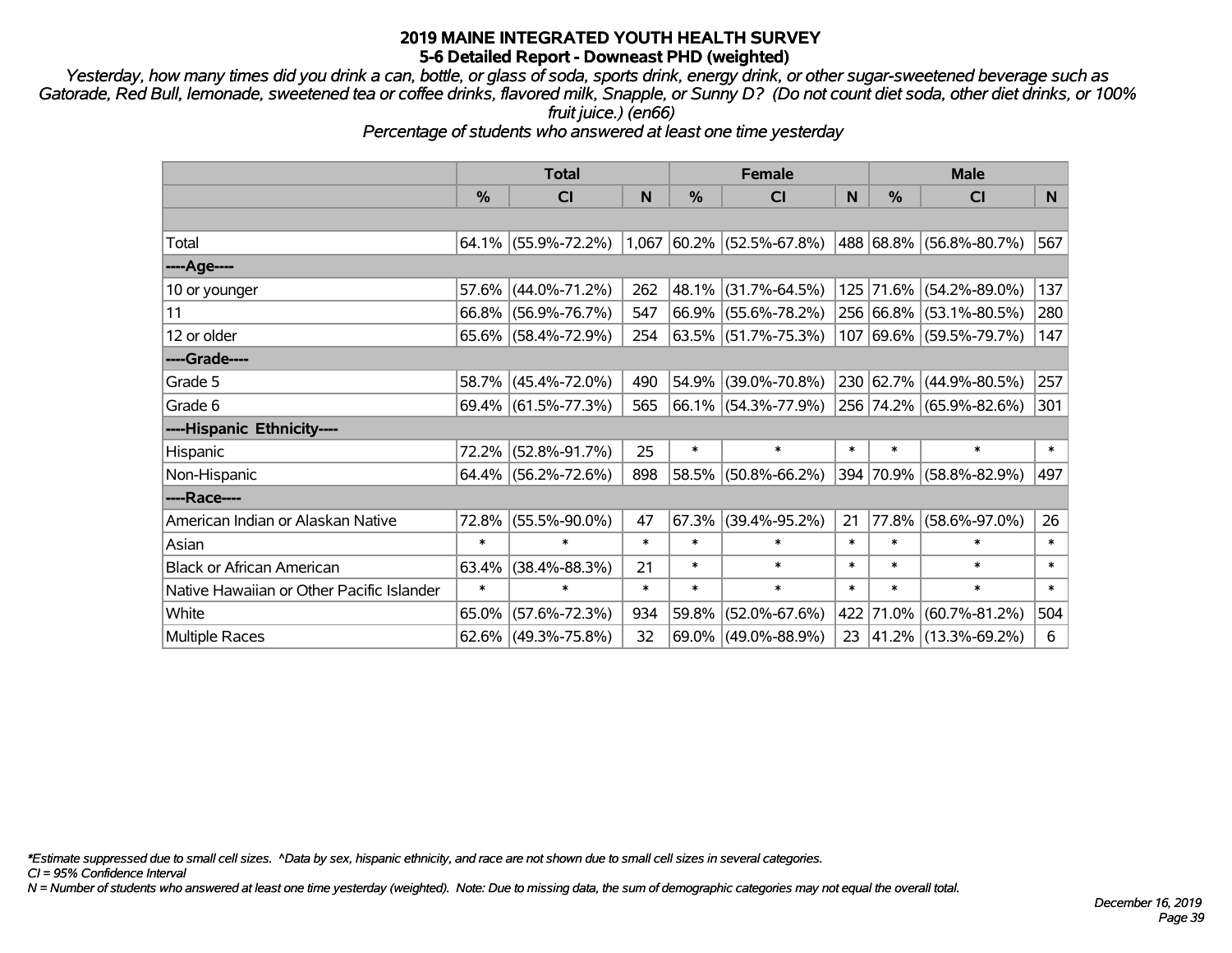*During the past 7 days, on how many days did you eat dinner at home with at least one of your parents or guardians? (en67a) Percentage of students who answered at least 5 days*

|                                           | <b>Total</b>  |                        | <b>Female</b> |             |                             | <b>Male</b> |               |                         |        |
|-------------------------------------------|---------------|------------------------|---------------|-------------|-----------------------------|-------------|---------------|-------------------------|--------|
|                                           | $\frac{0}{0}$ | <b>CI</b>              | N             | %           | <b>CI</b>                   | N           | $\frac{0}{0}$ | <b>CI</b>               | N.     |
|                                           |               |                        |               |             |                             |             |               |                         |        |
| Total                                     |               | $81.7\%$ (77.8%-85.7%) |               |             | $1,369$ 81.0% (76.0%-86.1%) |             |               | 666 81.8% (73.5%-90.1%) | 674    |
| ----Age----                               |               |                        |               |             |                             |             |               |                         |        |
| 10 or younger                             | 83.0%         | $(76.1\% - 89.9\%)$    | 378           | 78.0%       | $(69.8\% - 86.1\%)$         |             |               | 203 89.6% (79.2%-99.9%) | 171    |
| 11                                        |               | $80.5\%$ (74.9%-86.0%) | 670           | 83.7%       | $(78.1\% - 89.3\%)$         |             |               | 328 76.6% (64.0%-89.2%) | 324    |
| 12 or older                               |               | 82.8% (78.8%-86.7%)    | 317           |             | 79.6% (72.4%-86.7%)         |             |               | 134 84.8% (77.3%-92.2%) | 176    |
| ----Grade----                             |               |                        |               |             |                             |             |               |                         |        |
| Grade 5                                   |               | $80.7\%$ (74.5%-86.8%) | 672           | 79.3%       | $(72.5\% - 86.0\%)$         |             |               | 330 81.8% (68.3%-95.3%) | 335    |
| Grade 6                                   |               | $82.4\%$ (78.7%-86.2%) | 682           |             | 82.6% (77.6%-87.5%)         |             |               | 330 81.4% (74.6%-88.2%) | 331    |
| ----Hispanic Ethnicity----                |               |                        |               |             |                             |             |               |                         |        |
| Hispanic                                  | $\ast$        | $\ast$                 | *             | $\ast$      | $\ast$                      | $\ast$      | $\ast$        | $\ast$                  | $\ast$ |
| Non-Hispanic                              |               | $82.4\%$ (78.6%-86.2%) |               |             | $1,158$ 82.9% (78.2%-87.6%) |             |               | 567 81.4% (73.2%-89.6%) | 571    |
| ----Race----                              |               |                        |               |             |                             |             |               |                         |        |
| American Indian or Alaskan Native         | 79.0%         | $(67.0\% - 91.0\%)$    | 51            | 75.7%       | $(55.2\% - 96.1\%)$         | 23          | 82.1%         | $(68.1\% - 96.1\%)$     | 28     |
| Asian                                     | $\ast$        | $\ast$                 | $\ast$        | $\ast$      | $\ast$                      | $\ast$      | $\ast$        | $\ast$                  | $\ast$ |
| <b>Black or African American</b>          | $\ast$        | $\ast$                 | *             | $\ast$      | $\ast$                      | $\ast$      | $\ast$        | $\ast$                  | $\ast$ |
| Native Hawaiian or Other Pacific Islander | $\ast$        | $\ast$                 | $\ast$        | $\ast$      | $\ast$                      | $\ast$      | $\ast$        | $\ast$                  | $\ast$ |
| White                                     | 81.3%         | $(77.3\% - 85.3\%)$    |               | 1,176 80.6% | $(75.6\% - 85.5\%)$         | 575         | 81.4%         | $(72.4\% - 90.5\%)$     | 578    |
| Multiple Races                            |               | 77.9% (61.7%-94.2%)    | 40            | $\ast$      | $\ast$                      | $\ast$      | $\ast$        | $\ast$                  | $\ast$ |

*\*Estimate suppressed due to small cell sizes. ^Data by sex, hispanic ethnicity, and race are not shown due to small cell sizes in several categories.*

*CI = 95% Confidence Interval*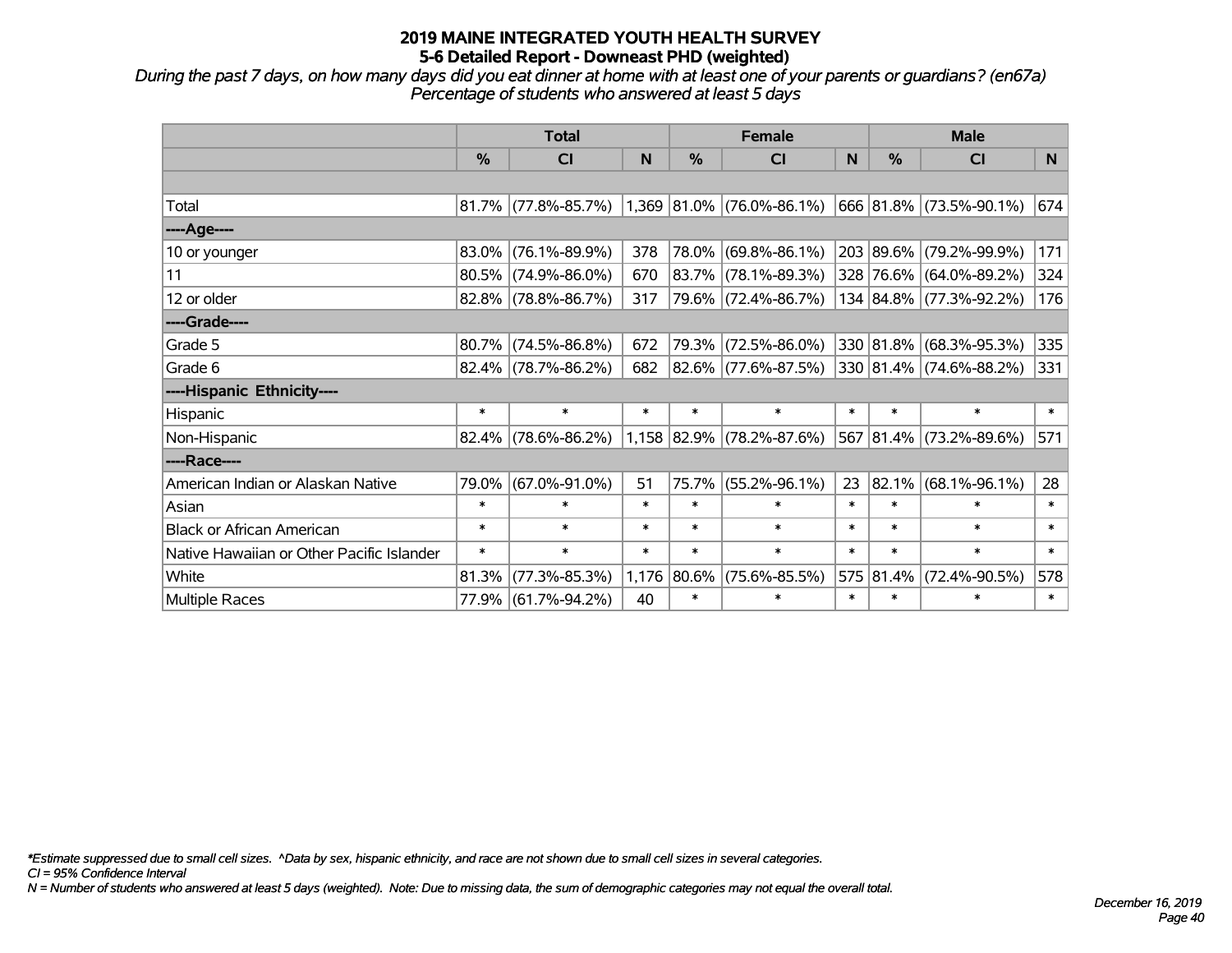*How many days each week do you exercise, dance or play sports for at least an hour? (en68) Percentage of students who answered at least 7 days.*

|                                           | <b>Total</b>  |                     |        | <b>Female</b> | <b>Male</b>             |                 |        |                             |                   |
|-------------------------------------------|---------------|---------------------|--------|---------------|-------------------------|-----------------|--------|-----------------------------|-------------------|
|                                           | $\frac{0}{0}$ | CI                  | N      | $\frac{0}{0}$ | <b>CI</b>               | <b>N</b>        | %      | <b>CI</b>                   | N <sub>1</sub>    |
|                                           |               |                     |        |               |                         |                 |        |                             |                   |
| Total                                     |               | 20.6% (16.7%-24.4%) |        |               | 336 21.3% (16.8%-25.8%) |                 |        | 171   19.4%   (13.8%-25.1%) | 157               |
| ----Age----                               |               |                     |        |               |                         |                 |        |                             |                   |
| 10 or younger                             | 17.7%         | $(9.6\% - 25.7\%)$  | 76     | $ 17.6\% $    | $(9.1\% - 26.2\%)$      | 45              | 16.1%  | $(4.8\% - 27.4\%)$          | 28                |
| 11                                        |               | 20.3% (15.1%-25.5%) |        | 168 23.8%     | $(15.5\% - 32.0\%)$     | 92              |        | $16.8\%$ (11.3%-22.4%)      | 71                |
| 12 or older                               |               | 24.7% (16.9%-32.4%) |        | 92 21.2%      | $(7.6\% - 34.8\%)$      |                 |        | 34 27.7% (15.8%-39.5%)      | 58                |
| ----Grade----                             |               |                     |        |               |                         |                 |        |                             |                   |
| Grade 5                                   |               | 20.3% (15.8%-24.9%) |        |               | 165 21.5% (16.9%-26.1%) | 89              | 18.6%  | $(10.3\% - 26.8\%)$         | 72                |
| Grade 6                                   |               | 20.8% (16.0%-25.7%) |        |               | 169 20.7% (13.4%-28.1%) | 80              |        | 20.7% (14.3%-27.0%)         | 85                |
| ----Hispanic Ethnicity----                |               |                     |        |               |                         |                 |        |                             |                   |
| Hispanic                                  | 16.8%         | $(0.0\% - 34.0\%)$  | 6      | $\ast$        | $\ast$                  | $\ast$          | $\ast$ | $\ast$                      | $\ast$            |
| Non-Hispanic                              |               | 20.5% (15.6%-25.4%) |        |               | 282 21.2% (15.5%-27.0%) |                 |        | 143   19.7%   (13.7%-25.6%) | 136               |
| ----Race----                              |               |                     |        |               |                         |                 |        |                             |                   |
| American Indian or Alaskan Native         | 42.0%         | $(27.1\% - 56.9\%)$ | 27     | 47.6%         | $(34.0\% - 61.2\%)$     | 15 <sub>1</sub> | 36.8%  | $(7.6\% - 66.1\%)$          | $12 \overline{ }$ |
| Asian                                     | $\ast$        | $\ast$              | $\ast$ | $\ast$        | $\ast$                  | $\ast$          | $\ast$ | $\ast$                      | $\ast$            |
| <b>Black or African American</b>          | 28.7%         | $(2.4\% - 55.0\%)$  | 9      | $\ast$        | $\ast$                  | $\ast$          | $\ast$ | $\ast$                      | $\ast$            |
| Native Hawaiian or Other Pacific Islander | $\ast$        | $\ast$              | $\ast$ | $\ast$        | $\ast$                  | $\ast$          | $\ast$ | $\ast$                      | $\ast$            |
| White                                     | $19.7\%$      | $(15.5\% - 23.8\%)$ | 277    | 20.8%         | $(15.7\% - 25.9\%)$     | 144             | 18.3%  | $(13.4\% - 23.3\%)$         | 127               |
| <b>Multiple Races</b>                     |               | 26.8% (10.1%-43.5%) | 14     | $\ast$        | $\ast$                  | $\ast$          | $\ast$ | $\ast$                      | $\ast$            |

*\*Estimate suppressed due to small cell sizes. ^Data by sex, hispanic ethnicity, and race are not shown due to small cell sizes in several categories.*

*CI = 95% Confidence Interval*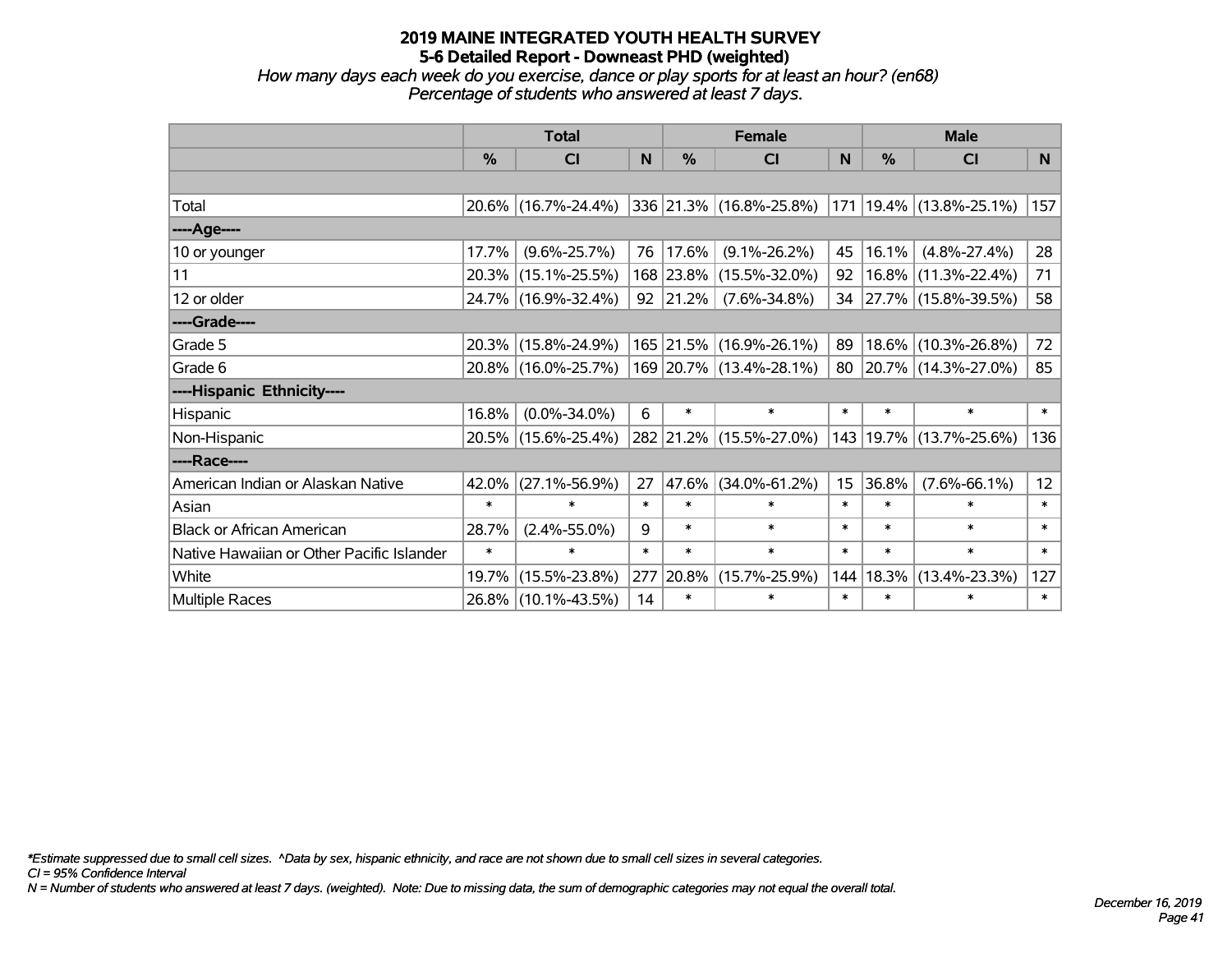*On an average school day, how many hours do you watch TV? (en34) Percentage of students who answered at least 3 hours*

|                                           | <b>Total</b>  |                        |        | <b>Female</b> | <b>Male</b>                                          |        |        |                             |        |
|-------------------------------------------|---------------|------------------------|--------|---------------|------------------------------------------------------|--------|--------|-----------------------------|--------|
|                                           | $\frac{0}{0}$ | CI                     | N      | $\frac{0}{0}$ | <b>CI</b>                                            | N      | %      | <b>CI</b>                   | N.     |
|                                           |               |                        |        |               |                                                      |        |        |                             |        |
| Total                                     |               | 27.5% (22.7%-32.4%)    |        |               | $ 454 26.0\% $ (21.3%-30.7%) 210 29.3% (22.4%-36.1%) |        |        |                             | 238    |
| ----Age----                               |               |                        |        |               |                                                      |        |        |                             |        |
| 10 or younger                             |               | 22.7% (15.7%-29.6%)    |        |               | $101$ 23.3% (12.1%-34.6%)                            | 60     |        | $22.1\%$ (13.2%-31.1%)      | 41     |
| 11                                        |               | 27.6% (22.0%-33.2%)    |        |               | 225 29.3% (24.5%-34.2%)                              |        |        | 113 26.5% (17.7%-35.4%)     | 110    |
| 12 or older                               |               | $33.4\%$ (23.8%-43.0%) |        |               | $127$ 22.3% (13.2%-31.4%)                            |        |        | 37 $ 41.6\% $ (31.4%-51.8%) | 87     |
| ----Grade----                             |               |                        |        |               |                                                      |        |        |                             |        |
| Grade 5                                   |               | 24.7% (18.2%-31.3%)    |        |               | 202 26.0% (16.7%-35.2%)                              |        |        | 106 23.9% (13.6%-34.2%)     | 96     |
| Grade 6                                   |               | 29.7% (22.8%-36.6%)    |        |               | $ 243 26.4\% (19.2\% - 33.6\%)$                      |        |        | 104 33.0% (25.3%-40.8%)     | 134    |
| ----Hispanic Ethnicity----                |               |                        |        |               |                                                      |        |        |                             |        |
| Hispanic                                  | 37.8%         | $(16.6\% - 58.9\%)$    | 13     | $\ast$        | $\ast$                                               | $\ast$ | $\ast$ | $\ast$                      | $\ast$ |
| Non-Hispanic                              |               | 28.4% (23.1%-33.6%)    |        | 393 26.9%     | $(21.1\% - 32.7\%)$                                  |        |        | 181 30.6% (23.8%-37.3%)     | 212    |
| ----Race----                              |               |                        |        |               |                                                      |        |        |                             |        |
| American Indian or Alaskan Native         | 32.4%         | $(13.9\% - 51.0\%)$    | 20     | 19.6%         | $(0.0\% - 57.6\%)$                                   | 6      | 44.9%  | $(23.1\% - 66.6\%)$         | 14     |
| Asian                                     | $\ast$        | $\ast$                 | $\ast$ | $\ast$        | $\ast$                                               | $\ast$ | $\ast$ | $\ast$                      | $\ast$ |
| <b>Black or African American</b>          | 18.8%         | $(6.8\% - 30.8\%)$     | 6      | $\ast$        | $\ast$                                               | $\ast$ | $\ast$ | $\ast$                      | $\ast$ |
| Native Hawaiian or Other Pacific Islander | $\ast$        | $\ast$                 | $\ast$ | $\ast$        | $\ast$                                               | $\ast$ | $\ast$ | $\ast$                      | $\ast$ |
| White                                     | 28.0%         | $(23.3\% - 32.8\%)$    | 401    | 26.3%         | $(22.1\% - 30.5\%)$                                  | 184    | 29.9%  | $(23.0\% - 36.9\%)$         | 212    |
| Multiple Races                            | $\ast$        | $\ast$                 | $\ast$ | $\ast$        | $\ast$                                               | $\ast$ | $\ast$ | $\ast$                      | $\ast$ |

*\*Estimate suppressed due to small cell sizes. ^Data by sex, hispanic ethnicity, and race are not shown due to small cell sizes in several categories.*

*CI = 95% Confidence Interval*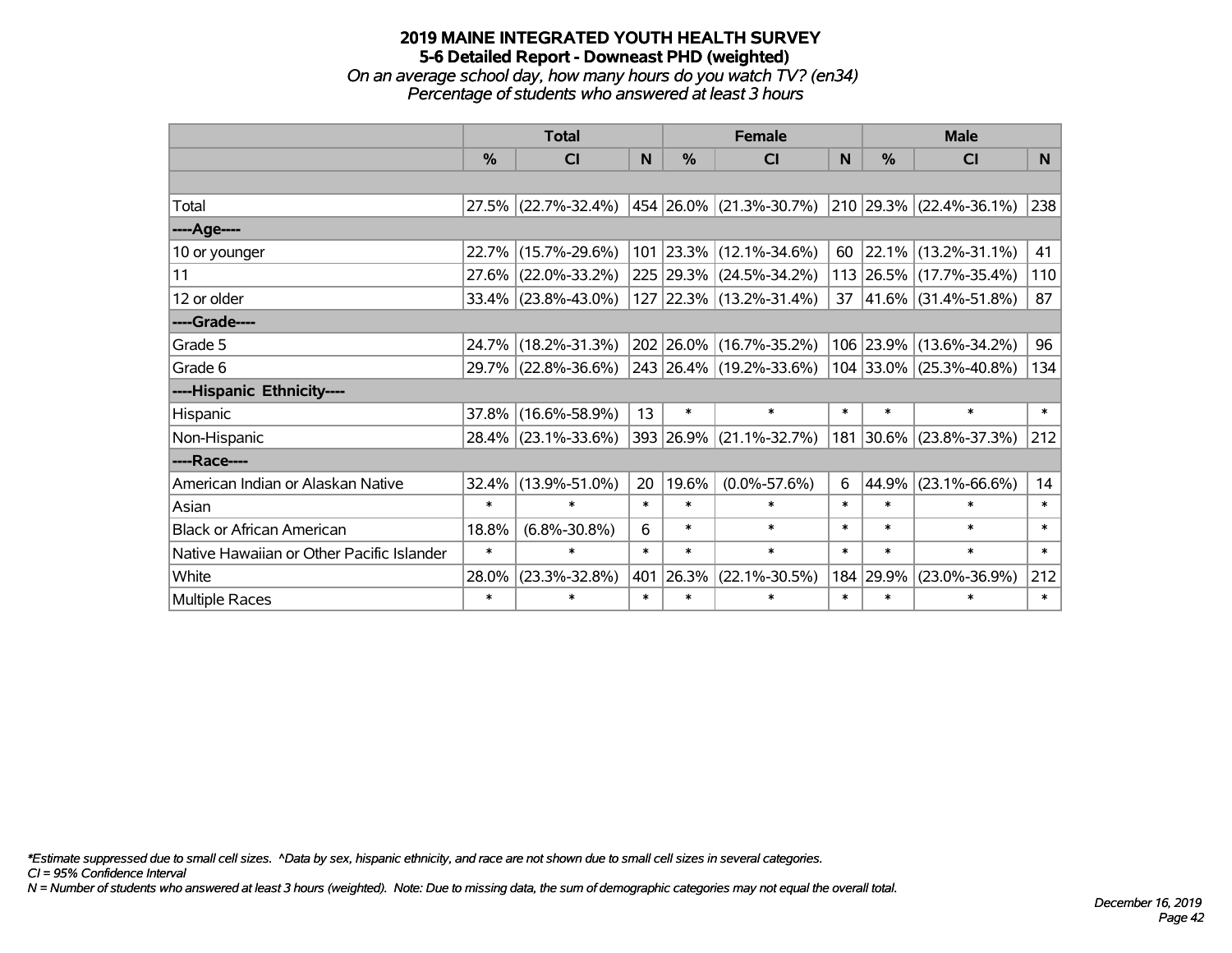#### **2019 MAINE INTEGRATED YOUTH HEALTH SURVEY 5-6 Detailed Report - Downeast PHD (weighted)** *On an average school day, how many hours do you watch TV? (en34\_2) Percentage of students who answered 2 or fewer hours*

|                                           | <b>Total</b> |                     |        | <b>Female</b> | <b>Male</b>          |        |        |                         |        |
|-------------------------------------------|--------------|---------------------|--------|---------------|----------------------|--------|--------|-------------------------|--------|
|                                           | %            | C <sub>l</sub>      | N      | %             | <b>CI</b>            | N      | %      | <b>CI</b>               | N      |
|                                           |              |                     |        |               |                      |        |        |                         |        |
| Total                                     |              | 72.5% (67.6%-77.3%) |        | 1,195 74.0%   | $(69.3\% - 78.7\%)$  |        |        | 598 70.7% (63.9%-77.6%) | 576    |
| ----Age----                               |              |                     |        |               |                      |        |        |                         |        |
| 10 or younger                             | 77.3%        | $(70.4\% - 84.3\%)$ | 345    | 76.7%         | $(65.4\% - 87.9\%)$  | 197    |        | 77.9% (68.9%-86.8%)     | 145    |
| 11                                        | 72.4%        | $(66.8\% - 78.0\%)$ | 591    | 70.7%         | $(65.8\% - 75.5\%)$  |        |        | 272 73.5% (64.6%-82.3%) | 306    |
| 12 or older                               | 66.6%        | $(57.0\% - 76.2\%)$ | 254    | 77.7%         | $(68.6\% - 86.8\%)$  |        |        | 128 58.4% (48.2%-68.6%) | 122    |
| ----Grade----                             |              |                     |        |               |                      |        |        |                         |        |
| Grade 5                                   | 75.3%        | $(68.7\% - 81.8\%)$ | 614    | 74.0%         | $(64.8\% - 83.3\%)$  | 303    |        | 76.1% (65.8%-86.4%)     | 304    |
| Grade 6                                   |              | 70.3% (63.4%-77.2%) | 574    | 73.6%         | $(66.4\% - 80.8\%)$  |        |        | 289 67.0% (59.2%-74.7%) | 272    |
| ----Hispanic Ethnicity----                |              |                     |        |               |                      |        |        |                         |        |
| Hispanic                                  | 62.2%        | $(41.1\% - 83.4\%)$ | 21     | $\ast$        | $\ast$               | $\ast$ | $\ast$ | $\ast$                  | $\ast$ |
| Non-Hispanic                              | 71.6%        | $(66.4\% - 76.9\%)$ | 992    | 73.1%         | $(67.3\% - 78.9\%)$  |        |        | 492 69.4% (62.7%-76.2%) | 482    |
| ----Race----                              |              |                     |        |               |                      |        |        |                         |        |
| American Indian or Alaskan Native         | 67.6%        | $(49.0\% - 86.1\%)$ | 43     | 80.4%         | $(42.4\% - 100.0\%)$ | 25     | 55.1%  | $(33.4\% - 76.9\%)$     | 18     |
| Asian                                     | $\ast$       | $\ast$              | $\ast$ | $\ast$        | $\ast$               | $\ast$ | $\ast$ | $\ast$                  | $\ast$ |
| <b>Black or African American</b>          | 81.2%        | $(69.2\% - 93.2\%)$ | 26     | $\ast$        | $\ast$               | $\ast$ | $\ast$ | $\ast$                  | $\ast$ |
| Native Hawaiian or Other Pacific Islander | $\ast$       | $\ast$              | $\ast$ | $\ast$        | $\ast$               | $\ast$ | $\ast$ | $\ast$                  | $\ast$ |
| White                                     | 72.0%        | $(67.2\% - 76.7\%)$ | 1,028  | 73.7%         | $(69.5\% - 77.9\%)$  | 516    | 70.1%  | $(63.1\% - 77.0\%)$     | 495    |
| <b>Multiple Races</b>                     | $\ast$       | $\ast$              | $\ast$ | $\ast$        | $\ast$               | $\ast$ | $\ast$ | $\ast$                  | $\ast$ |

*\*Estimate suppressed due to small cell sizes. ^Data by sex, hispanic ethnicity, and race are not shown due to small cell sizes in several categories.*

*CI = 95% Confidence Interval*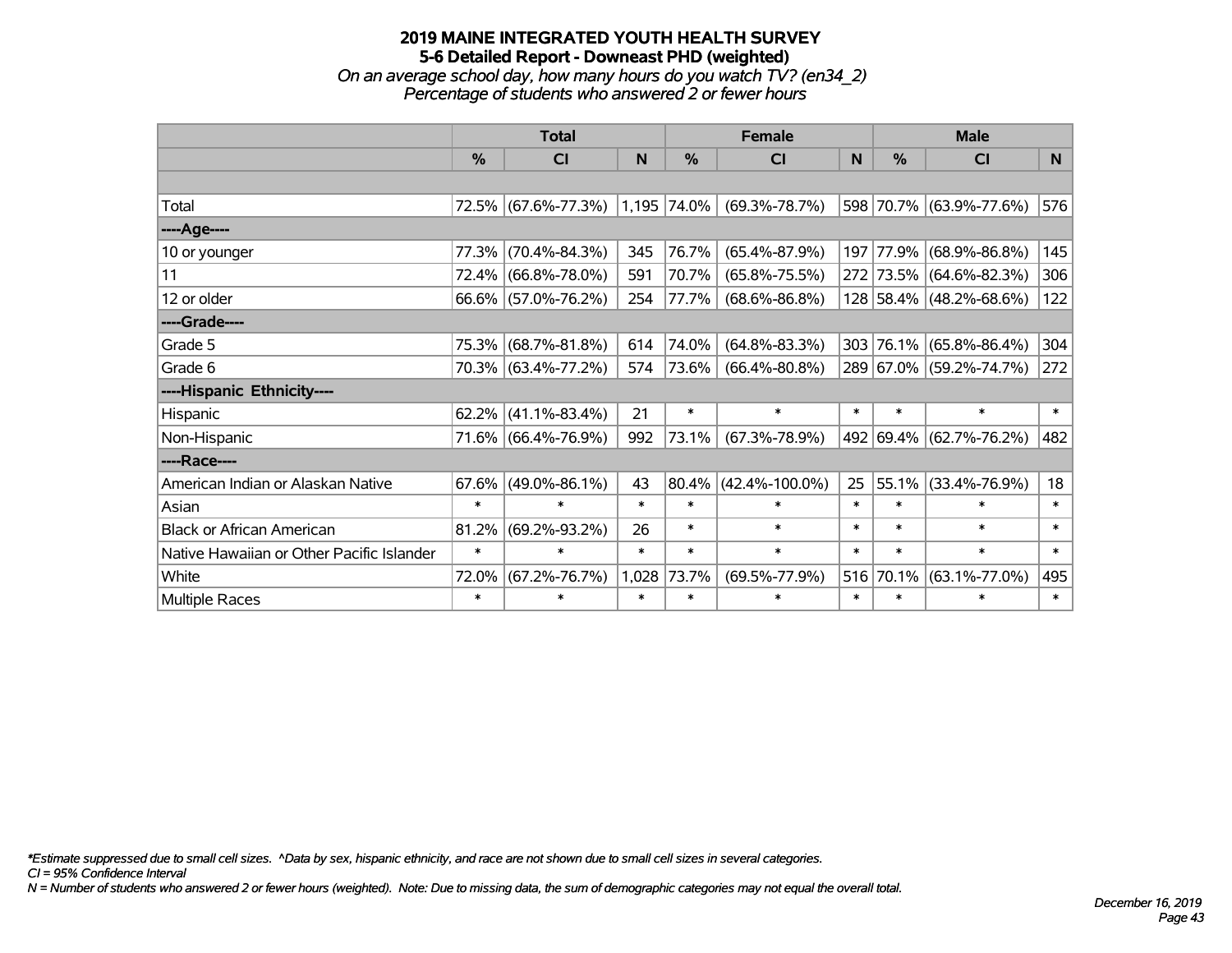*On an average school day, how many hours do you play video or computer games or use a computer for something that is not school work? (Count time spent playing games, watching videos, texting, or using social media on your smartphone, computer, Xbox, PlayStation, iPad, or other tablet.) (en57b) Percentage of students who answered at least 3 hours*

|                                           | <b>Total</b>  |                     |        | <b>Female</b> |                                                        | <b>Male</b> |                |                      |                 |
|-------------------------------------------|---------------|---------------------|--------|---------------|--------------------------------------------------------|-------------|----------------|----------------------|-----------------|
|                                           | $\frac{0}{0}$ | <b>CI</b>           | N      | $\%$          | <b>CI</b>                                              | N           | $\%$           | <b>CI</b>            | N               |
|                                           |               |                     |        |               |                                                        |             |                |                      |                 |
| Total                                     |               |                     |        |               | $ 43.4\% $ (35.7%-51.1%)   710   34.2%   (27.8%-40.6%) |             | $ 276 51.9\% $ | $(40.8\% - 62.9\%)$  | 417             |
| ----Age----                               |               |                     |        |               |                                                        |             |                |                      |                 |
| 10 or younger                             | 34.3%         | $(22.1\% - 46.5\%)$ |        | 151 27.4%     | $(12.7\% - 42.2\%)$                                    | 71          | 43.1%          | $(22.9\% - 63.4\%)$  | 76              |
| 11                                        |               | 45.2% (35.9%-54.4%) |        | 367 38.3%     | $(31.3\% - 45.4\%)$                                    |             | 146 50.5%      | $(38.1\% - 62.9\%)$  | 211             |
| 12 or older                               |               | 49.7% (42.4%-56.9%) |        |               | 189 35.2% (19.3%-51.2%)                                |             | 58 61.2%       | $(48.9\% - 73.4\%)$  | 127             |
| ----Grade----                             |               |                     |        |               |                                                        |             |                |                      |                 |
| Grade 5                                   |               | 39.1% (27.3%-50.9%) |        | 315 31.3%     | $(20.9\% - 41.7\%)$                                    |             | 129 47.2%      | $(27.7\% - 66.6\%)$  | 183             |
| Grade 6                                   |               | 47.7% (42.0%-53.4%) |        |               | 390 37.8% (29.6%-46.0%)                                |             | 147 55.7%      | $(46.2\% - 65.3\%)$  | 229             |
| ----Hispanic Ethnicity----                |               |                     |        |               |                                                        |             |                |                      |                 |
| Hispanic                                  | $\ast$        | $\ast$              | $\ast$ | $\ast$        | $\ast$                                                 | $\ast$      | $\ast$         | $\ast$               | $\ast$          |
| Non-Hispanic                              |               | 46.0% (38.1%-53.9%) |        | 637 36.9%     | $(29.1\% - 44.7\%)$                                    |             | 248 54.4%      | $(43.9\% - 64.9\%)$  | 378             |
| ----Race----                              |               |                     |        |               |                                                        |             |                |                      |                 |
| American Indian or Alaskan Native         | 45.8%         | $(21.0\% - 70.7\%)$ | 27     | 25.2%         | $(0.0\% - 56.9\%)$                                     | 8           | 68.0%          | $(32.8\% - 100.0\%)$ | 20 <sub>2</sub> |
| Asian                                     | $\ast$        | $\ast$              | $\ast$ | $\ast$        | $\ast$                                                 | $\ast$      | $\ast$         | $\ast$               | $\ast$          |
| <b>Black or African American</b>          | 28.7%         | $(2.5\% - 54.9\%)$  | 9      | $\ast$        | $\ast$                                                 | $\ast$      | $\ast$         | $\ast$               | $\ast$          |
| Native Hawaiian or Other Pacific Islander | $\ast$        | $\ast$              | $\ast$ | $\ast$        | $\ast$                                                 | $\ast$      | $\ast$         | $\ast$               | $\ast$          |
| White                                     | 44.6%         | $(37.6\% - 51.5\%)$ |        | 630 35.0%     | $(28.6\% - 41.4\%)$                                    |             | 245 53.5%      | $(43.8\% - 63.3\%)$  | 371             |
| <b>Multiple Races</b>                     |               | 51.1% (29.3%-73.0%) | 26     | $\ast$        | $\ast$                                                 | $\ast$      | $\ast$         | $\ast$               | $\ast$          |

*\*Estimate suppressed due to small cell sizes. ^Data by sex, hispanic ethnicity, and race are not shown due to small cell sizes in several categories.*

*CI = 95% Confidence Interval*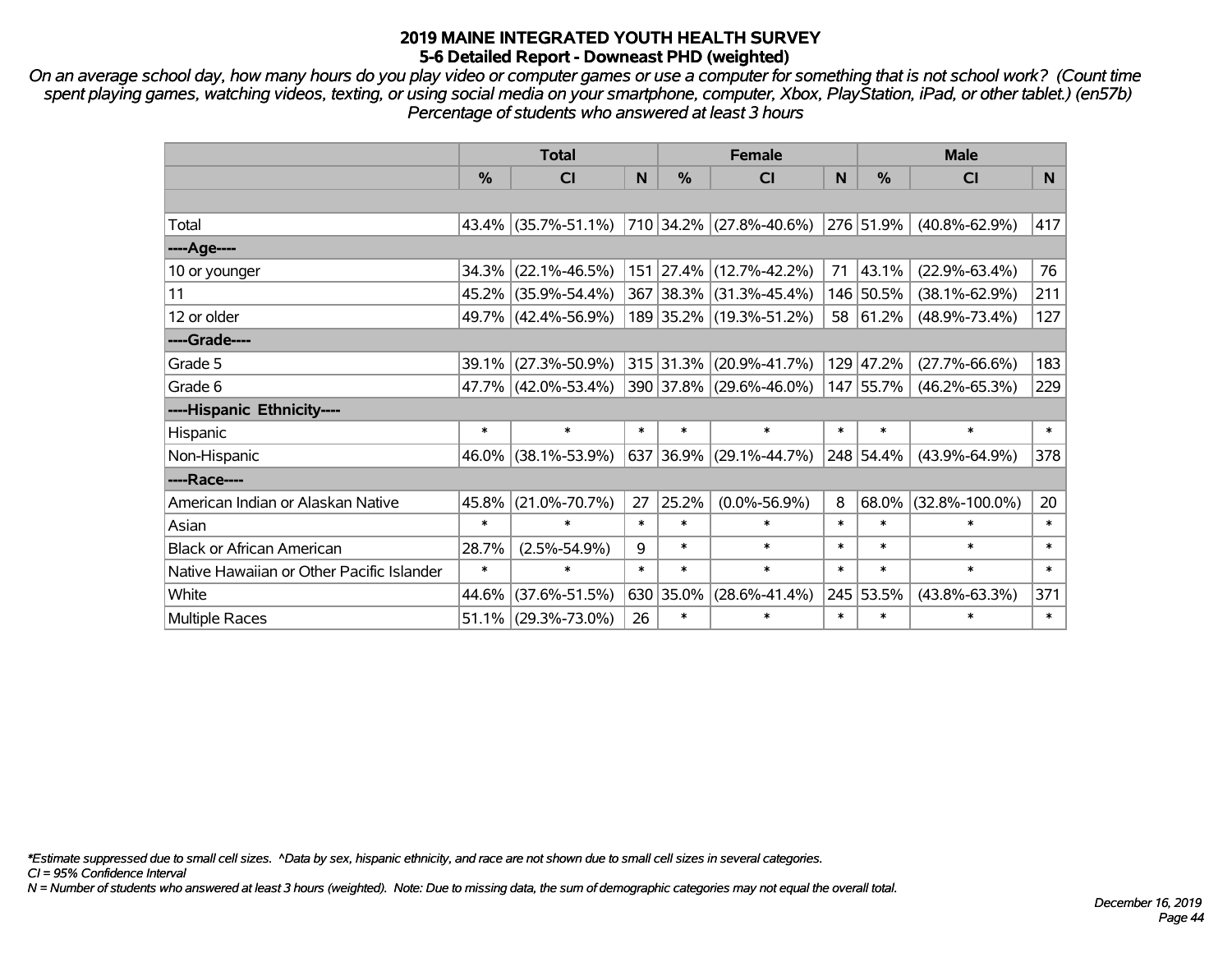*On an average school day, how many hours do you play video or computer games or use a computer for something that is not school work? (Count time spent playing games, watching videos, texting, or using social media on your smartphone, computer, Xbox, PlayStation, iPad, or other tablet.) (en57b\_3) Percentage of students who answered 2 or fewer hours*

|                                           | <b>Total</b> |                        |        | <b>Female</b>  | <b>Male</b>          |        |           |                         |        |
|-------------------------------------------|--------------|------------------------|--------|----------------|----------------------|--------|-----------|-------------------------|--------|
|                                           | %            | <b>CI</b>              | N      | $\%$           | <b>CI</b>            | N      | $\%$      | <b>CI</b>               | N.     |
|                                           |              |                        |        |                |                      |        |           |                         |        |
| Total                                     |              | 56.6% (48.9%-64.3%)    |        | $ 925 65.8\% $ | $(59.4\% - 72.2\%)$  |        |           | 531 48.1% (37.1%-59.2%) | 387    |
| ----Age----                               |              |                        |        |                |                      |        |           |                         |        |
| 10 or younger                             | 65.7%        | $(53.5\% - 77.9\%)$    |        | 289 72.6%      | $(57.8\% - 87.3\%)$  |        | 189 56.9% | $(36.6\% - 77.1\%)$     | 100    |
| 11                                        |              | 54.8% (45.6%-64.1%)    |        | 445 61.7%      | $(54.6\% - 68.7\%)$  |        |           | 235 49.5% (37.1%-61.9%) | 206    |
| 12 or older                               |              | 50.3% (43.1%-57.6%)    |        | 191 64.8%      | $(48.8\% - 80.7\%)$  |        |           | 107 38.8% (26.6%-51.1%) | 80     |
| ----Grade----                             |              |                        |        |                |                      |        |           |                         |        |
| Grade 5                                   |              | $60.9\%$ (49.1%-72.7%) |        | 492 68.7%      | $(58.3\% - 79.1\%)$  |        |           | 283 52.8% (33.4%-72.3%) | 205    |
| Grade 6                                   |              | 52.3% (46.6%-58.0%)    |        | 428 62.2%      | $(54.0\% - 70.4\%)$  |        |           | 242 44.3% (34.7%-53.8%) | 182    |
| ----Hispanic Ethnicity----                |              |                        |        |                |                      |        |           |                         |        |
| Hispanic                                  | $\ast$       | $\ast$                 | $\ast$ | $\ast$         | $\ast$               | $\ast$ | $\ast$    | $\ast$                  | $\ast$ |
| Non-Hispanic                              |              | 54.0% (46.1%-61.9%)    |        | 749 63.1%      | $(55.3\% - 70.9\%)$  |        |           | 425 45.6% (35.1%-56.1%) | 317    |
| ----Race----                              |              |                        |        |                |                      |        |           |                         |        |
| American Indian or Alaskan Native         | 54.2%        | $(29.3\% - 79.0\%)$    | 32     | 74.8%          | $(43.1\% - 100.0\%)$ | 23     | 32.0%     | $(0.0\% - 67.2\%)$      | 9      |
| Asian                                     | $\ast$       | $\ast$                 | $\ast$ | $\ast$         | $\ast$               | $\ast$ | $\ast$    | $\ast$                  | $\ast$ |
| <b>Black or African American</b>          | 71.3%        | $(45.1\% - 97.5\%)$    | 23     | $\ast$         | $\ast$               | $\ast$ | $\ast$    | $\ast$                  | $\ast$ |
| Native Hawaiian or Other Pacific Islander | $\ast$       | $\ast$                 | $\ast$ | $\ast$         | $\ast$               | $\ast$ | $\ast$    | $\ast$                  | $\ast$ |
| White                                     | 55.4%        | $(48.5\% - 62.4\%)$    |        | 784 65.0%      | $(58.6\% - 71.4\%)$  |        | 455 46.5% | $(36.7\% - 56.2\%)$     | 323    |
| <b>Multiple Races</b>                     |              | 48.9% (27.0%-70.7%)    | 25     | $\ast$         | $\ast$               | $\ast$ | $\ast$    | $\ast$                  | $\ast$ |

*\*Estimate suppressed due to small cell sizes. ^Data by sex, hispanic ethnicity, and race are not shown due to small cell sizes in several categories.*

*CI = 95% Confidence Interval*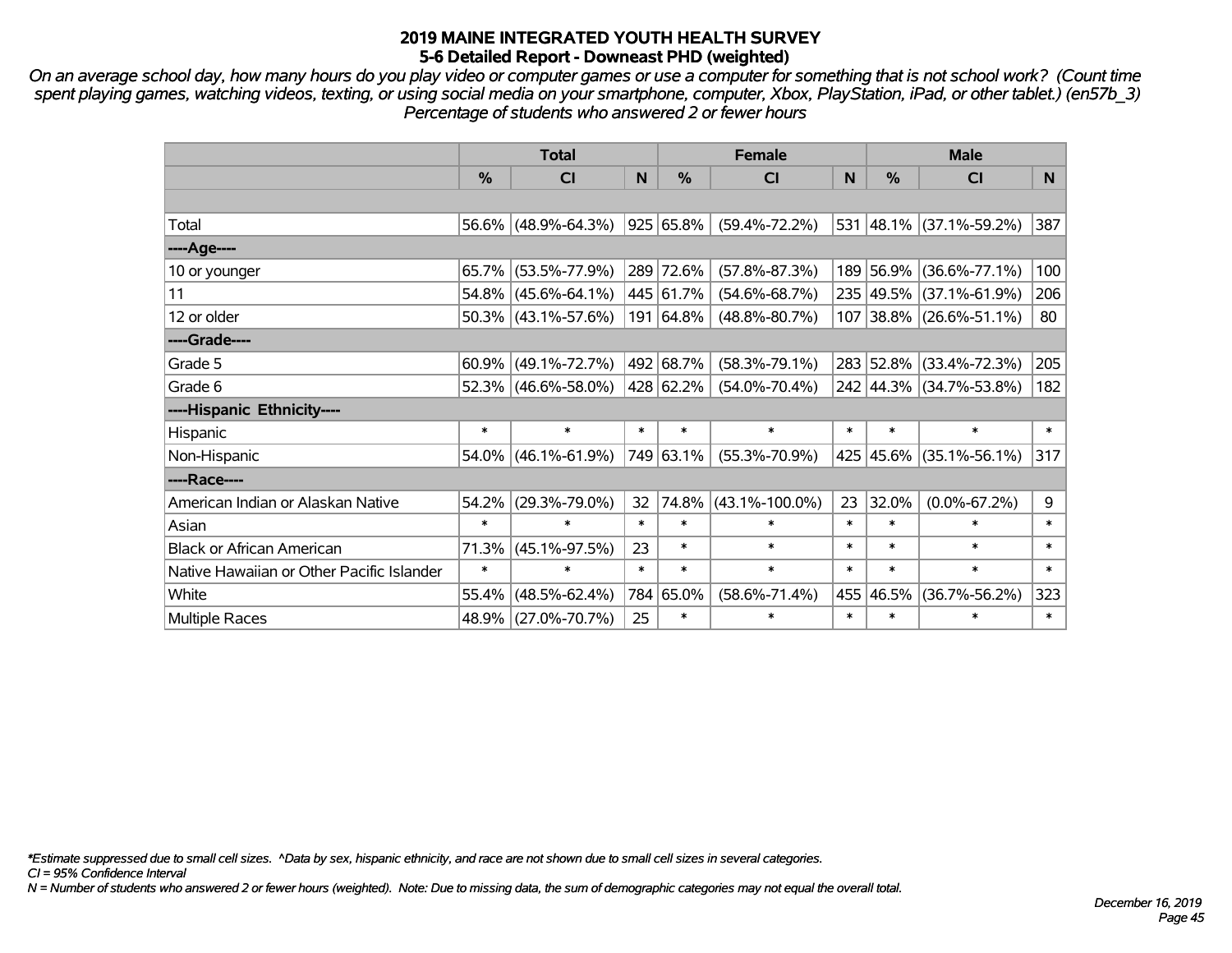*Percentage of students watching 2 or fewer hours of combined screen time (tv, video games, computer) per day on an average school day (enscreen)*

|                                           | <b>Total</b>  |                        |        | <b>Female</b> | <b>Male</b>              |        |               |                             |        |
|-------------------------------------------|---------------|------------------------|--------|---------------|--------------------------|--------|---------------|-----------------------------|--------|
|                                           | $\frac{0}{0}$ | CI                     | N      | $\frac{0}{0}$ | CI                       | N      | $\frac{9}{6}$ | <b>CI</b>                   | N.     |
|                                           |               |                        |        |               |                          |        |               |                             |        |
| Total                                     |               | 27.7% (21.0%-34.3%)    |        |               | 447 33.6% (25.3%-41.8%)  |        |               | 270 21.6% (10.7%-32.5%)     | 170    |
| ----Age----                               |               |                        |        |               |                          |        |               |                             |        |
| 10 or younger                             |               | 32.5% (19.4%-45.7%)    |        |               | 140 40.4% (27.0%-53.9%)  |        | 104 21.3%     | $(0.0\% - 44.0\%)$          | 36     |
| 11                                        |               | 26.9% (20.1%-33.8%)    |        |               | 216 29.8% (20.6%-39.0%)  |        | 114 24.2%     | $(15.2\% - 33.3\%)$         | 99     |
| 12 or older                               |               | 24.0% (15.2%-32.8%)    | 91     |               | $ 31.5\% $ (18.6%-44.5%) |        | 52 17.1%      | $(5.1\% - 29.0\%)$          | 35     |
| ----Grade----                             |               |                        |        |               |                          |        |               |                             |        |
| Grade 5                                   |               | $31.7\%$ (21.4%-42.0%) |        | 251 36.5%     | $(26.5\% - 46.5\%)$      |        | 149 26.1%     | $(8.7\% - 43.6\%)$          | 99     |
| Grade 6                                   |               | 23.4% (19.2%-27.5%)    |        |               | 190 29.5% (22.0%-36.9%)  |        |               | 115   17.7%   (11.5%-23.8%) | 72     |
| ----Hispanic Ethnicity----                |               |                        |        |               |                          |        |               |                             |        |
| Hispanic                                  | 42.1%         | $(8.8\% - 75.3\%)$     | 14     | $\ast$        | $\ast$                   | $\ast$ | $\ast$        | $\ast$                      | $\ast$ |
| Non-Hispanic                              |               | 25.5% (18.5%-32.5%)    |        |               | 350 31.7% (23.0%-40.4%)  |        | 212 19.0%     | $(9.9\% - 28.1\%)$          | 130    |
| ----Race----                              |               |                        |        |               |                          |        |               |                             |        |
| American Indian or Alaskan Native         | 34.3%         | $(2.3\% - 66.3\%)$     | 20     | $\ast$        | $\ast$                   | $\ast$ | $\ast$        | $\ast$                      | $\ast$ |
| Asian                                     | $\ast$        | $\ast$                 | $\ast$ | $\ast$        | $\ast$                   | $\ast$ | $\ast$        | $\ast$                      | $\ast$ |
| <b>Black or African American</b>          | 42.1%         | $(12.5\% - 71.8\%)$    | 14     | $\ast$        | $\ast$                   | $\ast$ | $\ast$        | $\ast$                      | $\ast$ |
| Native Hawaiian or Other Pacific Islander | $\ast$        | $\ast$                 | $\ast$ | $\ast$        | $\ast$                   | $\ast$ | $\ast$        | $\ast$                      | $\ast$ |
| White                                     | 26.3%         | $(20.5\% - 32.1\%)$    |        | 369 32.2%     | $(24.6\% - 39.8\%)$      | 224    | 20.0%         | $(10.9\% - 29.1\%)$         | 137    |
| <b>Multiple Races</b>                     |               | 30.1% (12.7%-47.5%)    | 15     | $\ast$        | *                        | $\ast$ | $\ast$        | $\ast$                      | $\ast$ |

*\*Estimate suppressed due to small cell sizes. ^Data by sex, hispanic ethnicity, and race are not shown due to small cell sizes in several categories.*

*CI = 95% Confidence Interval*

*N = Number of students watching 2 or fewer hours of combined screen time (tv, video games, computer) per day on an average school day (weighted). Note: Due to missing data, the sum of demographic categories may not equal the overall total.*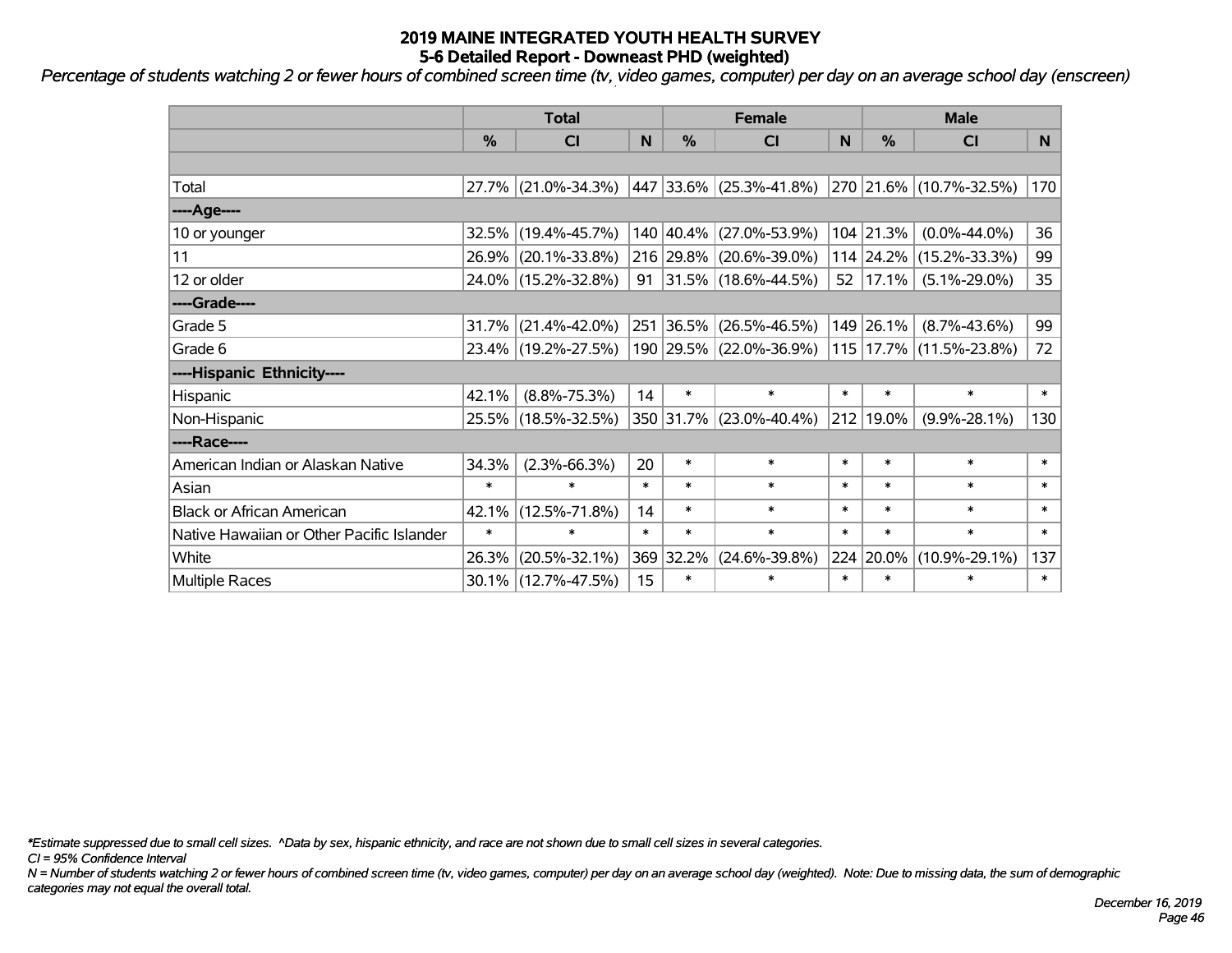*During an average week, how many days do you spend time in clubs, after-school programs, or other organized activities (other than sports) outside of regular school hours? (en35)*

*Percentage of students who answered at least 1 day*

|                                           | <b>Total</b>  |                        |        | <b>Female</b> | <b>Male</b>                                     |        |               |                                  |        |
|-------------------------------------------|---------------|------------------------|--------|---------------|-------------------------------------------------|--------|---------------|----------------------------------|--------|
|                                           | $\frac{0}{0}$ | CI                     | N      | %             | <b>CI</b>                                       | N      | $\frac{0}{0}$ | <b>CI</b>                        | N      |
|                                           |               |                        |        |               |                                                 |        |               |                                  |        |
| Total                                     |               | 49.7% (43.0%-56.4%)    |        |               | 821 56.9% (50.3%-63.5%) 455 43.4% (33.8%-53.1%) |        |               |                                  | 358    |
| ----Age----                               |               |                        |        |               |                                                 |        |               |                                  |        |
| 10 or younger                             |               | $52.6\%$ (44.4%-60.9%) |        |               | 236 57.5% (48.0%-66.9%)                         |        | 149 46.9%     | $(31.3\% - 62.4\%)$              | 87     |
| 11                                        |               | 49.6% (39.9%-59.2%)    |        |               | 404 57.5% (49.8%-65.1%)                         |        |               | 216 43.4% (28.8%-58.1%)          | 184    |
| 12 or older                               |               | 46.2% (35.2%-57.3%)    |        |               | 177 54.8% (41.4%-68.2%)                         |        |               | 91   39.4%   $(27.7\% - 51.1\%)$ | 83     |
| ----Grade----                             |               |                        |        |               |                                                 |        |               |                                  |        |
| Grade 5                                   |               | $50.0\%$ (40.3%-59.7%) |        |               | 409 57.1% (49.4%-64.8%)                         |        | 232 43.7%     | $(27.7\% - 59.6\%)$              | 177    |
| Grade 6                                   |               | 49.3% (41.8%-56.9%)    |        |               | 403 56.7% (47.6%-65.8%)                         |        |               | 219 42.9% (34.2%-51.6%)          | 177    |
| ----Hispanic Ethnicity----                |               |                        |        |               |                                                 |        |               |                                  |        |
| Hispanic                                  |               | 76.3% (57.4%-95.3%)    | 24     | $\ast$        | $\ast$                                          | $\ast$ | $\ast$        | $\ast$                           | $\ast$ |
| Non-Hispanic                              |               | $50.0\%$ (43.0%-57.0%) |        |               | 698 56.7% (49.6%-63.7%)                         |        | 382 43.9%     | $(34.5\% - 53.2\%)$              | 309    |
| ----Race----                              |               |                        |        |               |                                                 |        |               |                                  |        |
| American Indian or Alaskan Native         |               | $53.2\%$ (33.3%-73.1%) | 34     | 64.4%         | $(30.7\% - 98.2\%)$                             | 20     | 42.8%         | $(14.0\% - 71.6\%)$              | 14     |
| Asian                                     | $\ast$        | $\ast$                 | $\ast$ | $\ast$        | $\ast$                                          | $\ast$ | $\ast$        | $\ast$                           | $\ast$ |
| <b>Black or African American</b>          | 47.4%         | $(14.3\% - 80.5\%)$    | 13     | $\ast$        | $\ast$                                          | $\ast$ | $\ast$        | $\ast$                           | $\ast$ |
| Native Hawaiian or Other Pacific Islander | $\ast$        | $\ast$                 | $\ast$ | $\ast$        | $\ast$                                          | $\ast$ | $\ast$        | $\ast$                           | $\ast$ |
| White                                     | 50.3%         | $(44.1\% - 56.6\%)$    | 721    | 57.0%         | $(50.3\% - 63.6\%)$                             | 395    | 44.5%         | $(35.4\% - 53.6\%)$              | 318    |
| <b>Multiple Races</b>                     |               | 34.1% (14.1%-54.0%)    | 17     | $\ast$        | $\ast$                                          | $\ast$ | $\ast$        | $\ast$                           | $\ast$ |

*\*Estimate suppressed due to small cell sizes. ^Data by sex, hispanic ethnicity, and race are not shown due to small cell sizes in several categories.*

*CI = 95% Confidence Interval*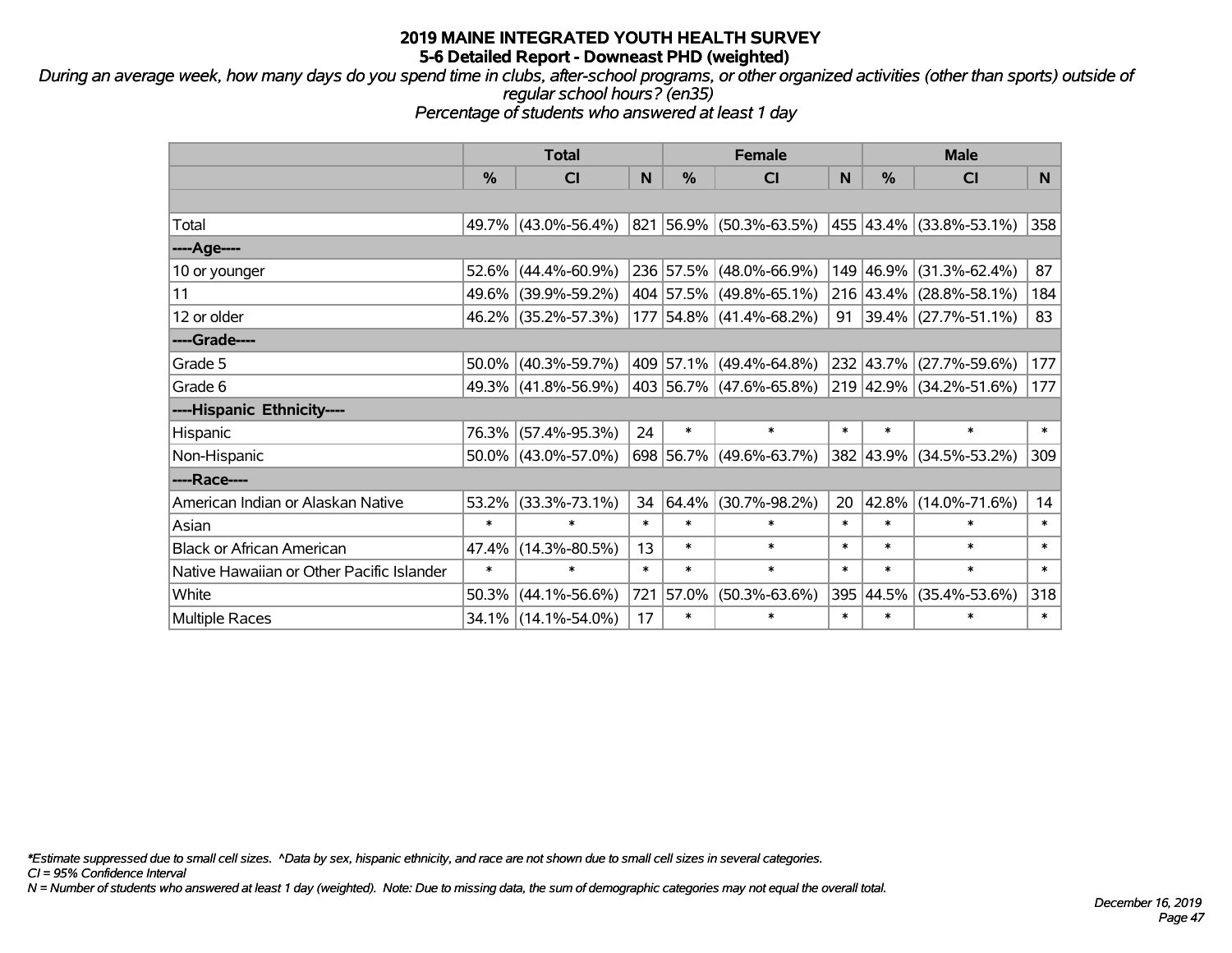*Has a doctor, nurse, or other adult ever told you that you have asthma? (en69) Percentage of students who answered 'Yes' (Excludes 'Not Sure' responses)*

|                                           | <b>Total</b>  |                     |                | <b>Female</b> |                                   |        | <b>Male</b>   |                        |        |  |
|-------------------------------------------|---------------|---------------------|----------------|---------------|-----------------------------------|--------|---------------|------------------------|--------|--|
|                                           | $\frac{0}{0}$ | <b>CI</b>           | N              | %             | <b>CI</b>                         | N      | $\frac{0}{0}$ | <b>CI</b>              | N.     |  |
|                                           |               |                     |                |               |                                   |        |               |                        |        |  |
| Total                                     |               | 14.7% (11.1%-18.2%) |                |               | $213   12.9\%   (7.9\% - 17.8\%)$ |        |               | 90 16.1% (11.4%-20.7%) | 117    |  |
| ---- Age----                              |               |                     |                |               |                                   |        |               |                        |        |  |
| 10 or younger                             | 11.4%         | $(7.2\% - 15.6\%)$  | 47             | 12.5%         | $(8.1\% - 16.8\%)$                |        | 29 10.1%      | $(1.6\% - 18.7\%)$     | 18     |  |
| 11                                        | 14.5%         | $(10.6\% - 18.4\%)$ |                |               | 100   10.5%   (4.8%-16.2%)        |        | 33 16.8%      | $(9.7\% - 23.8\%)$     | 61     |  |
| 12 or older                               | 19.2%         | $(8.6\% - 29.8\%)$  | 66             |               | $18.5\%$ (5.0%-32.1%)             |        | 28 20.4%      | $(9.0\% - 31.9\%)$     | 38     |  |
| ----Grade----                             |               |                     |                |               |                                   |        |               |                        |        |  |
| Grade 5                                   | 12.3%         | $(9.2\% - 15.4\%)$  | 88             | 12.2%         | $(7.2\% - 17.3\%)$                |        | 43 12.6%      | $(5.8\% - 19.3\%)$     | 45     |  |
| Grade 6                                   |               | 16.7% (11.0%-22.3%) |                |               | 120   13.8%   (7.6%-20.0%)        |        |               | 47 18.5% (11.1%-25.9%) | 67     |  |
| ----Hispanic Ethnicity----                |               |                     |                |               |                                   |        |               |                        |        |  |
| Hispanic                                  | 23.7%         | $(9.0\% - 38.4\%)$  | $\overline{7}$ | $\ast$        | $\ast$                            | $\ast$ | $\ast$        | $\ast$                 | $\ast$ |  |
| Non-Hispanic                              |               | 15.0% (11.4%-18.5%) |                |               | 184   12.6%   (7.2%-18.0%)        |        |               | 74 17.1% (12.0%-22.1%) | 106    |  |
| ----Race----                              |               |                     |                |               |                                   |        |               |                        |        |  |
| American Indian or Alaskan Native         | 12.1%         | $(0.0\% - 29.8\%)$  | 6              | $\ast$        | $\ast$                            | $\ast$ | $\ast$        | $\ast$                 | $\ast$ |  |
| Asian                                     | $\ast$        | $\ast$              | $\ast$         | $\ast$        | $\ast$                            | $\ast$ | $\ast$        | $\ast$                 | $\ast$ |  |
| <b>Black or African American</b>          | $\ast$        | $\ast$              | $\ast$         | $\ast$        | $\ast$                            | $\ast$ | $\ast$        | $\ast$                 | $\ast$ |  |
| Native Hawaiian or Other Pacific Islander | $\ast$        | $\ast$              | $\ast$         | $\ast$        | $\ast$                            | $\ast$ | $\ast$        | $\ast$                 | $\ast$ |  |
| White                                     | 14.6%         | $(10.5\% - 18.6\%)$ | 185            | 12.6%         | $(7.8\% - 17.4\%)$                |        | 78 16.5%      | $(10.5\% - 22.5\%)$    | 103    |  |
| Multiple Races                            | 17.8%         | $(1.8\% - 33.8\%)$  | 8              | $\ast$        | $\ast$                            | $\ast$ | $\ast$        | $\ast$                 | $\ast$ |  |

*\*Estimate suppressed due to small cell sizes. ^Data by sex, hispanic ethnicity, and race are not shown due to small cell sizes in several categories.*

*CI = 95% Confidence Interval*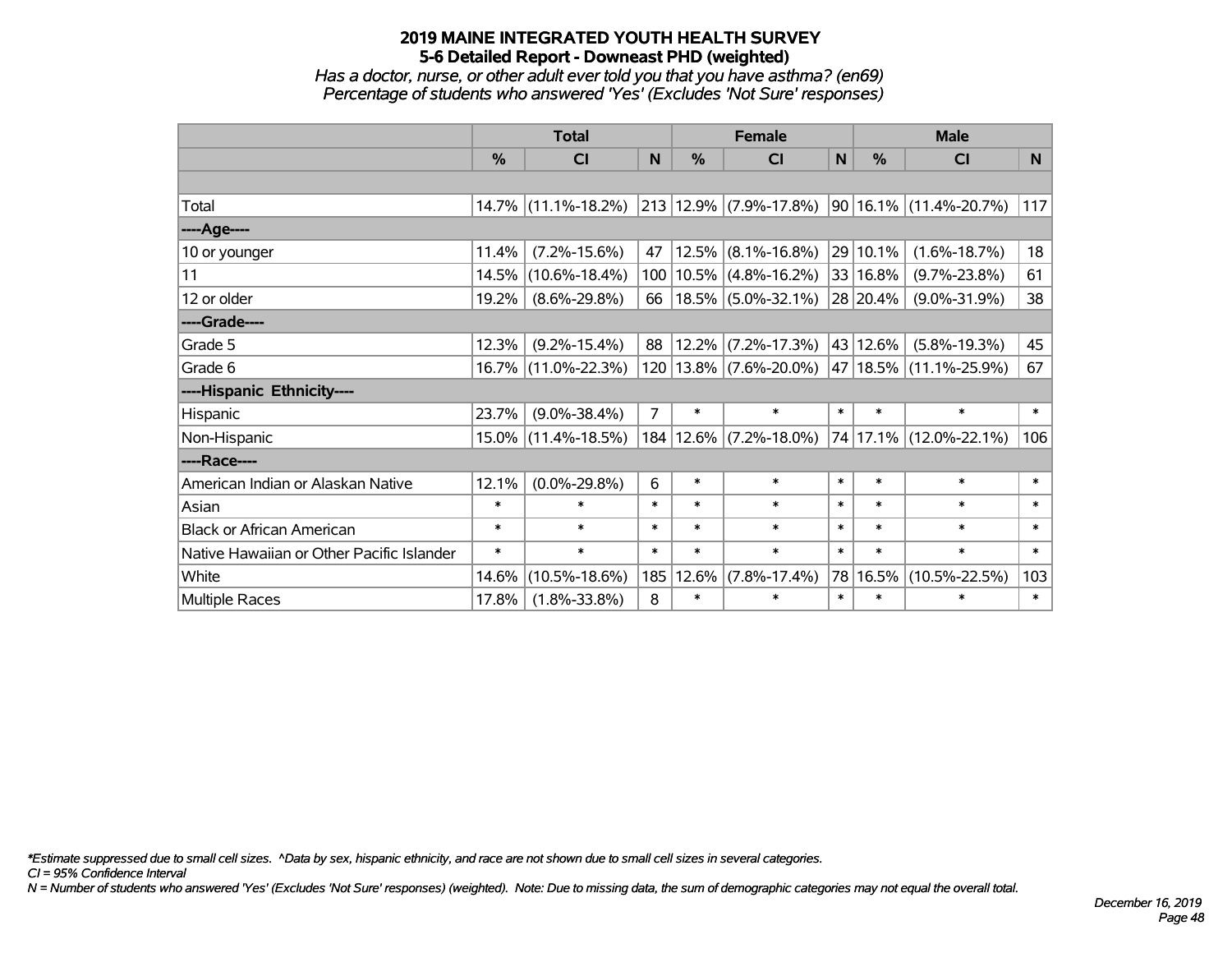*Percentage of students with current asthma prevalence (Excludes 'Not sure' responses from e69 and e59) (encrasth\_2)*

|                                           | <b>Total</b>  |                    |        |               | <b>Female</b>         |                 |               | <b>Male</b>        |              |  |
|-------------------------------------------|---------------|--------------------|--------|---------------|-----------------------|-----------------|---------------|--------------------|--------------|--|
|                                           | $\frac{0}{0}$ | <b>CI</b>          | N      | $\frac{0}{0}$ | CI                    | N               | $\frac{0}{0}$ | CI                 | $\mathsf{N}$ |  |
|                                           |               |                    |        |               |                       |                 |               |                    |              |  |
| Total                                     | 8.8%          | $(5.1\% - 12.6\%)$ | 125    | 8.7%          | $(3.6\% - 13.7\%)$    | 59              | 9.2%          | $(5.2\% - 13.2\%)$ | 65           |  |
| ---- Age----                              |               |                    |        |               |                       |                 |               |                    |              |  |
| 10 or younger                             | 6.2%          | $(3.2\% - 9.2\%)$  | 25     | 6.7%          | $(1.3\% - 12.0\%)$    | 15 <sub>1</sub> | 5.7%          | $(0.0\% - 11.9\%)$ | 10           |  |
| 11                                        | 7.8%          | $(4.4\% - 11.2\%)$ | 52     | 6.5%          | $(1.6\% - 11.3\%)$    | 20              | 9.1%          | $(3.8\% - 14.5\%)$ | 32           |  |
| 12 or older                               | 14.1%         | $(2.8\% - 25.5\%)$ | 48     |               | $16.5\%$ (2.4%-30.7%) |                 | 24 12.8%      | $(1.3\% - 24.4\%)$ | 24           |  |
| ----Grade----                             |               |                    |        |               |                       |                 |               |                    |              |  |
| Grade 5                                   | 6.6%          | $(4.0\% - 9.3\%)$  | 47     | 6.4%          | $(1.9\% - 10.9\%)$    | 22              | 7.0%          | $(2.0\% - 12.0\%)$ | 25           |  |
| Grade 6                                   | 10.5%         | $(4.1\% - 17.0\%)$ | 73     |               | $11.2\%$ (4.4%-17.9%) |                 | 38 10.2%      | $(1.9\% - 18.6\%)$ | 35           |  |
| ----Hispanic Ethnicity----                |               |                    |        |               |                       |                 |               |                    |              |  |
| Hispanic                                  | 23.7%         | $(9.0\% - 38.4\%)$ | 7      | $\ast$        | $\ast$                | $\ast$          | $\ast$        | $\ast$             | $\ast$       |  |
| Non-Hispanic                              | $9.0\%$       | $(5.1\% - 12.8\%)$ | 108    | 8.7%          | $(3.3\% - 14.1\%)$    | 51              | 9.5%          | $(5.4\% - 13.6\%)$ | 57           |  |
| ----Race----                              |               |                    |        |               |                       |                 |               |                    |              |  |
| American Indian or Alaskan Native         | $\ast$        | $\ast$             | $\ast$ | $\ast$        | $\ast$                | $\ast$          | $\ast$        | $\ast$             | $\ast$       |  |
| Asian                                     | $\ast$        | $\ast$             | $\ast$ | $\ast$        | $\ast$                | $\ast$          | $\ast$        | $\ast$             | $\ast$       |  |
| <b>Black or African American</b>          | $\ast$        | $\ast$             | *      | $\ast$        | $\ast$                | $\ast$          | $\ast$        | $\ast$             | $\ast$       |  |
| Native Hawaiian or Other Pacific Islander | $\ast$        | $\ast$             | $\ast$ | $\ast$        | $\ast$                | $\ast$          | $\ast$        | $\ast$             | $\ast$       |  |
| White                                     | 8.8%          | $(4.5\% - 13.2\%)$ | 109    | 8.3%          | $(2.8\% - 13.8\%)$    | 50              | 9.6%          | $(4.9\% - 14.4\%)$ | 59           |  |
| Multiple Races                            | $\ast$        | $\ast$             | *      | $\ast$        | $\ast$                | $\ast$          | $\ast$        | $\ast$             | $\ast$       |  |

*\*Estimate suppressed due to small cell sizes. ^Data by sex, hispanic ethnicity, and race are not shown due to small cell sizes in several categories.*

*CI = 95% Confidence Interval*

*N = Number of students with current asthma prevalence (Excludes 'Not sure' responses from e69 and e59) (weighted). Note: Due to missing data, the sum of demographic categories may not equal the overall total.*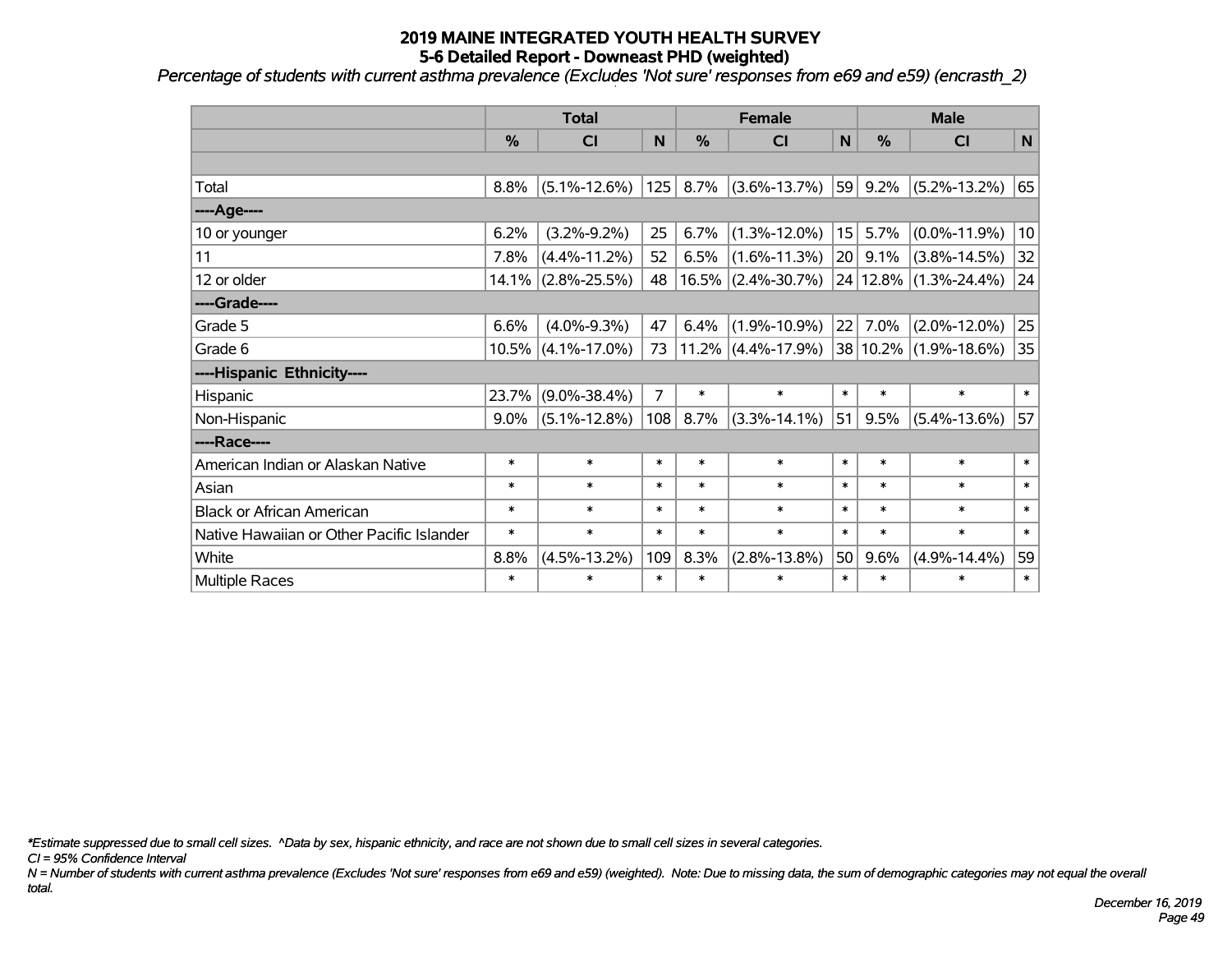*Has a doctor, nurse, or asthma educator ever taught you what to do during an asthma episode or attack? (en38b\_3) Among students who reported to have asthma in e69, the percentage of students who answered 'Yes'*

|                                           | <b>Total</b> |                     |        |            | <b>Female</b>            |        | <b>Male</b> |                         |        |  |
|-------------------------------------------|--------------|---------------------|--------|------------|--------------------------|--------|-------------|-------------------------|--------|--|
|                                           | %            | <b>CI</b>           | N      | %          | <b>CI</b>                | N      | $\%$        | <b>CI</b>               | N      |  |
|                                           |              |                     |        |            |                          |        |             |                         |        |  |
| Total                                     |              | 49.8% (41.3%-58.4%) |        |            | 106 48.8% (32.7%-64.9%)  |        | 44 50.2%    | $(32.1\% - 68.3\%)$     | 59     |  |
| ----Age----                               |              |                     |        |            |                          |        |             |                         |        |  |
| 10 or younger                             | 49.3%        | $(23.8\% - 74.7\%)$ | 23     | $\ast$     | $\ast$                   | $\ast$ | $\ast$      | $\ast$                  | $\ast$ |  |
| 11                                        | 46.7%        | $(32.1\% - 61.3\%)$ | 47     | 56.3%      | $(31.9\% - 80.7\%)$      |        | 19 40.3%    | $(22.9\% - 57.6\%)$     | 24     |  |
| 12 or older                               | 55.0%        | $(28.9\% - 81.2\%)$ | 36     | $ 53.7\% $ | $(46.9\% - 60.5\%)$      |        |             | 15 56.0% (10.3%-100.0%) | 21     |  |
| ----Grade----                             |              |                     |        |            |                          |        |             |                         |        |  |
| Grade 5                                   | 58.7%        | $(46.0\% - 71.5\%)$ | 52     | 55.9%      | $(25.2\% - 86.6\%)$      |        | 24 61.4%    | $(39.9\% - 82.9\%)$     | 28     |  |
| Grade 6                                   |              | 41.3% (19.9%-62.6%) | 50     |            | $ 42.4\% $ (30.2%-54.6%) |        | 20 38.9%    | $(6.8\% - 71.1\%)$      | 26     |  |
| ----Hispanic Ethnicity----                |              |                     |        |            |                          |        |             |                         |        |  |
| Hispanic                                  | $\ast$       | $\ast$              | $\ast$ | $\ast$     | $\ast$                   | $\ast$ | $\ast$      | $\ast$                  | $\ast$ |  |
| Non-Hispanic                              | 51.9%        | $(42.9\% - 60.9\%)$ | 95     | 55.7%      | $(35.1\% - 76.4\%)$      |        | 41 47.6%    | $(30.1\% - 65.0\%)$     | 50     |  |
| ----Race----                              |              |                     |        |            |                          |        |             |                         |        |  |
| American Indian or Alaskan Native         | $\ast$       | $\ast$              | $\ast$ | $\ast$     | $\ast$                   | $\ast$ | $\ast$      | $\ast$                  | $\ast$ |  |
| Asian                                     | $\ast$       | $\ast$              | $\ast$ | $\ast$     | $\ast$                   | $\ast$ | $\ast$      | $\ast$                  | $\ast$ |  |
| <b>Black or African American</b>          | $\ast$       | $\ast$              | $\ast$ | $\ast$     | $\ast$                   | $\ast$ | $\ast$      | $\ast$                  | $\ast$ |  |
| Native Hawaiian or Other Pacific Islander | $\ast$       | $\ast$              | $\ast$ | $\ast$     | $\ast$                   | $\ast$ | $\ast$      | $\ast$                  | $\ast$ |  |
| White                                     | 48.8%        | $(38.9\% - 58.7\%)$ | 90     | 46.2%      | $(29.2\% - 63.2\%)$      |        | 36 49.0%    | $(27.5\% - 70.5\%)$     | 51     |  |
| Multiple Races                            | $\ast$       | $\ast$              | $\ast$ | $\ast$     | $\ast$                   | $\ast$ | $\ast$      | $\ast$                  | $\ast$ |  |

*\*Estimate suppressed due to small cell sizes. ^Data by sex, hispanic ethnicity, and race are not shown due to small cell sizes in several categories.*

*CI = 95% Confidence Interval*

*N = Among students who reported to have asthma in e69, the number of students who answered 'Yes' (weighted). Note: Due to missing data, the sum of demographic categories may not equal the overall total.*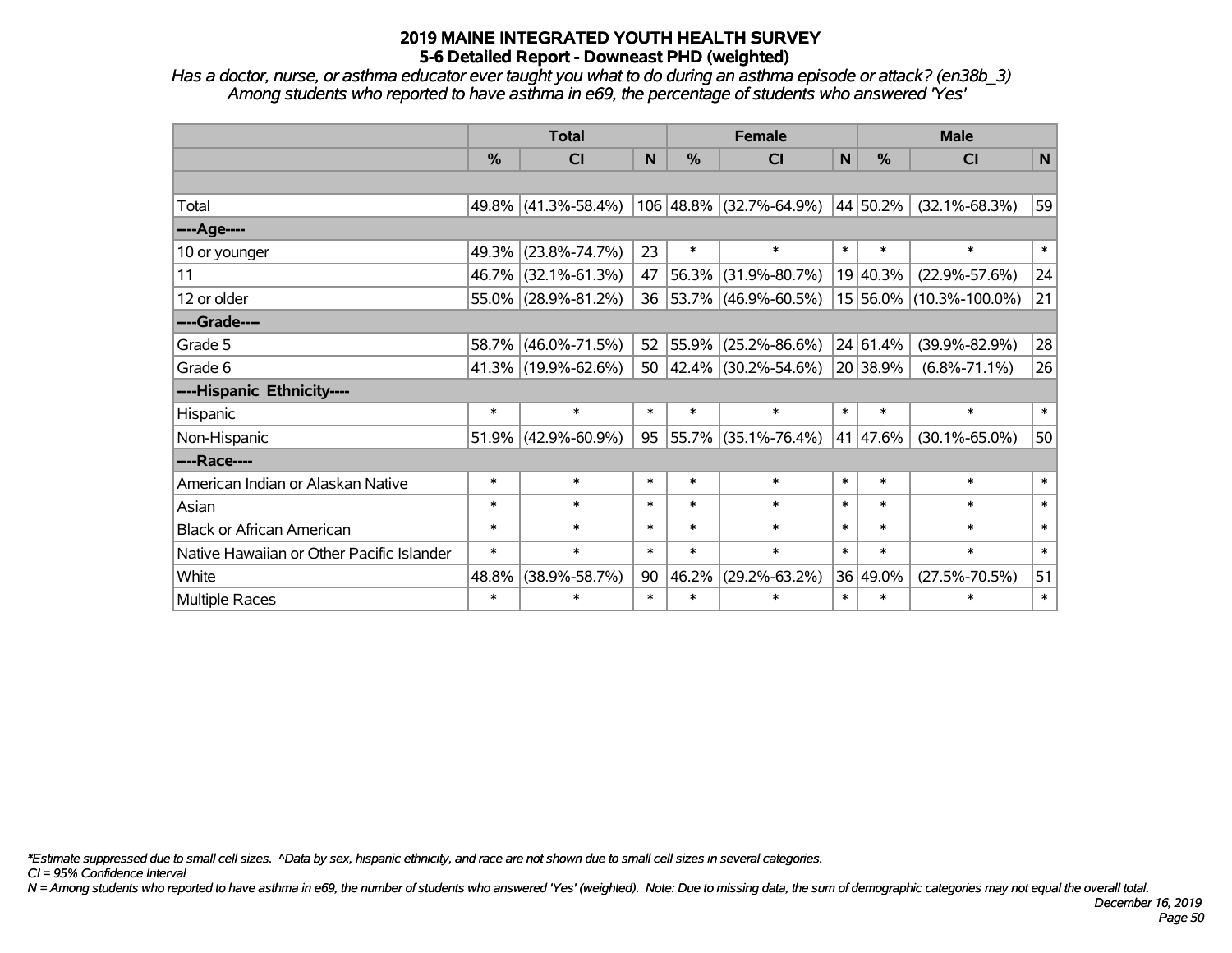*During the past month,has asthma limited your usual activities? (en70)*

*Among students who reported to have asthma in e69, the percentage of students who answered 'Yes' (Excludes 'Not sure' responses from e70)*

|                                           | <b>Total</b>  |                     |                |               | <b>Female</b>              | <b>Male</b>  |               |                              |              |
|-------------------------------------------|---------------|---------------------|----------------|---------------|----------------------------|--------------|---------------|------------------------------|--------------|
|                                           | $\frac{0}{0}$ | <b>CI</b>           | N              | $\frac{0}{0}$ | <b>CI</b>                  | $\mathsf{N}$ | $\frac{0}{0}$ | <b>CI</b>                    | $\mathsf{N}$ |
|                                           |               |                     |                |               |                            |              |               |                              |              |
| Total                                     |               | 26.1% (11.2%-41.1%) |                |               | 49   28.6%   (15.5%-41.7%) |              | 22 25.9%      | $(6.9\% - 44.9\%)$           | 27           |
| ----Age----                               |               |                     |                |               |                            |              |               |                              |              |
| 10 or younger                             | 17.4%         | $(1.9\% - 32.9\%)$  | $\overline{7}$ | $\ast$        | $\ast$                     | $\ast$       | $\ast$        | $\ast$                       | $\ast$       |
| 11                                        | 30.0%         | $(8.1\% - 51.9\%)$  |                | 29 32.3%      | $(9.9\% - 54.7\%)$         |              | 11 31.9%      | $(6.3\% - 57.5\%)$           | 18           |
| 12 or older                               | 25.6%         | $(4.6\% - 46.7\%)$  | 13             | $\ast$        | $\ast$                     | $\ast$       | $\ast$        | $\ast$                       | $\ast$       |
| ----Grade----                             |               |                     |                |               |                            |              |               |                              |              |
| Grade 5                                   | 31.5%         | $(3.6\% - 59.3\%)$  |                | 25 36.4%      | $(16.7\% - 56.1\%)$        |              | 13 27.6%      | $(0.0\% - 64.5\%)$           | 12           |
| Grade 6                                   | 23.1%         | $(7.6\% - 38.6\%)$  |                | 24 21.7%      | $(0.0\% - 46.7\%)$         |              |               | $9 26.8\% (11.3\% - 42.3\%)$ | 15           |
| ----Hispanic Ethnicity----                |               |                     |                |               |                            |              |               |                              |              |
| Hispanic                                  | $\ast$        | $\ast$              | $\ast$         | $\ast$        | $\ast$                     | $\ast$       | $\ast$        | $\ast$                       | $\ast$       |
| Non-Hispanic                              |               | 29.2% (12.6%-45.7%) |                | 47 36.2%      | $(21.5\% - 50.8\%)$        |              | 22 26.0%      | $(6.2\% - 45.8\%)$           | 26           |
| ----Race----                              |               |                     |                |               |                            |              |               |                              |              |
| American Indian or Alaskan Native         | $\ast$        | $\ast$              | $\ast$         | $\ast$        | $\ast$                     | $\ast$       | $\ast$        | $\ast$                       | $\ast$       |
| Asian                                     | $\ast$        | $\ast$              | $\ast$         | $\ast$        | $\ast$                     | $\ast$       | $\ast$        | $\ast$                       | $\ast$       |
| <b>Black or African American</b>          | $\ast$        | $\ast$              | $\ast$         | $\ast$        | $\ast$                     | $\ast$       | $\ast$        | $\ast$                       | $\ast$       |
| Native Hawaiian or Other Pacific Islander | $\ast$        | $\ast$              | $\ast$         | $\ast$        | $\ast$                     | $\ast$       | $\ast$        | $\ast$                       | $\ast$       |
| White                                     | 25.8%         | $(11.5\% - 40.1\%)$ |                | 41 25.8%      | $(12.7\% - 38.9\%)$        | 17           | 26.8%         | $(7.2\% - 46.5\%)$           | 25           |
| Multiple Races                            | $\ast$        | $\ast$              | $\ast$         | $\ast$        | $\ast$                     | $\ast$       | $\ast$        | $\ast$                       | $\ast$       |

*\*Estimate suppressed due to small cell sizes. ^Data by sex, hispanic ethnicity, and race are not shown due to small cell sizes in several categories.*

*CI = 95% Confidence Interval*

*N = Among students who reported to have asthma in e69, the number of students who answered 'Yes' (Excludes 'Not sure' responses from e70) (weighted). Note: Due to missing data, the sum of demographic categories may not equal the overall total.*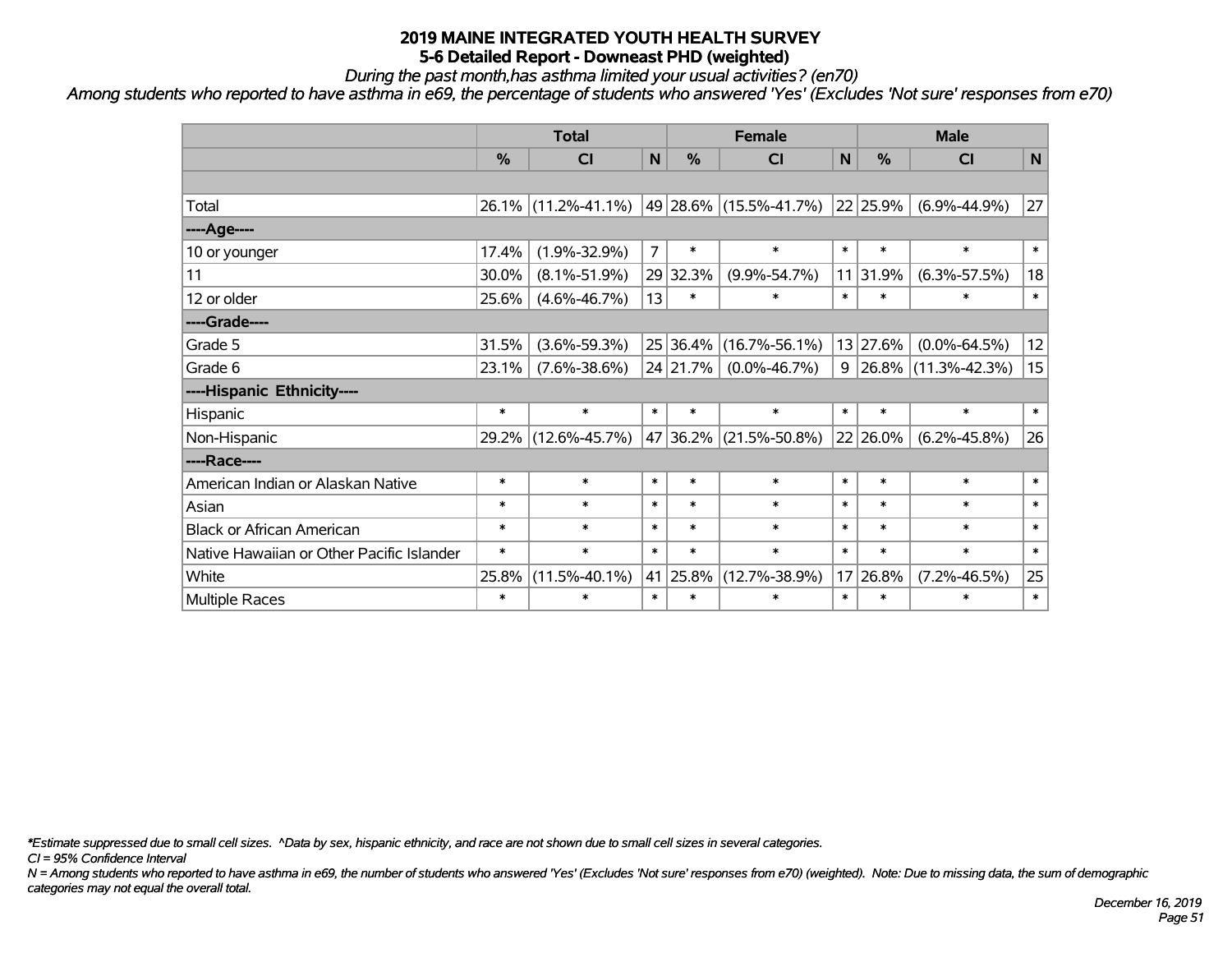*Have you missed school this year because of your asthma? (en71)*

*Among students who reported to have asthma in e69, the percentage of students who answered 'Yes' (Excludes 'Not sure' responses from e71)*

|                                           | <b>Total</b>  |                       |                |               | <b>Female</b>                 |        |               | <b>Male</b>        |         |  |  |
|-------------------------------------------|---------------|-----------------------|----------------|---------------|-------------------------------|--------|---------------|--------------------|---------|--|--|
|                                           | $\frac{0}{0}$ | CI                    | N              | $\frac{0}{0}$ | <b>CI</b>                     | N      | $\frac{0}{0}$ | <b>CI</b>          | N       |  |  |
|                                           |               |                       |                |               |                               |        |               |                    |         |  |  |
| Total                                     |               | $11.3\%$ (5.3%-17.3%) |                |               | $24 13.8\% $ (3.8%-23.8%)     | 12     | 9.9%          | $(0.0\% - 20.7\%)$ | 11      |  |  |
| ----Age----                               |               |                       |                |               |                               |        |               |                    |         |  |  |
| 10 or younger                             | 14.8%         | $(0.0\% - 31.1\%)$    | $\overline{7}$ | $\ast$        | $\ast$                        | $\ast$ | $\ast$        | $\ast$             | $\ast$  |  |  |
| 11                                        |               | $13.0\%$ (2.5%-23.5%) | 13             | $16.6\%$      | $(7.1\% - 26.1\%)$            | 6      | 12.4%         | $(0.0\% - 29.5\%)$ | 8       |  |  |
| 12 or older                               | $\ast$        | $\ast$                | $\ast$         | $\ast$        | $\ast$                        | $\ast$ | $\ast$        | $\ast$             | $\ast$  |  |  |
| ----Grade----                             |               |                       |                |               |                               |        |               |                    |         |  |  |
| Grade 5                                   | 20.4%         | $(6.0\% - 34.8\%)$    |                | 18 24.4%      | $(4.4\% - 44.4\%)$            |        | 10 16.7%      | $(0.0\% - 38.3\%)$ | $\bf 8$ |  |  |
| Grade 6                                   | 4.9%          | $(0.0\% - 11.3\%)$    | 6              | $\ast$        | $\ast$                        | $\ast$ | $\ast$        | $\ast$             | $\ast$  |  |  |
| ----Hispanic Ethnicity----                |               |                       |                |               |                               |        |               |                    |         |  |  |
| Hispanic                                  | $\ast$        | $\ast$                | $\ast$         | $\ast$        | $\ast$                        | $\ast$ | $\ast$        | $\ast$             | $\ast$  |  |  |
| Non-Hispanic                              |               | $11.7\%$ (4.0%-19.4%) |                |               | $21 16.8\%  (5.1\% - 28.4\%)$ | 12     | 8.4%          | $(0.0\% - 20.6\%)$ | 9       |  |  |
| ----Race----                              |               |                       |                |               |                               |        |               |                    |         |  |  |
| American Indian or Alaskan Native         | $\ast$        | $\ast$                | $\ast$         | $\ast$        | $\ast$                        | $\ast$ | $\ast$        | $\ast$             | $\ast$  |  |  |
| Asian                                     | $\ast$        | $\ast$                | $\ast$         | $\ast$        | $\ast$                        | $\ast$ | $\ast$        | $\ast$             | $\ast$  |  |  |
| <b>Black or African American</b>          | $\ast$        | $\ast$                | $\ast$         | $\ast$        | $\ast$                        | $\ast$ | $\ast$        | $\ast$             | $\ast$  |  |  |
| Native Hawaiian or Other Pacific Islander | $\ast$        | $\ast$                | $\ast$         | $\ast$        | $\ast$                        | $\ast$ | $\ast$        | $\ast$             | $\ast$  |  |  |
| White                                     | 13.0%         | $(6.5\% - 19.6\%)$    | 24             | 15.9%         | $(3.3\% - 28.5\%)$            | 12     | 11.2%         | $(0.0\% - 23.2\%)$ | 11      |  |  |
| Multiple Races                            | $\ast$        | $\ast$                | $\ast$         | $\ast$        | $\ast$                        | $\ast$ | $\ast$        | $\ast$             | $\ast$  |  |  |

*\*Estimate suppressed due to small cell sizes. ^Data by sex, hispanic ethnicity, and race are not shown due to small cell sizes in several categories.*

*CI = 95% Confidence Interval*

*N = Among students who reported to have asthma in e69, the number of students who answered 'Yes' (Excludes 'Not sure' responses from e71) (weighted). Note: Due to missing data, the sum of demographic categories may not equal the overall total.*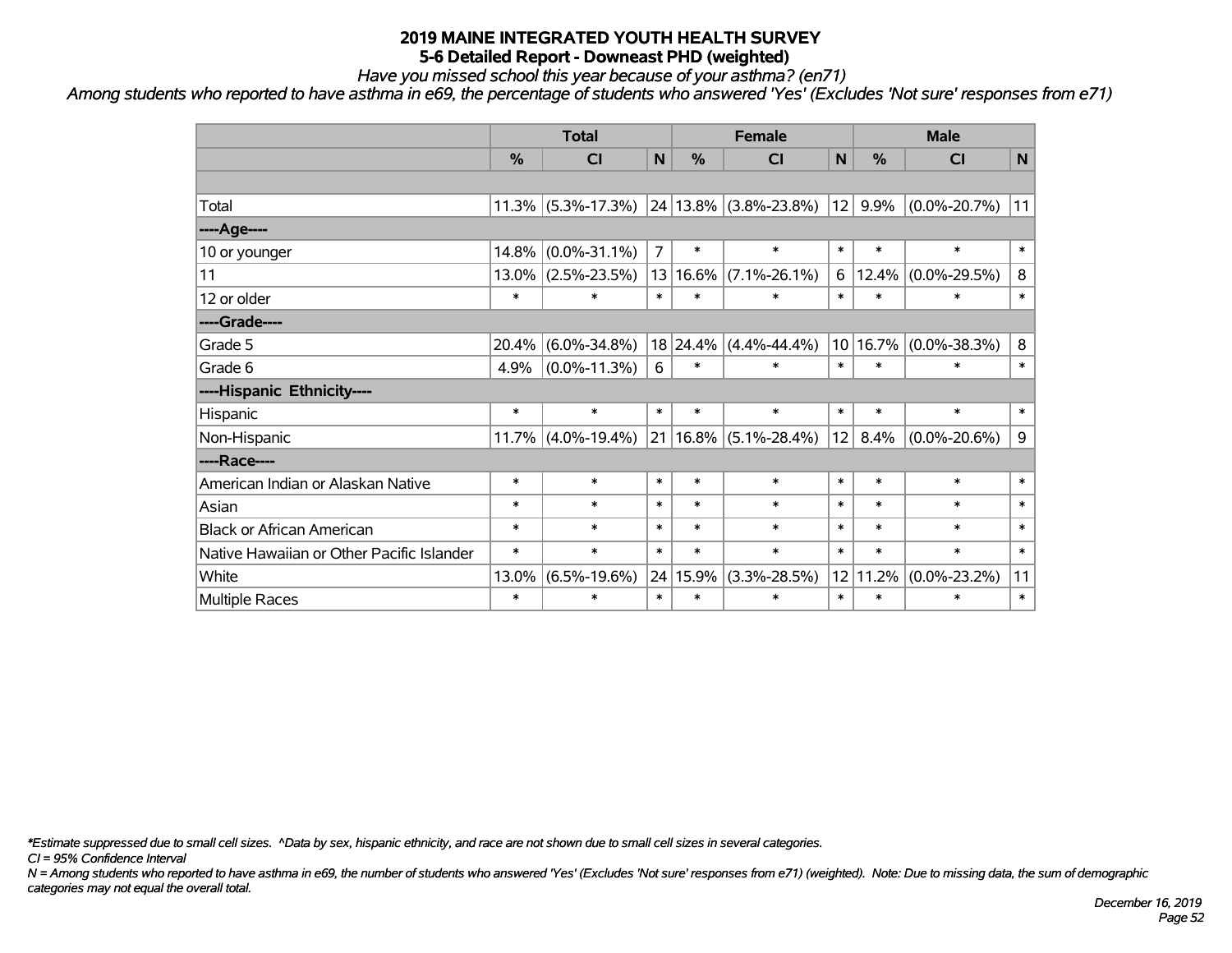*During the past month, did your asthma make it difficult for you to stay asleep? (en72)*

*Among students who reported to have asthma in e69, the percentage of students who answered 'Yes' (Excludes 'Not sure' responses from e72)*

|                                           | <b>Total</b> |                     |              |          | <b>Female</b>          | <b>Male</b> |               |                               |              |
|-------------------------------------------|--------------|---------------------|--------------|----------|------------------------|-------------|---------------|-------------------------------|--------------|
|                                           | %            | <b>CI</b>           | $\mathsf{N}$ | %        | <b>CI</b>              | N           | $\frac{0}{0}$ | <b>CI</b>                     | N            |
|                                           |              |                     |              |          |                        |             |               |                               |              |
| Total                                     |              | 26.0% (11.1%-40.8%) |              |          | 46 32.4% (11.2%-53.6%) |             |               | 23 23.1% (4.7%-41.6%)         | $ 24\rangle$ |
| ----Age----                               |              |                     |              |          |                        |             |               |                               |              |
| 10 or younger                             | 21.1%        | $(0.0\% - 54.8\%)$  | 8            | $\ast$   | $\ast$                 | $\ast$      | $\ast$        | $\ast$                        | $\ast$       |
| 11                                        | 27.9%        | $(15.4\% - 40.4\%)$ |              | 24 26.6% | $(8.5\% - 44.6\%)$     | 8           | 32.2%         | $(9.0\% - 55.5\%)$            | 16           |
| 12 or older                               | 26.5%        | $(0.0\% - 61.2\%)$  |              | 14 36.1% | $(0.0\% - 90.9\%)$     | 6           |               | $ 21.7\% $ (0.0%-50.5%)       | 8            |
| ----Grade----                             |              |                     |              |          |                        |             |               |                               |              |
| Grade 5                                   | 33.2%        | $(14.5\% - 51.9\%)$ |              | 24 35.8% | $(4.5\% - 67.1\%)$     |             | $12$  31.0%   | $(7.4\% - 54.6\%)$            | 12           |
| Grade 6                                   | 22.0%        | $(1.1\% - 42.8\%)$  |              | 22 29.4% | $(0.0\% - 64.4\%)$     |             |               | 11   19.6% $(0.0\% - 39.4\%)$ | 11           |
| ----Hispanic Ethnicity----                |              |                     |              |          |                        |             |               |                               |              |
| Hispanic                                  | $\ast$       | $\ast$              | $\ast$       | $\ast$   | $\ast$                 | $\ast$      | $\ast$        | $\ast$                        | $\ast$       |
| Non-Hispanic                              | 28.2%        | $(10.0\% - 46.3\%)$ |              |          | 42 42.0% (16.5%-67.5%) |             | 23 21.1%      | $(0.1\% - 42.2\%)$            | 19           |
| ----Race----                              |              |                     |              |          |                        |             |               |                               |              |
| American Indian or Alaskan Native         | $\ast$       | $\ast$              | $\ast$       | $\ast$   | $\ast$                 | $\ast$      | $\ast$        | $\ast$                        | $\ast$       |
| Asian                                     | $\ast$       | $\ast$              | $\ast$       | $\ast$   | $\ast$                 | $\ast$      | $\ast$        | $\ast$                        | $\ast$       |
| <b>Black or African American</b>          | $\ast$       | $\ast$              | $\ast$       | $\ast$   | $\ast$                 | $\ast$      | $\ast$        | $\ast$                        | $\ast$       |
| Native Hawaiian or Other Pacific Islander | $\ast$       | $\ast$              | $\ast$       | $\ast$   | $\ast$                 | $\ast$      | $\ast$        | $\ast$                        | $\ast$       |
| White                                     | 27.6%        | $(9.5\% - 45.7\%)$  |              | 42 30.7% | $(7.4\% - 54.0\%)$     |             | 19 26.6%      | $(6.3\% - 46.9\%)$            | 24           |
| Multiple Races                            | $\ast$       | $\ast$              | $\ast$       | $\ast$   | $\ast$                 | $\ast$      | $\ast$        | $\ast$                        | $\ast$       |

*\*Estimate suppressed due to small cell sizes. ^Data by sex, hispanic ethnicity, and race are not shown due to small cell sizes in several categories.*

*CI = 95% Confidence Interval*

*N = Among students who reported to have asthma in e69, the number of students who answered 'Yes' (Excludes 'Not sure' responses from e72) (weighted). Note: Due to missing data, the sum of demographic categories may not equal the overall total.*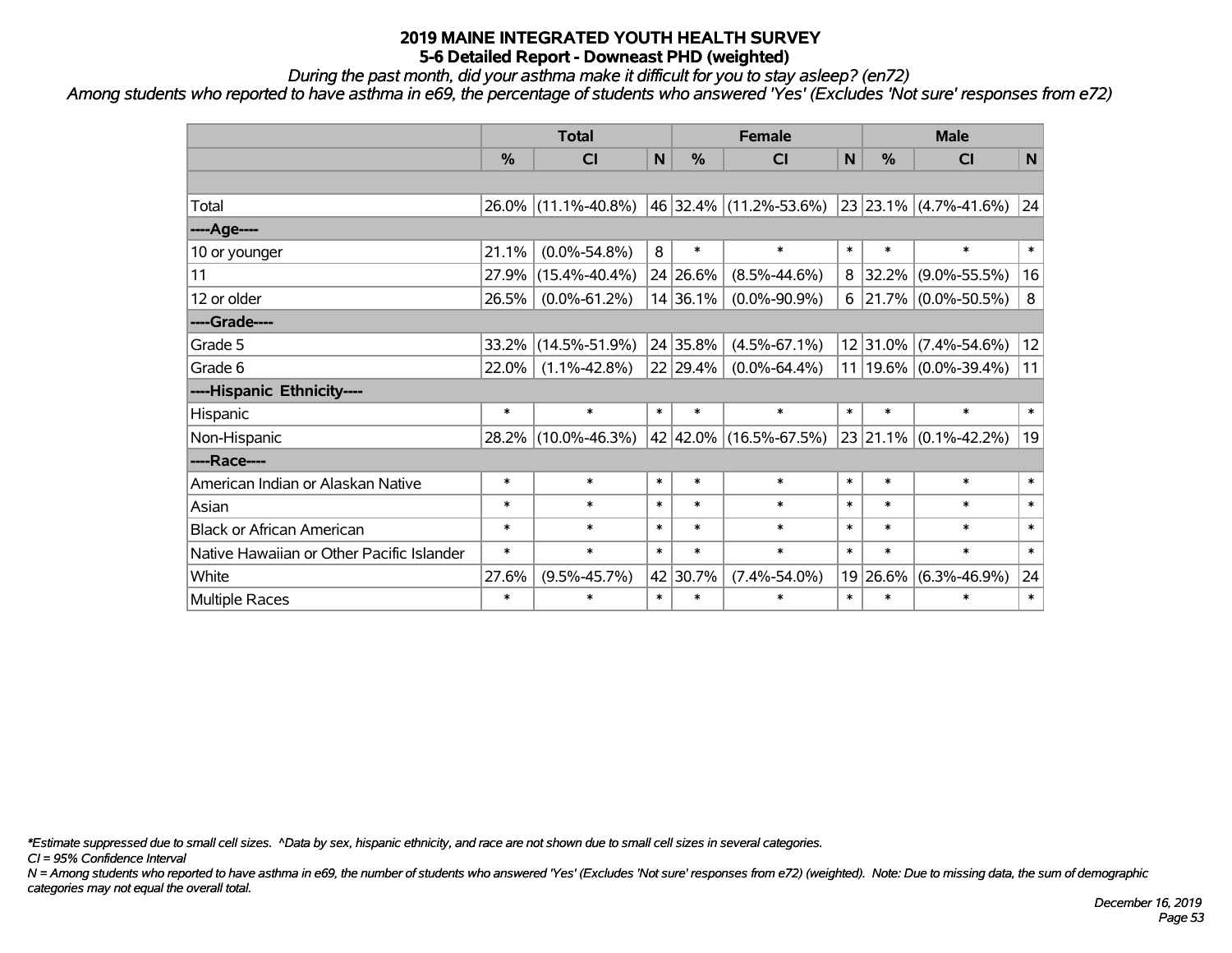*During the past month, did you ever have any symptoms of asthma such as shortness of breath, tightness in your chest, or a wheezing cough? (en73) Among students who reported to have asthma in e69, the percentage of students who answered 'Yes' (Excludes 'Not sure' responses from e73)*

|                                           | <b>Total</b>  |                        |        |        | <b>Female</b>           | <b>Male</b>  |            |                             |        |
|-------------------------------------------|---------------|------------------------|--------|--------|-------------------------|--------------|------------|-----------------------------|--------|
|                                           | $\frac{0}{0}$ | <b>CI</b>              | N      | %      | <b>CI</b>               | $\mathsf{N}$ | %          | <b>CI</b>                   | N      |
|                                           |               |                        |        |        |                         |              |            |                             |        |
| Total                                     |               | $69.5\%$ (58.3%-80.7%) |        |        | 132 70.6% (52.2%-89.0%) |              |            | 57 66.9% (53.9%-79.8%)      | 69     |
| ----Age----                               |               |                        |        |        |                         |              |            |                             |        |
| 10 or younger                             | 62.2%         | $(32.2\% - 92.3\%)$    | 22     | $\ast$ | $\ast$                  | $\ast$       | $\ast$     | $\ast$                      | $\ast$ |
| 11                                        | 69.2%         | $(51.7\% - 86.8\%)$    | 68     | 68.3%  | $(43.4\% - 93.1\%)$     | 21           | $ 66.6\% $ | $(42.6\% - 90.5\%)$         | 40     |
| 12 or older                               |               | 74.4% (60.5%-88.4%)    | 43     | $\ast$ | $\ast$                  | $\ast$       | $\ast$     | $\ast$                      | $\ast$ |
| ----Grade----                             |               |                        |        |        |                         |              |            |                             |        |
| Grade 5                                   | 65.9%         | $(49.9\% - 82.0\%)$    | 47     | 61.2%  | $(27.6\% - 94.8\%)$     |              | 22 70.7%   | $(42.6\% - 98.9\%)$         | 25     |
| Grade 6                                   |               | 70.5% (56.4%-84.5%)    | 80     |        | 78.1% (58.2%-97.9%)     |              |            | $ 35 62.1\% $ (43.2%-81.0%) | 39     |
| ----Hispanic Ethnicity----                |               |                        |        |        |                         |              |            |                             |        |
| Hispanic                                  | $\ast$        | $\ast$                 | $\ast$ | $\ast$ | $\ast$                  | $\ast$       | $\ast$     | $\ast$                      | $\ast$ |
| Non-Hispanic                              |               | 70.6% (58.0%-83.2%)    |        |        | 115 75.3% (55.1%-95.5%) |              | 51 66.0%   | $(50.7\% - 81.3\%)$         | 61     |
| ----Race----                              |               |                        |        |        |                         |              |            |                             |        |
| American Indian or Alaskan Native         | $\ast$        | $\ast$                 | $\ast$ | $\ast$ | $\ast$                  | $\ast$       | $\ast$     | $\ast$                      | $\ast$ |
| Asian                                     | $\ast$        | $\ast$                 | $\ast$ | $\ast$ | $\ast$                  | $\ast$       | $\ast$     | $\ast$                      | $\ast$ |
| <b>Black or African American</b>          | $\ast$        | $\ast$                 | $\ast$ | $\ast$ | $\ast$                  | $\ast$       | $\ast$     | $\ast$                      | $\ast$ |
| Native Hawaiian or Other Pacific Islander | $\ast$        | $\ast$                 | $\ast$ | $\ast$ | $\ast$                  | $\ast$       | $\ast$     | $\ast$                      | $\ast$ |
| White                                     | 70.3%         | $(57.8\% - 82.7\%)$    | 114    | 69.3%  | $(49.4\% - 89.2\%)$     |              | 48 69.8%   | $(56.9\% - 82.7\%)$         | 63     |
| Multiple Races                            | $\ast$        | $\ast$                 | $\ast$ | $\ast$ | $\ast$                  | $\ast$       | $\ast$     | $\ast$                      | $\ast$ |

*\*Estimate suppressed due to small cell sizes. ^Data by sex, hispanic ethnicity, and race are not shown due to small cell sizes in several categories.*

*CI = 95% Confidence Interval*

*N = Among students who reported to have asthma in e69, the number of students who answered 'Yes' (Excludes 'Not sure' responses from e73) (weighted). Note: Due to missing data, the sum of demographic categories may not equal the overall total.*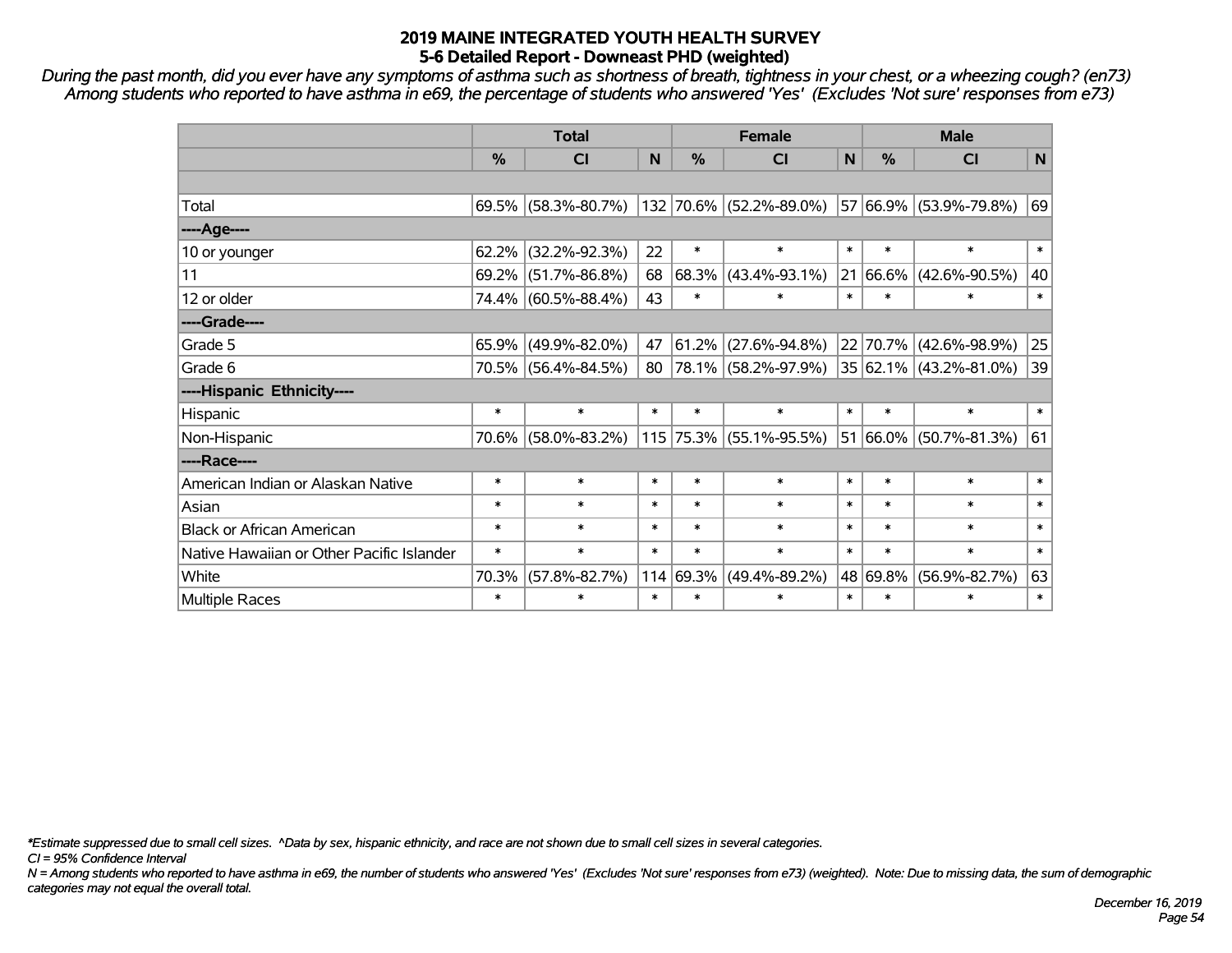#### **2019 MAINE INTEGRATED YOUTH HEALTH SURVEY 5-6 Detailed Report - Downeast PHD (weighted)** *Has a doctor or nurse ever told you that you have diabetes? (en43a) Percentage of students who answered 'Yes'*

|                                           | <b>Total</b> |                   |                |               | <b>Female</b>                               | <b>Male</b>  |          |                          |                |
|-------------------------------------------|--------------|-------------------|----------------|---------------|---------------------------------------------|--------------|----------|--------------------------|----------------|
|                                           | %            | <b>CI</b>         | N              | $\frac{0}{0}$ | <b>CI</b>                                   | $\mathsf{N}$ | %        | <b>CI</b>                | $\mathsf{N}$   |
|                                           |              |                   |                |               |                                             |              |          |                          |                |
| Total                                     | 1.2%         |                   |                |               | $(0.3\% - 2.1\%)$ 20 1.6% $(0.4\% - 2.7\%)$ |              |          | $ 13 0.7\% $ (0.0%-1.5%) | 6              |
| ----Age----                               |              |                   |                |               |                                             |              |          |                          |                |
| 10 or younger                             | $\ast$       | $\ast$            | $\ast$         | $\ast$        | $\ast$                                      | $\ast$       | $\ast$   | $\ast$                   | $\ast$         |
| 11                                        | 1.6%         | $(0.0\% - 3.2\%)$ | 13             | 1.4%          | $(0.1\% - 2.8\%)$                           | 6            | 1.4%     | $(0.0\% - 3.1\%)$        | 6              |
| 12 or older                               | $\ast$       | $\ast$            | $\ast$         | $\ast$        | $\ast$                                      | $\ast$       | $\ast$   | $\ast$                   | $\ast$         |
| ----Grade----                             |              |                   |                |               |                                             |              |          |                          |                |
| Grade 5                                   | 0.9%         | $(0.0\% - 2.1\%)$ | $\overline{7}$ | $\ast$        | $\ast$                                      | $\ast$       | $\ast$   | $\ast$                   | $\ast$         |
| Grade 6                                   | $1.6\%$      | $(0.5\% - 2.7\%)$ |                |               | $13 1.4\% $ (0.0%-3.7%)                     | 6            | 1.4%     | $(0.0\% - 2.8\%)$        | 6              |
| ----Hispanic Ethnicity----                |              |                   |                |               |                                             |              |          |                          |                |
| Hispanic                                  | $\ast$       | $\ast$            | $\ast$         | $\ast$        | $\ast$                                      | $\ast$       | $\ast$   | $\ast$                   | $\ast$         |
| Non-Hispanic                              | $1.2\%$      | $(0.2\% - 2.2\%)$ |                |               | $16 1.6\% $ (0.2%-3.0%)                     |              |          | $11 0.8\% $ (0.0%-1.7%)  | $6\phantom{1}$ |
| ----Race----                              |              |                   |                |               |                                             |              |          |                          |                |
| American Indian or Alaskan Native         | $\ast$       | $\ast$            | $\ast$         | $\ast$        | $\ast$                                      | $\ast$       | $\ast$   | $\ast$                   | $\ast$         |
| Asian                                     | $\ast$       | $\ast$            | $\ast$         | $\ast$        | $\ast$                                      | $\ast$       | $\ast$   | $\ast$                   | $\ast$         |
| <b>Black or African American</b>          | $\ast$       | $\ast$            | $\ast$         | $\ast$        | $\ast$                                      | $\ast$       | $\ast$   | $\ast$                   | $\ast$         |
| Native Hawaiian or Other Pacific Islander | $\ast$       | $\ast$            | $\ast$         | $\ast$        | $\ast$                                      | $\ast$       | $\ast$   | $\ast$                   | $\ast$         |
| White                                     | 1.3%         | $(0.2\% - 2.4\%)$ |                | 18 1.5%       | $(0.2\% - 2.8\%)$                           | 11           | $ 0.8\%$ | $(0.0\% - 1.7\%)$        | 6              |
| <b>Multiple Races</b>                     | $\ast$       | $\ast$            | $\ast$         | $\ast$        | $\ast$                                      | $\ast$       | $\ast$   | $\ast$                   | $\ast$         |

*\*Estimate suppressed due to small cell sizes. ^Data by sex, hispanic ethnicity, and race are not shown due to small cell sizes in several categories.*

*CI = 95% Confidence Interval*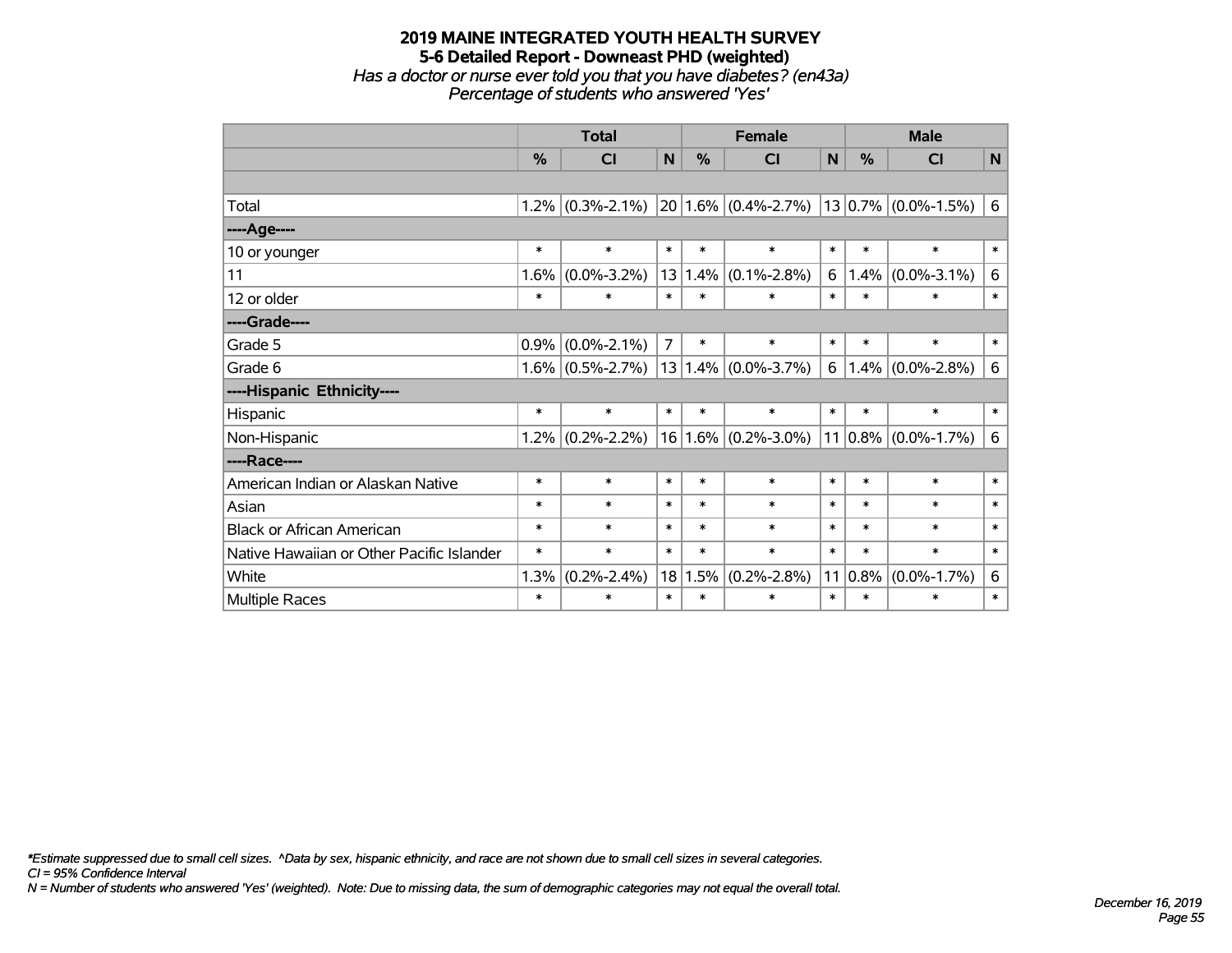*Percentage of students with diagnosed diabetes (Excludes 'Not sure' responses from e43a) (endiab)*

|                                           | <b>Total</b>  |                   |                | <b>Female</b> |                                                           |        | <b>Male</b> |                         |        |
|-------------------------------------------|---------------|-------------------|----------------|---------------|-----------------------------------------------------------|--------|-------------|-------------------------|--------|
|                                           | $\frac{0}{0}$ | CI                | $\mathbf N$    | $\%$          | <b>CI</b>                                                 | N      | $\%$        | <b>CI</b>               | N      |
|                                           |               |                   |                |               |                                                           |        |             |                         |        |
| Total                                     | 1.3%          | $(0.3\% - 2.3\%)$ |                |               | $\left  20 \right  1.7\% \left  (0.4\% - 2.9\% ) \right $ |        |             | $13 0.7\% $ (0.0%-1.5%) | 6      |
| ----Age----                               |               |                   |                |               |                                                           |        |             |                         |        |
| 10 or younger                             | $\ast$        | $\ast$            | $\ast$         | $\ast$        | $\ast$                                                    | $\ast$ | $\ast$      | $\ast$                  | $\ast$ |
| 11                                        | 1.7%          | $(0.1\% - 3.3\%)$ | 13             | 1.5%          | $(0.1\% - 3.0\%)$                                         | 6      | 1.5%        | $(0.0\% - 3.2\%)$       | 6      |
| 12 or older                               | $\ast$        | $\ast$            | $\ast$         | $\ast$        | $\ast$                                                    | $\ast$ | $\ast$      | $\ast$                  | $\ast$ |
| ----Grade----                             |               |                   |                |               |                                                           |        |             |                         |        |
| Grade 5                                   | 0.9%          | $(0.0\% - 2.2\%)$ | $\overline{7}$ | $\ast$        | $\ast$                                                    | $\ast$ | $\ast$      | $\ast$                  | $\ast$ |
| Grade 6                                   | $1.7\%$       | $(0.5\% - 2.8\%)$ |                |               | $13 1.5\% $ (0.0%-3.9%)                                   | 6      |             | $1.4\%$ (0.0%-2.9%)     | 6      |
| ----Hispanic Ethnicity----                |               |                   |                |               |                                                           |        |             |                         |        |
| Hispanic                                  | $\ast$        | $\ast$            | $\ast$         | $\ast$        | $\ast$                                                    | $\ast$ | $\ast$      | $\ast$                  | $\ast$ |
| Non-Hispanic                              | 1.2%          | $(0.2\% - 2.2\%)$ |                |               | $16 1.7\% $ (0.2%-3.2%)                                   |        |             | $11 0.8\% $ (0.0%-1.7%) | 6      |
| ----Race----                              |               |                   |                |               |                                                           |        |             |                         |        |
| American Indian or Alaskan Native         | $\ast$        | $\ast$            | $\ast$         | $\ast$        | $\ast$                                                    | $\ast$ | $\ast$      | $\ast$                  | $\ast$ |
| Asian                                     | $\ast$        | $\ast$            | $\ast$         | $\ast$        | $\ast$                                                    | $\ast$ | $\ast$      | $\ast$                  | $\ast$ |
| <b>Black or African American</b>          | $\ast$        | $\ast$            | $\ast$         | $\ast$        | $\ast$                                                    | $\ast$ | $\ast$      | $\ast$                  | $\ast$ |
| Native Hawaiian or Other Pacific Islander | $\ast$        | $\ast$            | $\ast$         | $\ast$        | $\ast$                                                    | $\ast$ | $\ast$      | $\ast$                  | $\ast$ |
| White                                     | 1.3%          | $(0.2\% - 2.5\%)$ | 18             | 1.6%          | $(0.2\% - 3.0\%)$                                         |        | $11 0.8\%$  | $(0.0\% - 1.7\%)$       | 6      |
| Multiple Races                            | $\ast$        | $\ast$            | $\ast$         | $\ast$        | $\ast$                                                    | $\ast$ | $\ast$      | $\ast$                  | $\ast$ |

*\*Estimate suppressed due to small cell sizes. ^Data by sex, hispanic ethnicity, and race are not shown due to small cell sizes in several categories.*

*CI = 95% Confidence Interval*

*N = Number of students with diagnosed diabetes (Excludes 'Not sure' responses from e43a) (weighted). Note: Due to missing data, the sum of demographic categories may not equal the overall total.*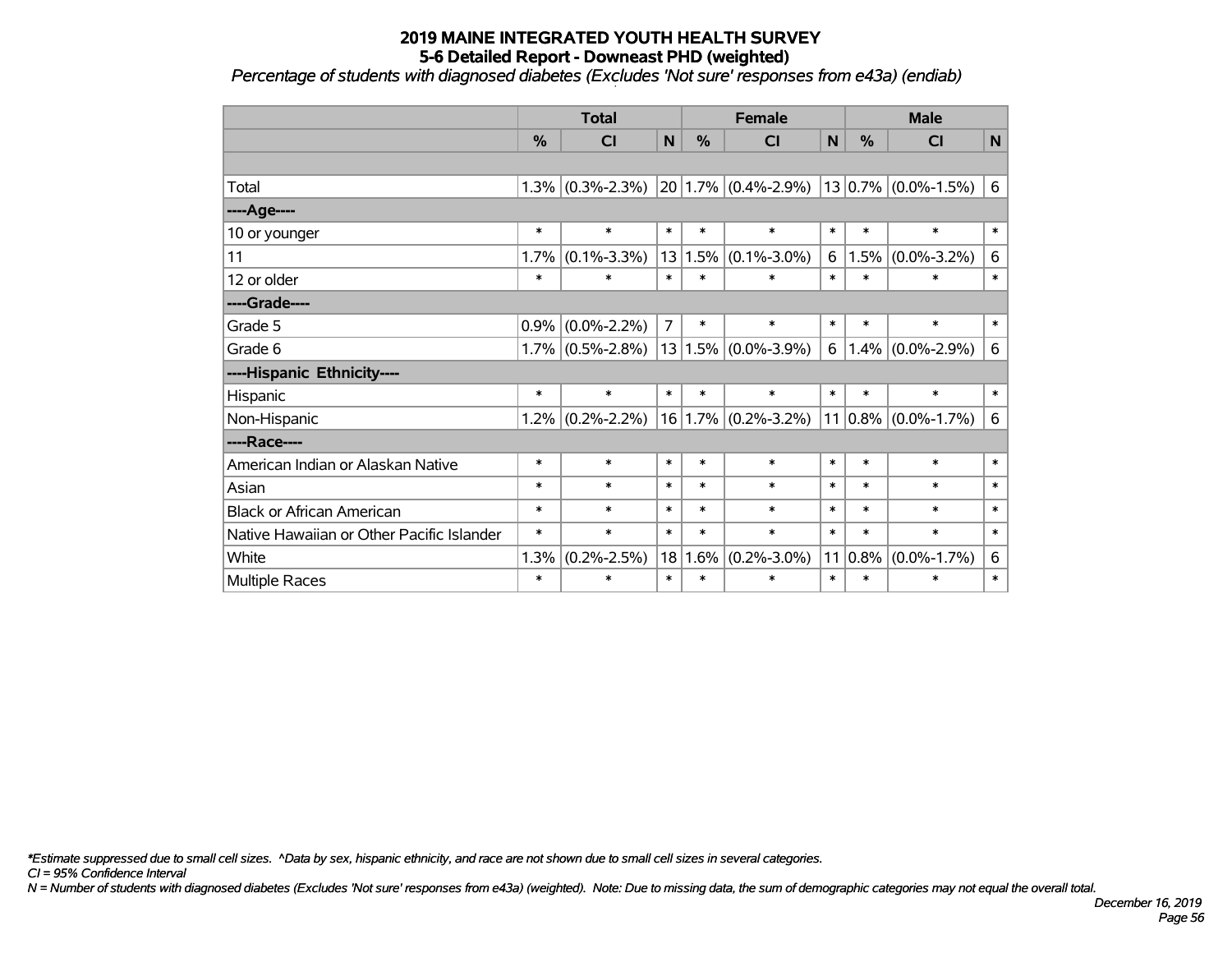*When was the last time you saw a dentist or dental hygienist for a check-up, exam, teeth cleaning, or other dental work? (en60) Percentage of students who answered 'During the past 12 months (1 year)' (Excludes 'Not sure' responses from e60)*

|                                           | <b>Total</b>  |                     | <b>Female</b> |               |                           | <b>Male</b> |               |                         |        |
|-------------------------------------------|---------------|---------------------|---------------|---------------|---------------------------|-------------|---------------|-------------------------|--------|
|                                           | $\frac{0}{0}$ | <b>CI</b>           | N             | $\frac{0}{0}$ | <b>CI</b>                 | N           | $\frac{0}{0}$ | <b>CI</b>               | N.     |
|                                           |               |                     |               |               |                           |             |               |                         |        |
| Total                                     |               | 85.8% (82.2%-89.5%) |               |               | 1,089 87.1% (83.8%-90.3%) |             |               | 519 84.4% (78.5%-90.3%) | 554    |
| ----Age----                               |               |                     |               |               |                           |             |               |                         |        |
| 10 or younger                             | 81.3%         | $(75.7\% - 86.9\%)$ | 272           | 85.4%         | $(78.1\% - 92.6\%)$       |             | 157 75.8%     | $(62.6\% - 89.0\%)$     | 112    |
| 11                                        |               | 88.0% (83.2%-92.8%) | 534           | 87.5%         | $(82.6\% - 92.4\%)$       |             |               | 243 88.1% (79.2%-96.9%) | 282    |
| 12 or older                               |               | 86.4% (80.4%-92.4%) | 280           |               | 88.6% (80.3%-96.9%)       |             |               | 120 84.5% (76.6%-92.5%) | 157    |
| ----Grade----                             |               |                     |               |               |                           |             |               |                         |        |
| Grade 5                                   | 84.2%         | $(80.0\% - 88.3\%)$ | 493           | 86.9%         | $(81.9\% - 91.9\%)$       |             |               | 247 81.4% (72.0%-90.8%) | 243    |
| Grade 6                                   |               | 88.3% (83.9%-92.8%) | 592           |               | 88.3%   (85.1%-91.5%)     |             |               | 272 88.0% (80.0%-96.0%) | 307    |
| ----Hispanic Ethnicity----                |               |                     |               |               |                           |             |               |                         |        |
| Hispanic                                  | $\ast$        | $\ast$              | $\ast$        | $\ast$        | $\ast$                    | $\ast$      | $\ast$        | $\ast$                  | $\ast$ |
| Non-Hispanic                              |               | 86.4% (82.9%-89.9%) | 932           | 86.9%         | $(83.2\% - 90.6\%)$       |             |               | 441 85.6% (79.9%-91.3%) | 477    |
| ----Race----                              |               |                     |               |               |                           |             |               |                         |        |
| American Indian or Alaskan Native         | 61.0%         | $(35.0\% - 87.0\%)$ | 26            | $\ast$        | $\ast$                    | $\ast$      | $\ast$        | $\ast$                  | $\ast$ |
| Asian                                     | $\ast$        | $\ast$              | $\ast$        | $\ast$        | $\ast$                    | $\ast$      | $\ast$        | $\ast$                  | $\ast$ |
| <b>Black or African American</b>          | 71.0%         | $(43.5\% - 98.5\%)$ | 21            | $\ast$        | $\ast$                    | $\ast$      | $\ast$        | $\ast$                  | $\ast$ |
| Native Hawaiian or Other Pacific Islander | $\ast$        | $\ast$              | $\ast$        | $\ast$        | $\ast$                    | $\ast$      | $\ast$        | $\ast$                  | $\ast$ |
| White                                     | 87.1%         | $(83.5\% - 90.7\%)$ | 950           | 87.9%         | $(83.9\% - 91.8\%)$       | 451         | 86.0%         | $(80.9\% - 91.1\%)$     | 483    |
| Multiple Races                            | $\ast$        | $\ast$              | $\ast$        | $\ast$        | $\ast$                    | $\ast$      | $\ast$        | $\ast$                  | $\ast$ |

*\*Estimate suppressed due to small cell sizes. ^Data by sex, hispanic ethnicity, and race are not shown due to small cell sizes in several categories.*

*CI = 95% Confidence Interval*

*N = Number of students who answered 'During the past 12 months (1 year)' (Excludes 'Not sure' responses from e60) (weighted). Note: Due to missing data, the sum of demographic categories may not equal the overall total.*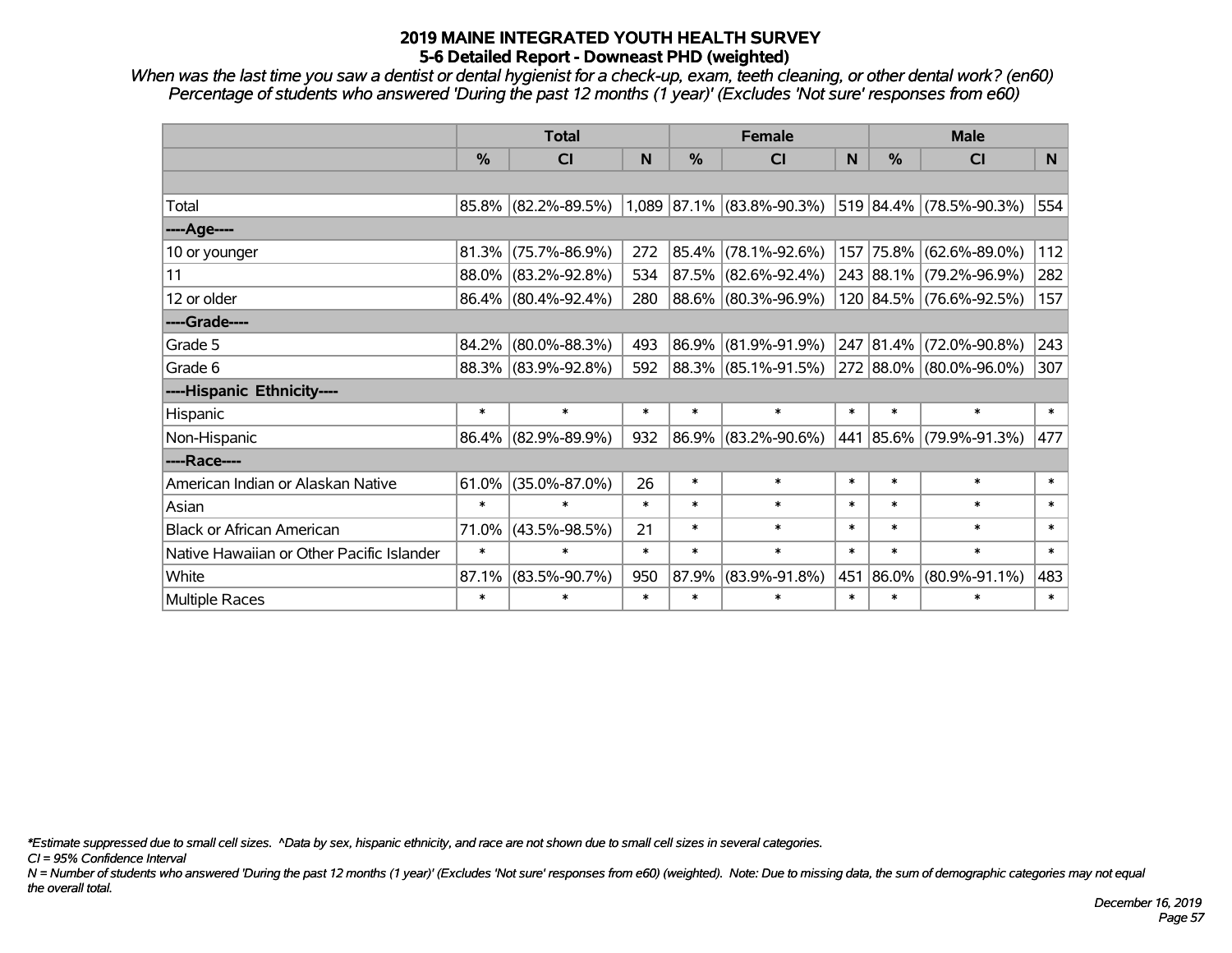*Have you missed any school this year because of problems with your teeth? For example, you needed to get a cavity filled or your tooth hurt. We are not asking about missing school to see a dentist for a regular check-up or cleaning. (en61) Percentage of students who answered 'Yes' (Excludes 'Don't know' responses from e61)*

|                                           | <b>Total</b>  |                        |                 |               | <b>Female</b>               | <b>Male</b> |               |                          |        |
|-------------------------------------------|---------------|------------------------|-----------------|---------------|-----------------------------|-------------|---------------|--------------------------|--------|
|                                           | $\frac{0}{0}$ | C <sub>l</sub>         | N               | $\frac{0}{0}$ | <b>CI</b>                   | N           | $\frac{0}{0}$ | <b>CI</b>                | N      |
|                                           |               |                        |                 |               |                             |             |               |                          |        |
| Total                                     |               | 17.3% (13.3%-21.3%)    |                 |               | 261   17.3%   (12.3%-22.2%) |             |               | 125 17.2% (12.3%-22.1%)  | 131    |
| $---Age---$                               |               |                        |                 |               |                             |             |               |                          |        |
| 10 or younger                             | 14.1%         | $(5.7\% - 22.5\%)$     | 59              | 16.6%         | $(9.5\% - 23.8\%)$          | 39          | 11.0%         | $(0.0\% - 23.7\%)$       | 20     |
| 11                                        | 19.7%         | $(14.2\% - 25.3\%)$    | 147             | 19.7%         | $(13.7\% - 25.7\%)$         | 67          | $19.2\%$      | $(11.5\% - 26.8\%)$      | 75     |
| 12 or older                               | 16.2%         | $(9.8\% - 22.7\%)$     | 56              | 12.7%         | $(5.3\% - 20.2\%)$          | 19          |               | 19.3% (10.5%-28.2%)      | 36     |
| ----Grade----                             |               |                        |                 |               |                             |             |               |                          |        |
| Grade 5                                   |               | 17.5% (11.7%-23.4%)    |                 | 132 20.1%     | $(15.1\% - 25.1\%)$         | 74          | 14.5%         | $(4.1\% - 24.8\%)$       | 54     |
| Grade 6                                   |               | 17.4% (11.9%-23.0%)    |                 | 129 14.6%     | $(7.6\% - 21.5\%)$          | 51          |               | $ 20.3\% $ (13.3%-27.3%) | 77     |
| ----Hispanic Ethnicity----                |               |                        |                 |               |                             |             |               |                          |        |
| Hispanic                                  |               | $33.4\%$ (15.1%-51.7%) | 10 <sup>°</sup> | $\ast$        | $\ast$                      | $\ast$      | $\ast$        | $\ast$                   | $\ast$ |
| Non-Hispanic                              |               | 17.9% (13.0%-22.8%)    |                 |               | 226   16.8%   (10.6%-23.0%) | 99          |               | 18.8% (13.3%-24.3%)      | 124    |
| ----Race----                              |               |                        |                 |               |                             |             |               |                          |        |
| American Indian or Alaskan Native         | 35.6%         | $(6.7\% - 64.5\%)$     | 18              | $\ast$        | $\ast$                      | $\ast$      | $\ast$        | $\ast$                   | $\ast$ |
| Asian                                     | $\ast$        | $\ast$                 | $\ast$          | $\ast$        | $\ast$                      | $\ast$      | $\ast$        | $\ast$                   | $\ast$ |
| <b>Black or African American</b>          | $\ast$        | $\ast$                 | $\ast$          | $\ast$        | $\ast$                      | $\ast$      | $\ast$        | $\ast$                   | $\ast$ |
| Native Hawaiian or Other Pacific Islander | $\ast$        | $\ast$                 | $\ast$          | $\ast$        | $\ast$                      | $\ast$      | $\ast$        | $\ast$                   | $\ast$ |
| White                                     | 16.7%         | $(11.9\% - 21.5\%)$    | 217             | 14.9%         | $(10.1\% - 19.7\%)$         | 93          | 18.1%         | $(11.3\% - 24.9\%)$      | 119    |
| <b>Multiple Races</b>                     |               | 25.6% (10.5%-40.7%)    | 13              | $\ast$        | $\ast$                      | $\ast$      | $\ast$        | $\ast$                   | $\ast$ |

*\*Estimate suppressed due to small cell sizes. ^Data by sex, hispanic ethnicity, and race are not shown due to small cell sizes in several categories.*

*CI = 95% Confidence Interval*

*N = Number of students who answered 'Yes' (Excludes 'Don't know' responses from e61) (weighted). Note: Due to missing data, the sum of demographic categories may not equal the overall total.*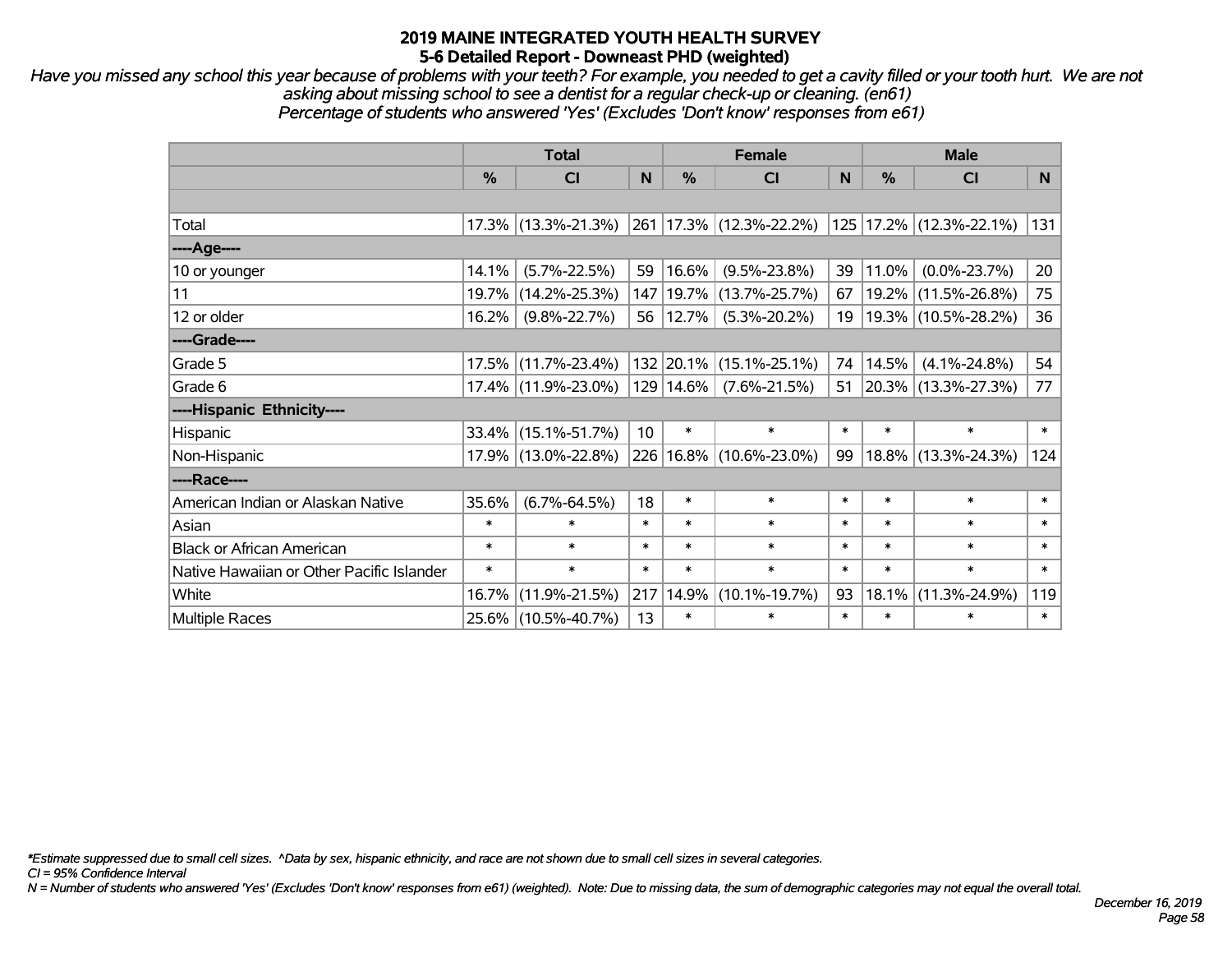*When you are outside for more than one hour on a sunny day, how often do you wear sunscreen with an SPF of 15 or higher? (en46) Percentage of students who answered 'Most of the time' or 'Always'*

|                                           | <b>Total</b> |                        |                |           | <b>Female</b>             | <b>Male</b> |               |                         |                |
|-------------------------------------------|--------------|------------------------|----------------|-----------|---------------------------|-------------|---------------|-------------------------|----------------|
|                                           | %            | <b>CI</b>              | N              | %         | <b>CI</b>                 | N           | $\frac{0}{0}$ | <b>CI</b>               | N <sub>1</sub> |
|                                           |              |                        |                |           |                           |             |               |                         |                |
| Total                                     |              | 45.7% (39.5%-51.9%)    |                |           | 746 54.0% (47.8%-60.3%)   |             |               | 434 38.0% (30.0%-46.0%) | 305            |
| ----Age----                               |              |                        |                |           |                           |             |               |                         |                |
| 10 or younger                             | 50.7%        | $(42.1\% - 59.3\%)$    |                |           | 221 56.8% (46.0%-67.6%)   |             | 146 40.8%     | $(25.6\% - 56.0\%)$     | 72             |
| 11                                        | 45.5%        | $(37.8\% - 53.1\%)$    |                |           | 366 54.5% (47.4%-61.5%)   |             | 206 38.9%     | $(29.3\% - 48.5\%)$     | 160            |
| 12 or older                               |              | $41.0\%$ (33.8%-48.3%) |                |           | 159 48.8% (36.3%-61.3%)   |             |               | 82 34.5% (24.8%-44.3%)  | 73             |
| ----Grade----                             |              |                        |                |           |                           |             |               |                         |                |
| Grade 5                                   | 47.6%        | $(40.1\% - 55.1\%)$    |                |           | 380 51.2% (43.3%-59.1%)   |             | 209 43.7%     | $(34.0\% - 53.4\%)$     | 167            |
| Grade 6                                   |              | 44.7% (38.3%-51.1%)    |                |           | 366 57.8% (49.5%-66.1%)   |             |               | 225 33.5% (23.7%-43.3%) | 138            |
| ----Hispanic Ethnicity----                |              |                        |                |           |                           |             |               |                         |                |
| Hispanic                                  | 27.7%        | $(12.3\% - 43.2\%)$    | 10             | $\ast$    | $\ast$                    | $\ast$      | $\ast$        | $\ast$                  | $\ast$         |
| Non-Hispanic                              |              | $47.8\%$ (40.1%-55.6%) |                |           | $653$ 55.1% (45.8%-64.4%) |             | 369 40.8%     | $(33.6\% - 48.0\%)$     | 277            |
| ----Race----                              |              |                        |                |           |                           |             |               |                         |                |
| American Indian or Alaskan Native         | 14.7%        | $(4.0\% - 25.4\%)$     | 10             | $\ast$    | $\ast$                    | $\ast$      | $\ast$        | $\ast$                  | $\ast$         |
| Asian                                     | $\ast$       | $\ast$                 | $\ast$         | $\ast$    | $\ast$                    | $\ast$      | $\ast$        | $\ast$                  | $\ast$         |
| <b>Black or African American</b>          | 21.5%        | $(0.0\% - 44.2\%)$     | $\overline{7}$ | $\ast$    | $\ast$                    | $\ast$      | $\ast$        | $\ast$                  | $\ast$         |
| Native Hawaiian or Other Pacific Islander | $\ast$       | $\ast$                 | $\ast$         | $\ast$    | $\ast$                    | $\ast$      | $\ast$        | $\ast$                  | $\pmb{\ast}$   |
| White                                     | 47.7%        | $(40.5\% - 55.0\%)$    |                | 673 55.7% | $(48.3\% - 63.1\%)$       | 387         | 40.3%         | $(31.7\% - 49.0\%)$     | 279            |
| Multiple Races                            |              | 38.6% (23.5%-53.8%)    | 20             | $\ast$    | $\ast$                    | $\ast$      | $\ast$        | *                       | $\ast$         |

*\*Estimate suppressed due to small cell sizes. ^Data by sex, hispanic ethnicity, and race are not shown due to small cell sizes in several categories.*

*CI = 95% Confidence Interval*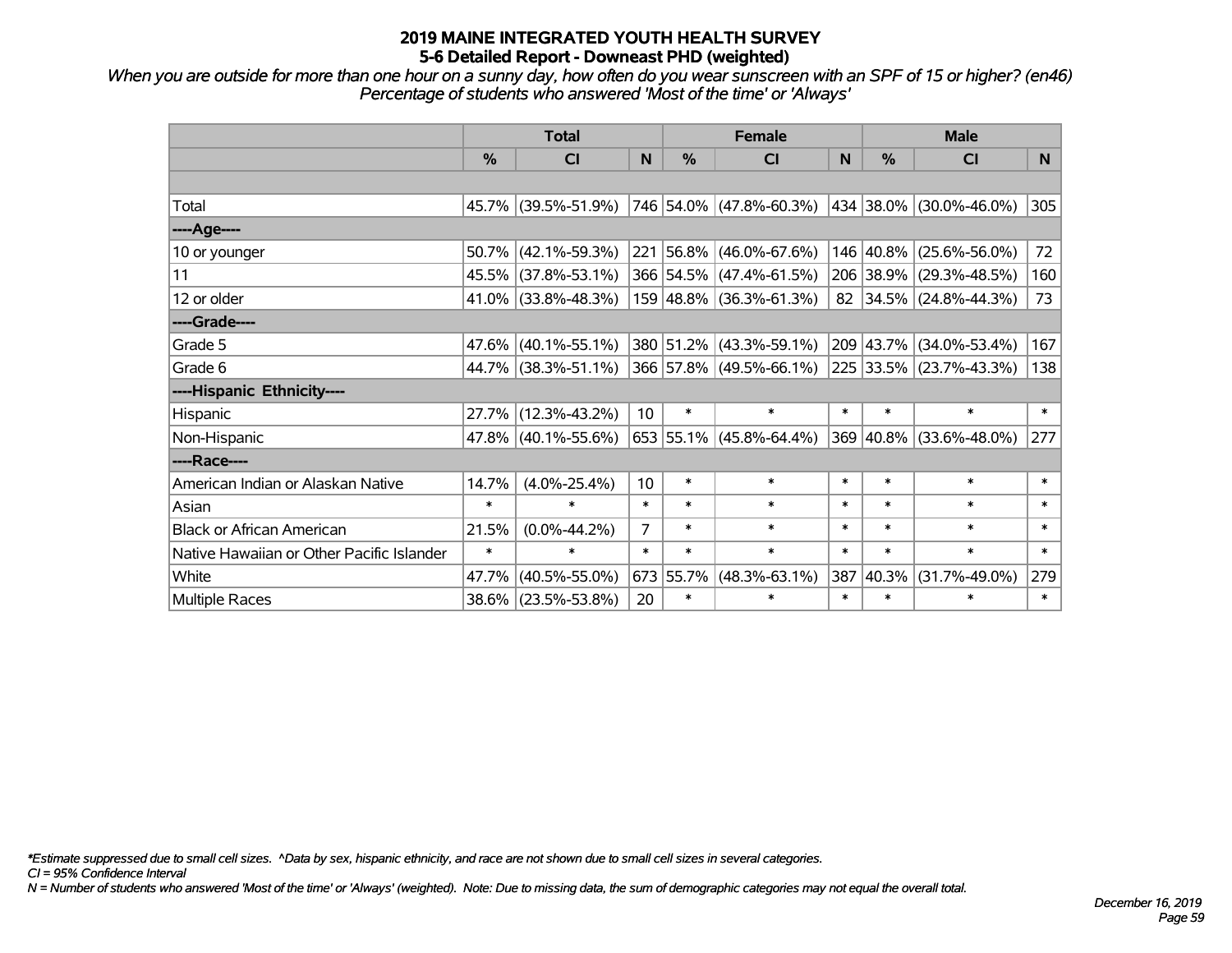*When you are outside for more than one hour on a sunny day, how often do you do one of the following: stay in the shade, wear clothing that covers most of your arms and legs, or wear a hat? (en47)*

*Percentage of students who answered 'Most of the time' or 'Always'*

|                                           | <b>Total</b> |                        |        | <b>Female</b> | <b>Male</b>             |        |               |                             |                |
|-------------------------------------------|--------------|------------------------|--------|---------------|-------------------------|--------|---------------|-----------------------------|----------------|
|                                           | $\%$         | <b>CI</b>              | N      | $\%$          | <b>CI</b>               | N      | %             | <b>CI</b>                   | N <sub>1</sub> |
|                                           |              |                        |        |               |                         |        |               |                             |                |
| Total                                     |              | 34.9% (29.4%-40.3%)    |        |               | 575 28.6% (20.4%-36.8%) |        |               | 233 40.5% (32.9%-48.2%)     | 328            |
| ----Age----                               |              |                        |        |               |                         |        |               |                             |                |
| 10 or younger                             | 38.0%        | $(25.4\% - 50.6\%)$    |        | 166 38.9%     | $(27.5\% - 50.4\%)$     | 100    | 35.3%         | $(14.9\% - 55.8\%)$         | 62             |
| 11                                        |              | 33.3% (26.6%-40.0%)    |        |               | 274 24.2% (16.3%-32.1%) |        | 94 $ 41.3\% $ | $(32.6\% - 49.9\%)$         | 173            |
| 12 or older                               |              | 34.0% (26.1%-41.9%)    |        |               | 132 22.9% (12.5%-33.3%) |        |               | 39 42.3% (29.8%-54.8%)      | 89             |
| ----Grade----                             |              |                        |        |               |                         |        |               |                             |                |
| Grade 5                                   |              | 36.7% (29.0%-44.5%)    |        | 299 34.0%     | $(23.0\% - 44.9\%)$     | 140    | $39.4\%$      | $(24.4\% - 54.4\%)$         | 156            |
| Grade 6                                   |              | $33.0\%$ (28.0%-38.0%) |        |               | 273 23.4% (16.6%-30.3%) |        |               | 93 $ 41.1\% $ (34.1%-48.1%) | 169            |
| ----Hispanic Ethnicity----                |              |                        |        |               |                         |        |               |                             |                |
| Hispanic                                  |              | 40.3% (22.0%-58.7%)    | 14     | $\ast$        | $\ast$                  | $\ast$ | $\ast$        | $\ast$                      | $\ast$         |
| Non-Hispanic                              |              | 35.2% (28.5%-41.9%)    |        |               | 488 27.9% (17.2%-38.6%) |        | 189 41.8%     | $(33.2\% - 50.3\%)$         | 288            |
| ----Race----                              |              |                        |        |               |                         |        |               |                             |                |
| American Indian or Alaskan Native         | 18.8%        | $(5.3\% - 32.3\%)$     | 12     | $\ast$        | $\ast$                  | $\ast$ | $\ast$        | $\ast$                      | $\ast$         |
| Asian                                     | $\ast$       | $\ast$                 | $\ast$ | $\ast$        | $\ast$                  | $\ast$ | $\ast$        | $\ast$                      | $\ast$         |
| <b>Black or African American</b>          | 28.5%        | $(0.0\% - 57.3\%)$     | 8      | $\ast$        | $\ast$                  | $\ast$ | $\ast$        | $\ast$                      | $\ast$         |
| Native Hawaiian or Other Pacific Islander | $\ast$       | $\ast$                 | $\ast$ | $\ast$        | $\ast$                  | $\ast$ | $\ast$        | $\ast$                      | $\ast$         |
| White                                     | 35.7%        | $(29.7\% - 41.7\%)$    | 510    | 28.5%         | $(20.1\% - 37.0\%)$     | 201    | 42.0%         | $(32.6\% - 51.5\%)$         | 294            |
| <b>Multiple Races</b>                     | 30.6%        | $(7.5\% - 53.6\%)$     | 16     | $\ast$        | $\ast$                  | $\ast$ | $\ast$        | $\ast$                      | $\ast$         |

*\*Estimate suppressed due to small cell sizes. ^Data by sex, hispanic ethnicity, and race are not shown due to small cell sizes in several categories.*

*CI = 95% Confidence Interval*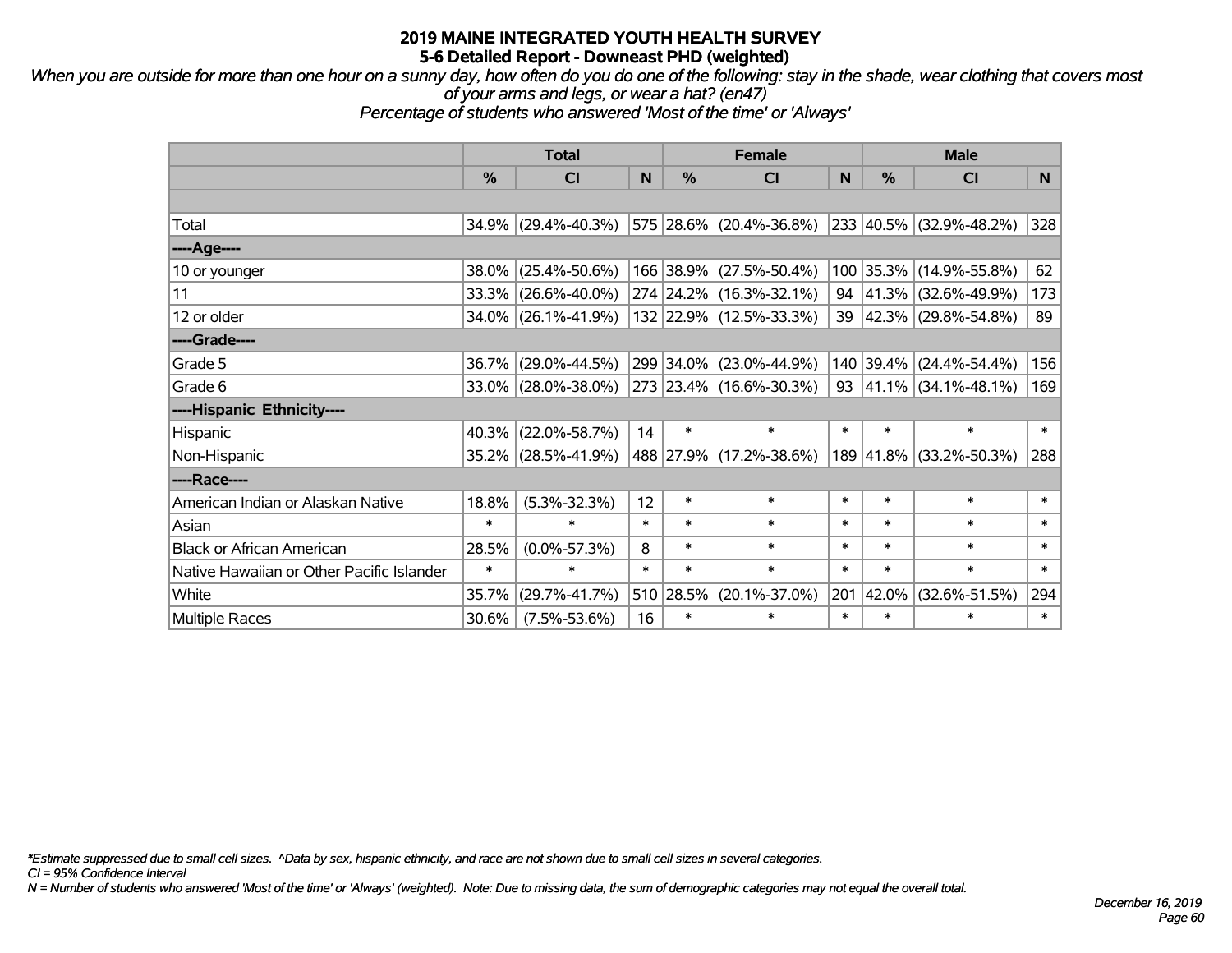*During the past year, have you had any sunburns? (A sunburn is any reddening or burn of the skin that lasts until the next day.) (en48) Percentage of students who answered 'Yes'*

|                                           | <b>Total</b> |                        |        | <b>Female</b> | <b>Male</b>             |                 |               |                         |                 |
|-------------------------------------------|--------------|------------------------|--------|---------------|-------------------------|-----------------|---------------|-------------------------|-----------------|
|                                           | %            | CI                     | N      | %             | <b>CI</b>               | N               | $\frac{0}{0}$ | <b>CI</b>               | N <sub>1</sub>  |
|                                           |              |                        |        |               |                         |                 |               |                         |                 |
| Total                                     |              | 49.5% (46.0%-53.0%)    |        |               | 822 49.9% (46.6%-53.3%) |                 |               | 406 48.6% (41.8%-55.3%) | 399             |
| ----Age----                               |              |                        |        |               |                         |                 |               |                         |                 |
| 10 or younger                             | 45.1%        | $(33.5\% - 56.8\%)$    |        |               | 203 39.2% (27.4%-51.0%) |                 | 102 52.4%     | $(37.1\% - 67.6\%)$     | 97              |
| 11                                        | 53.6%        | $(47.2\% - 60.1\%)$    |        |               | 444 56.4% (47.0%-65.7%) |                 | 219 50.7%     | $(41.3\% - 60.0\%)$     | 215             |
| 12 or older                               |              | 46.2% (37.7%-54.6%)    |        |               | 175 51.7% (37.8%-65.5%) |                 |               | 85 41.7% (26.5%-56.9%)  | 86              |
| ----Grade----                             |              |                        |        |               |                         |                 |               |                         |                 |
| Grade 5                                   | 50.2%        | $(44.0\% - 56.4\%)$    |        |               | 415 46.2% (40.2%-52.2%) |                 | 192 54.3%     | $(44.7\% - 64.0\%)$     | 220             |
| Grade 6                                   |              | 49.7% (43.4%-55.9%)    |        |               | 407 54.6% (47.3%-61.9%) |                 |               | 214 43.9% (34.2%-53.5%) | 179             |
| ----Hispanic Ethnicity----                |              |                        |        |               |                         |                 |               |                         |                 |
| Hispanic                                  | 37.0%        | $(12.0\% - 62.0\%)$    | 13     | $\ast$        | $\ast$                  | $\ast$          | $\ast$        | $\ast$                  | $\ast$          |
| Non-Hispanic                              |              | $50.3\%$ (45.9%-54.8%) |        |               | 700 50.9% (45.2%-56.7%) |                 | 345 49.0%     | $(40.1\% - 57.9\%)$     | 341             |
| ----Race----                              |              |                        |        |               |                         |                 |               |                         |                 |
| American Indian or Alaskan Native         | 33.9%        | $(7.3\% - 60.5\%)$     | 22     | 38.4%         | $(0.0\% - 83.0\%)$      | 12 <sup>2</sup> | 29.8%         | $(6.5\% - 53.2\%)$      | 10 <sup>1</sup> |
| Asian                                     | $\ast$       | $\ast$                 | $\ast$ | $\ast$        | $\ast$                  | $\ast$          | $\ast$        | $\ast$                  | $\ast$          |
| <b>Black or African American</b>          | $\ast$       | $\ast$                 | $\ast$ | $\ast$        | $\ast$                  | $\ast$          | $\ast$        | $\ast$                  | $\ast$          |
| Native Hawaiian or Other Pacific Islander | $\ast$       | $\ast$                 | $\ast$ | $\ast$        | $\ast$                  | $\ast$          | $\ast$        | $\ast$                  | $\ast$          |
| White                                     | 51.1%        | $(47.3\% - 54.9\%)$    |        | 734 51.9%     | $(47.5\% - 56.2\%)$     | 366             | 50.1%         | $(43.0\% - 57.1\%)$     | 354             |
| Multiple Races                            |              | $31.9\%$ (17.3%-46.4%) | 16     | $\ast$        | $\ast$                  | $\ast$          | $\ast$        | *                       | $\ast$          |

*\*Estimate suppressed due to small cell sizes. ^Data by sex, hispanic ethnicity, and race are not shown due to small cell sizes in several categories.*

*CI = 95% Confidence Interval*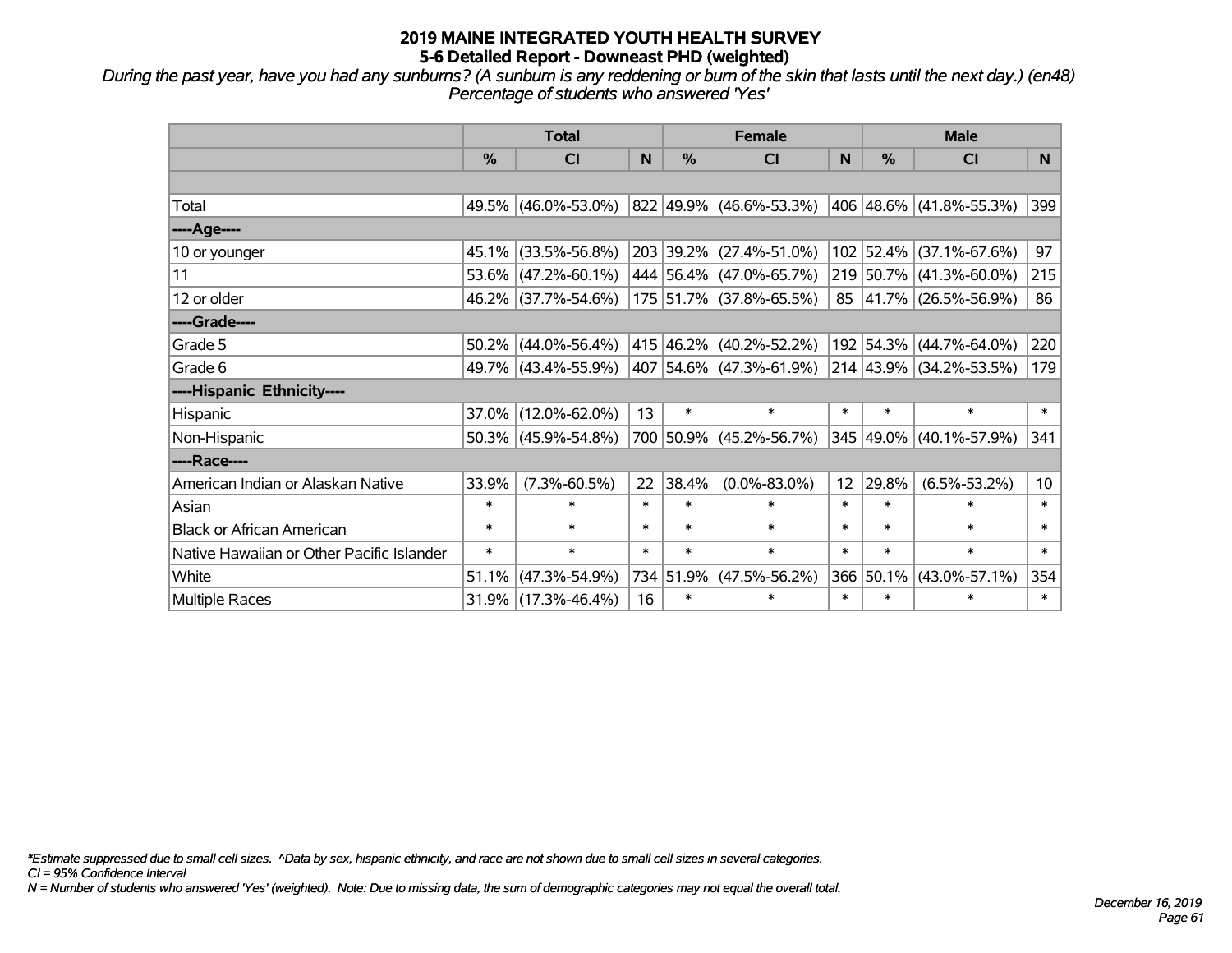*During the past year, have you had any sunburns? (A sunburn is any reddening or burn of the skin that lasts until the next day.) (en48\_2) Percentage of students who answered 'Yes' (Excludes 'Not sure' responses from e48)*

|                                           | <b>Total</b>  |                        |        | <b>Female</b> |                                 |                 | <b>Male</b>   |                         |                  |
|-------------------------------------------|---------------|------------------------|--------|---------------|---------------------------------|-----------------|---------------|-------------------------|------------------|
|                                           | $\frac{0}{0}$ | <b>CI</b>              | N      | $\frac{0}{0}$ | <b>CI</b>                       | N               | $\frac{0}{0}$ | <b>CI</b>               | N <sub>1</sub>   |
|                                           |               |                        |        |               |                                 |                 |               |                         |                  |
| Total                                     |               | 58.4% (53.9%-62.9%)    |        |               | 822 60.3% (55.9%-64.8%)         |                 |               | 406 56.2% (48.8%-63.5%) | 399              |
| ----Age----                               |               |                        |        |               |                                 |                 |               |                         |                  |
| 10 or younger                             | 54.9%         | $(42.6\% - 67.1\%)$    |        |               | 203 51.0% (39.5%-62.4%)         |                 | 102 58.6%     | $(42.7\% - 74.5\%)$     | 97               |
| 11                                        |               | $60.6\%$ (54.1%-67.1%) |        |               | 444 63.4% (53.4%-73.3%)         |                 |               | 219 57.6% (48.4%-66.8%) | 215              |
| 12 or older                               |               | 58.1% (47.4%-68.8%)    |        |               | 175 66.8% (51.2%-82.5%)         |                 |               | 85 51.8% (32.4%-71.1%)  | 86               |
| ----Grade----                             |               |                        |        |               |                                 |                 |               |                         |                  |
| Grade 5                                   | $59.3\%$      | $(53.3\% - 65.4\%)$    |        |               | 415   57.6%   (52.3%-62.9%)     |                 | 192 61.1%     | $(51.0\% - 71.2\%)$     | 220              |
| Grade 6                                   |               | 58.7% (51.4%-66.0%)    |        |               | $ 407 64.2\% (56.8\% - 71.5\%)$ |                 |               | 214 52.4% (40.3%-64.5%) | 179              |
| ----Hispanic Ethnicity----                |               |                        |        |               |                                 |                 |               |                         |                  |
| Hispanic                                  | $40.1\%$      | $(15.6\% - 64.5\%)$    | 13     | $\ast$        | $\ast$                          | $\ast$          | $\ast$        | $\ast$                  | $\ast$           |
| Non-Hispanic                              |               | 59.5% (54.2%-64.8%)    |        |               | 700 61.6% (55.8%-67.4%)         |                 | 345 56.9%     | $(47.2\% - 66.7\%)$     | 341              |
| ----Race----                              |               |                        |        |               |                                 |                 |               |                         |                  |
| American Indian or Alaskan Native         | 39.0%         | $(10.6\% - 67.4\%)$    | 22     | 38.4%         | $(0.0\% - 83.0\%)$              | 12 <sup>2</sup> | 39.7%         | $(13.6\% - 65.9\%)$     | 10 <sup>10</sup> |
| Asian                                     | $\ast$        | $\ast$                 | $\ast$ | $\ast$        | $\ast$                          | $\ast$          | $\ast$        | $\ast$                  | $\ast$           |
| <b>Black or African American</b>          | $\ast$        | $\ast$                 | $\ast$ | $\ast$        | $\ast$                          | $\ast$          | $\ast$        | $\ast$                  | $\ast$           |
| Native Hawaiian or Other Pacific Islander | $\ast$        | $\ast$                 | $\ast$ | $\ast$        | $\ast$                          | $\ast$          | $\ast$        | $\ast$                  | $\ast$           |
| White                                     | 60.9%         | $(56.6\% - 65.2\%)$    |        | 734 63.5%     | $(58.8\% - 68.2\%)$             |                 | 366 58.2%     | $(51.0\% - 65.4\%)$     | 354              |
| Multiple Races                            |               | 37.6% (22.6%-52.7%)    | 16     | $\ast$        | $\ast$                          | $\ast$          | $\ast$        | $\ast$                  | $\ast$           |

*\*Estimate suppressed due to small cell sizes. ^Data by sex, hispanic ethnicity, and race are not shown due to small cell sizes in several categories.*

*CI = 95% Confidence Interval*

*N = Number of students who answered 'Yes' (Excludes 'Not sure' responses from e48) (weighted). Note: Due to missing data, the sum of demographic categories may not equal the overall total.*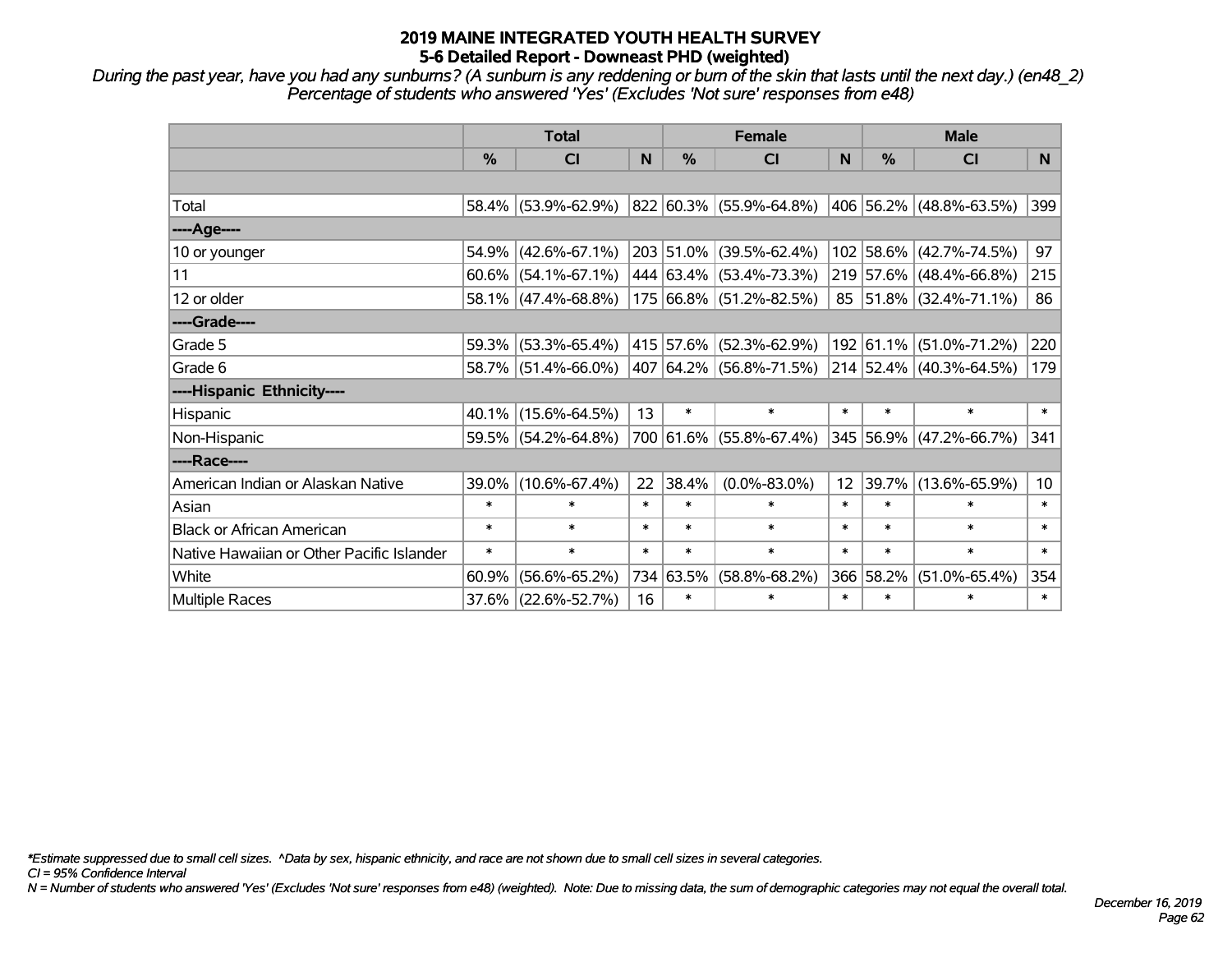*Do you agree or disagree that you have parents who try to help you succeed? (en49) Percentage of students who answered 'Strongly agree' or 'Agree'*

|                                           | <b>Total</b> |                        |        | <b>Female</b> |                             |        | <b>Male</b> |                      |              |
|-------------------------------------------|--------------|------------------------|--------|---------------|-----------------------------|--------|-------------|----------------------|--------------|
|                                           | %            | <b>CI</b>              | N      | %             | <b>CI</b>                   | N      | %           | <b>CI</b>            | N            |
|                                           |              |                        |        |               |                             |        |             |                      |              |
| Total                                     | 91.2%        | $(88.1\% - 94.3\%)$    |        |               | $1,519$ 90.2% (86.5%-93.9%) |        | 735 92.3%   | $(88.0\% - 96.6\%)$  | 762          |
| ----Age----                               |              |                        |        |               |                             |        |             |                      |              |
| 10 or younger                             | 92.9%        | $(89.4\% - 96.5\%)$    | 418    | $\ast$        | $\ast$                      | $\ast$ | $\ast$      | $\ast$               | $\pmb{\ast}$ |
| 11                                        | 90.7%        | $(85.8\% - 95.7\%)$    | 748    | 91.0%         | $(84.5\% - 97.5\%)$         | 351    | $ 91.0\%$   | $(83.9\% - 98.1\%)$  | 386          |
| 12 or older                               | 90.0%        | $(85.3\% - 94.8\%)$    | 349    |               | $91.2\%$ (84.0%-98.3%)      |        | 154 88.8%   | $(83.9\% - 93.7\%)$  | 187          |
| ----Grade----                             |              |                        |        |               |                             |        |             |                      |              |
| Grade 5                                   | 91.9%        | $(87.4\% - 96.4\%)$    | 758    |               | 90.8% (87.4%-94.1%)         |        | 374 92.9%   | $(84.8\% - 100.0\%)$ | 376          |
| Grade 6                                   |              | $90.7\%$ (87.6%-93.7%) | 749    |               | $90.1\%$ (84.6%-95.6%)      |        | 357 91.6%   | $(88.3\% - 94.9\%)$  | 377          |
| ----Hispanic Ethnicity----                |              |                        |        |               |                             |        |             |                      |              |
| Hispanic                                  | $\ast$       | $\ast$                 | $\ast$ | $\ast$        | $\ast$                      | $\ast$ | $\ast$      | $\ast$               | $\ast$       |
| Non-Hispanic                              | 91.1%        | $(87.5\% - 94.7\%)$    |        |               | $1,274$ 88.8% (84.2%-93.3%) |        | 604 93.7%   | $(89.6\% - 97.9\%)$  | 656          |
| ----Race----                              |              |                        |        |               |                             |        |             |                      |              |
| American Indian or Alaskan Native         | $\ast$       | $\ast$                 | $\ast$ | $\ast$        | $\ast$                      | $\ast$ | $\ast$      | $\ast$               | $\ast$       |
| Asian                                     | $\ast$       | $\ast$                 | $\ast$ | $\ast$        | $\ast$                      | $\ast$ | $\ast$      | $\ast$               | $\ast$       |
| <b>Black or African American</b>          | 81.2%        | $(70.3\% - 92.1\%)$    | 26     | $\ast$        | $\ast$                      | $\ast$ | $\ast$      | $\ast$               | $\ast$       |
| Native Hawaiian or Other Pacific Islander | $\ast$       | $\ast$                 | $\ast$ | $\ast$        | $\ast$                      | $\ast$ | $\ast$      | $\ast$               | $\ast$       |
| White                                     | 91.0%        | $(87.3\% - 94.7\%)$    | 1,311  | 89.4%         | $(85.2\% - 93.7\%)$         | 632    | 92.8%       | $(87.3\% - 98.4\%)$  | 659          |
| Multiple Races                            | $\ast$       | $\ast$                 | $\ast$ | $\ast$        | $\ast$                      | $\ast$ | $\ast$      | $\ast$               | $\ast$       |

*\*Estimate suppressed due to small cell sizes. ^Data by sex, hispanic ethnicity, and race are not shown due to small cell sizes in several categories.*

*CI = 95% Confidence Interval*